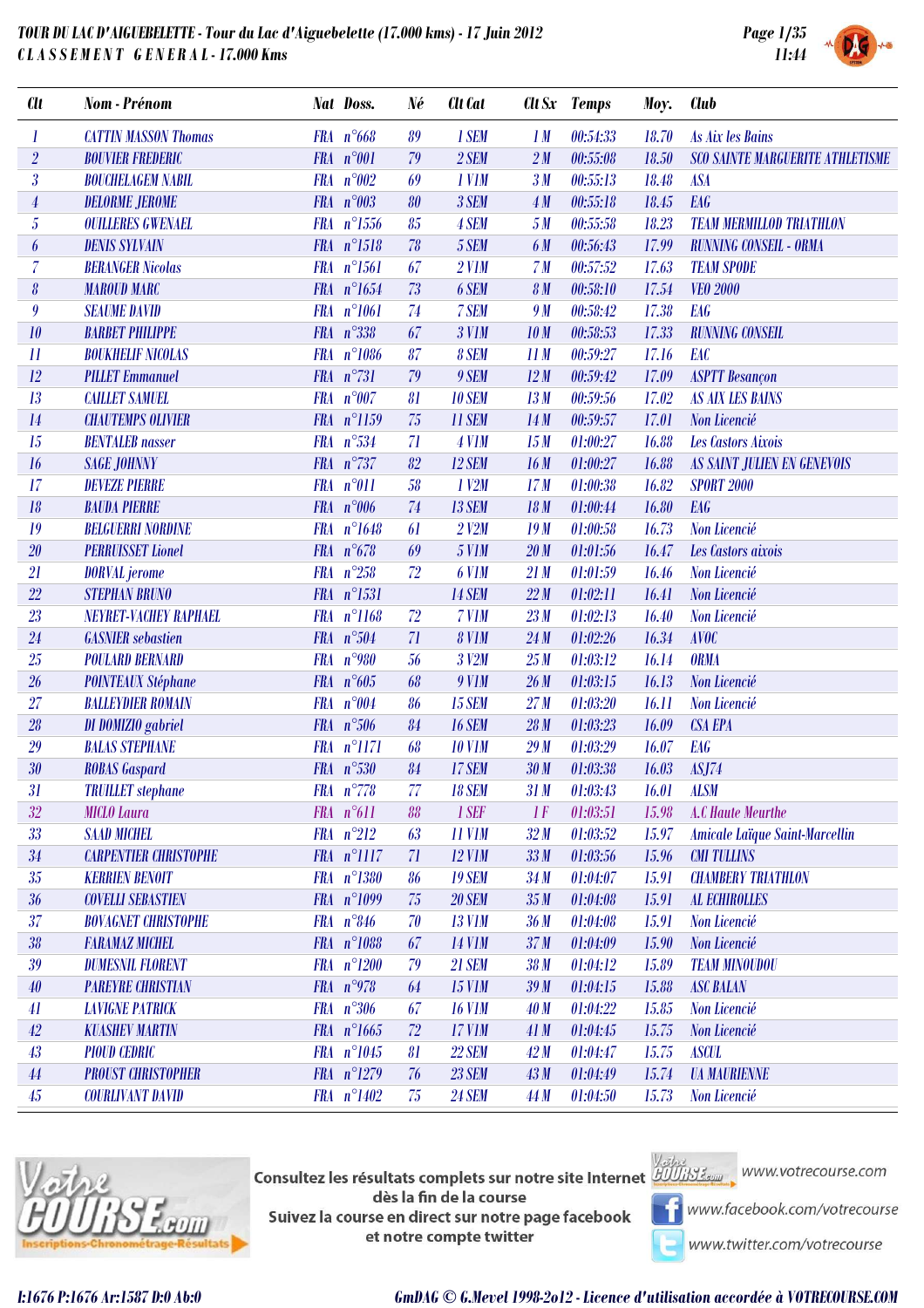

| <b>Clt</b> | Nom - Prénom                | Nat Doss.           | Né     | Clt Cat       |             | Clt Sx Temps    | Moy.  | <b>Club</b>                         |
|------------|-----------------------------|---------------------|--------|---------------|-------------|-----------------|-------|-------------------------------------|
| 46         | <b>BLONDEAU JEROME</b>      | FRA n°1487          | 65     | <b>18 V1M</b> | 45M         | 01:04:52        | 15.73 | EAC                                 |
| 47         | <b>BOURQUARD Franck</b>     | FRA $n^{\circ}442$  | 72     | <b>19 V1M</b> | 46 M        | 01:04:52        | 15.73 | <b>AVOC / AHSA</b>                  |
| 48         | <b>JAYME LIONEL</b>         | $FRA n^{\circ}1216$ | 74     | <b>25 SEM</b> | 47M         | 01:04:56        | 15.71 | Non Licencié                        |
| 49         | <b>MANAR Mahdi</b>          | FRA n°505           | 86     | <b>26 SEM</b> | 48 M        | 01:04:58        | 15.70 | <b>CSA EPA</b>                      |
| $50\,$     | <b>PERONNIER THOMAS</b>     | FRA n°789           | 91     | 1 ESM         | 49M         | 01:05:06        | 15.67 | <b>AS AIX LES BAINS</b>             |
| 51         | <b>SOULIER Jacques</b>      | FRA $n^{\circ}656$  | 67     | <b>20 V1M</b> | 50 M        | 01:05:09        | 15.66 | Club Athlétique de Bellegarde       |
| 52         | <b>ANTOINE STEPHANE</b>     | FRA n°1219          | 85     | <b>27 SEM</b> | 51 M        | 01:05:36        | 15.55 | <b>TAGNARD NOVA 427</b>             |
| 53         | <b>NOYER THIBAULT</b>       | $FRA n^{\circ}157$  | 72     | <b>21 V1M</b> | 52M         | 01:05:38        | 15.54 | <b>VALLONS DE LA TOUR TRIATHLON</b> |
| 54         | <b>RASSAT ANDRE</b>         | FRA $n^{\circ}284$  | 73     | <b>28 SEM</b> | 53M         | 01:05:52        | 15.49 | <b>LRDC</b>                         |
| 55         | <b>BIEHLER David</b>        | FRA $n^{\circ}049$  | 80     | <b>29 SEM</b> | 54 M        | 01:05:54        | 15.48 | Non Licencié                        |
| 56         | <b>PASTOR SYLVAIN</b>       | FRA n°1318          | 81     | <b>30 SEM</b> | 55 M        | 01:05:59        | 15.46 | Non Licencié                        |
| 57         | <b>LARRIEU DAVID</b>        | FRA n°1445          | 84     | <b>31 SEM</b> | 56 M        | 01:06:04        | 15.44 | Non Licencié                        |
| 58         | <b>BERTHOD Nicolas</b>      | FRA n°1633          | 74     | <b>32 SEM</b> | 57 M        | 01:06:15        | 15.40 | <b>ESPERANCE FABERGIENNE</b>        |
| 59         | <b>ABRY</b> Guillaume       | $FRA n^{\circ}628$  | 90     | <b>2 ESM</b>  | 58 M        | 01:06:17        | 15.39 | <b>ASPTT Nice</b>                   |
| 60         | <b>TIGROUDJA</b> rabah      | $FRA n^{\circ}822$  | 77     | <b>33 SEM</b> | 59 M        | 01:06:21        | 15.37 | avoc                                |
| 61         | <b>PERRET LIONEL</b>        | FRA n°1285          | 75     | <b>34 SEM</b> | 60 M        | 01:06:22        | 15.37 | <b>ASCM ENDURANCE</b>               |
| 62         | <b>TROUMANI ABDELHAK</b>    | FRA n°689           | 63     | <b>22 V1M</b> | 61 M        | 01:06:30        | 15.34 | <b>MONTBONNOT</b>                   |
| 63         | <b>DAVIS</b> Glenn          | FRA $n^{\circ}705$  | 74     | <b>35 SEM</b> | 62M         | 01:06:33        | 15.33 | <b>Bourgoin Jallieu</b>             |
| 64         | <b>BACHER CHRISTIAN</b>     | FRA n°1450          | 64     | <b>23 V1M</b> | 63M         | 01:06:33        | 15.33 | Non Licencié                        |
| 65         | <b>COMMUNAL Nicolas</b>     | $FRA n^{\circ}129$  | 67     | <b>24 V1M</b> | 64 M        | 01:06:36        | 15.32 | Non Licencié                        |
| 66         | <b>STENUIT MATHIEU</b>      | FRA $n^{\circ}927$  |        | <b>36 SEM</b> | 65 M        | 01:06:41        | 15.30 | Non Licencié                        |
| 67         | <b>BOIS GUILLAUME</b>       | FRA n°1161          | 80     | <b>37 SEM</b> | <b>66 M</b> | 01:06:44        | 15.29 | Non Licencié                        |
| 68         | <b>FUENTES SERGE</b>        | FRA n°1447          | 62     | <b>4 V2M</b>  | 67 M        | 01:06:44        | 15.29 | Non Licencié                        |
| 69         | <b>BRELY Julien</b>         | FRA $n^{\circ}428$  | 77     | <b>38 SEM</b> | 68 M        | 01:06:47        | 15.28 | <b>CHAMBERY TRIATHLON</b>           |
| 70         | <b>DOS SANTOS CARLOS</b>    | FRA n°1253          | 68     | <b>25 V1M</b> | 69 M        | 01:06:58        | 15.23 | <b>LEMAN ATHLETIC CLUB</b>          |
| 71         | <b>LAURENT PASCAL</b>       | FRA n°1135          | 58     | 5 V2M         | 70 M        | 01:07:14        | 15.17 | Non Licencié                        |
| 72         | <b>WABINSKI Guillaume</b>   | FRA n°014           | 72     | <b>26 V1M</b> | 71M         | 01:07:15        | 15.17 | ä,                                  |
| 73         | <b>CORIC Yann</b>           | $FRA n^{\circ}567$  | 74     | <b>39 SEM</b> | 72M         | 01:07:26        | 15.13 | <b>SMON</b>                         |
| 74         | PEILLEX NATHALIE            | FRA n°010           | 73     | $2$ SEF       | 2F          | 01:07:27        | 15.12 | <b>SPORT 2000</b>                   |
| 75         | <b>LECHERE BERNARD</b>      | FRA n°1139          | 61     | 6 V2M         | 73M         | 01:07:29        | 15.12 | Non Licencié                        |
| 76         | <b>GARDENT PASCAL</b>       | $FRA n^{\circ}1226$ | $57\,$ | $7$ $V2M$     |             | $74 M$ 01:07:30 | 15.11 | <b>CAPR</b>                         |
| 77         | <b>MONCHAMBERT JEAN LUC</b> | FRA n°1113          | 62     | <b>8 V2M</b>  | 75M         | 01:07:31        | 15.11 | Non Licencié                        |
| 78         | <b>VOISIN MARTIAL</b>       | FRA n°1264          | 60     | 9 V2M         | 76 M        | 01:07:34        | 15.10 | <b>LEMAN ATHLETIC CLUB</b>          |
| 79         | <b>VARENNE LUDOVIC</b>      | FRA n°1639          | 69     | <b>27 V1M</b> | 77M         | 01:07:48        | 15.05 | <b>AS POMPIER CHAMBERY</b>          |
| 80         | <b>ROSSIAUD ALAIN</b>       | FRA n°1454          | 71     | <b>28 V1M</b> | 78 M        | 01:07:55        | 15.02 | <b>ASA</b>                          |
| 81         | <b>POIZEAU JEAN</b>         | FRA $n^{\circ}904$  | 50     | 1 V3M         | 79M         | 01:08:08        | 14.97 | Non Licencié                        |
| 82         | <b>LHERMET ADRIEN</b>       | FRA $n^{\circ}$ 793 | 83     | <b>40 SEM</b> | <b>80 M</b> | 01:08:11        | 14.96 | <b>MND</b>                          |
| 83         | <b>ENJALBERT NICOLAS</b>    | FRA $n^{\circ}692$  | 79     | 41 SEM        | 81 M        | 01:08:16        | 14.94 | <b>AIX SAVOIE TRIATHLON</b>         |
| 84         | <b>CHALET BRUNO</b>         | FRA n°1174          | 69     | <b>29 V1M</b> | 82M         | 01:08:16        | 14.94 | <b>AC TASSIN</b>                    |
| 85         | <b>MANIN VALENTINE</b>      | FRA n°013           | 85     | 3 SEF         | 3F          | 01:08:22        | 14.92 | <b>EAG</b>                          |
| 86         | ІАВВАУ РНІЦРРЕ              | FRA n°1479          | 59     | <b>10 V2M</b> | 83M         | 01:08:25        | 14.91 | Non Licencié                        |
| 87         | DI DOMIZIO PASCAL           | FRA n°1320          | 54     | 11 V2M        | 84 M        | 01:08:28        | 14.90 | <b>CHAUD LES PATTES APPRIEU</b>     |
| 88         | <b>HOSNI</b> leina          | $FRA n^{\circ}722$  | 71     | 1 VIF         | 4F          | 01:08:31        | 14.89 | Non Licencié                        |
| 89         | <b>VACHER BENOIT</b>        | FRA n°1308          | 91     | 3 ESM         | 85 M        | 01:08:32        | 14.89 | Non Licencié                        |
| 90         | <b>LOYER MARC</b>           | FRA n°1494          | 70     | <b>30 V1M</b> | <b>86 M</b> | 01:08:35        | 14.87 | Non Licencié                        |



**Consultez les résultats complets sur notre site Internet** Willis Esquise WWW.votrecourse.com dès la fin de la course Suivez la course en direct sur notre page facebook et notre compte twitter



**T** www.facebook.com/votrecourse

www.twitter.com/votrecourse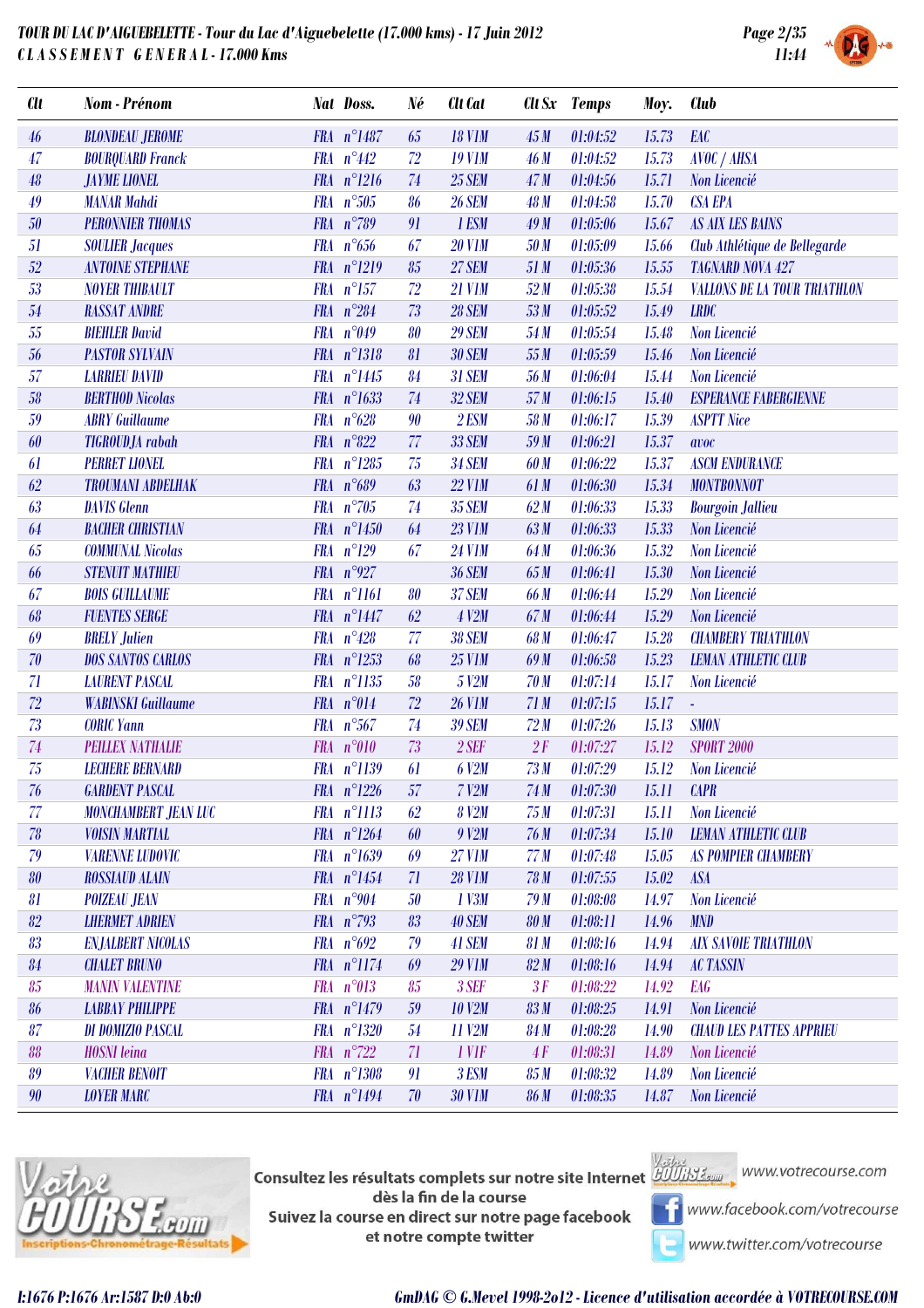

| h | <b>SYSTEM</b> |
|---|---------------|

| <b>Clt</b>    | Nom - Prénom                 |            | <b>Nat Doss.</b>    | Né | Clt Cat             |              | Clt Sx Temps | Moy.  | <b>Club</b>                            |
|---------------|------------------------------|------------|---------------------|----|---------------------|--------------|--------------|-------|----------------------------------------|
| 91            | <b>ANTOINE NICOLAS</b>       |            | FRA n°1218          | 90 | 4 ESM               | 87 M         | 01:08:47     | 14.83 | Non Licencié                           |
| 92            | <b>RATEL MARC</b>            |            | FRA n°1062          | 65 | <b>31 V1M</b>       | <b>88 M</b>  | 01:08:51     | 14.82 | <b>LES COURREURS DU PERRON</b>         |
| 93            | <b>GUILBERT Bruno</b>        |            | $FRA n^{\circ}523$  | 81 | 42 SEM              | <b>89M</b>   | 01:08:53     | 14.81 | Non Licencié                           |
| $\mathbf{94}$ | <b>MARTIN GUILLAUME</b>      |            | FRA n°1379          | 85 | <b>43 SEM</b>       | 90 M         | 01:09:00     | 14.78 | Non Licencié                           |
| $95\,$        | <b>LOCATELLI JEAN MICHEL</b> |            | FRA n°1060          | 77 | <b>44 SEM</b>       | 91 M         | 01:09:01     | 14.78 | Non Licencié                           |
| 96            | <b>BOULGAKOFF CEDRIC</b>     |            | $FRA n^{\circ}1526$ | 77 | <b>45 SEM</b>       | 92M          | 01:09:03     | 14.77 | Non Licencié                           |
| 97            | <b>LARMANDE ANDRE</b>        |            | FRA n°1377          | 49 | $2$ V3M             | 93 M         | 01:09:12     | 14.74 | Non Licencié                           |
| 98            | <b>HATIN CORINNE</b>         |            | FRA n°1632          | 68 | $2$ V1F             | 5F           | 01:09:12     | 14.74 | Non Licencié                           |
| 99            | <b>DAGNIAUX GILLES</b>       |            | FRA n°1110          | 65 | <b>32 V1M</b>       | 94 M         | 01:09:17     | 14.72 | <b>ASO SNR</b>                         |
| 100           | <b>VIVET Maxime</b>          |            | FRA n°094           | 85 | <b>46 SEM</b>       | 95M          | 01:09:22     | 14.71 | Non Licencié                           |
| 101           | <b>PAINCHART SEBASTIEN</b>   |            | FRA $n^{\circ}449$  | 81 | 47 SEM              | 96 M         | 01:09:22     | 14.70 | $13$ bca                               |
| 102           | <b>PAYO RAPHAEL</b>          |            | FRA n°1221          | 85 | <b>48 SEM</b>       | 97 M         | 01:09:25     | 14.70 | Non Licencié                           |
| 103           | <b>GUYOT JEAN CHARLES</b>    |            | FRA n°1448          | 75 | <b>49 SEM</b>       | 98 M         | 01:09:26     | 14.69 | <b>Non Licencié</b>                    |
| 104           | <b>SEGUIN ERIC</b>           |            | FRA $n^{\circ}679$  | 74 | <b>50 SEM</b>       | 99 M         | 01:09:28     | 14.68 | Racing chantemerle                     |
| 105           | <b>JEAIDI Hacen</b>          |            | FRA n°174           | 73 | <b>51 SEM</b>       | 100 M        | 01:09:31     | 14.68 | <b>TAC</b>                             |
| 106           | <b>AUCOUR</b> patrick        |            | FRA $n^{\circ}681$  | 63 | <b>33 V1M</b>       | <b>101 M</b> | 01:09:31     | 14.67 | Non Licencié                           |
| 107           | <b>GROGNIET LAURENT</b>      |            | FRA n°1186          | 70 | <b>34 V1M</b>       | 102M         | 01:09:32     | 14.67 | Non Licencié                           |
| 108           | <b>STIEN Eric</b>            | <b>FRA</b> | $n^{\circ}080$      | 64 | <b>35 V1M</b>       | 103 M        | 01:09:33     | 14.67 | asvel athletisme                       |
| 109           | <b>BOUGUESSA SAID</b>        |            | FRA n°1593          | 67 | <b>36 V1M</b>       | 104M         | 01:09:38     | 14.65 | <b>CAMNV ASVEL</b>                     |
| 110           | <b>PAGEAUX ALAIN</b>         |            | $FRA n^{\circ}200$  | 65 | <b>37 V1M</b>       | 105 M        | 01:09:49     | 14.61 | <b>SPORT 2000</b>                      |
| 111           | <b>GIRARD PIERRE</b>         |            | FRA n°1513          | 62 | 12 V2M              | 106 M        | 01:09:51     | 14.60 | <b>CSBJ</b>                            |
| 112           | <b>NAWI JEAN PAUL</b>        |            | FRA n°1070          | 53 | 13 V <sub>2</sub> M | 107M         | 01:09:56     | 14.59 | <b>AS LA ROSIERE</b>                   |
| 113           | <b>GERFAND PHILIPPE</b>      |            | FRA n°1302          | 65 | <b>38 V1M</b>       | 108 M        | 01:09:59     | 14.58 | <b>TEAM NATURE VO2 JEAN.COM LORIOL</b> |
| 114           | <b>FRISON RONALDO</b>        |            | FRA $n°993$         | 68 | <b>39 V1M</b>       | 109M         | 01:10:04     | 14.56 | Non Licencié                           |
| 115           | <b>VINCENT MARC</b>          |            | FRA n°1629          |    | 52 SEM              | 110M         | 01:10:10     | 14.54 | Non Licencié                           |
| 116           | <b>BARBOSA JORGE</b>         |            | FRA n°1621          | 74 | <b>53 SEM</b>       | 111M         | 01:10:15     | 14.52 | <b>ASPMR</b>                           |
| 117           | <b>KALI MAURILLE</b>         | <b>FRA</b> | $n^{\circ}1528$     | 52 | 3 V3M               | 112M         | 01:10:26     | 14.48 | Non Licencié                           |
| 118           | <b>LAKHALE RACHID</b>        |            | FRA n°1522          | 73 | <b>54 SEM</b>       | 113M         | 01:10:27     | 14.48 | Non Licencié                           |
| 119           | <b>PELLE GILLES</b>          |            | FRA n°932           | 62 | 14 V2M              | 114M         | 01:10:30     | 14.47 | <b>VERON TRIATHLON</b>                 |
| 120           | <b>LENOURRY ROGER</b>        |            | FRA n°1165          | 56 | 15 V2M              | 115M         | 01:10:32     | 14.46 | Non Licencié                           |
| 121           | <b>PROIA DANIEL</b>          |            | FRA n°1312          | 63 | <b>40 V1M</b>       | 116M         | 01:10:34     | 14.46 | Non Licencié                           |
| 122           | <b>MATECKI JEAN PIERRE</b>   |            | FRA n°1031          | 67 | <b>41 V1M</b>       | 117M         | 01:10:42     | 14.43 | Non Licencié                           |
| 123           | <b>PERRIN RENE</b>           |            | FRA $n^{\circ}894$  | 52 | <b>4 V3M</b>        | 118M         | 01:10:42     | 14.43 | <b>ASC BALAN</b>                       |
| 124           | <b>RAMET DENIS</b>           |            | FRA n°1497          | 65 | <b>42 V1M</b>       | 119M         | 01:10:49     | 14.40 | Non Licencié                           |
| 125           | <b>LAIDOUNI MILOUD</b>       |            | FRA n°1650          | 67 | <b>43 V1M</b>       | 120M         | 01:10:52     | 14.39 | Non Licencié                           |
| 126           | <b>ROQUART HENRI</b>         |            | FRA n°950           | 66 | <b>44 V1M</b>       | 121M         | 01:10:53     | 14.39 | Non Licencié                           |
| 127           | <b>GUION David</b>           |            | $FRA n^{\circ}238$  | 73 | <b>55 SEM</b>       | 122M         | 01:10:55     | 14.38 | <b>Casino Running</b>                  |
| 128           | <b>CHANAL LOIC</b>           |            | FRA n°1400          | 66 | <b>45 V1M</b>       | 123M         | 01:10:58     | 14.37 | Non Licencié                           |
| 129           | <b>PERROTIN ALEXIS</b>       |            | FRA n°1144          | 85 | <b>56 SEM</b>       | 124M         | 01:11:01     | 14.36 | Non Licencié                           |
| 130           | <b>PERRIN</b> david          |            | FRA n°551           | 75 | <b>57 SEM</b>       | 125M         | 01:11:05     | 14.35 | Non Licencié                           |
| 131           | <b>MEYGRET FLORIAN</b>       |            | FRA $n^{\circ}652$  | 82 | <b>58 SEM</b>       | 126M         | 01:11:08     | 14.34 | Non Licencié                           |
| 132           | <b>DENAMBRIDE</b> nicolas    |            | $FRA n^{\circ}413$  | 77 | <b>59 SEM</b>       | 127M         | 01:11:11     | 14.33 | <b>Staublisports</b>                   |
| 133           | <b>LOTISSIER YVES</b>        |            | FRA n°885           | 56 | <b>16 V2M</b>       | 128M         | 01:11:15     | 14.32 | <b>CLUB ATHLE ROANNAIS</b>             |
| 134           | <b>OLIVETTO</b> Gérard       |            | FRA $n^{\circ}249$  | 58 | 17 V2M              | 129M         | 01:11:16     | 14.32 | Non Licencié                           |
| 135           | <b>MERCIER Jean-François</b> |            | FRA n°491           | 76 | <b>60 SEM</b>       | 130 M        | 01:11:21     | 14.30 | Non Licencié                           |



**Consultez les résultats complets sur notre site Internet** Willis Esquise WWW.votrecourse.com dès la fin de la course Suivez la course en direct sur notre page facebook et notre compte twitter





**T** www.facebook.com/votrecourse

www.twitter.com/votrecourse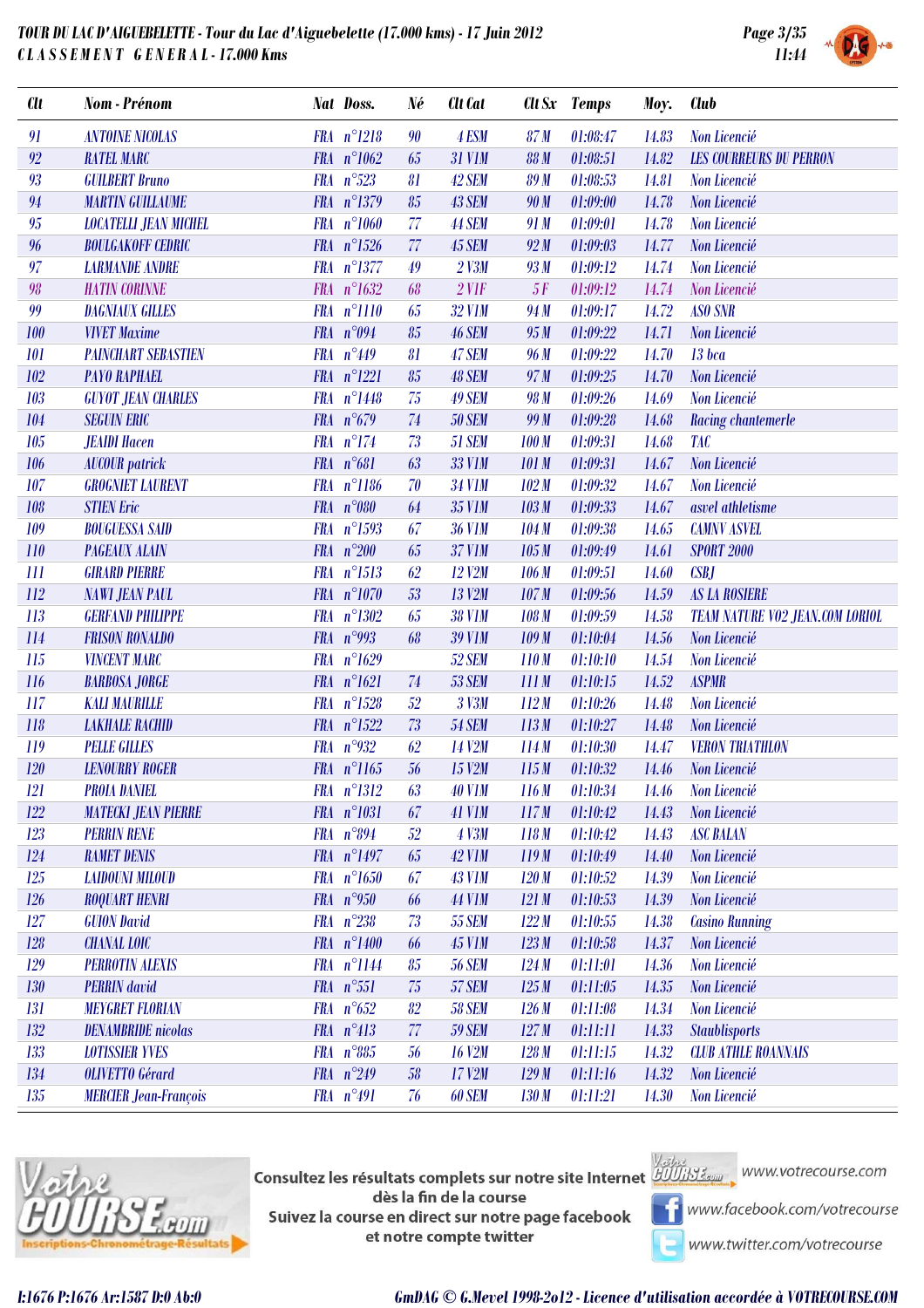

| <b>Clt</b> | <b>Nom</b> - Prénom           | Nat Doss.                     | Né | Clt Cat       |           | Clt Sx Temps | Moy.  | <b>Club</b>                  |
|------------|-------------------------------|-------------------------------|----|---------------|-----------|--------------|-------|------------------------------|
| 136        | <b>BUTIN DAVID</b>            | FRA n°1090                    | 71 | <b>46 V1M</b> | 131M      | 01:11:28     | 14.27 | Non Licencié                 |
| 137        | <b>DELABY VINCENT</b>         | $FRA n^{\circ}1265$           | 82 | 61 SEM        | 132M      | 01:11:29     | 14.27 | <b>LEMAN ATHLETIC CLUB</b>   |
| 138        | <b>SAVEY JEAN MARC</b>        | FRA $n^{\circ}972$            | 70 | <b>47 V1M</b> | 133M      | 01:11:32     | 14.26 | Non Licencié                 |
| 139        | <b>CONTE GREGORY</b>          | FRA $n^{\circ}1647$           | 83 | 62 SEM        | 134M      | 01:11:32     | 14.26 | <b>UAC MORESTEL</b>          |
| <b>140</b> | <b>PERROTIN PIERRE JEAN</b>   | FRA n°1145                    | 82 | 63 SEM        | 135M      | 01:11:42     | 14.23 | Non Licencié                 |
| 141        | <b>DUVAL Sébastien</b>        | FRA $n^{\circ}672$            | 77 | 64 SEM        | 136M      | 01:11:44     | 14.22 | Non Licencié                 |
| 142        | <b>LAPERROUSAZ Bastien</b>    | FRA $n^{\circ}612$            | 86 | <b>65 SEM</b> | 137M      | 01:11:45     | 14.22 | team Keratik                 |
| 143        | <b>GAUTHIER FLORENT</b>       | FRA n°1435                    | 73 | <b>66 SEM</b> | 138M      | 01:11:49     | 14.20 | <b>AFA FEYZIN</b>            |
| 144        | <b>GIRARD Frédéric</b>        | FRA n°103                     | 74 | 67 SEM        | 139M      | 01:11:49     | 14.20 | Non Licencié                 |
| 145        | <b>BOYER JEAN MICHEL</b>      | FRA $n^{\circ}458$            | 60 | <b>18 V2M</b> | 140M      | 01:11:52     | 14.19 | Non Licencié                 |
| 146        | <b>FERREIRA</b> eric          | FRA $n^{\circ}281$            | 62 | <b>19 V2M</b> | 141 M     | 01:11:53     | 14.19 | Non Licencié                 |
| 147        | <b>CARDOSO</b> Joachim        | $n^{\circ}050$<br><b>FRA</b>  | 60 | <b>20 V2M</b> | 142M      | 01:11:58     | 14.17 | Non Licencié                 |
| 148        | <b>CODDET CLYDE</b>           | FRA $n°994$                   | 93 | $1$ JUM       | 143M      | 01:12:01     | 14.17 | Non Licencié                 |
| 149        | <b>LAMOUILLE ROBERT</b>       | FRA $n^{\circ}243$            | 50 | 5 V3M         | 144M      | 01:12:04     | 14.15 | Non Licencié                 |
| 150        | <b>FOREST NICOLAS</b>         | FRA $n^{\circ}$ 777           | 77 | 68 SEM        | 145M      | 01:12:08     | 14.14 | Non Licencié                 |
| 151        | <b>PELLISIER STEPHANE</b>     | FRA n°1346                    | 71 | <b>48 V1M</b> | 146M      | 01:12:17     | 14.11 | Non Licencié                 |
| 152        | <b>NOWAKOWSKI Denis</b>       | FRA n°030                     | 69 | <b>49 V1M</b> | 147M      | 01:12:21     | 14.10 | Non Licencié                 |
| 153        | <b>FAVRE-BONTE NATHALIE</b>   | $n^{\circ}1284$<br><b>FRA</b> | 68 | $3$ V1F       | <b>6F</b> | 01:12:23     | 14.09 | <b>ASCM ENDURANCE</b>        |
| 154        | <b>LEMMEL THIERRY</b>         | FRA $n^{\circ}639$            | 67 | <b>50 V1M</b> | 148M      | 01:12:23     | 14.09 | Non Licencié                 |
| 155        | <b>TRICHON MARTIAL</b>        | FRA n°1558                    | 80 | 69 SEM        | 149M      | 01:12:30     | 14.07 | Non Licencié                 |
| 156        | <b>VASSALO CHRISTOPHE</b>     | FRA $n°952$                   | 68 | <b>51 V1M</b> | 150M      | 01:12:35     | 14.06 | Non Licencié                 |
| 157        | <b>DENIS-BILLET CHRISTINE</b> | $n^{\circ}012$<br><b>FRA</b>  | 71 | 4 VIF         | 7F        | 01:12:37     | 14.05 | <b>TEAM ACTIVASPORT</b>      |
| 158        | <b>MORET</b> franck           | FRA $n^{\circ}376$            | 71 | <b>52 V1M</b> | 151M      | 01:12:43     | 14.03 | les copains d'abord          |
| 159        | <b>ALLASIA PASCAL</b>         | FRA n°1169                    | 62 | 21 V2M        | 152M      | 01:12:52     | 14.00 | <b>HBC AIX LES BAINS</b>     |
| 160        | <b>BAILLY Jean-Christophe</b> | FRA $n^{\circ}364$            | 62 | <b>22 V2M</b> | 153M      | 01:12:54     | 13.99 | <b>ALSTOM</b>                |
| 161        | <b>GOESSENS Gilbert</b>       | FRA $n^{\circ}368$            | 61 | 23 V2M        | 154M      | 01:12:54     | 13.99 | <b>Ambérieu Marathon</b>     |
| 162        | <b>MAZIÈRE Bertrand</b>       | FRA $n^{\circ}374$            | 74 | <b>70 SEM</b> | 155M      | 01:12:55     | 13.99 | asso Laurette Fugain         |
| 163        | <b>GILLES Marc</b>            | FRA n°016                     | 60 | 24 V2M        | 156M      | 01:12:56     | 13.99 | <b>ALV</b>                   |
| 164        | <b>RICHARD LAURENT</b>        | FRA n°1209                    | 75 | 71 SEM        | 157M      | 01:12:56     | 13.99 | <b>ALLIGATORS SEYNOD TRI</b> |
| 165        | <b>VUILLEMIN FREDERIC</b>     | FRA n°1595                    |    | 72 SEM        | 158M      | 01:12:58     | 13.98 | Non Licencié                 |
| 166        | <b>GOURGUECHON PATRICK</b>    | $FRA n^{\circ}1566$           | 69 | <b>53 V1M</b> | 159M      | 01:12:58     | 13.98 | <b>CSBJ</b>                  |
| 167        | <b>PATSOURIS</b> david        | $FRA n^{\circ}575$            | 76 | <b>73 SEM</b> | 160M      | 01:13:00     | 13.97 | oullins triathlon            |
| 168        | <b>DACOURT NORBERT</b>        | FRA n°1342                    | 49 | <b>6 V3M</b>  | 161M      | 01:13:01     | 13.97 | Non Licencié                 |
| 169        | <b>POINTEAUX Léo</b>          | $FRA n^{\circ}606$            | 94 | $2$ JUM       | 162M      | 01:13:02     | 13.97 | <b>ASA AIX LES BAINS</b>     |
| 170        | <b>TARTARAT ERIC</b>          | FRA n°1236                    | 57 | 25 V2M        | 163M      | 01:13:03     | 13.97 | Non Licencié                 |
| 171        | <b>ROBERT Patrice</b>         | FRA n°124                     | 76 | <b>74 SEM</b> | 164M      | 01:13:07     | 13.95 | Léman Athlétic Club          |
| 172        | <b>LHEUREUX GISELE</b>        | FRA n°884                     | 52 | 1 V3F         | 8F        | 01:13:10     | 13.94 | <b>CLUB ATHLE ROANNAIS</b>   |
| 173        | <b>ESSONNIER JEAN PIERRE</b>  | $FRA n^{\circ}100$            | 69 | <b>54 V1M</b> | 165M      | 01:13:10     | 13.94 | <b>SPORT 2000</b>            |
| 174        | <b>JANIN</b> christophe       | FRA $n^{\circ}787$            | 69 | <b>55 V1M</b> | 166M      | 01:13:11     | 13.94 | <b>SANS</b>                  |
| 175        | <b>PHILIPPE DANIEL</b>        | FRA n°1249                    | 59 | 26 V2M        | 167M      | 01:13:13     | 13.93 | <b>CP TRESSERVE</b>          |
| 176        | <b>FAVRE-FELIX PHILIPPE</b>   | FRA n°519                     | 60 | 27 V2M        | 168M      | 01:13:19     | 13.92 | <b>BSP BELLEY</b>            |
| 177        | <b>ANTOINE FRANCOIS</b>       | FRA n°1199                    | 62 | <b>28 V2M</b> | 169M      | 01:13:21     | 13.91 | <b>TAGNARD NOVA 427</b>      |
| 178        | <b>DESTRIGNEVILLE Lionel</b>  | FRA n°594                     | 68 | <b>56 V1M</b> | 170M      | 01:13:26     | 13.89 | Non Licencié                 |
| 179        | <b>DIMITROVA Diana</b>        | FRA n°009                     | 73 | 4 SEF         | 9F        | 01:13:26     | 13.89 | <b>TAC</b>                   |
| 180        | <b>VINCENT</b> franck         | $FRA n^{\circ}512$            | 71 | <b>57 V1M</b> | 171M      | 01:13:26     | 13.89 | les coureurs du perron       |



**Consultez les résultats complets sur notre site Internet** Willis Esquise WWW.votrecourse.com dès la fin de la course Suivez la course en direct sur notre page facebook et notre compte twitter



**T** www.facebook.com/votrecourse

www.twitter.com/votrecourse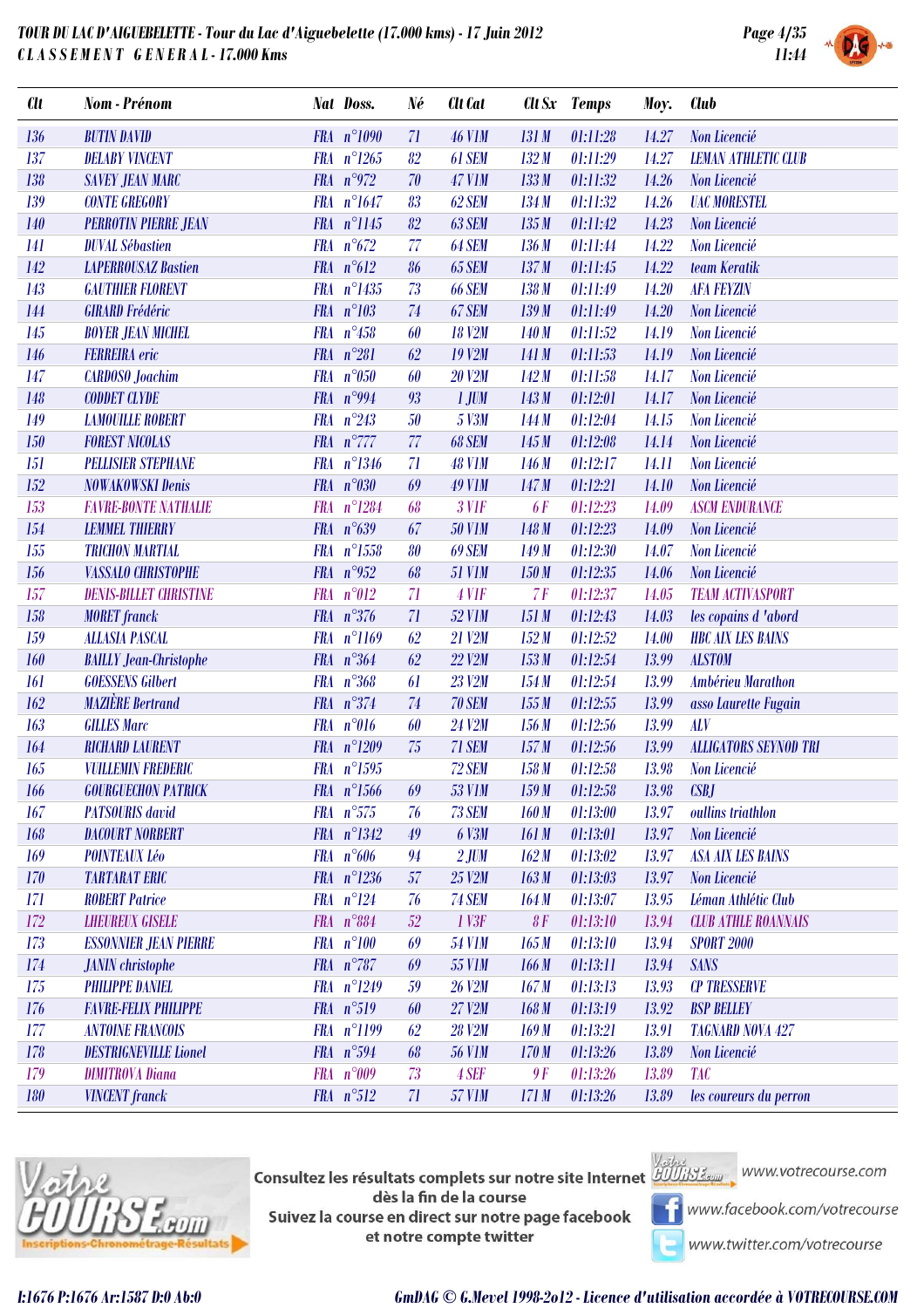

| <b>SYSTEM</b> |  |
|---------------|--|
|               |  |

| <b>Clt</b> | Nom - Prénom                   |            | Nat Doss.            | Né         | Clt Cat       | $\mathbf{C}$ tt Sx | <b>Temps</b> | Moy.  | <b>Club</b>                       |
|------------|--------------------------------|------------|----------------------|------------|---------------|--------------------|--------------|-------|-----------------------------------|
| 181        | <b>SPIEGEL JEAN CLAUDE</b>     |            | $FRA n^{\circ}1612$  | 67         | <b>58 V1M</b> | 172M               | 01:13:28     | 13.88 | <b>LES COPAINS D'ABORD</b>        |
| 182        | <b>CAPUT MICHEL</b>            |            | FRA n°1079           | 58         | <b>29 V2M</b> | 173M               | 01:13:32     | 13.87 | Non Licencié                      |
| 183        | <b>AHRES</b> rachid            |            | FRA n°827            | 62         | <b>30 V2M</b> | 174M               | 01:13:33     | 13.87 | Non Licencié                      |
| 184        | <b>FOURNEL Julien</b>          |            | FRA $n^{\circ}322$   | 85         | 75 SEM        | 175M               | 01:13:35     | 13.86 | <b>Escapade</b>                   |
| 185        | <b>CHAVANEL LUDOVIC</b>        |            | FRA n°1574           | 74         | <b>76 SEM</b> | 176M               | 01:13:39     | 13.85 | Non Licencié                      |
| 186        | <b>GARREL YOANN</b>            |            | FRA n°1208           | 78         | 77 SEM        | 177M               | 01:13:41     | 13.84 | Non Licencié                      |
| 187        | <b>OTHMAN RIADH</b>            |            | FRA n°1441           | 65         | <b>59 V1M</b> | 178M               | 01:13:43     | 13.84 | <b>AFA FEYZIN</b>                 |
| 188        | <b>PETIT LYDIA</b>             |            | FRA n°1505           | 64         | <b>5 V1F</b>  | 10F                | 01:13:43     | 13.84 | <b>ASVEL VILLEURBANNE</b>         |
| 189        | <b>ROCHE PAUL</b>              |            | $FRA n^{\circ}565$   | 61         | 31 V2M        | 179M               | 01:13:46     | 13.83 | <b>LEO VIENNE</b>                 |
| 190        | <b>JEACOMINE FABRICE</b>       |            | FRA $n°921$          | 71         | <b>60 V1M</b> | 180M               | 01:13:48     | 13.82 | Non Licencié                      |
| 191        | <b>AUVRAY PATRICK</b>          |            | FRA n°379            | 58         | 32 V2M        | 181 M              | 01:13:51     | 13.81 | Non Licencié                      |
| 192        | <b>PERUSAT Jérôme</b>          |            | FRA $n^{\circ}459$   | 64         | <b>61 V1M</b> | 182M               | 01:13:58     | 13.79 | Non Licencié                      |
| 193        | <b>CHRISTIN ERIC</b>           |            | FRA n°880            | 64         | <b>62 V1M</b> | 183M               | 01:14:02     | 13.78 | Non Licencié                      |
| 194        | <b>REYNAUD CHRISTIAN</b>       |            | FRA n°1242           | 52         | $7$ $V3M$     | 184M               | 01:14:05     | 13.77 | <b>APDC</b>                       |
| 195        | <b>GANDON CEDRIC</b>           |            | FRA n°1122           | 73         | <b>78 SEM</b> | 185M               | 01:14:08     | 13.76 | TRI LES VALLONS DE LA TOUR        |
| 196        | <b>POLAUD ERIC</b>             |            | $FRA n^{\circ}1215$  | 71         | <b>63 V1M</b> | 186M               | 01:14:11     | 13.75 | Non Licencié                      |
| 197        | <b>FOURNIE BIDOZ NOEL</b>      |            | FRA n°1085           | 65         | <b>64 V1M</b> | 187 <sub>M</sub>   | 01:14:15     | 13.74 | Non Licencié                      |
| 198        | <b>RACT GRAS jean luc</b>      |            | FRA n°317            | 79         | <b>79 SEM</b> | 188 M              | 01:14:18     | 13.73 | Non Licencié                      |
| 199        | <b>CHAUMETTE MICHEL</b>        |            | $FRA n^{\circ}1652$  |            | <b>80 SEM</b> | 189 M              | 01:14:22     | 13.72 | Non Licencié                      |
| 200        | <b>PERRUQUON DIDIER</b>        |            | FRA n°1366           | 63         | <b>65 V1M</b> | 190M               | 01:14:24     | 13.71 | <b>CORPS</b>                      |
| 201        | <b>GELLYNCK</b> fabrice        |            | FRA n°797            | 80         | <b>81 SEM</b> | 191 M              | 01:14:26     | 13.70 | Non Licencié                      |
| $202\,$    | <b>BILLARD YANN</b>            |            | FRA n°1550           | 77         | 82 SEM        | 192M               | 01:14:30     | 13.69 | <b>AL ECHIROLLES</b>              |
| 203        | <b><i>LAGACHE PHILIPPE</i></b> |            | FRA $n^{\circ}$ 975  | 60         | 33 V2M        | 193M               | 01:14:31     | 13.69 | Non Licencié                      |
| $204\,$    | <b>MAILLET SERGE</b>           |            | FRA n°1440           | 59         | 34 V2M        | 194M               | 01:14:34     | 13.68 | <b>AFA FEYZIN</b>                 |
| 205        | QUINTRIC Gaëlle                | <b>FRA</b> | $n^{\circ}175$       | 75         | 5 SEF         | 11F                | 01:14:35     | 13.68 | Non Licencié                      |
| 206        | <b>DAVID JEROME</b>            |            | FRA n°1466           | 66         | <b>66 V1M</b> | 195M               | 01:14:37     | 13.67 | Non Licencié                      |
| 207        | <b>TETE JEAN MARIE</b>         |            | FRA n°1042           | 61         | 35 V2M        | 196M               | 01:14:43     | 13.65 | <b>ASCUL</b>                      |
| $208\,$    | <b>USAI JEAN MARC</b>          |            | FRA n°1345           | 64         | <b>67 V1M</b> | 197M               | 01:14:43     | 13.65 | $\mathcal{L}AS$                   |
| 209        | <b>PERRIER GUILLAUME</b>       |            | FRA n°1596           | 89         | 83 SEM        | 198 M              | 01:14:45     | 13.65 | Non Licencié                      |
| 210        | <b>SIBAUD</b> thomas           |            | FRA $n^{\circ}622$   | 91         | 5 ESM         | 199M               | 01:14:47     | 13.64 | Non Licencié                      |
| 211        | <b>VANDEL Nicolas</b>          |            | FRA n°559            | $\pmb{85}$ | <b>84 SEM</b> | 200 M              | 01:14:47     | 13.64 | Non Licencié                      |
| 212        | <b>GRANJUX GREGORY</b>         |            | $FRA n^{\circ}154$   | 77         | <b>85 SEM</b> | 201 M              | 01:14:50     | 13.63 | <b>Non Licencié</b>               |
| 213        | <b>LATRECHE Farid</b>          |            | FRA $n^{\circ}278$   | 61         | 36 V2M        | 202M               | 01:14:51     | 13.63 | Non Licencié                      |
| 214        | <b>STAELEN</b> florent         |            | $FRA$ $n^{\circ}127$ | 70         | <b>68 V1M</b> | 203 M              | 01:14:54     | 13.62 | <b>Pressins</b>                   |
| 215        | <b>DESSIER KEVIN</b>           |            | FRA n°1191           | 86         | <b>86 SEM</b> | 204M               | 01:14:57     | 13.61 | Non Licencié                      |
| 216        | <b>MOLINIER Philippe</b>       |            | $FRA n^{\circ}685$   | 67         | <b>69 V1M</b> | 205M               | 01:14:57     | 13.61 | Non Licencié                      |
| <b>217</b> | <b>ALBERTINO JEREMIE</b>       |            | FRA n°502            | 89         | 87 SEM        | 206M               | 01:14:58     | 13.61 | <b>AHSA</b>                       |
| 218        | <b>JARDIN BENOIT</b>           |            | FRA n°1123           | 69         | <b>70 V1M</b> | 207 <sub>M</sub>   | 01:14:58     | 13.61 | <b>ASPMR</b>                      |
| 219        | <b>BOUTOILLE PATRICE</b>       |            | FRA n°1050           | 75         | <b>88 SEM</b> | 208 M              | 01:15:00     | 13.60 | <b>SPORT ATHLE MONTBRISONNAIS</b> |
| 220        | <b>TRUBLET MICHAEL</b>         |            | FRA n°1407           | 72         | <b>71 V1M</b> | 209M               | 01:15:00     | 13.60 | <b>AS POMPIERS DE CHAMBERY</b>    |
| 221        | <b>FIORI SERGE</b>             |            | FRA n°1393           | 61         | 37 V2M        | 210M               | 01:15:03     | 13.59 | <b>CASC VAULX EN VELIN</b>        |
| 222        | <b>FRICK MARTIAL</b>           |            | FRA n°1636           | 62         | 38 V2M        | 211M               | 01:15:06     | 13.58 | Non Licencié                      |
| 223        | <b>LETT AURELIE</b>            |            | FRA n°1536           | 80         | 6 SEF         | 12F                | 01:15:07     | 13.58 | <b>ASO NTN-SNR</b>                |
| 224        | <b>BONO CLAUDE</b>             |            | FRA n°1341           | 46         | <b>8 V3M</b>  | 212M               | 01:15:12     | 13.57 | <b>ESPERANCE FAVERGES</b>         |
| 225        | <b>GUYET EMMANUEL</b>          |            | FRA n°1382           | 71         | <b>72 V1M</b> | 213M               | 01:15:12     | 13.56 | EAC                               |



**Consultez les résultats complets sur notre site Internet** Willis Esquise WWW.votrecourse.com dès la fin de la course Suivez la course en direct sur notre page facebook et notre compte twitter



**T** www.facebook.com/votrecourse

www.twitter.com/votrecourse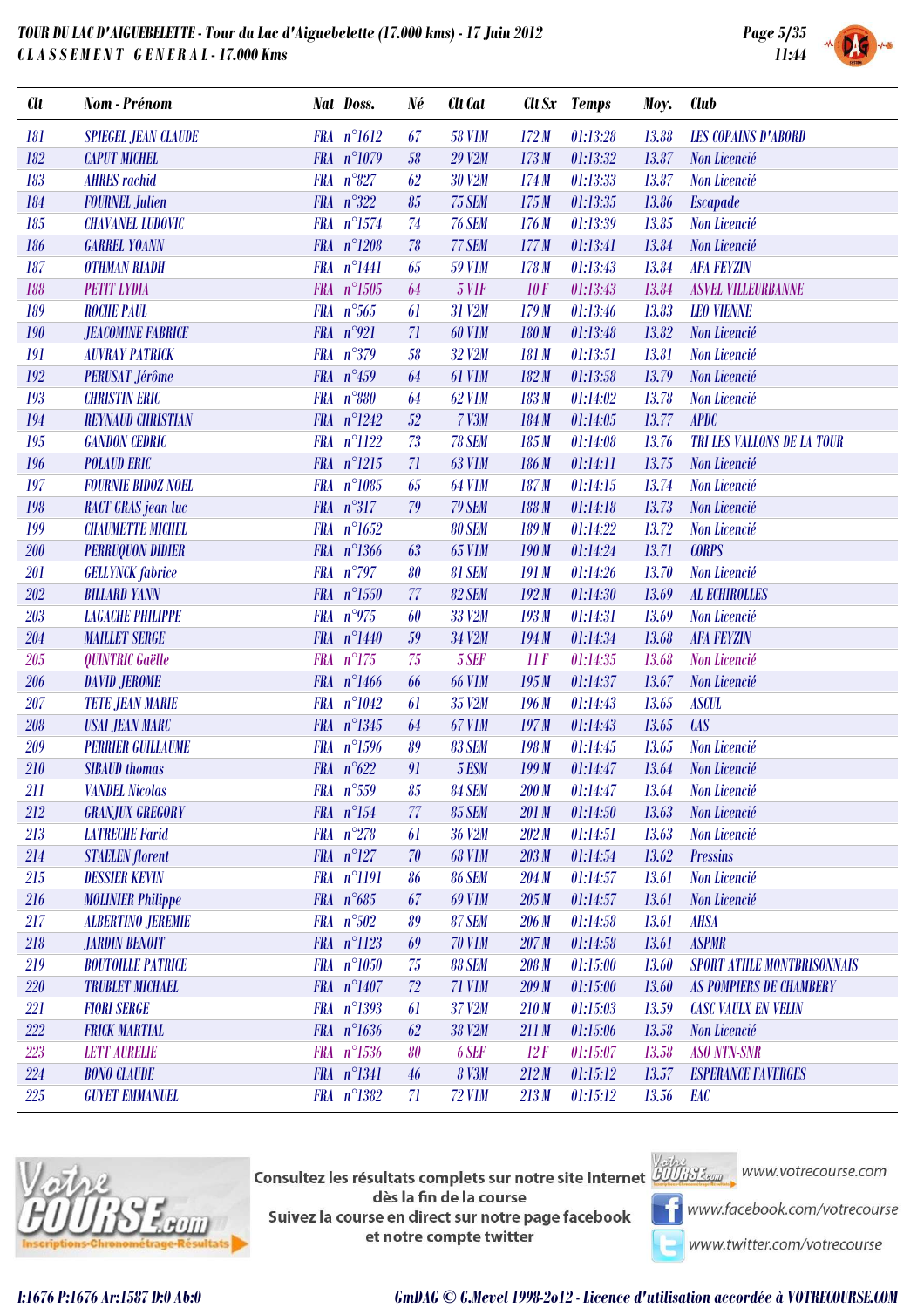

| <b>Clt</b> | Nom - Prénom                 |            | Nat Doss.             | Né               | Clt Cat          |       | Clt Sx Temps | Moy.  | <b>Club</b>                   |
|------------|------------------------------|------------|-----------------------|------------------|------------------|-------|--------------|-------|-------------------------------|
| 226        | <b>LELONG</b> Christophe     |            | FRA $n^{\circ}758$    | 79               | <b>89 SEM</b>    | 214M  | 01:15:13     | 13.56 | Non Licencié                  |
| 227        | <b>RABUEL Sébastien</b>      |            | FRA $n^{\circ}569$    | 76               | <b>90 SEM</b>    | 215M  | 01:15:13     | 13.56 | Non Licencié                  |
| 228        | <b>SAUBIN</b> Christophe     |            | FRA $n^{\circ}660$    | 72               | <b>73 V1M</b>    | 216M  | 01:15:21     | 13.54 | Non Licencié                  |
| 229        | <b>BOUARD RENE</b>           |            | FRA $n^{\circ}467$    | 54               | 39 V2M           | 217M  | 01:15:26     | 13.52 | <b>SANS</b>                   |
| 230        | <b>DESGEORGES FABIEN</b>     |            | FRA $n°900$           | 90               | 6 ESM            | 218M  | 01:15:28     | 13.52 | <b>SPORT 2000</b>             |
| 231        | <b>JANIN Kévin</b>           |            | FRA $n^{\circ}402$    | 86               | <b>91 SEM</b>    | 219M  | 01:15:29     | 13.52 | <b>Non Licencié</b>           |
| 232        | <b>BRACHET</b> Laurent       |            | FRA n°1503            | 69               | <b>74 V1M</b>    | 220M  | 01:15:29     | 13.51 | <b>MESIGNY</b>                |
| 233        | <b>HERGOTT Bruno</b>         |            | FRA $n^{\circ}289$    | 65               | <b>75 V1M</b>    | 221M  | 01:15:32     | 13.50 | Non Licencié                  |
| 234        | <b>REDORAT YVON</b>          |            | FRA $n°996$           | 55               | <b>40 V2M</b>    | 222M  | 01:15:32     | 13.50 | <b>TEAM LECHERE</b>           |
| 235        | <b>THEVENET JEAN MARC</b>    |            | FRA n°1237            | 69               | <b>76 V1M</b>    | 223M  | 01:15:32     | 13.50 | Non Licencié                  |
| 236        | <b>GONNET GILLES</b>         |            | FRA n°349             | 63               | <b>77 V1M</b>    | 224M  | 01:15:33     | 13.50 | Non Licencié                  |
| 237        | <b>CHAMPIER NADINE</b>       |            | FRA $n^{\circ}466$    | 61               | 1 <sub>V2F</sub> | 13F   | 01:15:36     | 13.49 | <b>ATHLE ST-JULIEN 74</b>     |
| 238        | <b>DELMAS EMMANUEL</b>       |            | FRA n°1449            | 76               | <b>92 SEM</b>    | 225M  | 01:15:36     | 13.49 | Non Licencié                  |
| 239        | <b>TEPPAZ LAURENT</b>        |            | FRA $n^{\circ}1456$   | 63               | <b>78 V1M</b>    | 226M  | 01:15:37     | 13.49 | EAC                           |
| 240        | <b>CHAMBET</b> jean-pierre   |            | FRA $n^{\circ}363$    | 60               | <b>41 V2M</b>    | 227M  | 01:15:39     | 13.49 | l.r.d.c                       |
| 241        | <b>PERRIN LUCIE</b>          |            | $FRA n^{\circ}219$    | 66               | 6 VIF            | 14F   | 01:15:45     | 13.47 | <b>Coureurs du Perron</b>     |
| 242        | <b>BOUILLON VINCENT</b>      |            | FRA n°1643            | 82               | <b>93 SEM</b>    | 228M  | 01:15:46     | 13.46 | Non Licencié                  |
| 243        | <b>LESEUIER EMMANUEL</b>     |            | FRA n°1197            |                  | <b>94 SEM</b>    | 229M  | 01:15:46     | 13.46 | Non Licencié                  |
| 244        | <b>BARIGAND DENIS</b>        |            | FRA $n^{\circ}1476$   | 70               | <b>79 V1M</b>    | 230M  | 01:15:47     | 13.46 | Non Licencié                  |
| 245        | <b>GRIESSINGER RAPAHEL</b>   | <b>FRA</b> | $n^{\circ}308$        | 71               | <b>80 V1M</b>    | 231 M | 01:15:48     | 13.46 | Non Licencié                  |
| 246        | <b>NEY David</b>             |            | $FRA$ $n^{\circ}120$  | 79               | <b>95 SEM</b>    | 232M  | 01:15:49     | 13.45 | Non Licencié                  |
| 247        | <b>ANDREA SEBASTIEN</b>      |            | $FRA n^{\circ}716$    | 81               | <b>96 SEM</b>    | 233M  | 01:15:49     | 13.45 | Non Licencié                  |
| 248        | <b>MAURIN Alexis</b>         |            | FRA $n^{\circ}046$    | 63               | <b>81 V1M</b>    | 234M  | 01:15:49     | 13.45 | EAG - GUC                     |
| 249        | <b>HENON</b> Christophe      | <b>FRA</b> | $n^{\circ}051$        | 72               | <b>82 V1M</b>    | 235M  | 01:15:50     | 13.45 | Non Licencié                  |
| 250        | <b>MIRIOT Alain</b>          |            | $FRA n^{\circ}401$    | 49               | 9 V3M            | 236M  | 01:15:52     | 13.45 | C.A.S.A.                      |
| 251        | <b>BOBADILLA SERGE</b>       | <b>FRA</b> | $n^{\circ}1600$       | 74               | <b>97 SEM</b>    | 237M  | 01:15:54     | 13.44 | Non Licencié                  |
| 252        | <b>SORIN SOPHIE</b>          |            | $FRA$ $n^{\circ}1666$ | 69               | 7 VIF            | 15F   | 01:15:55     | 13.44 | Non Licencié                  |
| 253        | <b>BILLARD PIERRE</b>        |            | FRA $n^{\circ}733$    | 61               | <b>42 V2M</b>    | 238M  | 01:15:58     | 13.43 | $corathones$                  |
| 254        | <b>BALIQUE</b> fabrice       |            | FRA n°343             | 71               | <b>83 V1M</b>    | 239 M | 01:15:59     | 13.42 | raidlight                     |
| 255        | <b>DOPPLER RICHARD</b>       |            | FRA n°1239            | 53               | <b>43 V2M</b>    | 240 M | 01:16:00     | 13.42 | Non Licencié                  |
| 256        | <b>BOULGAKOFF</b> julien     |            | FRA $n^{\circ}208$    | $\mathfrak{g}_2$ | 7 ESM            | 241 M | 01:16:01     | 13.42 | uac morestel                  |
| 257        | <b>DESMONTS Marcel</b>       |            | FRA n°321             | 64               | <b>84 V1M</b>    | 242M  | 01:16:02     | 13.42 | <b>ASTB</b> Besançon          |
| 258        | <b>HERBAUT ANDRE</b>         |            | FRA $n^{\circ}1603$   | 60               | 44 V2M           | 243M  | 01:16:03     | 13.42 | Non Licencié                  |
| 259        | <b>PLANAS PIERRE JEAN</b>    |            | FRA n°1331            | 65               | <b>85 V1M</b>    | 244M  | 01:16:03     | 13.41 | <b>JEFF CLUB</b>              |
| 260        | <b>MARTINEZ JOSE</b>         |            | FRA $n^{\circ}1604$   | 75               | <b>98 SEM</b>    | 245M  | 01:16:03     | 13.41 | <b>PETANQUE CULOZIENNE</b>    |
| <b>261</b> | <b>GIRAUD SERGE</b>          |            | FRA n°1133            | 67               | <b>86 V1M</b>    | 246 M | 01:16:04     | 13.41 | Non Licencié                  |
| 262        | <b>BOUCHEREAU ERIC</b>       |            | FRA $n^{\circ}933$    | 64               | <b>87 V1M</b>    | 247M  | 01:16:07     | 13.40 | Non Licencié                  |
| 263        | <b>GARCIA-BERTHOD Alain</b>  |            | $FRA n^{\circ}788$    | 67               | <b>88 V1M</b>    | 248 M | 01:16:08     | 13.40 | <b>EAG</b>                    |
| 264        | <b>LEPAGNOL PHILIPPE</b>     |            | FRA n°840             | 68               | <b>89 V1M</b>    | 249 M | 01:16:09     | 13.40 | <b>ACADEMIC KARATE VOIRON</b> |
| 265        | <b>GONNET PASCAL</b>         |            | FRA $n^{\circ}423$    | 64               | <b>90 V1M</b>    | 250M  | 01:16:10     | 13.39 | CSBJ                          |
| 266        | <b>LAINEZ-NUEZ ALEXANDRE</b> |            | $FRA$ $n^{\circ}1278$ | 76               | <b>99 SEM</b>    | 251M  | 01:16:11     | 13.39 | <b><i>UA MAURIENNE</i></b>    |
| 267        | <b>DOS SANTOS CARLOS</b>     |            | FRA n°1580            | 61               | <b>45 V2M</b>    | 252M  | 01:16:13     | 13.38 | Non Licencié                  |
| 268        | <b>MERLIER FRANCIS</b>       |            | FRA n°1158            | 58               | <b>46 V2M</b>    | 253M  | 01:16:14     | 13.38 | Non Licencié                  |
| 269        | <b>MERLIER JOEL</b>          |            | FRA n°1281            | 69               | <b>91 V1M</b>    | 254M  | 01:16:15     | 13.38 | <b><i>UA MAURIENNE</i></b>    |
| 270        | VACHOD LOIC                  |            | FRA n°1534            | 84               | <b>100 SEM</b>   | 255M  | 01:16:20     | 13.36 | Non Licencié                  |



**Consultez les résultats complets sur notre site Internet** Willis Esquise WWW.votrecourse.com dès la fin de la course Suivez la course en direct sur notre page facebook et notre compte twitter



**T** www.facebook.com/votrecourse

www.twitter.com/votrecourse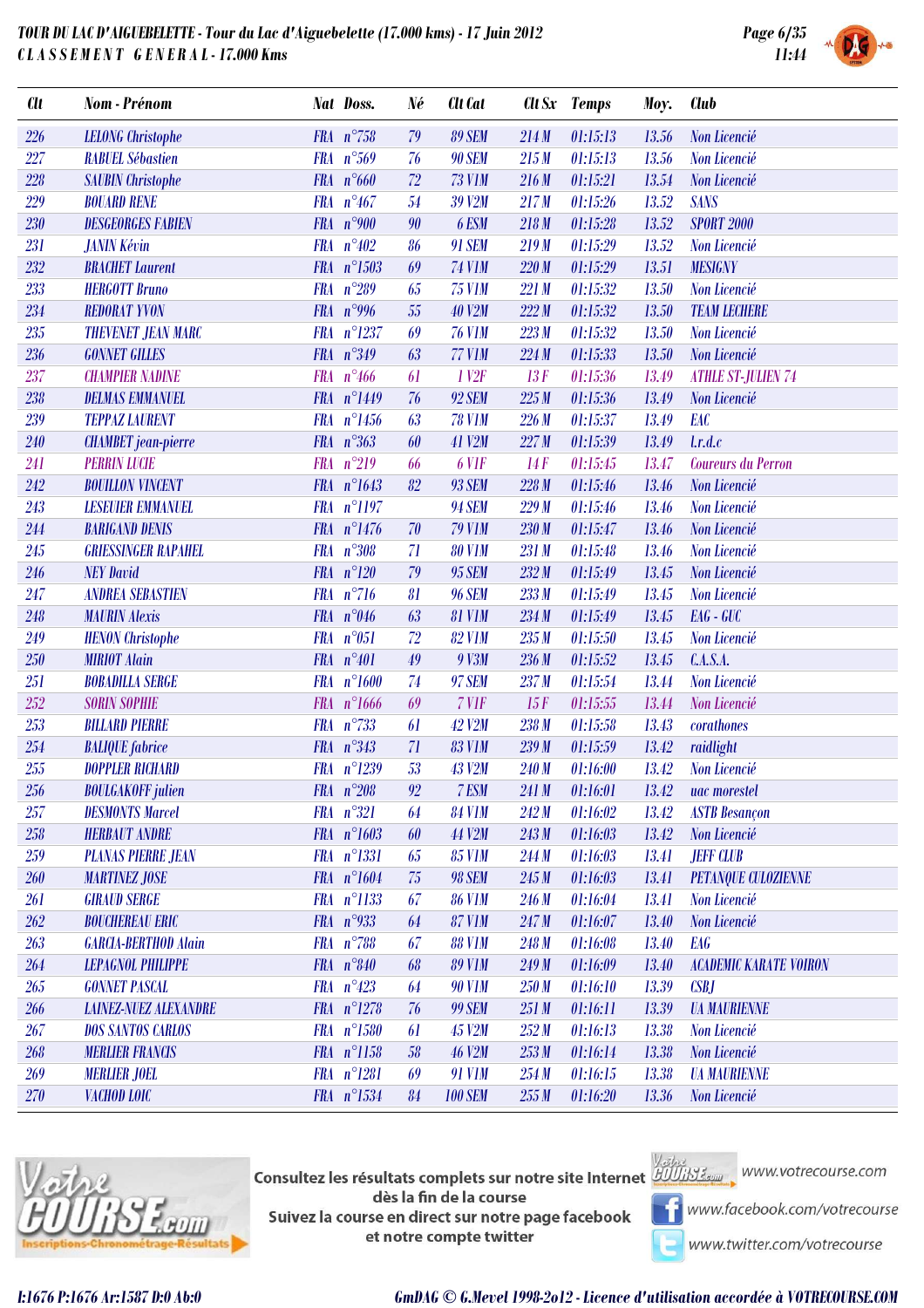

| <b>Clt</b> | Nom - Prénom                  | Nat Doss.             | Né               | Clt Cat        |       | Clt Sx Temps | Moy.  | <b>Club</b>                    |
|------------|-------------------------------|-----------------------|------------------|----------------|-------|--------------|-------|--------------------------------|
| 271        | <b>BOUCHARD THIERRY</b>       | FRA $n^{\circ}$ 744   | 60               | <b>47 V2M</b>  | 256 M | 01:16:23     | 13.35 | Non Licencié                   |
| 272        | <b>NOURY Patrice</b>          | FRA $n^{\circ}369$    | 61               | <b>48 V2M</b>  | 257M  | 01:16:24     | 13.35 | <b>Escapade</b>                |
| 273        | <b>BARBORINI Yannick</b>      | $FRA n^{\circ}556$    | 79               | <b>101 SEM</b> | 258 M | 01:16:27     | 13.34 | Non Licencié                   |
| 274        | <b>BENMILOUD ABDELKADER</b>   | $FRA n^{\circ}855$    | 59               | 49 V2M         | 259M  | 01:16:32     | 13.33 | Non Licencié                   |
| 275        | <b>FAVRE BONTE PATRICK</b>    | FRA $n^{\circ}650$    | 57               | <b>50 V2M</b>  | 260M  | 01:16:35     | 13.32 | Non Licencié                   |
| 276        | <b>ANTOINE BERNARD</b>        | $FRA$ $n^{\circ}1217$ | 60               | 51 V2M         | 261 M | 01:16:39     | 13.31 | Non Licencié                   |
| 277        | <b>MARZIN</b> arnaud          | FRA $n^{\circ}564$    | 86               | <b>102 SEM</b> | 262M  | 01:16:41     | 13.30 | Non Licencié                   |
| 278        | <b>BOUVIER THIERRY</b>        | FRA n°1437            | 59               | 52 V2M         | 263M  | 01:16:42     | 13.30 | <b>AFA FEYZIN</b>              |
| 279        | <b>VANDERCAMERE Eric</b>      | FRA $n^{\circ}099$    | 75               | <b>103 SEM</b> | 264M  | 01:16:43     | 13.30 | <b>CSLG DARDILLY</b>           |
| 280        | <b>COTTET PIERRE</b>          | FRA n°1669            | $\mathfrak{g}_3$ | $3$ JUM        | 265M  | 01:16:44     | 13.29 | Non Licencié                   |
| 281        | <b>PARIS PHILIPPE</b>         | $FRA n^{\circ}153$    | 75               | <b>104 SEM</b> | 266 M | 01:16:44     | 13.29 | Non Licencié                   |
| 282        | <b>PAULY BERTRAND</b>         | FRA n°1348            | 77               | <b>105 SEM</b> | 267M  | 01:16:47     | 13.29 | EAC                            |
| 283        | <b>VERGER Eric</b>            | FRA n°038             | 64               | <b>92 V1M</b>  | 268M  | 01:16:47     | 13.29 | grésivaudan Triathlon          |
| 284        | <b>GRANGEAT GILLES</b>        | $FRA n^{\circ}1246$   | 65               | <b>93 V1M</b>  | 269M  | 01:16:52     | 13.27 | <b>CESN REVARD</b>             |
| 285        | <b>BORDAT FABRICE</b>         | FRA $n^{\circ}930$    | 64               | 94 V1M         | 270 M | 01:16:56     | 13.26 | Non Licencié                   |
| 286        | <b>LEBRE DENIS</b>            | FRA n°1059            | 59               | 53 V2M         | 271 M | 01:16:56     | 13.26 | <b>ASC BALAN</b>               |
| 287        | <b>MOZET MICHEL</b>           | FRA n°1446            | 53               | 54 V2M         | 272M  | 01:17:01     | 13.24 | Non Licencié                   |
| 288        | <b>PITULA Franck</b>          | $FRA n^{\circ}812$    | 64               | 95 V1M         | 273M  | 01:17:04     | 13.24 | Non Licencié                   |
| 289        | <b>DETRAZ ERIC</b>            | FRA n°1049            | 64               | <b>96 V1M</b>  | 274M  | 01:17:05     | 13.23 | Non Licencié                   |
| 290        | <b>GHIBAUDO</b> Alexandre     | FRA $n^{\circ}702$    | 86               | <b>106 SEM</b> | 275M  | 01:17:05     | 13.23 | <b>Corathônes</b>              |
| 291        | <b>LANFREY JEROME</b>         | FRA n°1386            | 77               | <b>107 SEM</b> | 276 M | 01:17:06     | 13.23 | Non Licencié                   |
| 292        | <b>BITEAU</b> Olivier         | FRA $n^{\circ}699$    | 64               | 97 V1M         | 277M  | 01:17:06     | 13.23 | <b>Corathônes</b>              |
| 293        | <b>VALLAT DENIS</b>           | FRA n°837             | 57               | 55 V2M         | 278M  | 01:17:07     | 13.23 | Non Licencié                   |
| 294        | <b>CARRE ALAIN</b>            | FRA n°1315            | 53               | 56 V2M         | 279 M | 01:17:09     | 13.22 | Non Licencié                   |
| 295        | <b>CHARDON</b> Frédéric       | FRA $n^{\circ}637$    | 89               | <b>108 SEM</b> | 280 M | 01:17:11     | 13.22 | Non Licencié                   |
| 296        | <b>RIGGAZ Pascal</b>          | FRA $n^{\circ}473$    | 76               | <b>109 SEM</b> | 281 M | 01:17:12     | 13.21 | Non Licencié                   |
| 297        | <b>LE BOURG Cédric</b>        | $FRA$ $n^{\circ}161$  | 75               | <b>110 SEM</b> | 282M  | 01:17:14     | 13.21 | Non Licencié                   |
| 298        | <b>SERVANTE PASCAL</b>        | FRA n°1394            | 69               | <b>98 V1M</b>  | 283M  | 01:17:15     | 13.21 | Non Licencié                   |
| 299        | <b>FAVE Jean francois</b>     | FRA n°819             | 71               | <b>99 V1M</b>  | 284M  | 01:17:15     | 13.20 | Non Licencié                   |
| 300        | <b>GALLI</b> Christian        | FRA $n^{\circ}609$    | 59               | 57 V2M         | 285M  | 01:17:16     | 13.20 | <b>ASVEL</b>                   |
| 301        | <b>CHARNAY Pierre</b>         | $FRA \t n^{\circ}336$ | 60               | 58 V2M         | 286 M | 01:17:18     | 13.20 | <b>Non Licencié</b>            |
| 302        | <b>PINEAU JEAN CLAUDE</b>     | FRA n°1311            | 61               | 59 V2M         | 287 M | 01:17:22     | 13.19 | <b>GRESICOURANT LE VERSOUD</b> |
| 303        | <b>BILLET</b> yannick         | FRA n°802             | 67               | <b>100 V1M</b> | 288 M | 01:17:23     | 13.18 | Non Licencié                   |
| 304        | <b>PERRIER BAVOUX GEORGES</b> | $FRA n^{\circ}836$    | 66               | <b>101 V1M</b> | 289 M | 01:17:24     | 13.18 | <b>ACCAP PRESSINS</b>          |
| $305\,$    | <b>BOISSIERE JACQUES</b>      | FRA n°1137            | 45               | <b>10 V3M</b>  | 290M  | 01:17:25     | 13.18 | Non Licencié                   |
| 306        | <b>MEUNIER-CARUS GREGORY</b>  | $FRA$ $n^{\circ}119$  | 80               | <b>111 SEM</b> | 291 M | 01:17:25     | 13.18 | Non Licencié                   |
| 307        | <b>DUREPAIRE JEAN RENE</b>    | FRA n°1334            | 64               | <b>102 V1M</b> | 292M  | 01:17:26     | 13.17 | Non Licencié                   |
| 308        | <b>BESSON HERVE</b>           | FRA $n^{\circ}$ 958   | 66               | <b>103 V1M</b> | 293M  | 01:17:27     | 13.17 | Non Licencié                   |
| 309        | <b>TOURNOUR FRANCK</b>        | FRA n°1175            | 62               | <b>60 V2M</b>  | 294M  | 01:17:28     | 13.17 | <b>BSP</b>                     |
| 310        | <b>FRANCONY JEAN FRANCOIS</b> | FRA n°1103            | 59               | 61 V2M         | 295M  | 01:17:30     | 13.16 | Non Licencié                   |
| 311        | <b>GRILLOT RALPH</b>          | FRA $n^{\circ}1057$   | 68               | <b>104 V1M</b> | 296M  | 01:17:32     | 13.16 | Non Licencié                   |
| 312        | <b>LIVET CHRISTIAN</b>        | FRA n°1370            | 49               | 11 V3M         | 297M  | 01:17:34     | 13.15 | <b>CORPS</b>                   |
| 313        | <b>PARAVY</b> gilbert         | $FRA n^{\circ}211$    | 61               | 62 V2M         | 298 M | 01:17:35     | 13.15 | eac                            |
| 314        | <b>RATEL MICHELE</b>          | $FRA n^{\circ}1270$   | 71               | 8 VIF          | 16F   | 01:17:37     | 13.14 | <b><i>UA MAURIENNE</i></b>     |
| 315        | <b>BOUVIER SERGE</b>          | $FRA n^{\circ}621$    | 57               | 63 V2M         | 299M  | 01:17:38     | 13.14 | Non Licencié                   |
|            |                               |                       |                  |                |       |              |       |                                |



Consultez les résultats complets sur notre site Internet **AUGES** dès la fin de la course Suivez la course en direct sur notre page facebook et notre compte twitter



www.facebook.com/votrecourse

www.twitter.com/votrecourse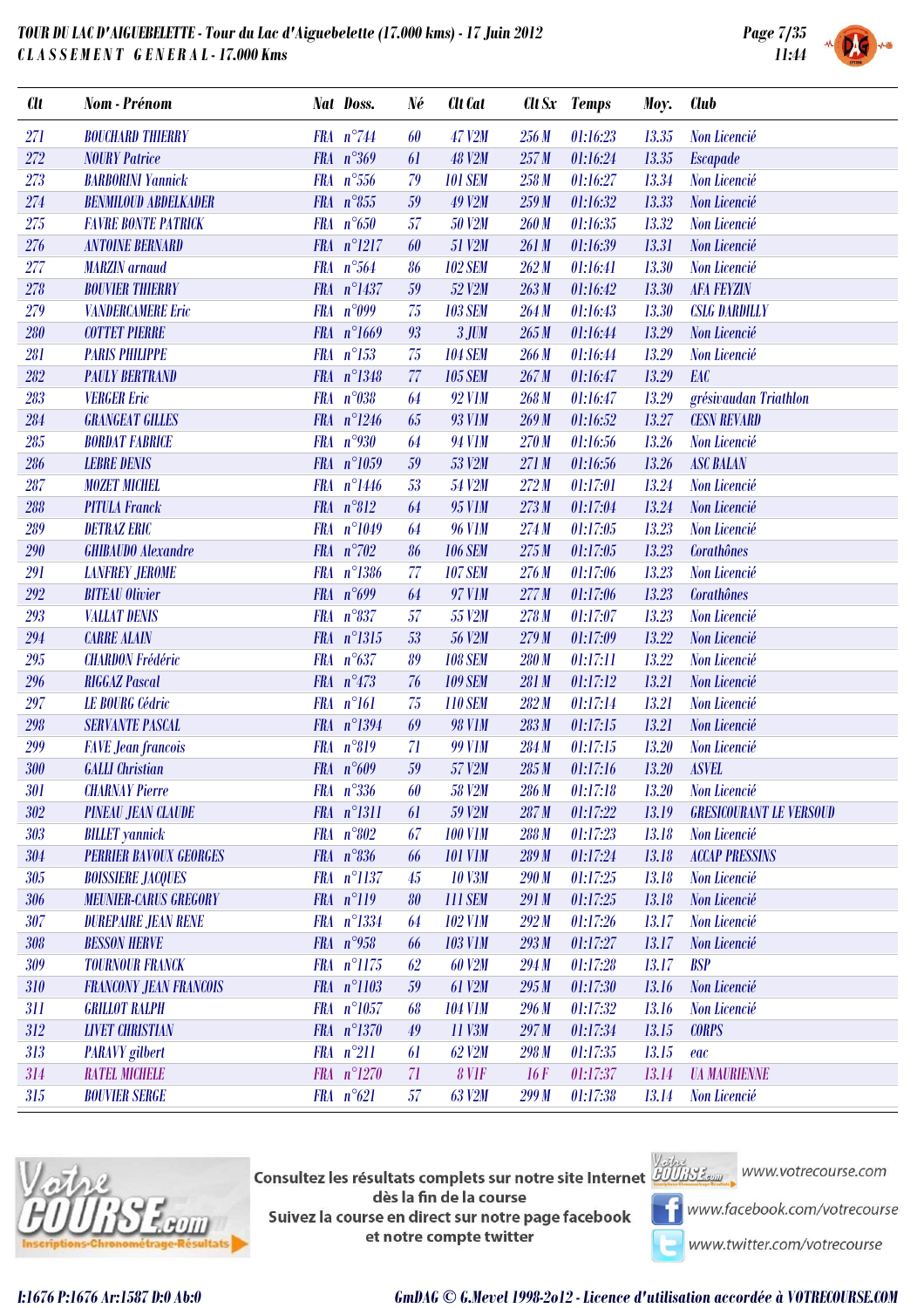

| <b>Clt</b>              | Nom - Prénom                  |            | <b>Nat Doss.</b>      | Né | Clt Cat         |       | Clt Sx Temps | Moy.  | <b>Club</b>                        |
|-------------------------|-------------------------------|------------|-----------------------|----|-----------------|-------|--------------|-------|------------------------------------|
| 316                     | <b>MARTIN PAUL</b>            |            | FRA n°1608            | 53 | <b>64 V2M</b>   | 300 M | 01:17:39     | 13.14 | Non Licencié                       |
| 317                     | <b>MONTANARI FRANCIS</b>      |            | FRA $n^{\circ}863$    | 58 | 65 V2M          | 301 M | 01:17:40     | 13.13 | Non Licencié                       |
| 318                     | <b>GIFFARD CARLET JEREMIE</b> |            | FRA n°1599            | 86 | <b>112 SEM</b>  | 302M  | 01:17:43     | 13.13 | Non Licencié                       |
| 319                     | <b>BORNAREL MAGALY</b>        | <b>FRA</b> | $n^{\circ}399$        | 72 | $9$ V1F         | 17F   | 01:17:44     | 13.12 | <b>CS Bourgoin Jallieu</b>         |
| 320                     | <b>FEREZ OLIVIER</b>          |            | FRA n°337             | 70 | <b>105 V1M</b>  | 303 M | 01:17:44     | 13.12 | Non Licencié                       |
| 321                     | <b>SANLAVILLE MARC</b>        | <b>FRA</b> | $n^{\circ}926$        | 48 | 12 V3M          | 304M  | 01:17:44     | 13.12 | Non Licencié                       |
| 322                     | <b>MATRAY GUILLAUME</b>       |            | FRA $n^{\circ}905$    | 82 | 113 SEM         | 305M  | 01:17:45     | 13.12 | <b>ALSM CROSS</b>                  |
| 323                     | <b>BONNEVILLE PHILIPPE</b>    |            | FRA n°1432            | 69 | <b>106 V1M</b>  | 306 M | 01:17:46     | 13.12 | <b>ATSCAF DES SAVOIE</b>           |
| 324                     | <b>BRIOUDE Pierre-Olivier</b> |            | FRA $n^{\circ}027$    | 87 | <b>114 SEM</b>  | 307M  | 01:17:46     | 13.12 | <b>CS Bourgoin-Jallieu</b>         |
| 325                     | <b>MULLER Manon</b>           | <b>FRA</b> | $n^{\circ}806$        | 93 | $1$ JUF         | 18F   | 01:17:48     | 13.11 | Chambéry tri                       |
| 326                     | <b>MESSAOUDI LYESSE</b>       |            | FRA n°1002            | 66 | <b>107 V1M</b>  | 308M  | 01:17:52     | 13.10 | <b>ATHLE CHASSIEU</b>              |
| 327                     | <b>LESAGE Philippe</b>        | <b>FRA</b> | $n^{\circ}290$        | 64 | <b>108 V1M</b>  | 309 M | 01:17:52     | 13.10 | <b>Chassieu Athlé</b>              |
| 328                     | <b>FERRIER Guillaume</b>      | <b>FRA</b> | $n^{\circ}773$        | 82 | 115 SEM         | 310 M | 01:17:53     | 13.10 | <b>Chassieu Athlé</b>              |
| 329                     | <b>LORRET DAVID</b>           |            | $FRA n^{\circ}1416$   | 76 | <b>116 SEM</b>  | 311M  | 01:17:53     | 13.10 | Non Licencié                       |
| 330                     | <b>ABBATUCCI</b> antoine      |            | FRA $n^{\circ}149$    | 83 | <b>117 SEM</b>  | 312M  | 01:17:59     | 13.08 | Non Licencié                       |
| 331                     | <b>GENETIER Fabien</b>        |            | FRA n°087             | 74 | <b>118 SEM</b>  | 313M  | 01:17:59     | 13.08 | Non Licencié                       |
| 332                     | <b>DEREUDRE PATRICK</b>       |            | FRA n°1121            | 57 | <b>66 V2M</b>   | 314M  | 01:18:08     | 13.06 | Non Licencié                       |
| 333                     | <b>FAURE MARC</b>             | <b>FRA</b> | $n^{\circ}1547$       | 73 | 119 SEM         | 315M  | 01:18:08     | 13.06 | Non Licencié                       |
| 334                     | <b>BENAZIZA SLIMANE</b>       |            | FRA n°1388            | 66 | <b>109 V1M</b>  | 316M  | 01:18:11     | 13.05 | <b>CASC VAULX EN VELIN</b>         |
| 335                     | <b>MANTEL Serge</b>           |            | FRA $n^{\circ}285$    | 66 | <b>110 V1M</b>  | 317M  | 01:18:19     | 13.03 | <b>AIX SAVOIE TRIATHLON</b>        |
| 336                     | <b>PERRILLAT BERNARD</b>      |            | $FRA$ $n^{\circ}1451$ | 50 | 13 V3M          | 318M  | 01:18:21     | 13.02 | Non Licencié                       |
| 337                     | <b>MANIVOZ NICOLAS</b>        |            | $FRA n^{\circ}162$    | 79 | <b>120 SEM</b>  | 319M  | 01:18:21     | 13.02 | Non Licencié                       |
| $33\mathrm{\textit{8}}$ | <b>GIOVANDITTO MARIO</b>      |            | FRA n°1680            | 58 | 67 V2M          | 320M  | 01:18:24     | 13.01 | <b>Non Licencié</b>                |
| 339                     | <b>DESBIOLLES Pierre</b>      | <b>FRA</b> | $n^{\circ}537$        | 64 | <b>111 V1M</b>  | 321 M | 01:18:25     | 13.01 | Rolex                              |
| 340                     | <b>VARCIN</b> patrice         |            | FRA $n^{\circ}662$    | 73 | <b>121 SEM</b>  | 322M  | 01:18:32     | 12.99 | Non Licencié                       |
| 341                     | <b>FLESCH</b> francis         | <b>FRA</b> | $n^{\circ}251$        | 73 | <b>122 SEM</b>  | 323M  | 01:18:32     | 12.99 | team cochonou                      |
| 342                     | <b>BEHLOUL RAFIK</b>          |            | FRA n°1063            | 69 | 112 V1M         | 324M  | 01:18:32     | 12.99 | Non Licencié                       |
| 343                     | <b>NHEM WEISS</b>             |            | FRA $n°909$           | 73 | <b>123 SEM</b>  | 325M  | 01:18:33     | 12.99 | <b>KHMER ATHLETIC</b>              |
| 344                     | <b>DAGNEAUD JEAN FRANCOIS</b> |            | FRA n°1357            | 66 | 113 V1M         | 326M  | 01:18:36     | 12.98 | <b>FR'ANSE</b>                     |
| 345                     | <b>HEUDEL PIERRE</b>          |            | FRA n°1376            | 81 | <b>124 SEM</b>  | 327M  | 01:18:38     | 12.97 | Non Licencié                       |
| 346                     | <b>MAURICE JEAN FRANCOIS</b>  |            | $FRA$ $n^{\circ}1406$ |    | $62$ $68$ $V2M$ |       |              |       | 328 M 01:18:39 12.97 SA MONTBRISON |
| 347                     | <b>WROBEL David</b>           |            | FRA n°531             | 76 | <b>125 SEM</b>  | 329M  | 01:18:39     | 12.97 | <b>US Domessin</b>                 |
| $348\,$                 | <b>BOUDVEMILA MOUSSA</b>      |            | FRA n°1374            | 71 | 114 V1M         | 330 M | 01:18:40     | 12.97 | <b>CORPS</b>                       |
| 349                     | <b>BURRY PIERRE</b>           |            | FRA n°1578            | 79 | <b>126 SEM</b>  | 331M  | 01:18:41     | 12.97 | Non Licencié                       |
| 350                     | <b>CONSTANT MICHEL</b>        |            | FRA n°1203            | 52 | 14 V3M          | 332M  | 01:18:41     | 12.96 | <b>BUGEY CHÂTEAU GAILLARD</b>      |
| 351                     | <b>THOMAS PATRICK</b>         |            | $FRA$ $n^{\circ}1392$ | 62 | 69 V2M          | 333M  | 01:18:43     | 12.96 | <b>CASC VAULX EN VELIN</b>         |
| 352                     | <b>DURLIN Sébastien</b>       |            | FRA n°558             | 78 | <b>127 SEM</b>  | 334M  | 01:18:45     | 12.95 | Non Licencié                       |
| 353                     | <b>PINTEUR</b> benoit         |            | $FRA n^{\circ}527$    | 67 | 115 V1M         | 335M  | 01:18:46     | 12.95 | Non Licencié                       |
| 354                     | <b>REY WILLIAM</b>            |            | FRA $n^{\circ}690$    | 67 | 116 V1M         | 336 M | 01:18:48     | 12.94 | Non Licencié                       |
| 355                     | <b>MATHIEU JOE</b>            |            | FRA n°1601            | 70 | 117 V1M         | 337 M | 01:18:49     | 12.94 | Non Licencié                       |
| 356                     | <b>MESSAGER</b> Guillaume     |            | FRA $n^{\circ}286$    | 73 | <b>128 SEM</b>  | 338 M | 01:18:50     | 12.94 | <b>Aix Savoie Triathlon</b>        |
| 357                     | <b>GUERAUD XAVIER</b>         |            | $FRA$ $n^{\circ}1140$ |    | <b>129 SEM</b>  | 339 M | 01:18:52     | 12.94 | Non Licencié                       |
| 358                     | <b>GHIBAUDO DOMINIQUE</b>     |            | FRA n°1336            | 54 | <b>70 V2M</b>   | 340 M | 01:18:54     | 12.93 | <b>CORATHONES</b>                  |
| 359                     | <b>PARENDEL SEBASTIEN</b>     |            | FRA n°1403            | 76 | <b>130 SEM</b>  | 341 M | 01:18:54     | 12.93 | <b>CREDIT AGRICOLE DES SAVOIE</b>  |
| 360                     | <b>MALLE KARINE</b>           |            | FRA n°1259            | 69 | <b>10 V1F</b>   | 19F   | 01:18:55     | 12.93 | <b>LEMAN ATHLETIC CLUB</b>         |



**Consultez les résultats complets sur notre site Internet** Willis Esquise WWW.votrecourse.com dès la fin de la course Suivez la course en direct sur notre page facebook et notre compte twitter



**T** www.facebook.com/votrecourse

www.twitter.com/votrecourse

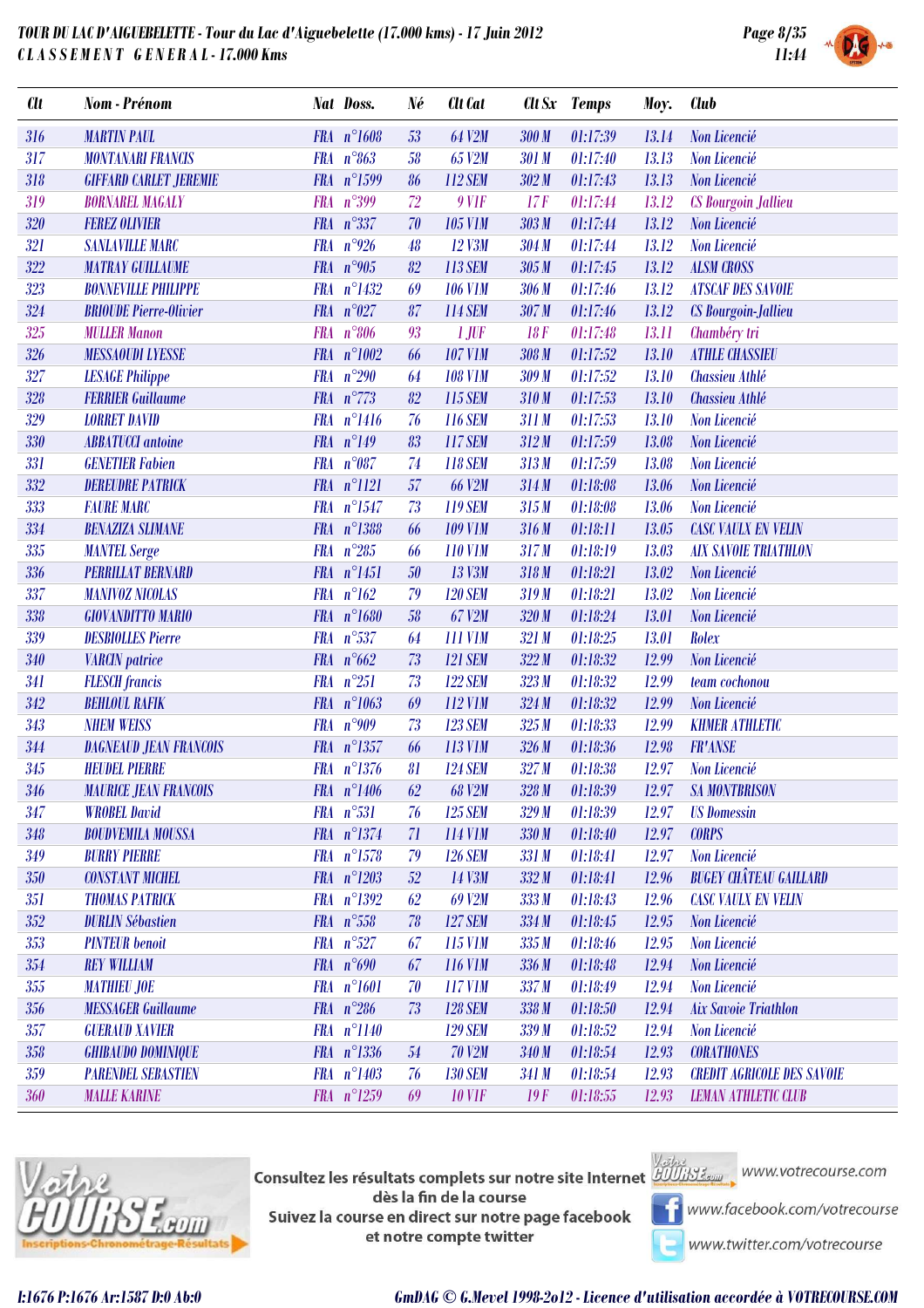

| <b>SYSTEM</b> |  |
|---------------|--|

| <b>Clt</b> | Nom - Prénom                  |            | Nat Doss.           | Né     | Clt Cat              | $\mathbf{C}$ tt Sx | <b>Temps</b> | Moy.  | <b>Club</b>                            |
|------------|-------------------------------|------------|---------------------|--------|----------------------|--------------------|--------------|-------|----------------------------------------|
| 361        | <b>RAVIER DENIS</b>           |            | FRA n°1182          | 59     | <b>71 V2M</b>        | 342M               | 01:18:55     | 12.93 | <b>Non Licencié</b>                    |
| 362        | <b>REVEILLARD Nicolas</b>     |            | FRA n°1508          | 72     | 118 V1M              | 343M               | 01:18:57     | 12.92 | Non Licencié                           |
| 363        | <b>COULOUVRAT ALAIN</b>       | <b>FRA</b> | $n^{\circ}1570$     | 61     | <b>72 V2M</b>        | 344 M              | 01:18:57     | 12.92 | <b>AL VOIRON</b>                       |
| 364        | <b>POCHON Guillaume</b>       |            | FRA $n^{\circ}674$  | 83     | <b>131 SEM</b>       | 345 M              | 01:19:01     | 12.91 | Non Licencié                           |
| 365        | <b>THERRAS FRANCK</b>         |            | FRA n°1677          | 68     | 119 V <sub>1</sub> M | 346 M              | 01:19:04     | 12.90 | Non Licencié                           |
| 366        | <b>LETELLIER ERIC</b>         |            | FRA $n^{\circ}704$  | 68     | <b>120 V1M</b>       | 347M               | 01:19:05     | 12.90 | Non Licencié                           |
| 367        | <b>FAVRAIS MICKAEL</b>        |            | FRA n°1418          | 73     | <b>132 SEM</b>       | 348 M              | 01:19:08     | 12.89 | Non Licencié                           |
| 368        | <b>GERAUD ROGER</b>           |            | FRA n°1179          | 42     | 1 V4M                | 349 M              | 01:19:08     | 12.89 | <b>AS RIPOLI</b>                       |
| 369        | <b>TATANGELO DOMINIQUE</b>    | <b>FRA</b> | $n^{\circ}1552$     | 60     | <b>73 V2M</b>        | 350 M              | 01:19:10     | 12.89 | Non Licencié                           |
| 370        | <b>LAVOREL</b> jean-louis     |            | FRA $n^{\circ}525$  | 53     | <b>74 V2M</b>        | 351M               | 01:19:10     | 12.88 | Non Licencié                           |
| 371        | <b>DESNOEL LAURENT</b>        |            | FRA n°944           | 62     | <b>75 V2M</b>        | 352M               | 01:19:11     | 12.88 | Non Licencié                           |
| 372        | <b>PERRIN JACQUES</b>         |            | FRA n°1095          | 63     | <b>121 V1M</b>       | 353M               | 01:19:14     | 12.87 | EAC                                    |
| 373        | <b>RAKETIC MICKAEL</b>        | <b>FRA</b> | $n^{\circ}1458$     | 73     | <b>133 SEM</b>       | 354M               | 01:19:16     | 12.87 | Non Licencié                           |
| 374        | <b>RICHARD François</b>       |            | FRA $n^{\circ}769$  | $54\,$ | <b>76 V2M</b>        | 355M               | 01:19:17     | 12.87 | corrida pour Armande                   |
| 375        | <b>LALLIER</b> Serge          |            | FRA $n^{\circ}649$  | 56     | <b>77 V2M</b>        | 356M               | 01:19:17     | 12.87 | <b>Galaurien</b>                       |
| 376        | <b>LEFLEM NICOLAS</b>         | <b>FRA</b> | $n^{\circ}1153$     | 82     | <b>134 SEM</b>       | 357M               | 01:19:19     | 12.86 | Non Licencié                           |
| 377        | <b>PATUREL NICOLAS</b>        | <b>FRA</b> | $n^{\circ}925$      | 73     | <b>135 SEM</b>       | 358M               | 01:19:21     | 12.86 | Non Licencié                           |
| 378        | <b>JUAN</b> jean stephane     |            | FRA n°538           | 78     | <b>136 SEM</b>       | 359M               | 01:19:21     | 12.85 | Non Licencié                           |
| 379        | <b>HADDAD ABDEL</b>           |            | FRA n°1605          |        | <b>137 SEM</b>       | 360 M              | 01:19:22     | 12.85 | Non Licencié                           |
| 380        | <b>ALONSO MARCEL</b>          |            | FRA n°1204          | 66     | <b>122 V1M</b>       | 361M               | 01:19:23     | 12.85 | Non Licencié                           |
| 381        | <b>GAUME PASCAL</b>           |            | FRA $n^{\circ}865$  | 67     | <b>123 V1M</b>       | 362M               | 01:19:25     | 12.84 | Non Licencié                           |
| 382        | <b>MEUGNIER PATRICK</b>       |            | FRA $n°982$         | 62     | <b>78 V2M</b>        | 363M               | 01:19:27     | 12.84 | Non Licencié                           |
| 383        | <b>GALIZZI Olivier</b>        |            | FRA n°433           | 79     | <b>138 SEM</b>       | 364M               | 01:19:30     | 12.83 | Non Licencié                           |
| 384        | <b>DELTETE CHRISTIAN</b>      |            | FRA n°1156          | 52     | 15 V3M               | 365M               | 01:19:32     | 12.83 | Non Licencié                           |
| 385        | <b>SAINT GERMAIN AMANDINE</b> |            | FRA n°1247          | 77     | 7 SEF                | 20F                | 01:19:35     | 12.82 | <b>CESN REVARD</b>                     |
| 386        | <b>MENARD François</b>        | <b>FRA</b> | $n^{\circ}234$      | 65     | <b>124 V1M</b>       | 366M               | 01:19:41     | 12.80 | Non Licencié                           |
| 387        | ZAVATTARO Sylvain             |            | FRA $n^{\circ}760$  | 55     | <b>79 V2M</b>        | 367M               | 01:19:42     | 12.80 | <b>USA Aubenas ASAD</b>                |
| 388        | <b>JORDAN ANNE</b>            |            | FRA n°1471          | 72     | <b>11 VIF</b>        | 21F                | 01:19:43     | 12.80 | Non Licencié                           |
| 389        | <b>PLACE</b> michel           | <b>FRA</b> | $n^{\circ}799$      | 57     | <b>80 V2M</b>        | 368M               | 01:19:43     | 12.80 | <b>AAA Lyonnais</b>                    |
| 390        | <b>BALIGAND Thierry</b>       |            | FRA $n^{\circ}676$  | $74\,$ | <b>139 SEM</b>       | 369M               | 01:19:51     | 12.77 | Non Licencié                           |
| 391        | <b>DUSMENIL REMI</b>          |            | $FRA n^{\circ}1201$ | 82     | <b>140 SEM</b>       | 370 M              | 01:19:56     | 12.76 | <b>LEOPARD DES NEIGES</b>              |
| 392        | <b>VICENS JEAN FRANCOIS</b>   |            | FRA $n^{\circ}977$  | 63     | 125 V1M              | 371M               | 01:19:58     | 12.76 | <b>ASC BALAN</b>                       |
| 393        | <b>FUVELLE CAMILLE</b>        |            | FRA n°860           | 92     | 1 ESF                | 22F                | 01:19:59     | 12.75 | <b>CLCS FIRMINY</b>                    |
| 394        | <b>JEAN PATRICK</b>           |            | FRA n°1305          | 60     | <b>81 V2M</b>        | 372M               | 01:19:59     | 12.75 | <b>TEAM NATURE VO2 JEAN.COM LORIOL</b> |
| 395        | <b>BASSET MAURICE</b>         |            | FRA n°1472          | 52     | <b>16 V3M</b>        | 373M               | 01:20:00     | 12.75 | Non Licencié                           |
| 396        | <b>RAYMOND PATRICE</b>        |            | FRA $n^{\circ}867$  | 70     | <b>126 V1M</b>       | 374M               | 01:20:03     | 12.74 | <b>Non Licencié</b>                    |
| 397        | PERROT-MINNOT BENJAMIN        |            | FRA $n^{\circ}499$  | 90     | 8 ESM                | 375M               | 01:20:06     | 12.73 | Non Licencié                           |
| 398        | <b>MASSE EMMANUEL</b>         |            | FRA $n^{\circ}235$  | 78     | <b>141 SEM</b>       | 376 M              | 01:20:07     | 12.73 | Non Licencié                           |
| 399        | <b>AUVILLE</b> Christophe     |            | FRA n°330           | 73     | <b>142 SEM</b>       | 377 <sub>M</sub>   | 01:20:08     | 12.73 | Non Licencié                           |
| 400        | <b>LEDOUX ERIC</b>            |            | FRA n°1457          | 62     | <b>82 V2M</b>        | 378 M              | 01:20:11     | 12.72 | <b>LA CHAUTAGNARDE</b>                 |
| 401        | <b>CADET YANNICK</b>          |            | FRA n°1496          | 81     | <b>143 SEM</b>       | 379 M              | 01:20:11     | 12.72 | <b>ASA</b>                             |
| 402        | <b>FIDJI</b> charles          |            | FRA n°520           | 69     | <b>127 V1M</b>       | 380 M              | 01:20:13     | 12.72 | Non Licencié                           |
| 403        | <b>SOYER SEBASTIEN</b>        |            | FRA n°1087          | 68     | <b>128 V1M</b>       | 381 M              | 01:20:14     | 12.71 | Non Licencié                           |
| 404        | <b>RABILLOUD MICHAEL</b>      |            | FRA $n^{\circ}937$  | 76     | <b>144 SEM</b>       | 382M               | 01:20:16     | 12.71 | Non Licencié                           |
| 405        | <b>BURSON Bryn</b>            |            | FRA $n^{\circ}282$  | 64     | <b>129 V1M</b>       | 383M               | 01:20:17     | 12.71 | Leman Athletic Club                    |



**Consultez les résultats complets sur notre site Internet** Willis Esquise WWW.votrecourse.com dès la fin de la course Suivez la course en direct sur notre page facebook et notre compte twitter



**T** www.facebook.com/votrecourse

www.twitter.com/votrecourse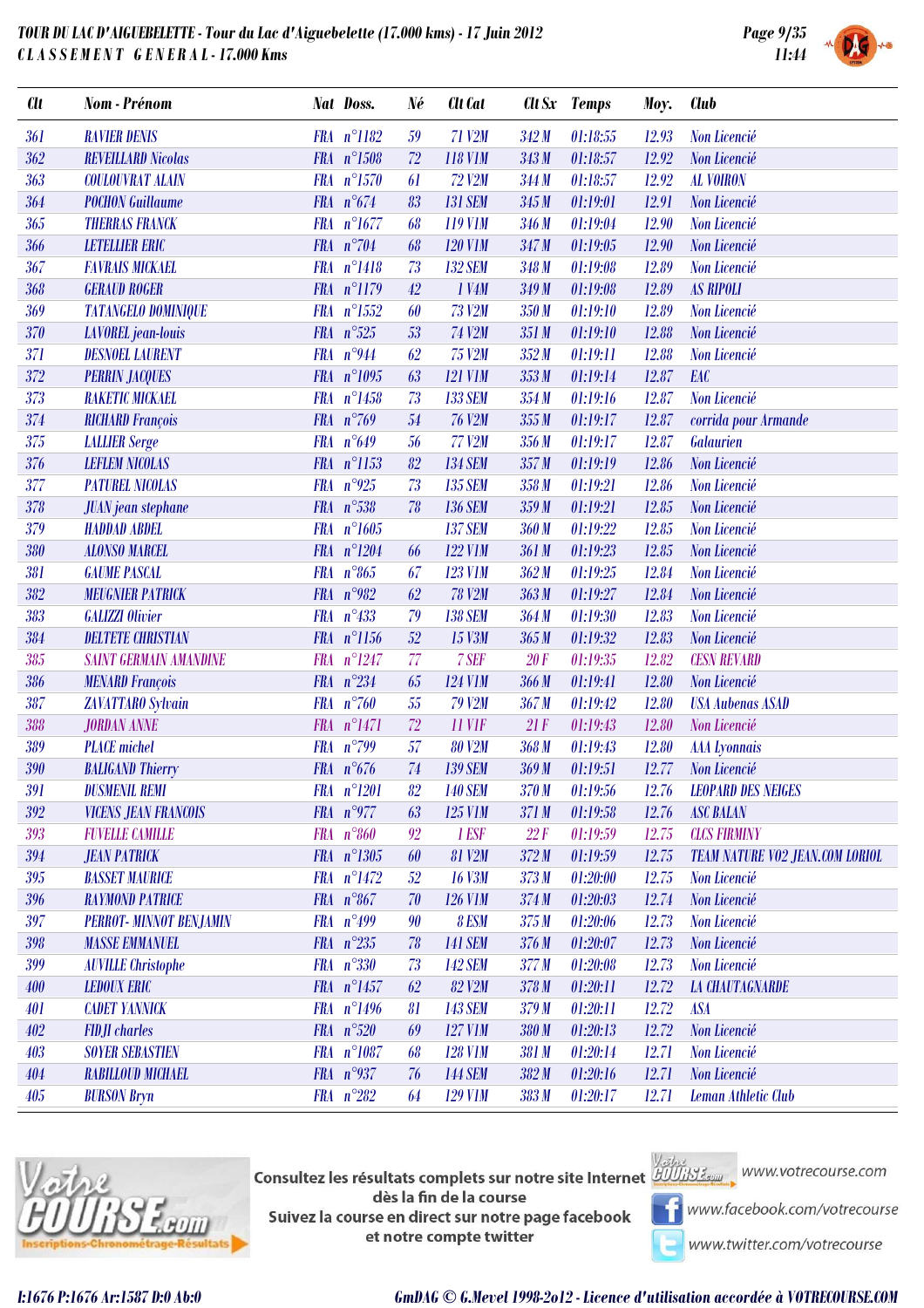

| <b>Clt</b> | Nom - Prénom                 |            | Nat Doss.           | Né     | <b>Clt</b> Cat |              | Clt Sx Temps | Moy.  | <b>Club</b>                |
|------------|------------------------------|------------|---------------------|--------|----------------|--------------|--------------|-------|----------------------------|
| 406        | <b>ROUDET JEAN MICHEL</b>    |            | $FRA n^{\circ}1582$ | 56     | <b>83 V2M</b>  | 384 M        | 01:20:17     | 12.71 | CSBJ                       |
| 407        | <b>GIRAUD THIBAULT</b>       |            | FRA n°1134          | 92     | 9 ESM          | 385M         | 01:20:17     | 12.71 | Non Licencié               |
| $408\,$    | <b>TOURNADE MARIE CLAUDE</b> |            | FRA n°1368          | 66     | $12$ V1F       | 23F          | 01:20:18     | 12.70 | <b>CORPS</b>               |
| 409        | <b>HADDOU MAAMAR</b>         |            | FRA n°1043          | 67     | <b>130 V1M</b> | 386 M        | 01:20:19     | 12.70 | <b>ASCUL</b>               |
| 410        | <b>TOULET Luc</b>            |            | $FRA n^{\circ}125$  | 50     | 17 V3M         | 387M         | 01:20:22     | 12.69 | Non Licencié               |
| 411        | <b>DREVET JEAN FRANCOIS</b>  |            | $FRA n^{\circ}1620$ | 66     | <b>131 V1M</b> | 388 M        | 01:20:24     | 12.69 | Non Licencié               |
| 412        | <b>GUILLOUX ANNE MARIE</b>   |            | FRA n°1157          | 69     | <b>13 VIF</b>  | 24F          | 01:20:24     | 12.69 | Non Licencié               |
| 413        | ?Dossard #988                |            | FRA $n^{\circ}$ 988 |        | <b>145 SEM</b> | 389 M        | 01:20:24     | 12.69 | Non Licencié               |
| 414        | <b>AUGER ERIC</b>            |            | FRA n°1415          | 67     | <b>132 V1M</b> | 390M         | 01:20:25     | 12.69 | Non Licencié               |
| 415        | <b>FERNANDEZ</b> eric        |            | FRA $n^{\circ}776$  | 66     | <b>133 V1M</b> | 391 M        | 01:20:25     | 12.69 | Non Licencié               |
| 416        | <b>GUEZAINIA SALAH</b>       | <b>FRA</b> | $n^{\circ}283$      | 44     | <b>18 V3M</b>  | 392M         | 01:20:26     | 12.68 | <b>LES PICARNUS</b>        |
| 417        | <b>LEONARDI Bernard</b>      |            | FRA n°101           | 69     | <b>134 V1M</b> | 393M         | 01:20:31     | 12.67 | Non Licencié               |
| 418        | <b>LIEBAUD ARNAUD</b>        |            | FRA n°868           | 70     | 135 V1M        | 394M         | 01:20:33     | 12.66 | Non Licencié               |
| 419        | <b>BRULFERT GUILLAUME</b>    |            | $FRA n^{\circ}882$  | 77     | <b>146 SEM</b> | 395 M        | 01:20:36     | 12.66 | Non Licencié               |
| 420        | <b>CHABANNET GEORGES</b>     |            | $FRA n^{\circ}1478$ | $54\,$ | <b>84 V2M</b>  | 396M         | 01:20:37     | 12.65 | Non Licencié               |
| 421        | <b>PES Benoit</b>            |            | FRA n°513           | 78     | <b>147 SEM</b> | 397M         | 01:20:38     | 12.65 | K 'Sauc                    |
| 422        | <b>QUENOT François</b>       |            | FRA $n^{\circ}270$  | 60     | 85 V2M         | 398 M        | 01:20:39     | 12.65 | CSBJ                       |
| 423        | <b>DERIAN ANNE</b>           |            | FRA n°1183          |        | 8 SEF          | 25F          | 01:20:39     | 12.65 | Non Licencié               |
| 424        | <b>BAVOUX ERIC</b>           |            | FRA n°1551          | 64     | <b>136 V1M</b> | 399 M        | 01:20:39     | 12.65 | Non Licencié               |
| 425        | <b>VITALLY JACQUES</b>       |            | FRA n°1557          | 58     | <b>86 V2M</b>  | 400 M        | 01:20:39     | 12.65 | Non Licencié               |
| 426        | <b>BOCHET GREGORY</b>        |            | FRA n°1184          |        | <b>148 SEM</b> | <b>401 M</b> | 01:20:40     | 12.65 | Non Licencié               |
| 427        | <b>DUCRUET VINCENT</b>       |            | FRA n°1624          | 88     | <b>149 SEM</b> | 402M         | 01:20:41     | 12.64 | Non Licencié               |
| 428        | <b>VERCHERY</b> Christophe   |            | FRA $n^{\circ}047$  | 67     | <b>137 V1M</b> | 403 M        | 01:20:45     | 12.63 | Non Licencié               |
| 429        | <b>POUZERATTE Pascal</b>     |            | $FRA n^{\circ}059$  | 66     | <b>138 V1M</b> | 404 M        | 01:20:45     | 12.63 | Non Licencié               |
| 430        | <b>BOURGIE STEPHANE</b>      |            | FRA n°1015          | $74\,$ | <b>150 SEM</b> | 405 M        | 01:20:48     | 12.63 | Non Licencié               |
| 431        | <b>RIZZO JACKY</b>           |            | FRA $n^{\circ}979$  | 59     | 87 V2M         | 406 M        | 01:20:49     | 12.62 | Non Licencié               |
| 432        | <b>SCALA STEPHANE</b>        |            | FRA $n°991$         | 67     | <b>139 V1M</b> | 407M         | 01:20:52     | 12.62 | Non Licencié               |
| 433        | <b>MATHIEU PASCAL</b>        |            | $FRA n^{\circ}1527$ | 64     | <b>140 V1M</b> | <b>408 M</b> | 01:20:53     | 12.61 | Non Licencié               |
| 434        | <b>KUPCUK Kani</b>           |            | FRA $n^{\circ}748$  | 71     | <b>141 VIM</b> | 409M         | 01:20:55     | 12.61 | Non Licencié               |
| 435        | <b>BOUVET OLIVIER</b>        |            | $FRA n^{\circ}133$  | 92     | <b>10 ESM</b>  | 410M         | 01:20:56     | 12.60 | Non Licencié               |
| 436        | <b>MATHAN BRUNO</b>          |            | FRA n°1343          | 68     | 142 V1M        | 411M         | 01:20:57     | 12.60 | <b>CSBJ ATHLETISME</b>     |
| 437        | <b>DUCHENE MARIE LAURE</b>   |            | FRA n°1442          | 58     | <b>88 V2M</b>  | 412M         | 01:20:57     | 12.60 | Non Licencié               |
| 438        | <b>FATOUT JEROME</b>         |            | FRA $n^{\circ}1263$ | 72     | 143 V1M        | 413M         | 01:20:59     | 12.60 | <b>LEMAN ATHLETIC CLUB</b> |
| 439        | <b>CHOULET Thierry</b>       |            | $FRA n^{\circ}329$  | 72     | <b>144 VIM</b> | 414M         | 01:20:59     | 12.60 | Non Licencié               |
| 440        | <b>RIGOUDY GWENAEL</b>       |            | $FRA n^{\circ}1364$ | $95\,$ | 1 CAM          | 415M         | 01:21:03     | 12.59 | <b>CORPS</b>               |
| 441        | <b>BAYLE Yves</b>            |            | $FRA n^{\circ}324$  | 58     | <b>89 V2M</b>  | 416M         | 01:21:04     | 12.58 | <b>ASTB</b> Besançon       |
| 442        | <b>DUBOIS DAVID</b>          |            | FRA $n^{\circ}1269$ | 76     | <b>151 SEM</b> | 417M         | 01:21:04     | 12.58 | <b><i>UA MAURIENNE</i></b> |
| 443        | <b>BUISSON PATRICK</b>       |            | FRA n°1037          | 56     | <b>90 V2M</b>  | 418M         | 01:21:06     | 12.58 | <b>ASCUL</b>               |
| 444        | <b>PELUSSO ANGELINE</b>      |            | FRA n°1257          | 79     | 9 SEF          | 26F          | 01:21:09     | 12.57 | <b>LEMAN ATHLETIC CLUB</b> |
| 445        | <b>PATUREL Dom</b>           |            | $FRA n^{\circ}312$  | 68     | <b>145 V1M</b> | 419M         | 01:21:10     | 12.57 | Non Licencié               |
| 446        | <b>MECHAAL ABDELILAH</b>     |            | FRA $n^{\circ}592$  | 72     | <b>146 V1M</b> | 420M         | 01:21:10     | 12.57 | Non Licencié               |
| 447        | <b>IAFRATE ERIC</b>          |            | FRA n°388           | 61     | 91 V2M         | 421M         | 01:21:12     | 12.56 | <b>NON</b>                 |
| 448        | <b>BELLEVILLE OLIVIER</b>    |            | FRA $n^{\circ}253$  | 74     | <b>152 SEM</b> | 422M         | 01:21:16     | 12.55 | Non Licencié               |
| 449        | <b>CHOPIN</b> marc           |            | $FRA n^{\circ}345$  | 57     | 92 V2M         | 423M         | 01:21:17     | 12.55 | <b>ASPMR</b>               |
| 450        | <b>SAINT-ANDRÉ Christian</b> |            | FRA $n^{\circ}$ 798 | 70     | <b>147 V1M</b> | 424M         | 01:21:17     | 12.55 | Non Licencié               |



**Consultez les résultats complets sur notre site Internet** Willis Esquise WWW.votrecourse.com dès la fin de la course Suivez la course en direct sur notre page facebook et notre compte twitter



**T** www.facebook.com/votrecourse

www.twitter.com/votrecourse

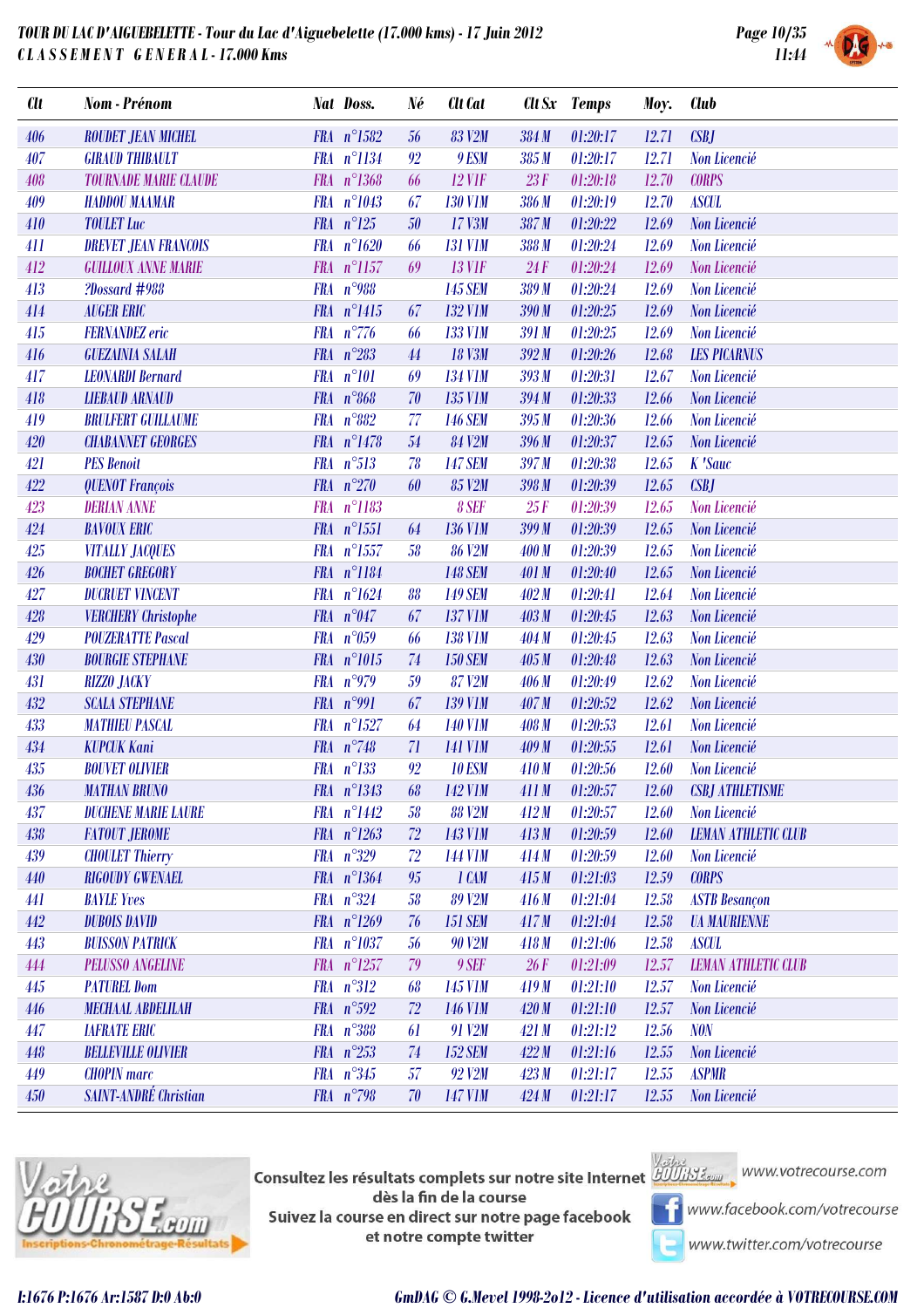



| <b>Clt</b> | Nom - Prénom                  |            | Nat Doss.             | Né | <b>Clt</b> Cat         | Clt Sx | Temps    | Moy.  | <b>Club</b>                            |
|------------|-------------------------------|------------|-----------------------|----|------------------------|--------|----------|-------|----------------------------------------|
| 451        | VASSEL SANDRINE               |            | FRA n°1170            | 75 | <b>10 SEF</b>          | 27F    | 01:21:18 | 12.55 | <b>ASA</b>                             |
| 452        | <b>BERTHET Dominique</b>      |            | FRA $n^{\circ}385$    | 71 | <b>148 V1M</b>         | 425M   | 01:21:18 | 12.55 | Non Licencié                           |
| 453        | <b>JANAUDY CHRISTIAN</b>      |            | FRA n°1004            | 51 | <b>19 V3M</b>          | 426M   | 01:21:19 | 12.55 | Non Licencié                           |
| 454        | <b>ENSENLAZ Xavier</b>        |            | FRA n°098             | 72 | <b>149 V1M</b>         | 427M   | 01:21:19 | 12.54 | Non Licencié                           |
| 455        | <b>VIAL Dorian</b>            |            | FRA $n^{\circ}657$    | 72 | <b>150 V1M</b>         | 428 M  | 01:21:19 | 12.54 | Non Licencié                           |
| 456        | <b>JAVELOT</b> André          |            | FRA n°517             | 57 | 93 V2M                 | 429M   | 01:21:19 | 12.54 | $\mathbf{n}$ on                        |
| 457        | <b>NICOLAS Maurice</b>        |            | FRA n°237             | 57 | 94 V2M                 | 430 M  | 01:21:21 | 12.54 | Non Licencié                           |
| 458        | <b>OULAD ABBOU Ahmed</b>      |            | FRA n°634             | 69 | <b>151 V1M</b>         | 431 M  | 01:21:21 | 12.54 | Non Licencié                           |
| 459        | <b>BILLAUDAL PHILIPPE</b>     |            | FRA n°1572            | 73 | <b>153 SEM</b>         | 432M   | 01:21:22 | 12.54 | Non Licencié                           |
| 460        | <b>LAGRANGE YANNICK</b>       |            | FRA n°1172            | 73 | <b>154 SEM</b>         | 433M   | 01:21:22 | 12.54 | CSBJ                                   |
| 461        | <b>CIARDULLO GRAZIANO</b>     | <b>FRA</b> | $n^{\circ}1597$       | 63 | <b>152 V1M</b>         | 434 M  | 01:21:22 | 12.54 | Non Licencié                           |
| 462        | <b>MANCINI CHRISTIAN</b>      |            | FRA $n^{\circ}864$    | 55 | 95 V2M                 | 435 M  | 01:21:23 | 12.53 | <b>AMICALE ST MARCELIN</b>             |
| 463        | <b>LANFRAY CHRISTOPHE</b>     |            | FRA n°1412            | 67 | <b>153 V1M</b>         | 436 M  | 01:21:25 | 12.53 | Non Licencié                           |
| 464        | <b>BARAFORT BRIGITTE</b>      |            | FRA n°1634            | 61 | $2$ V <sub>2</sub> $F$ | 28F    | 01:21:26 | 12.53 | Non Licencié                           |
| 465        | <b>DELPON XAVIER</b>          |            | FRA n°1167            | 64 | <b>154 V1M</b>         | 437 M  | 01:21:26 | 12.53 | Non Licencié                           |
| 466        | <b>FORAY ALAIN</b>            |            | FRA $n°990$           | 68 | 155 V1M                | 438 M  | 01:21:28 | 12.52 | <b>HEYRIEUX CAP</b>                    |
| 467        | <b>MOUDOUD JEAN LUC</b>       |            | FRA n°1439            | 60 | <b>96 V2M</b>          | 439 M  | 01:21:31 | 12.51 | <b>AFA FEYZIN</b>                      |
| 468        | <b>BRIENS ALAIN</b>           |            | FRA n°1474            | 59 | 97 V2M                 | 440 M  | 01:21:31 | 12.51 | Non Licencié                           |
| 469        | <b>VANDEWALLE PASCAL</b>      |            | FRA $n^{\circ}484$    | 59 | <b>98 V2M</b>          | 441 M  | 01:21:33 | 12.51 | <b>CA AMBILLY</b>                      |
| 470        | <b>BLANCHIN LIONEL</b>        |            | FRA n°1660            | 73 | <b>155 SEM</b>         | 442M   | 01:21:34 | 12.51 | Non Licencié                           |
| 471        | <b>BELHAMEL MAKLOUF</b>       |            | FRA n°1427            | 41 | 2 V4M                  | 443 M  | 01:21:36 | 12.50 | <b>AAA</b> Lyonnais                    |
| 472        | <b>BERGER JEAN CLAUDE</b>     |            | FRA n°1646            | 64 | <b>156 V1M</b>         | 444 M  | 01:21:36 | 12.50 | Non Licencié                           |
| 473        | <b>NOTO LAURE</b>             | <b>FRA</b> | $n^{\circ}888$        | 74 | <b>11 SEF</b>          | 29F    | 01:21:36 | 12.50 | Non Licencié                           |
| 474        | <b>MUGNIER</b> yannick        |            | FRA n°493             | 77 | <b>156 SEM</b>         | 445 M  | 01:21:37 | 12.50 | Non Licencié                           |
| 475        | <b>JOUBERT PATRICK</b>        |            | $FRA n^{\circ}201$    | 52 | <b>20 V3M</b>          | 446 M  | 01:21:37 | 12.50 | Non Licencié                           |
| 476        | <b>ARROUCH</b> olivier        |            | $FRA n^{\circ}143$    | 75 | <b>157 SEM</b>         | 447 M  | 01:21:39 | 12.49 | Non Licencié                           |
| 477        | <b>PERRILLAT YVES</b>         |            | FRA n°1428            | 64 | <b>157 V1M</b>         | 448 M  | 01:21:40 | 12.49 | <b>ATSCAF DES SAVOIE</b>               |
| 478        | <b>BLOSSIER JAMES</b>         |            | FRA $n°995$           | 67 | <b>158 V1M</b>         | 449 M  | 01:21:41 | 12.49 | <b>LRDC</b>                            |
| 479        | <b>CANON JEAN-FRANCOIS</b>    |            | FRA n°471             | 55 | <b>99 V2M</b>          | 450 M  | 01:21:41 | 12.49 | <b>FOULEE D 'ANNEMASSE</b>             |
| 480        | <b>LEBORGNE</b> nathalie      |            | FRA $n^{\circ}$ 757   | 64 | <b>14 V1F</b>          | 30F    | 01:21:43 | 12.48 | ca ambilly                             |
| 481        | <b>ZANNIS PHILIPPE</b>        |            | $FRA$ $n^{\circ}1177$ | 64 | <b>159 VIM</b>         | 451 M  | 01:21:47 | 12.47 | Non Licencié                           |
| 482        | <b>GIFFARD CARLET GREGORY</b> |            | FRA n°1598            | 83 | <b>158 SEM</b>         | 452M   | 01:21:51 | 12.46 | Non Licencié                           |
| 483        | <b>BURIGANA FRANCK</b>        |            | FRA n°1146            | 61 | <b>100 V2M</b>         | 453M   | 01:21:52 | 12.46 | Non Licencié                           |
| 484        | <b>GALIVEL ELENA</b>          |            | FRA n°1559            | 83 | <b>12 SEF</b>          | 31F    | 01:21:52 | 12.46 | Non Licencié                           |
| 485        | <b>ZANONE</b> Therese         |            | FRA n°1506            | 80 | <b>13 SEF</b>          | 32F    | 01:21:53 | 12.46 | Non Licencié                           |
| 486        | <b>GERFAND CATHERINE</b>      |            | FRA n°1303            | 65 | <b>15 VIF</b>          | 33F    | 01:21:55 | 12.45 | <b>TEAM NATURE VO2 JEAN.COM LORIOL</b> |
| 487        | <b>ANTHONIOZ Yves</b>         |            | $FRA n^{\circ}102$    | 58 | <b>101 V2M</b>         | 454M   | 01:21:56 | 12.45 | Non Licencié                           |
| 488        | <b>MARQUES ARTINS JOAO</b>    |            | $FRA n^{\circ}659$    | 53 | <b>102 V2M</b>         | 455 M  | 01:21:57 | 12.45 | asc Balan                              |
| 489        | <b>BENETREAU ERIC</b>         |            | FRA n°1519            | 64 | <b>160 V1M</b>         | 456 M  | 01:22:01 | 12.44 | Non Licencié                           |
| 490        | <b>GIRAUDON ROBERT</b>        |            | FRA n°1142            | 48 | 21 V3M                 | 457M   | 01:22:04 | 12.43 | Non Licencié                           |
| 491        | <b>VENTURINI MATTHIAS</b>     |            | $FRA n^{\circ}727$    | 73 | <b>159 SEM</b>         | 458 M  | 01:22:05 | 12.43 | Non Licencié                           |
| 492        | <b>DUPUIS Vincent</b>         |            | $FRA n^{\circ}630$    | 76 | <b>160 SEM</b>         | 459M   | 01:22:08 | 12.42 | Grièges                                |
| 493        | <b>CHOJNACKI Audrey</b>       |            | FRA n°818             | 84 | <b>14 SEF</b>          | 34F    | 01:22:10 | 12.42 | <b>EA CHAMBERY</b>                     |
| 494        | <b>METRAS Alexandre</b>       |            | FRA n°563             | 80 | <b>161 SEM</b>         | 460M   | 01:22:10 | 12.42 | Non Licencié                           |
| 495        | <b>BLOUIN</b> Denis           |            | FRA n°732             | 58 | <b>103 V2M</b>         | 461 M  | 01:22:10 | 12.41 | Non Licencié                           |



**Consultez les résultats complets sur notre site Internet** Willis Esquise WWW.votrecourse.com dès la fin de la course Suivez la course en direct sur notre page facebook et notre compte twitter



www.facebook.com/votrecourse

www.twitter.com/votrecourse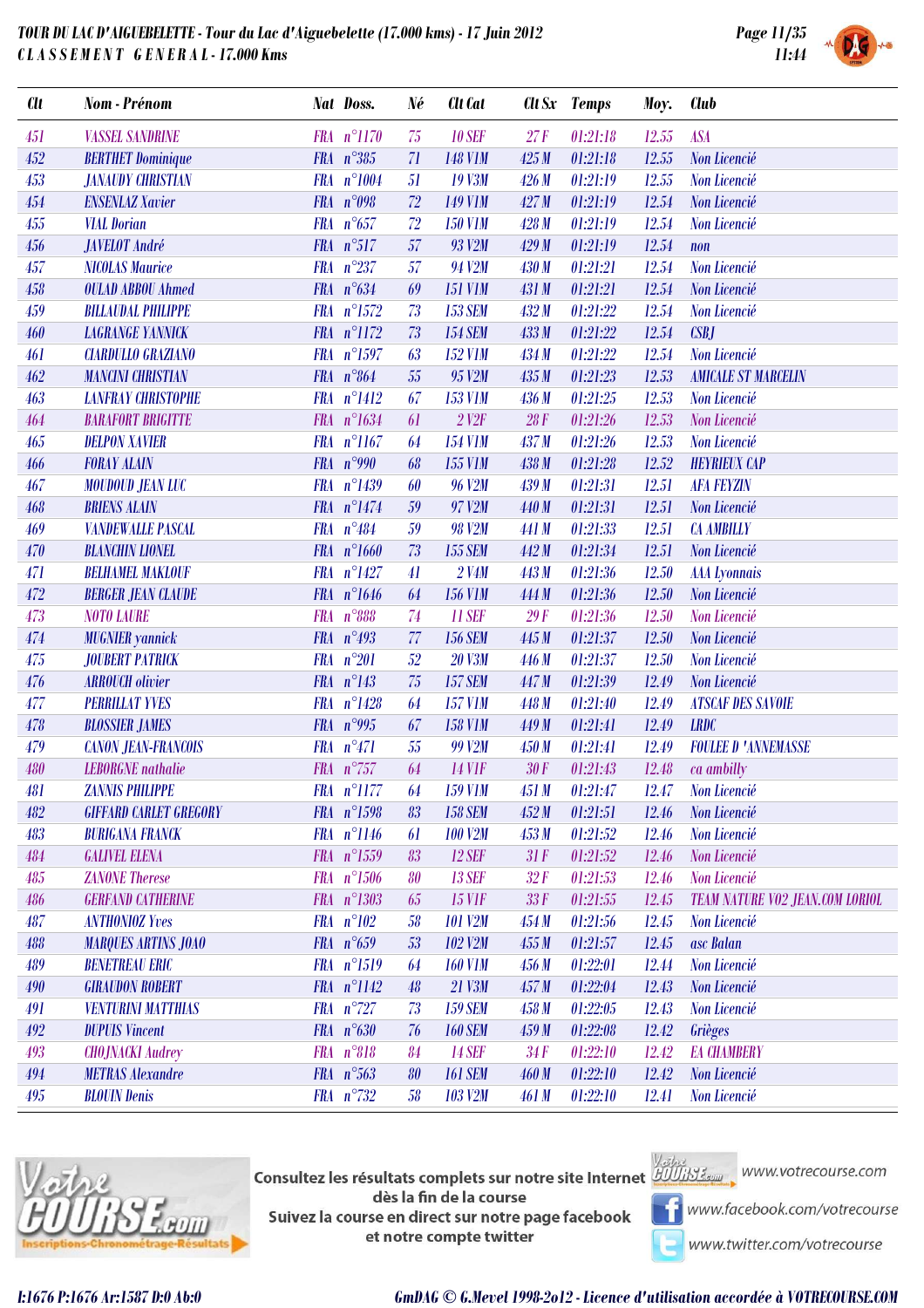

|  | SYSTEM |  |
|--|--------|--|

| <b>Clt</b> | Nom - Prénom                    | Nat Doss.                 | Né | Clt Cat           |       | Clt Sx Temps | Moy.  | <b>Club</b>                       |
|------------|---------------------------------|---------------------------|----|-------------------|-------|--------------|-------|-----------------------------------|
| 496        | <b>CHALMANDRIER Julien</b>      | FRA $n^{\circ}$ 725       | 85 | <b>162 SEM</b>    | 462M  | 01:22:12     | 12.41 | Non Licencié                      |
| 497        | <b>ARPIN-NAWI CHRISTIANE</b>    | FRA n°1071                | 58 | 3 V <sub>2F</sub> | 35F   | 01:22:16     | 12.40 | <b>AS LA ROSIERE</b>              |
| 498        | <b>POULET JEAN FRANCOIS</b>     | FRA n°1667                | 71 | <b>161 V1M</b>    | 463M  | 01:22:17     | 12.40 | Non Licencié                      |
| 499        | <b>KIRSTETTER ROMUALD</b>       | FRA n°1581                | 89 | <b>163 SEM</b>    | 464M  | 01:22:17     | 12.40 | Non Licencié                      |
| 500        | <b>BLANCHARD</b> Loic           | FRA $n^{\circ}262$        | 90 | <b>11 ESM</b>     | 465M  | 01:22:18     | 12.40 | Chéééé                            |
| 501        | <b>KIEFFER Jean Charles</b>     | FRA n°071                 | 80 | <b>164 SEM</b>    | 466 M | 01:22:19     | 12.39 | <b>LRDC</b>                       |
| 502        | <b>DARTIS NICOLAS</b>           | FRA n°1223                | 82 | <b>165 SEM</b>    | 467M  | 01:22:23     | 12.38 | Non Licencié                      |
| 503        | <b>VUILLERMET Guillaume</b>     | FRA $n^{\circ}665$        | 80 | <b>166 SEM</b>    | 468 M | 01:22:24     | 12.38 | Non Licencié                      |
| 504        | <b>CORBIERES BRUNO</b>          | FRA $n^{\circ}895$        | 63 | <b>162 V1M</b>    | 469M  | 01:22:25     | 12.38 | Non Licencié                      |
| 505        | <b>COTTAREL</b> yves            | FRA $n^{\circ}693$        | 59 | <b>104 V2M</b>    | 470 M | 01:22:25     | 12.38 | bsp                               |
| 506        | <b>DUPEUBLE Didier</b>          | FRA n°392                 | 66 | <b>163 V1M</b>    | 471M  | 01:22:26     | 12.38 | Non Licencié                      |
| 507        | <b>MARCHAND GILLES</b>          | FRA $n^{\circ}$ 953       | 68 | <b>164 V1M</b>    | 472M  | 01:22:27     | 12.37 | Non Licencié                      |
| 508        | <b>JANIN ROBERT</b>             | FRA n°1421                | 57 | 105 V2M           | 473M  | 01:22:29     | 12.37 | <b>APDC</b>                       |
| 509        | <b>ANDRIEUX MAURICE</b>         | FRA $n^{\circ}959$        | 53 | <b>106 V2M</b>    | 474M  | 01:22:30     | 12.37 | <b>AS RANDONNEURS RUY</b>         |
| 510        | <b>MARANGON DANIEL</b>          | FRA $n^{\circ}198$        | 62 | 107 V2M           | 475M  | 01:22:31     | 12.36 | Non Licencié                      |
| 511        | <b>LYONNAZ</b> nicolas          | FRA n°461                 | 81 | <b>167 SEM</b>    | 476 M | 01:22:31     | 12.36 | Non Licencié                      |
| 512        | <b>PETINATAUD RAPHAELLE</b>     | FRA n°1021                | 82 | <b>15 SEF</b>     | 36F   | 01:22:32     | 12.36 | Non Licencié                      |
| 513        | <b>CLEMENT FABRICE</b>          | FRA n°1606                | 65 | <b>165 V1M</b>    | 477 M | 01:22:34     | 12.36 | <b>ALSM</b>                       |
| 514        | <b>CHAPPAZ</b> cedrick          | $FRA n^{\circ}111$        | 74 | <b>168 SEM</b>    | 478 M | 01:22:34     | 12.35 | Non Licencié                      |
| 515        | <b>RAYNAUD CHRISTIAN</b>        | FRA n°279                 | 59 | <b>108 V2M</b>    | 479M  | 01:22:35     | 12.35 | <b>LES PICARNUS</b>               |
| 516        | <b>FAVRE PATRICE</b>            | FRA n°1590                | 80 | <b>169 SEM</b>    | 480 M | 01:22:35     | 12.35 | Non Licencié                      |
| 517        | <b>CRESPO SUAREZ TRISTANA</b>   | $FRA n^{\circ}573$        | 74 | <b>16 SEF</b>     | 37F   | 01:22:38     | 12.35 | <b>ASO NTN SNR</b>                |
| 518        | <b>DELL UTRI MICHEL</b>         | FRA n°1611                | 61 | 109 V2M           | 481 M | 01:22:41     | 12.34 | <b>LES COPAINS D'ABORD</b>        |
| 519        | <b>DANIEL FORNES EMMANUELLE</b> | FRA $n^{\circ}871$        | 68 | <b>16 VIF</b>     | 38F   | 01:22:42     | 12.33 | <b>AAA</b> Lyonnais               |
| 520        | <b>HUGON LAURA</b>              | FRA n°008                 | 86 | <b>17 SEF</b>     | 39F   | 01:22:43     | 12.33 | EAC                               |
| 521        | <b>ALLEGRE ROGER</b>            | FRA n°1316                | 36 | 3 V4M             | 482M  | 01:22:44     | 12.33 | PETITE FOULEE ST CLAIR DU RHONE   |
| 522        | <b>MAILLARD Laurent</b>         | FRA $n^{\circ}626$        | 72 | <b>166 V1M</b>    | 483M  | 01:22:45     | 12.33 | Non Licencié                      |
| 523        | <b>PALANDRE Francine</b>        | FRA $n^{\circ}460$        | 69 | <b>17 VIF</b>     | 40F   | 01:22:50     | 12.32 | <b>ASPMR</b>                      |
| 524        | <b>COUVERT FRANCK</b>           | FRA n°1378                | 66 | <b>167 V1M</b>    | 484 M | 01:22:52     | 12.31 | Non Licencié                      |
| 525        | <b>BORG ERIKA</b>               | $FRA n^{\circ}600$        | 82 | <b>18 SEF</b>     | 41F   | 01:22:56     | 12.30 | <b>SPORT 2000</b>                 |
| $526\,$    | <b>DIEUDONNE GERARD</b>         | $FRA \quad n^{\circ}1562$ |    | $64$ $168$ V1M    |       |              |       | 485 M 01:22:56 12.30 Non Licencié |
| 527        | <b>DENIZET FREDERIC</b>         | FRA n°1029                | 63 | <b>169 V1M</b>    | 486 M | 01:22:59     | 12.29 | Non Licencié                      |
| 528        | <b>MAGARSHACK Marie-Aude</b>    | $FRA n^{\circ}055$        | 61 | 4 <sub>12F</sub>  | 42F   | 01:23:06     | 12.28 | Non Licencié                      |
| 529        | <b>BONNIER BERNARD</b>          | FRA n°879                 |    | <b>170 SEM</b>    | 487 M | 01:23:06     | 12.27 | Non Licencié                      |
| 530        | <b>BRUYERE MICHEL</b>           | FRA $n^{\circ}475$        | 64 | 170 V1M           | 488 M | 01:23:07     | 12.27 | Non Licencié                      |
| 531        | <b>SOURISSEAU JEAN</b>          | FRA n°1405                | 54 | 110 V2M           | 489 M | 01:23:11     | 12.26 | <b>SOC NATATION</b>               |
| 532        | <b>GATTO BRUNO</b>              | $FRA n^{\circ}1205$       | 65 | <b>171 VIM</b>    | 490M  | 01:23:12     | 12.26 | Non Licencié                      |
| 533        | <b>PERRIER ROSSET PATRICE</b>   | FRA n°1073                | 67 | 172 V1M           | 491 M | 01:23:12     | 12.26 | Non Licencié                      |
| 534        | <b>CASSET THEO</b>              | FRA n°1102                | 93 | $4$ JUM           | 492M  | 01:23:13     | 12.26 | Non Licencié                      |
| 535        | <b>MULLER Gaël</b>              | FRA n°083                 | 74 | <b>171 SEM</b>    | 493M  | 01:23:15     | 12.25 | Non Licencié                      |
| 536        | <b>RUET LUDOVIC</b>             | FRA n°1068                | 65 | 173 V1M           | 494M  | 01:23:19     | 12.24 | Non Licencié                      |
| 537        | VISCOGLIOSI GEORGES             | $FRA n^{\circ}874$        | 58 | 111 V2M           | 495M  | 01:23:21     | 12.24 | Non Licencié                      |
| 538        | <b>BRUNET ALAIN</b>             | FRA n°1289                | 64 | 174 V1M           | 496M  | 01:23:25     | 12.23 | <b>AS RANDONNEURS RUY</b>         |
| 539        | <b>ABELLI JEAN MICHEL</b>       | FRA n°1607                | 56 | 112 V2M           | 497M  | 01:23:25     | 12.23 | Non Licencié                      |
| 540        | <b>PONS DOMINIQUE</b>           | FRA n°1387                | 64 | 175 V1M           | 498M  | 01:23:25     | 12.23 | Non Licencié                      |



**Consultez les résultats complets sur notre site Internet** Willis Esquise WWW.votrecourse.com dès la fin de la course Suivez la course en direct sur notre page facebook et notre compte twitter





**T** www.facebook.com/votrecourse

www.twitter.com/votrecourse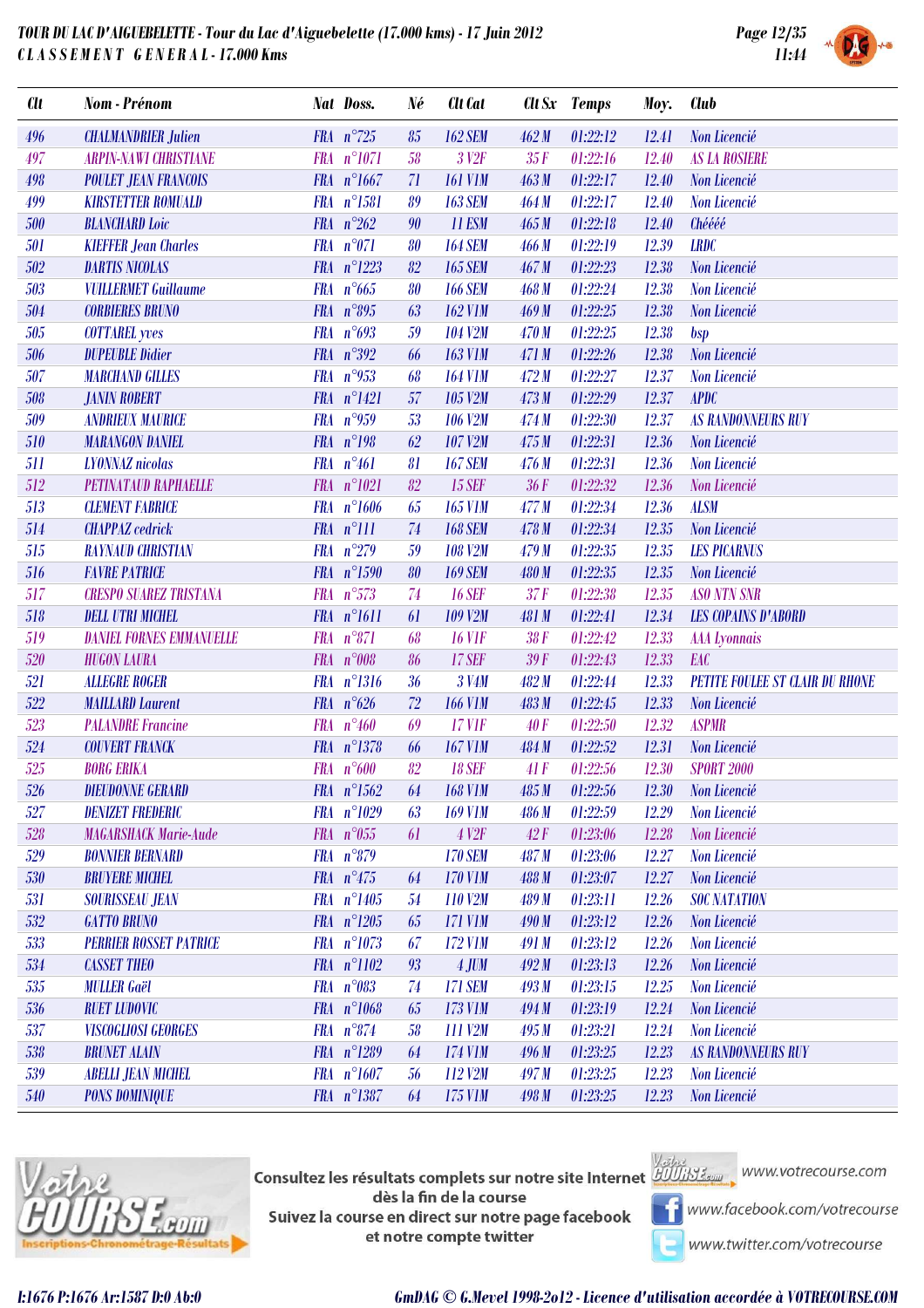

|  | SYSTEM |  |
|--|--------|--|

| <b>Clt</b> | Nom - Prénom                   |            | Nat Doss.             | Né | Clt Cat           |       | Clt Sx Temps | Moy.  | <b>Club</b>            |
|------------|--------------------------------|------------|-----------------------|----|-------------------|-------|--------------|-------|------------------------|
| 541        | <b>JOUGLAR Laurent</b>         |            | $FRA n^{\circ}142$    | 70 | 176 V1M           | 499 M | 01:23:28     | 12.22 | <b>AS CALUIRE</b>      |
| 542        | <b>MOUNARD Stéphane</b>        |            | FRA $n^{\circ}440$    | 70 | 177 V1M           | 500 M | 01:23:28     | 12.22 | <b>ASC BALAN</b>       |
| 543        | <b>DUMONTIER</b> fabien        |            | $FRA n^{\circ}145$    | 67 | <b>178 V1M</b>    | 501 M | 01:23:28     | 12.22 | uac morestel           |
| 544        | <b>BON MARDION SEBASTIEN</b>   |            | FRA n°1248            | 72 | 179 V1M           | 502M  | 01:23:29     | 12.22 | <b>TEAM PATARA</b>     |
| 545        | <b>MARCET Nicolas</b>          |            | FRA $n^{\circ}469$    | 82 | <b>172 SEM</b>    | 503 M | 01:23:32     | 12.21 | Non Licencié           |
| 546        | <b>BERNERD NICOLAS</b>         | <b>FRA</b> | $n^{\circ}922$        | 74 | <b>173 SEM</b>    | 504 M | 01:23:33     | 12.21 | Non Licencié           |
| 547        | <b>PRUD'HOMME GREGORY</b>      |            | FRA n°1106            | 80 | <b>174 SEM</b>    | 505 M | 01:23:34     | 12.21 | <b>TC CHAMBERY</b>     |
| 548        | <b>VAVRILLE CATHERINE</b>      |            | FRA n°1583            | 66 | <b>18 VIF</b>     | 43F   | 01:23:36     | 12.20 | CSBJ                   |
| 549        | <b>DUCOURTIEUX JEAN PIERRE</b> | <b>FRA</b> | $n^{\circ}969$        | 53 | 113 V2M           | 506 M | 01:23:36     | 12.20 | <b>CAP BUGEY</b>       |
| 550        | <b>RICHARD</b> franck          |            | FRA $n^{\circ}687$    | 68 | <b>180 V1M</b>    | 507 M | 01:23:36     | 12.20 | Non Licencié           |
| 551        | <b>VIALLE CEDRIC</b>           |            | FRA n°1337            | 72 | <b>181 V1M</b>    | 508 M | 01:23:37     | 12.20 | Non Licencié           |
| 552        | <b>BONNETON MAXIME</b>         | <b>FRA</b> | $n^{\circ}1024$       | 76 | <b>175 SEM</b>    | 509 M | 01:23:37     | 12.20 | <b>PETIT FOULEE</b>    |
| 553        | <b>BERNIER Rémi</b>            | <b>FRA</b> | $n^{\circ}033$        | 76 | <b>176 SEM</b>    | 510M  | 01:23:40     | 12.19 | Non Licencié           |
| 554        | <b>BLANCHARD</b> Christian     |            | FRA $n^{\circ}265$    | 64 | <b>182 V1M</b>    | 511 M | 01:23:44     | 12.18 | meilleur que Chééé     |
| 555        | <b>DIZERENS MICHEL</b>         | <b>FRA</b> | $n^{\circ}1036$       | 49 | 22 V3M            | 512M  | 01:23:45     | 12.18 | <b>ASCUL</b>           |
| 556        | <b>COURTOT CYRIL</b>           |            | $FRA$ $n^{\circ}1671$ | 74 | <b>177 SEM</b>    | 513M  | 01:23:46     | 12.18 | Non Licencié           |
| 557        | <b>GRAND PATRICK</b>           |            | FRA $n^{\circ}1046$   | 51 | 23 V3M            | 514M  | 01:23:46     | 12.18 | <b>ASCUL</b>           |
| 558        | <b>COUPE Pascal</b>            |            | FRA n°574             | 71 | <b>183 V1M</b>    | 515M  | 01:23:47     | 12.18 | Non Licencié           |
| 559        | <b>CASAS NICOLE</b>            | <b>FRA</b> | $n^{\circ}1017$       | 54 | 5 V <sub>2F</sub> | 44F   | 01:23:48     | 12.17 | <b>ASVEL</b>           |
| 560        | <b>PAGES Olivier</b>           |            | FRA $n^{\circ}225$    | 75 | <b>178 SEM</b>    | 516 M | 01:23:48     | 12.17 | Non Licencié           |
| 561        | <b>AUBINEN LOUIS</b>           | <b>FRA</b> | $n^{\circ}1020$       | 80 | <b>179 SEM</b>    | 517M  | 01:23:49     | 12.17 | <b>BRONZ AMIS</b>      |
| 562        | <b>ARLAUD</b> loic             |            | FRA $n^{\circ}584$    | 71 | <b>184 V1M</b>    | 518M  | 01:23:49     | 12.17 | Non Licencié           |
| 563        | <b>GOUTIERE CHANTAL</b>        |            | FRA $n^{\circ}$ 962   | 72 | <b>19 VIF</b>     | 45F   | 01:23:50     | 12.17 | <b>NO LOPETTE TEAM</b> |
| 564        | <b>AUGER LAURENCE</b>          |            | $FRA$ $n^{\circ}1414$ | 66 | <b>20 VIF</b>     | 46F   | 01:23:52     | 12.16 | Non Licencié           |
| 565        | <b>MAIRE FRANCOIS</b>          |            | FRA n°361             | 44 | 24 V3M            | 519M  | 01:23:53     | 12.16 | <b>AS RISPOLI</b>      |
| 566        | <b>GUILLAUD Anne-Sophie</b>    |            | FRA $n^{\circ}781$    | 67 | <b>21 VIF</b>     | 47F   | 01:23:53     | 12.16 | <b>AS RUY</b>          |
| 567        | <b>MULLER JEAN BASTIEN</b>     | <b>FRA</b> | $n^{\circ}1610$       | 85 | <b>180 SEM</b>    | 520 M | 01:23:54     | 12.16 | Non Licencié           |
| 568        | <b>DECHOUDENS CHRISTELLE</b>   | <b>FRA</b> | $n^{\circ}1007$       | 66 | <b>22 VIF</b>     | 48F   | 01:23:55     | 12.16 | Non Licencié           |
| 569        | <b>CORTESE</b> frederic        |            | FRA n°310             | 72 | <b>185 V1M</b>    | 521 M | 01:24:00     | 12.14 | Non Licencié           |
| 570        | <b>CAILLE Dominique</b>        |            | FRA $n^{\circ}775$    | 61 | 114 V2M           | 522M  | 01:24:05     | 12.13 | as ruy montceau        |
| 571        | <b>GRANGE Marie-Laurence</b>   |            | FRA $n^{\circ}$ 746   | 68 | <b>23 VIF</b>     | 49F   | 01:24:05     |       | 12.13 Non Licencié     |
| 572        | <b>AUDET</b> colette           |            | FRA n°661             | 70 | <b>24 VIF</b>     | 50 F  | 01:24:05     | 12.13 | Non Licencié           |
| 573        | <b>FORTUNATO JEAN PAUL</b>     |            | FRA n°1030            | 54 | 115 V2M           | 523M  | 01:24:06     | 12.13 | Non Licencié           |
| 574        | <b>CHANCELADE</b> Serge        |            | $FRA n^{\circ}131$    | 64 | <b>186 VIM</b>    | 524M  | 01:24:08     | 12.13 | <b>Jocel</b>           |
| 575        | PIN dominique                  |            | $FRA n^{\circ}113$    | 56 | 116 V2M           | 525M  | 01:24:09     | 12.12 | <b>Cap Bugey</b>       |
| 576        | ZEGHIDA NASIR                  |            | $FRA$ $n^{\circ}1444$ | 74 | <b>181 SEM</b>    | 526 M | 01:24:10     | 12.12 | Non Licencié           |
| 577        | <b>PERRIN CHRISTIANNE</b>      |            | FRA n°893             | 51 | 2 <sup>13F</sup>  | 51F   | 01:24:14     | 12.11 | <b>ASC BALAN</b>       |
| 578        | <b>GROSVALET LAURENT</b>       |            | FRA $n^{\circ}236$    | 59 | 117 V2M           | 527 M | 01:24:14     | 12.11 | <b>ASC BALAN</b>       |
| 579        | <b>MICHOUD FREDERIC</b>        |            | $FRA n^{\circ}1573$   | 74 | <b>182 SEM</b>    | 528 M | 01:24:14     | 12.11 | Non Licencié           |
| 580        | <b>DE ALMEIDA ARMENIO</b>      |            | FRA n°1114            | 50 | 25 V3M            | 529 M | 01:24:16     | 12.11 | <b>BRONZ AMIS</b>      |
| 581        | <b>SVETOSARSKY BORIS</b>       |            | $FRA n^9447$          | 88 | <b>183 SEM</b>    | 530 M | 01:24:18     | 12.10 | Non Licencié           |
| 582        | <b>COSTERG</b> francois        |            | FRA $n^{\circ}299$    | 70 | <b>187 V1M</b>    | 531 M | 01:24:19     | 12.10 | ale echirolles         |
| 583        | <b>CONTASSOT Stephane</b>      |            | $FRA n^{\circ}351$    | 73 | <b>184 SEM</b>    | 532M  | 01:24:19     | 12.10 | Non Licencié           |
| 584        | <b>VIDOTTO Gilles</b>          |            | $FRA n^{\circ}350$    | 57 | 118 V2M           | 533 M | 01:24:19     | 12.10 | <b>GUC TRIATHLON</b>   |
| 585        | <b>TIBALDI LAURENT</b>         |            | FRA n°1655            | 69 | <b>188 V1M</b>    | 534 M | 01:24:20     | 12.10 | Non Licencié           |



**Consultez les résultats complets sur notre site Internet** Willis Esquise WWW.votrecourse.com dès la fin de la course Suivez la course en direct sur notre page facebook et notre compte twitter





**T** www.facebook.com/votrecourse

www.twitter.com/votrecourse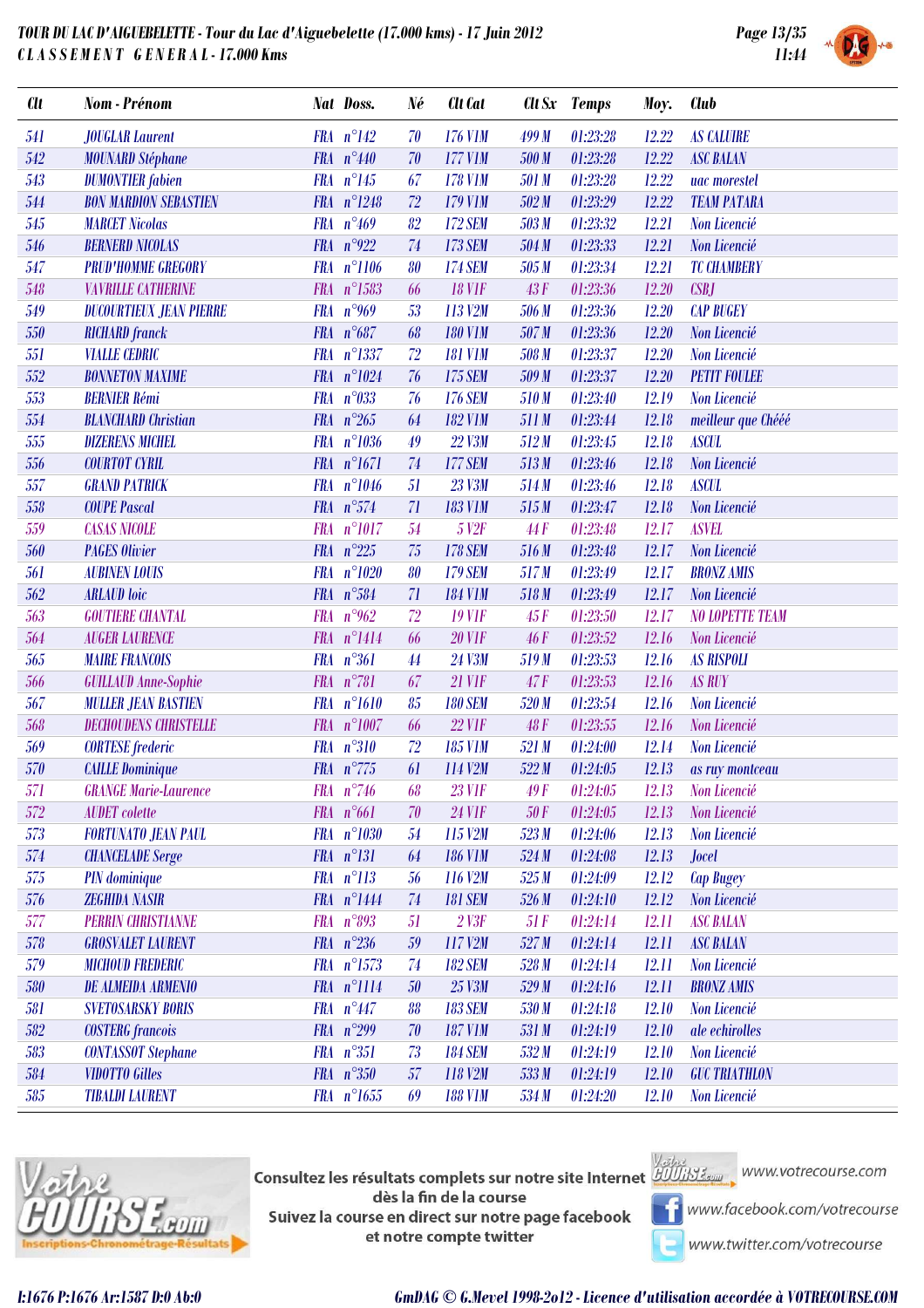

| <b>Clt</b> | Nom - Prénom                   |            | Nat Doss.            | Né | Clt Cat           |       | Clt Sx Temps | Moy.  | <b>Club</b>                       |
|------------|--------------------------------|------------|----------------------|----|-------------------|-------|--------------|-------|-----------------------------------|
| 586        | <b>MORRA LUISA</b>             |            | FRA n°1467           | 59 | 6 V <sub>2F</sub> | 52F   | 01:24:24     | 12.09 | Non Licencié                      |
| 587        | <b>MORE STEPHANE</b>           |            | FRA n°1614           | 75 | <b>185 SEM</b>    | 535M  | 01:24:24     | 12.09 | Non Licencié                      |
| 588        | <b>DICKERSCHEIT CHRISTOPHE</b> |            | FRA $n^{\circ}$ 956  | 66 | <b>189 V1M</b>    | 536 M | 01:24:29     | 12.08 | Non Licencié                      |
| 589        | <b>MICHEL FREDERIC</b>         |            | $FRA n^{\circ}188$   | 68 | <b>190 V1M</b>    | 537 M | 01:24:30     | 12.07 | Non Licencié                      |
| 590        | <b>DELICOURT GUY</b>           |            | FRA n°1163           | 49 | 26 V3M            | 538 M | 01:24:30     | 12.07 | <b>ALV</b>                        |
| 591        | <b>MARTIN DANIEL</b>           | <b>FRA</b> | $n^{\circ}1056$      | 51 | 27 V3M            | 539M  | 01:24:32     | 12.07 | Non Licencié                      |
| 592        | <b>GUDEFIN LESLIE</b>          |            | $FRA n^{\circ}618$   | 78 | <b>19 SEF</b>     | 53F   | 01:24:35     | 12.06 | <b>ASC BALAN</b>                  |
| 593        | <b>ALEXANDRE ERIC</b>          |            | FRA n°1035           | 66 | <b>191 V1M</b>    | 540 M | 01:24:39     | 12.05 | Non Licencié                      |
| 594        | <b>CARRISSIMO LAURENT</b>      |            | FRA n°500            | 80 | <b>186 SEM</b>    | 541 M | 01:24:39     | 12.05 | <b>SPORT 2000</b>                 |
| 595        | <b>VESCHETTI Yannick</b>       |            | $FRA$ $n^{\circ}717$ | 79 | <b>187 SEM</b>    | 542 M | 01:24:42     | 12.04 | Non Licencié                      |
| 596        | <b>BODIN</b> Laurent           |            | FRA $n°092$          | 66 | <b>192 V1M</b>    | 543 M | 01:24:43     | 12.04 | Non Licencié                      |
| 597        | <b>GENTIL Pascal</b>           | <b>FRA</b> | $n^{\circ}185$       | 60 | 119 V2M           | 544 M | 01:24:44     | 12.04 | Non Licencié                      |
| 598        | <b>BOYER</b> valerie           |            | FRA n°334            | 67 | <b>25 VIF</b>     | 54F   | 01:24:44     | 12.04 | $tri07$ privas                    |
| 599        | <b>DUBOEUF FANELIE</b>         |            | FRA n°1034           | 66 | <b>26 VIF</b>     | 55F   | 01:24:44     | 12.04 | EAC                               |
| 600        | <b>MAZUY ALAIN</b>             | <b>FRA</b> | $n^{\circ}223$       | 61 | 120 V2M           | 545 M | 01:24:46     | 12.03 | <b>RANDO NATURE</b>               |
| 601        | <b>TOURTEAU Agathe</b>         |            | FRA $n^{\circ}698$   | 88 | <b>20 SEF</b>     | 56 F  | 01:24:47     | 12.03 | <b>AAA</b> Lyonnais               |
| 602        | <b>FONLUPT REGIS</b>           |            | FRA n°1424           | 74 | <b>188 SEM</b>    | 546 M | 01:24:49     | 12.03 | <b>AAA</b> Lyonnais               |
| 603        | <b>LE COUSTER Gwenaëlle</b>    | <b>FRA</b> | $n^{\circ}287$       | 70 | <b>27 VIF</b>     | 57F   | 01:24:52     | 12.02 | <b>ASA</b>                        |
| 604        | <b>PAREL STEPHANE</b>          |            | FRA n°1339           | 70 | <b>193 V1M</b>    | 547 M | 01:24:54     | 12.02 | Non Licencié                      |
| 605        | <b>CLOCHER</b> guillaume       |            | FRA $n^{\circ}453$   | 83 | <b>189 SEM</b>    | 548 M | 01:24:57     | 12.01 | Non Licencié                      |
| 606        | <b>SAULNIER LAURENT</b>        |            | FRA n°843            | 69 | <b>194 V1M</b>    | 549 M | 01:24:59     | 12.00 | <b>AVOC</b>                       |
| 607        | <b>GENOULAZ VINCENT</b>        |            | FRA n°1162           | 86 | <b>190 SEM</b>    | 550 M | 01:25:02     | 12.00 | <b>TEAM RAIDLIGHT</b>             |
| 608        | <b>CHARVET THIERRY</b>         |            | FRA n°707            | 75 | <b>191 SEM</b>    | 551 M | 01:25:02     | 12.00 | Non Licencié                      |
| 609        | <b>GALLET ELISABETH</b>        | <b>FRA</b> | $n^{\circ}1363$      | 59 | $7$ $V2F$         | 58F   | 01:25:03     | 11.99 | <b>ASUL BRON</b>                  |
| 610        | <b>CHEVALIER JEREMIE</b>       |            | FRA n°1584           | 85 | <b>192 SEM</b>    | 552M  | 01:25:05     | 11.99 | Non Licencié                      |
| 611        | <b>BARICHELLO FRANCK</b>       | <b>FRA</b> | $n^{\circ}1398$      | 68 | <b>195 V1M</b>    | 553M  | 01:25:05     | 11.99 | Non Licencié                      |
| 612        | <b>LAVIRON OLIVIER</b>         |            | FRA $n^{\circ}425$   | 65 | <b>196 VIM</b>    | 554 M | 01:25:06     | 11.99 | Non Licencié                      |
| 613        | <b>RAVET THIERRY</b>           |            | FRA $n^{\circ}$ 756  | 68 | <b>197 V1M</b>    | 555 M | 01:25:07     | 11.99 | Non Licencié                      |
| 614        | <b>DUCRUET GILBERT</b>         |            | FRA n°1623           | 52 | 28 V3M            | 556 M | 01:25:08     | 11.98 | Non Licencié                      |
| 615        | <b>PION LAURENCE</b>           |            | FRA n°1287           | 66 | <b>28 VIF</b>     | 59F   | 01:25:09     | 11.98 | <b>ASCM ENDURANCE</b>             |
| 616        | <b>CANNELLA CLAUDE</b>         |            | FRA n°1335           |    | $67$ 198 V1M      |       |              |       | 557 M 01:25:09 11.98 Non Licencié |
| 617        | <b>GUENOUN KAEL</b>            |            | FRA n°1390           | 72 | <b>199 V1M</b>    | 558 M | 01:25:10     | 11.98 | <b>CASC VAULX EN VELIN</b>        |
| 618        | <b>BERALD JOEL</b>             |            | FRA n°1554           | 58 | 121 V2M           | 559 M | 01:25:11     | 11.98 | Non Licencié                      |
| 619        | <b>CLAVEL Véronique</b>        |            | FRA n°037            | 77 | <b>21 SEF</b>     | 60 F  | 01:25:13     | 11.97 | Non Licencié                      |
| 620        | <b>PFALZGRAF Axel</b>          |            | FRA $n^{\circ}$ 794  | 81 | <b>193 SEM</b>    | 560 M | 01:25:15     | 11.96 | Non Licencié                      |
| 621        | <b>PERRETTE LAURENCE</b>       |            | FRA n°1271           | 68 | <b>29 VIF</b>     | 61F   | 01:25:16     | 11.96 | <b><i>UA MAURIENNE</i></b>        |
| 622        | <b>DARLES</b> Jean paul        |            | FRA $n^{\circ}226$   | 58 | 122 V2M           | 561 M | 01:25:17     | 11.96 | Non Licencié                      |
| 623        | RODRIGUEZ LYDIA                |            | FRA n°1082           | 72 | <b>30 V1F</b>     | 62F   | 01:25:18     | 11.96 | Non Licencié                      |
| 624        | <b>DELIAS Jean-Marie</b>       |            | FRA $n^{\circ}250$   | 64 | <b>200 V1M</b>    | 562M  | 01:25:19     | 11.96 | Non Licencié                      |
| 625        | <b>BILLAZ STEPHANE</b>         |            | FRA n°1001           | 70 | <b>201 V1M</b>    | 563 M | 01:25:21     | 11.95 | Non Licencié                      |
| 626        | <b>NAWROSKI GERARD</b>         |            | FRA n°1044           | 51 | 29 V3M            | 564 M | 01:25:23     | 11.95 | <b>ASCUL</b>                      |
| 627        | <b>MARTIN-BRACHET Frederic</b> |            | $FRA n^{\circ}141$   | 85 | <b>194 SEM</b>    | 565 M | 01:25:24     | 11.95 | Non Licencié                      |
| 628        | <b>AURIERES FRANCIS</b>        |            | $FRA n^{\circ}876$   | 65 | <b>202 V1M</b>    | 566 M | 01:25:26     | 11.94 | Non Licencié                      |
| 629        | <b>CHANINET ERIC</b>           |            | FRA n°1568           | 62 | 123 V2M           | 567 M | 01:25:26     | 11.94 | Non Licencié                      |
| 630        | <b>MATHIEU Cyril</b>           |            | FRA n°533            | 75 | <b>195 SEM</b>    | 568 M | 01:25:27     | 11.94 | Non Licencié                      |



**Consultez les résultats complets sur notre site Internet** Willis Esquise WWW.votrecourse.com dès la fin de la course Suivez la course en direct sur notre page facebook et notre compte twitter



**T** www.facebook.com/votrecourse

www.twitter.com/votrecourse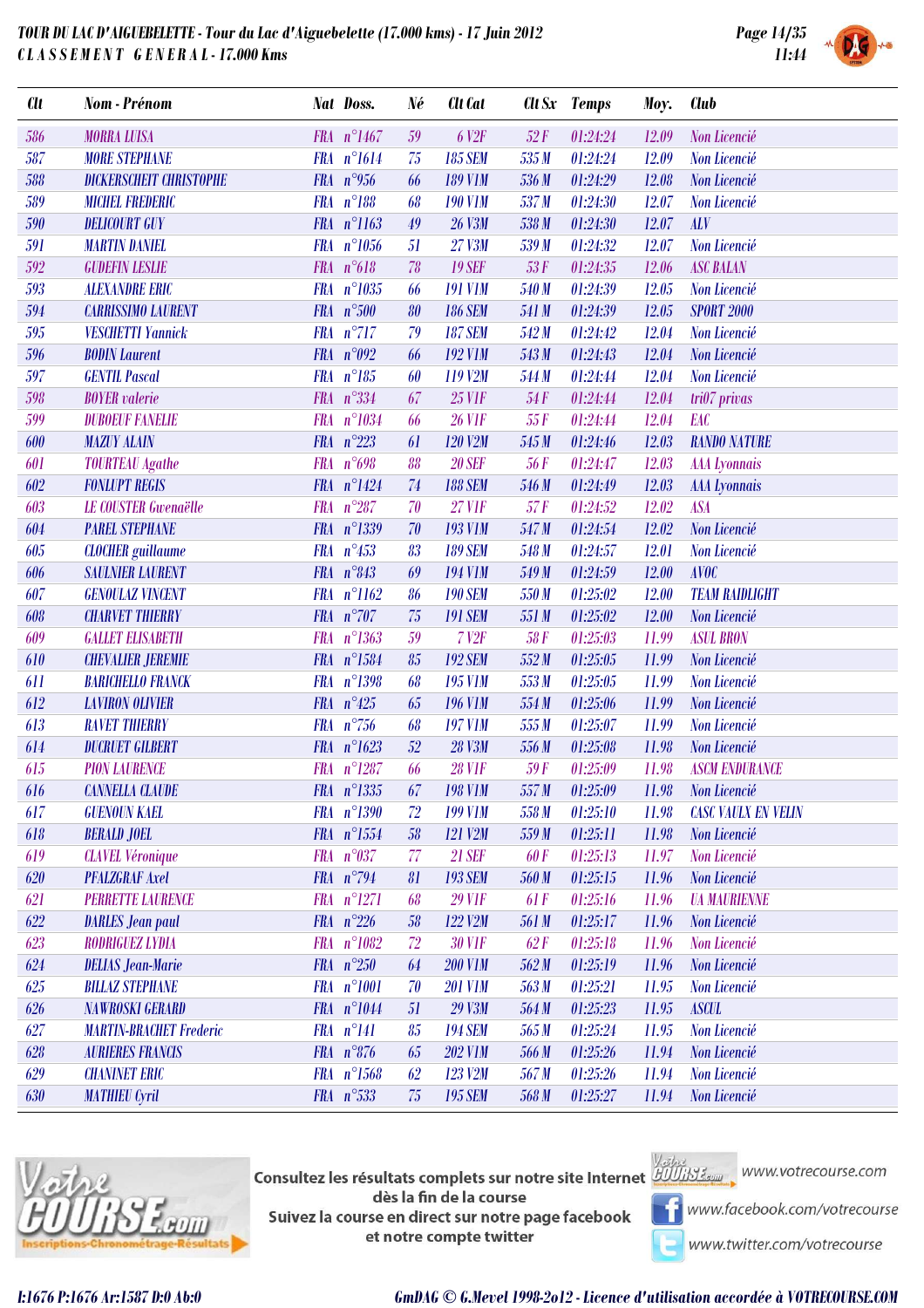

|  | SYSTEM |
|--|--------|

| <b>Clt</b> | Nom - Prénom                    |            | Nat Doss.            | Né              | Clt Cat        |            | <b>Clt Sx</b> Temps | Moy.  | Club                       |
|------------|---------------------------------|------------|----------------------|-----------------|----------------|------------|---------------------|-------|----------------------------|
| 631        | <b>PRIVITELLI ALESSANDRO</b>    |            | FRA n°1220           | 42              | <b>4 V4M</b>   | 569 M      | 01:25:30            | 11.93 | <b>AVOC OF COURSE</b>      |
| 632        | <b>VALLET YANNICK</b>           |            | FRA n°1350           | 88              | <b>196 SEM</b> | 570 M      | 01:25:33            | 11.92 | Non Licencié               |
| 633        | <b>ARRAMBOURG JEAN FRANCOIS</b> | <b>FRA</b> | $n^{\circ}852$       | 67              | <b>203 V1M</b> | 571 M      | 01:25:37            | 11.91 | Non Licencié               |
| 634        | <b>VIONNET DOMINIQUE</b>        |            | FRA $n^{\circ}1267$  | 62              | <b>8 V2F</b>   | 63F        | 01:25:40            | 11.91 | <b><i>UA MAURIENNE</i></b> |
| 635        | <b>SERVANT</b> audrey           |            | $FRA n^{\circ}303$   | 81              | <b>22 SEF</b>  | <b>64F</b> | 01:25:40            | 11.91 | Non Licencié               |
| 636        | <b>QUINN Elaine</b>             |            | FRA n°390            | 71              | <b>31 VIF</b>  | 65F        | 01:25:43            | 11.90 | Non Licencié               |
| 637        | <b>DONATI XAVIER</b>            |            | FRA n°1423           | 73              | <b>197 SEM</b> | 572M       | 01:25:43            | 11.90 | Non Licencié               |
| 638        | <b>FAUGE LAURENT</b>            |            | FRA n°1464           |                 | <b>198 SEM</b> | 573M       | 01:25:44            | 11.90 | Non Licencié               |
| 639        | VACCHIANI Jean-Marc             | <b>FRA</b> | $n^{\circ}429$       | 77              | <b>199 SEM</b> | 574 M      | 01:25:45            | 11.90 | <b>OM</b> Athlétisme       |
| 640        | <b>GOZLAN Edouard</b>           |            | FRA $n°095$          | 55              | 124 V2M        | 575M       | 01:25:46            | 11.89 | Non Licencié               |
| 641        | <b>ROULET MARC</b>              |            | FRA n°1546           | 82              | <b>200 SEM</b> | 576 M      | 01:25:46            | 11.89 | Non Licencié               |
| 642        | <b>SORIANO ANTOINE</b>          |            | FRA n°1322           | 69              | <b>204 V1M</b> | 577M       | 01:25:47            | 11.89 | Non Licencié               |
| 643        | <b>HERAULT Pascal</b>           | <b>FRA</b> | $n^{\circ}603$       | 64              | <b>205 V1M</b> | 578 M      | 01:25:50            | 11.88 | Non Licencié               |
| 644        | <b>BERGER BY PATRICA</b>        |            | FRA n°1459           | 63              | <b>32 VIF</b>  | <b>66F</b> | 01:25:51            | 11.88 | Non Licencié               |
| 645        | <b>BETTEGA LAURENT</b>          | <b>FRA</b> | $n^{\circ}943$       | 67              | <b>206 V1M</b> | 579 M      | 01:25:53            | 11.88 | <b>CHY TRIATHLON</b>       |
| 646        | <b>MAGNIN PHILIPPE</b>          |            | FRA n°1344           |                 | <b>201 SEM</b> | 580 M      | 01:25:56            | 11.87 | Non Licencié               |
| 647        | <b>COUTAZ PHILIPPE</b>          |            | FRA $n^{\circ}829$   | 68              | <b>207 V1M</b> | 581 M      | 01:25:58            | 11.87 | <b>APDC</b>                |
| 648        | <b>VIGNAL DAVID</b>             |            | FRA n°1149           | 69              | <b>208 V1M</b> | 582M       | 01:25:59            | 11.86 | Non Licencié               |
| 649        | <b>FRAYSSE Pascal</b>           | <b>FRA</b> | $n^{\circ}073$       | 63              | <b>209 V1M</b> | 583M       | 01:26:00            | 11.86 | Non Licencié               |
| 650        | <b>PAUGET CEDRIC</b>            |            | FRA n°1560           | 85              | <b>202 SEM</b> | 584 M      | 01:26:04            | 11.85 | Non Licencié               |
| 651        | <b>DACLINAT RAYMOND</b>         |            | FRA n°1609           | 62              | 125 V2M        | 585 M      | 01:26:05            | 11.85 | Non Licencié               |
| 652        | <b>NAILI PAUL</b>               | <b>FRA</b> | $n^{\circ}1425$      | 40              | 5 V4M          | 586 M      | 01:26:06            | 11.85 | <b>ASVEL</b>               |
| 653        | <b>ROSIQUE DIDIER</b>           |            | $FRA n^{\circ}607$   | 73              | <b>203 SEM</b> | 587M       | 01:26:06            | 11.85 | Non Licencié               |
| 654        | <b>BERTHIER PATRICK</b>         |            | FRA n°1323           | 65              | <b>210 V1M</b> | 588 M      | 01:26:07            | 11.85 | Non Licencié               |
| 655        | <b>LOPES</b> jose manuel        | <b>FRA</b> | $n^{\circ}176$       | 63              | <b>211 VIM</b> | 589 M      | 01:26:08            | 11.84 | Non Licencié               |
| 656        | <b>GOURLAOUEN GILDAS</b>        |            | FRA n°1383           | 73              | <b>204 SEM</b> | 590 M      | 01:26:09            | 11.84 | Non Licencié               |
| 657        | <b>ASSIER JEAN LOUIS</b>        |            | FRA $n^{\circ}$ 774  | 60              | 126 V2M        | 591 M      | 01:26:11            | 11.84 | <b>ASCM ENDURENCE</b>      |
| 658        | <b>AUMONT JEAN BAPTISTE</b>     |            | FRA n°1222           | 79              | <b>205 SEM</b> | 592M       | 01:26:12            | 11.83 | Non Licencié               |
| 659        | <b>BARNOUD</b> Jean-Louis       |            | $FRA$ $n^{\circ}197$ | 59              | 127 V2M        | 593M       | 01:26:14            | 11.83 | Non Licencié               |
| 660        | <b>PASSEMARD GILLES</b>         |            | $FRA n^{\circ}358$   | 60              | 128 V2M        | 594M       | 01:26:16            | 11.83 | A L VOIRON                 |
| 661        | <b>REBATTU Yohann</b>           |            | $FRA n^{\circ}826$   | 80 <sup>°</sup> | <b>206 SEM</b> |            | 595 M 01:26:17      |       | 11.82 Non Licencié         |
| 662        | PERCEVEAUX frédéric             |            | FRA n°552            | 77              | <b>207 SEM</b> | 596 M      | 01:26:17            | 11.82 | Non Licencié               |
| 663        | <b>ALLANIC</b> xavier           |            | FRA n°355            | 78              | <b>208 SEM</b> | 597 M      | 01:26:18            | 11.82 | Non Licencié               |
| 664        | <b>BERCIAUD XAVIER</b>          |            | FRA n°1321           | 60              | 129 V2M        | 598 M      | 01:26:19            | 11.82 | Non Licencié               |
| 665        | <b>ROUSSEAU</b> stéphane        |            | FRA $n^{\circ}254$   | 70              | <b>212 V1M</b> | 599 M      | 01:26:19            | 11.82 | Non Licencié               |
| 666        | <b>VIGNAL GILBERT</b>           |            | FRA n°1150           | 45              | 30 V3M         | 600 M      | 01:26:20            | 11.82 | Non Licencié               |
| 667        | <b>PACHOUD JACQUES</b>          |            | FRA $n^{\circ}861$   | 48              | 31 V3M         | 601 M      | 01:26:22            | 11.81 | Non Licencié               |
| 668        | <b>QUAY-THEVENON</b> max        |            | $FRA n^{\circ}578$   | 82              | <b>209 SEM</b> | 602M       | 01:26:23            | 11.81 | Non Licencié               |
| 669        | <b>CARROZ PHILIPPE</b>          |            | FRA n°800            | 76              | <b>210 SEM</b> | 603M       | 01:26:27            | 11.80 | <b>SPORT 2000</b>          |
| 670        | <b>VISSEAUX FLORENCE</b>        |            | FRA n°803            | 72              | <b>33 VIF</b>  | 67 F       | 01:26:27            | 11.80 | Non Licencié               |
| 671        | <b>BEBIC</b> marc               |            | FRA n°325            | 81              | <b>211 SEM</b> | 604 M      | 01:26:28            | 11.80 | Non Licencié               |
| 672        | <b>RASCLE</b> Laurent           |            | FRA $n^{\circ}048$   | 71              | 213 V1M        | 605 M      | 01:26:31            | 11.79 | Non Licencié               |
| 673        | <b>LAMAISON OLIVIER</b>         |            | $FRA n^{\circ}866$   | 70              | <b>214 V1M</b> | 606 M      | 01:26:34            | 11.78 | Non Licencié               |
| 674        | <b>FANJAS</b> Guillaume         | <b>FRA</b> | $n^{\circ}063$       | 79              | <b>212 SEM</b> | 607 M      | 01:26:37            | 11.78 | Non Licencié               |
| 675        | <b>DELORME MICHEL</b>           |            | FRA $n^{\circ}986$   | 56              | 130 V2M        | 608 M      | 01:26:37            | 11.78 | <b>Non Licencié</b>        |



**Consultez les résultats complets sur notre site Internet** Willis Esquise WWW.votrecourse.com dès la fin de la course Suivez la course en direct sur notre page facebook et notre compte twitter



**T** www.facebook.com/votrecourse

www.twitter.com/votrecourse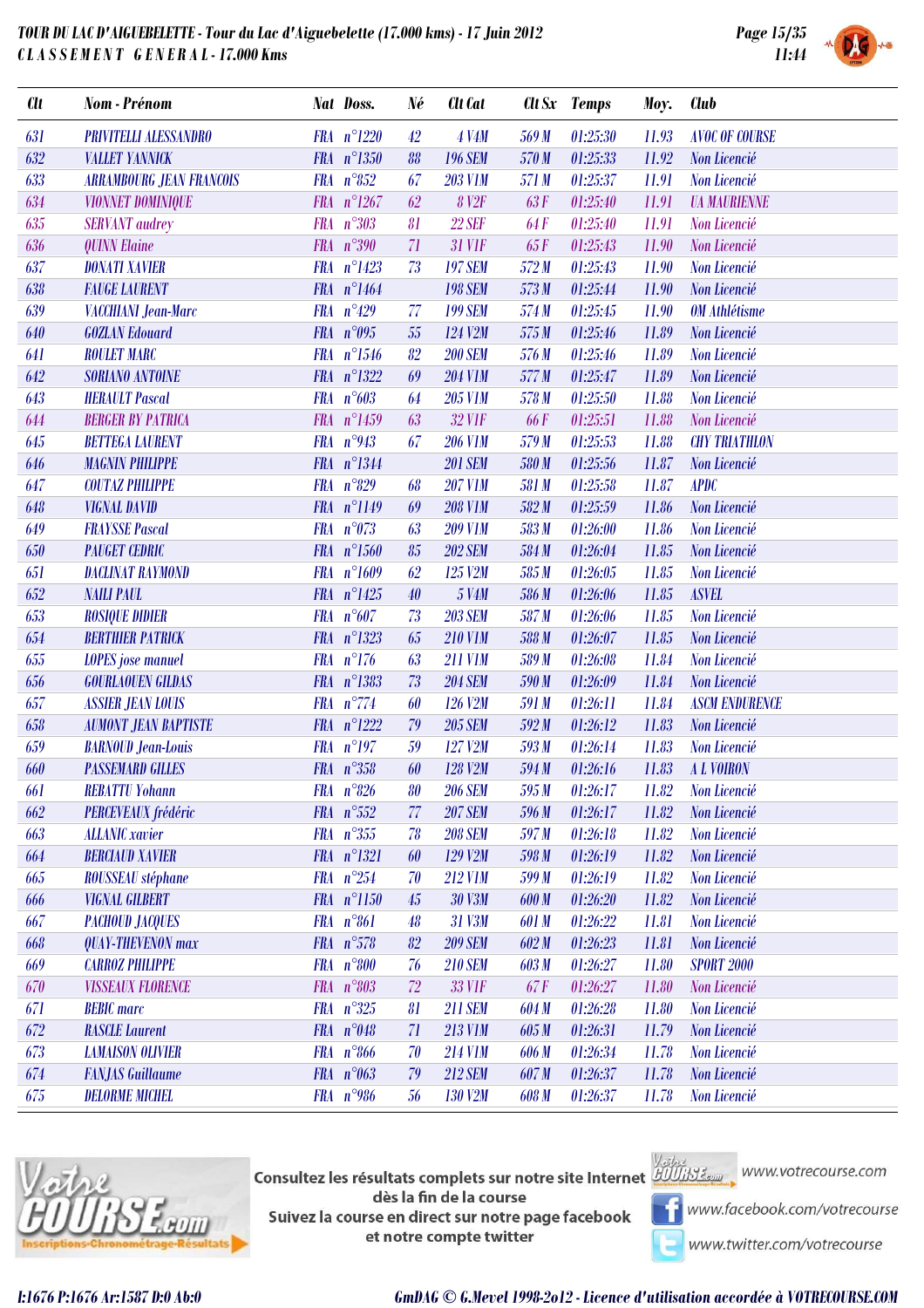

| <b>Clt</b> | Nom - Prénom                          |            | <b>Nat Doss.</b>      | Né     | Clt Cat          |             | Clt Sx Temps | Moy.  | <b>Club</b>                                       |
|------------|---------------------------------------|------------|-----------------------|--------|------------------|-------------|--------------|-------|---------------------------------------------------|
| 676        | <b>HAUET</b> Amandine                 |            | $FRA n^{\circ}136$    | 73     | <b>23 SEF</b>    | <b>68F</b>  | 01:26:38     | 11.77 | Non Licencié                                      |
| 677        | <b>BONNERY JEAN CLAUDE</b>            |            | FRA n°1273            | 54     | <b>131 V2M</b>   | 609 M       | 01:26:39     | 11.77 | <b><i>UA MAURIENNE</i></b>                        |
| 678        | <b>BOUGET</b> jean-marie              |            | FRA n°514             | 67     | 215 V1M          | 610M        | 01:26:41     | 11.77 | Non Licencié                                      |
| 679        | <b>MORIN NICOLAS</b>                  |            | FRA n°1008            | 64     | <b>216 V1M</b>   | 611M        | 01:26:42     | 11.76 | Non Licencié                                      |
| 680        | <b>TAUPIAC MICHEL</b>                 |            | FRA n°1327            | 58     | 132 V2M          | 612M        | 01:26:44     | 11.76 | Non Licencié                                      |
| 681        | <b>VIARD Séverine</b>                 | <b>FRA</b> | $n^{\circ}216$        | 77     | <b>24 SEF</b>    | <b>69F</b>  | 01:26:44     | 11.76 | Non Licencié                                      |
| 682        | <b>CORTES ANTOINE</b>                 |            | FRA n°1375            | 54     | 133 V2M          | 613M        | 01:26:45     | 11.76 | <b>CORPS</b>                                      |
| 683        | <b>BONNARDUY PATRICIA</b>             |            | FRA n°1619            | 72     | <b>34 VIF</b>    | <b>70F</b>  | 01:26:45     | 11.76 | Non Licencié                                      |
| 684        | <b>LARDEAU FREDERIC</b>               |            | $FRA n^{\circ}1586$   | 63     | <b>217 V1M</b>   | 614M        | 01:26:45     | 11.76 | Non Licencié                                      |
| 685        | <b>ETZOL Stanislas</b>                |            | $FRA n^{\circ}782$    | 88     | <b>213 SEM</b>   | 615M        | 01:26:45     | 11.76 | Non Licencié                                      |
| 686        | KOURTCHEVSKY                          |            | FRA n°1482            | 50     | 32 V3M           | 616M        | 01:26:47     | 11.76 | <b>CORATHONES</b>                                 |
| 687        | <b>LEROY VINCENT</b>                  | <b>FRA</b> | $n^{\circ}562$        | 80     | <b>214 SEM</b>   | 617M        | 01:26:49     | 11.75 | <b>LES FURETS D'EIFFAGE</b>                       |
| 688        | <b>ALLIOT HERVE</b>                   |            | FRA $n^{\circ}1422$   | 55     | 134 V2M          | 618M        | 01:26:50     | 11.75 | <b>APDC</b>                                       |
| 689        | <b>MANIN</b> christian                |            | FRA $n^{\circ}524$    | 56     | 135 V2M          | 619M        | 01:26:51     | 11.74 | la p 'tite foulée                                 |
| 690        | <b>RIDET JEAN CLAUDE</b>              |            | FRA $n°954$           | 54     | 136 V2M          | 620M        | 01:26:52     | 11.74 | Non Licencié                                      |
| 691        | <b>BELLEVILLE EMMANUEL</b>            |            | FRA $n^{\circ}294$    | 73     | <b>215 SEM</b>   | 621M        | 01:26:52     | 11.74 | <b>SANS</b>                                       |
| 692        | <b>ZHENG Hong</b>                     |            | FRA $n^{\circ}$ 795   | 91     | $2$ <i>ESF</i>   | 71F         | 01:26:53     | 11.74 | Kangourou vienna                                  |
| 693        | <b>GRANGE MAXIME</b>                  | <b>FRA</b> | $n^{\circ}1588$       | 93     | <b>5 JUM</b>     | 622M        | 01:26:54     | 11.74 | <b>SOC NATATION</b>                               |
| 694        | <b>VALLIER CELINE</b>                 |            | FRA n°1576            | 71     | <b>35 VIF</b>    | 72F         | 01:26:55     | 11.74 | <b>AVOC</b>                                       |
| 695        | <b>MARION PATRICE</b>                 |            | FRA $n^{\circ}1657$   | 63     | <b>218 VIM</b>   | 623M        | 01:26:56     | 11.73 | Non Licencié                                      |
| 696        | <b>DOUCET GISELE</b>                  |            | FRA n°1104            | 62     | 9 <sub>Y2F</sub> | 73F         | 01:26:58     | 11.73 | <b>TAC THONON</b>                                 |
| 697        | <b>CHAPOLARD FREDERIC</b>             |            | FRA n°1018            | 69     | <b>219 V1M</b>   | 624M        | 01:26:59     | 11.73 | <b>BRONZ AMIS</b>                                 |
| 698        | <b>JACQUEMIN</b> olivier              |            | FRA $n^{\circ}561$    | 71     | <b>220 V1M</b>   | 625M        | 01:27:01     | 11.72 | Non Licencié                                      |
| 699        | <b>MOURAO FERREIRA ISMAEL AUGUSTO</b> |            | FRA n°1173            | 74     | <b>216 SEM</b>   | 626M        | 01:27:01     | 11.72 | Non Licencié                                      |
| 700        | <b>HOSATTE MICHEL</b>                 |            | FRA n°1541            | 49     | 33 V3M           | 627M        | 01:27:02     | 11.72 | Non Licencié                                      |
| 701        | <b>FABRE VANESSA</b>                  | <b>FRA</b> | $n^{\circ}688$        | 79     | <b>25 SEF</b>    | 74F         | 01:27:03     | 11.72 | Non Licencié                                      |
| 702        | <b>RABERIN Patrick</b>                |            | FRA $n^{\circ}039$    | 79     | <b>217 SEM</b>   | 628M        | 01:27:03     | 11.72 | Non Licencié                                      |
| 703        | <b>RATTIN NICOLAS</b>                 |            | FRA n°1514            | 64     | <b>221 V1M</b>   | 629M        | 01:27:04     | 11.72 | Non Licencié                                      |
| 704        | <b>BESCH</b> christophe               |            | FRA $n^{\circ}405$    | 68     | <b>222 V1M</b>   | 630 M       | 01:27:05     | 11.71 | Non Licencié                                      |
| 705        | <b>GREGOIRE ISABELLE</b>              |            | $FRA$ $n^{\circ}1213$ | 71     | <b>36 VIF</b>    | 75F         | 01:27:05     | 11.71 | Non Licencié                                      |
| 706        | <b>ROBBIANI</b> Christian             |            | $FRA$ $n^{\circ}104$  |        | 69 223 V1M       |             |              |       | 631 M 01:27:06 11.71 TRIATHLON VALLONS DE LA TOUR |
| 707        | <b>NICOLÉ Thibaut</b>                 |            | FRA n°598             | 88     | <b>218 SEM</b>   | 632M        | 01:27:06     | 11.71 | Non Licencié                                      |
| 708        | <b>DARD SYLVIE</b>                    |            | $FRA n^{\circ}1206$   | $75\,$ | <b>26 SEF</b>    | <b>76 F</b> | 01:27:06     | 11.71 | Non Licencié                                      |
| 709        | <b>VARNIER GERARD</b>                 |            | FRA n°1338            | 51     | 34 V3M           | 633 M       | 01:27:06     | 11.71 | Non Licencié                                      |
| 710        | <b>PERIER</b> Cendrine                |            | FRA $n^{\circ}$ 720   | 70     | <b>37 VIF</b>    | 77F         | 01:27:08     | 11.71 | Non Licencié                                      |
| 711        | <b>FAVRE MAUD</b>                     |            | FRA n°1461            | 79     | <b>27 SEF</b>    | <b>78F</b>  | 01:27:11     | 11.70 | Non Licencié                                      |
| 712        | <b>LAROQUE Pierre</b>                 |            | FRA n°190             | 63     | <b>224 V1M</b>   | 634 M       | 01:27:12     | 11.70 | Non Licencié                                      |
| 713        | <b>SID-AHMED ADBEL KARIM</b>          |            | FRA n°1229            | 73     | <b>219 SEM</b>   | 635M        | 01:27:13     | 11.70 | Non Licencié                                      |
| 714        | <b>MANDELER JEAN ROBERT</b>           |            | FRA n°1234            | $50\,$ | 35 V3M           | 636 M       | 01:27:13     | 11.70 | Non Licencié                                      |
| 715        | <b>BARBERAT Magalie</b>               |            | FRA $n^{\circ}043$    | 65     | <b>38 VIF</b>    | 79F         | 01:27:14     | 11.69 | <b>CSBJ BOURGOIN JALLIEU</b>                      |
| 716        | <b>CLERMONT SYLVAIN</b>               |            | FRA n°1097            | 77     | <b>220 SEM</b>   | 637 M       | 01:27:15     | 11.69 | Non Licencié                                      |
| 717        | <b>JARDIN</b> eric                    |            | FRA $n^{\circ}$ 726   | 59     | 137 V2M          | 638 M       | 01:27:16     | 11.69 | <b>Non Licencié</b>                               |
| 718        | <b>SCHON LIONEL</b>                   |            | FRA n°1356            | 71     | 225 V1M          | 639 M       | 01:27:16     | 11.69 | <b>SA MONTBRISON</b>                              |
| 719        | <b>SAUVEGRAIN</b> denis               |            | FRA n°1504            | 66     | <b>226 V1M</b>   | 640 M       | 01:27:19     | 11.68 | aix savoie triathlon                              |
| 720        | <b>GOUPIL SEBASTIEN</b>               |            | FRA n°1300            | 83     | <b>221 SEM</b>   | 641 M       | 01:27:21     | 11.68 | <b>ASUL BRON</b>                                  |
|            |                                       |            |                       |        |                  |             |              |       |                                                   |



**Consultez les résultats complets sur notre site Internet** Willis Esquise WWW.votrecourse.com dès la fin de la course Suivez la course en direct sur notre page facebook et notre compte twitter



**T** www.facebook.com/votrecourse

www.twitter.com/votrecourse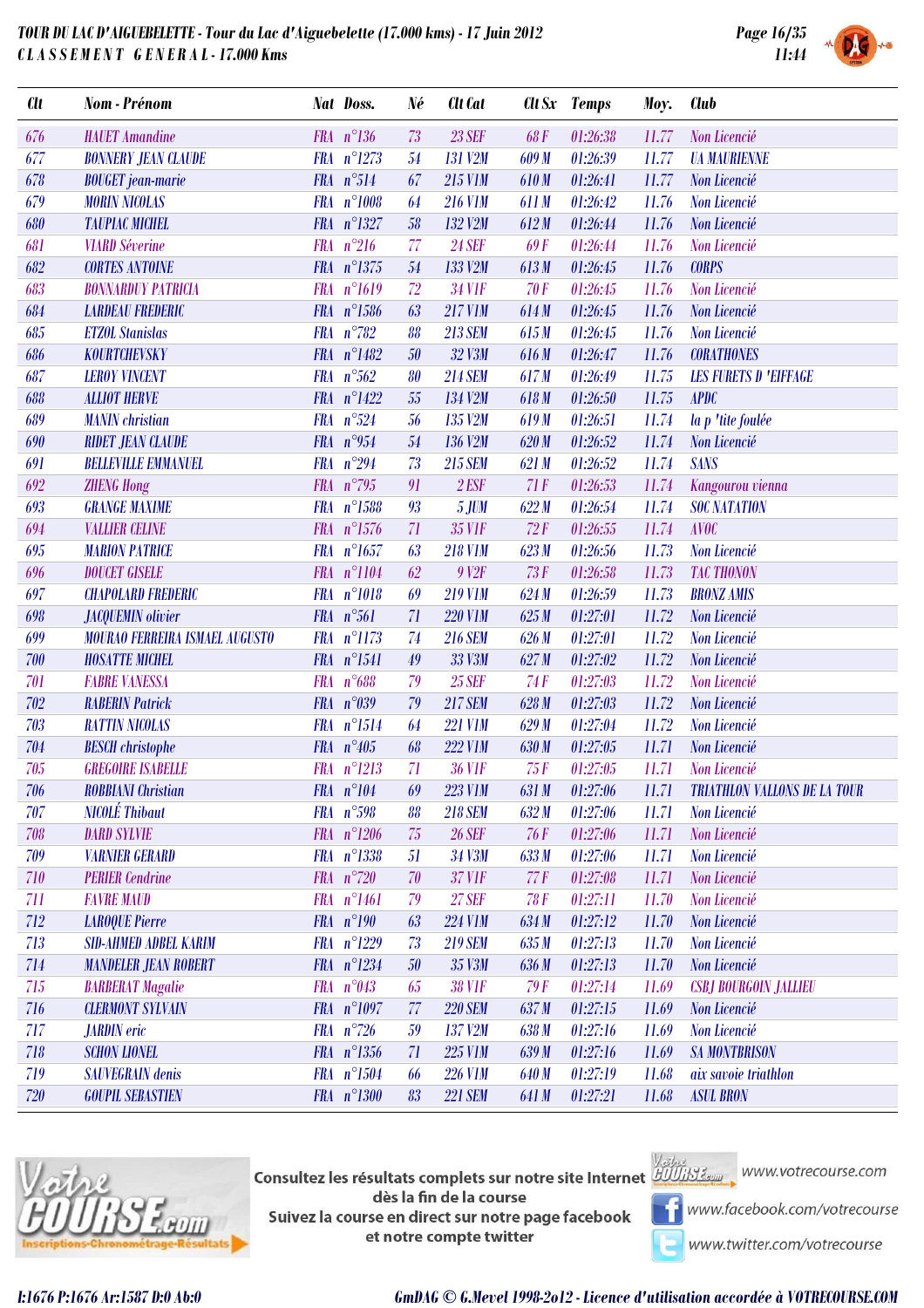



| <b>Clt</b> | Nom - Prénom                 |            | Nat Doss.           | Né          | Clt Cat             |            | Clt Sx Temps | Moy.  | <b>Club</b>                |
|------------|------------------------------|------------|---------------------|-------------|---------------------|------------|--------------|-------|----------------------------|
| 721        | <b>CHRISTIN AGNES</b>        |            | FRA n°881           | 72          | <b>39 VIF</b>       | <b>80F</b> | 01:27:23     | 11.67 | Non Licencié               |
| 722        | <b>MOUCHE</b> stephane       |            | FRA n°387           | 71          | <b>227 V1M</b>      | 642 M      | 01:27:26     | 11.67 | Non Licencié               |
| 723        | <b>BRUNIAUX JEROME</b>       |            | FRA $n^{\circ}576$  | 80          | <b>222 SEM</b>      | 643 M      | 01:27:27     | 11.66 | Non Licencié               |
| 724        | <b>VILLARD CEDRIC</b>        |            | FRA n°1154          | 75          | <b>223 SEM</b>      | 644 M      | 01:27:30     | 11.66 | Non Licencié               |
| 725        | <b>PERRET Nathalie</b>       |            | FRA $n^{\circ}706$  | 66          | <b>40 V1F</b>       | 81F        | 01:27:31     | 11.66 | <b>ALVoiron</b>            |
| 726        | <b>DANZIN Philippe</b>       |            | $FRA n^{\circ}582$  | 61          | 138 V <sub>2M</sub> | 645 M      | 01:27:31     | 11.66 | <b>APA</b>                 |
| 727        | <b>ARMANET ELODIE</b>        | <b>FRA</b> | $n^{\circ}280$      | 80          | <b>28 SEF</b>       | 82F        | 01:27:31     | 11.66 | Non Licencié               |
| 728        | <b>HARMANT</b> valerie       |            | FRA $n^{\circ}768$  | 75          | <b>29 SEF</b>       | <b>83F</b> | 01:27:31     | 11.65 | Non Licencié               |
| 729        | <b>NADEAU</b> Fabien         |            | FRA $n^{\circ}636$  | 71          | <b>228 V1M</b>      | 646 M      | 01:27:32     | 11.65 | Non Licencié               |
| 730        | <b>PITICCO BRUNO</b>         |            | FRA n°1362          | 61          | 139 V2M             | 647 M      | 01:27:37     | 11.64 | Non Licencié               |
| 731        | <b>FRAYSSINES FLORENCE</b>   |            | FRA n°1282          | 71          | <b>41 V1F</b>       | <b>84F</b> | 01:27:37     | 11.64 | <b>ASCM ENDURANCE</b>      |
| 732        | <b>MOUNIER Sébastien</b>     |            | $FRA n^{\circ}147$  | 79          | <b>224 SEM</b>      | 648 M      | 01:27:38     | 11.64 | Non Licencié               |
| 733        | <b>DEL BINO Francis</b>      | <b>FRA</b> | $n^{\circ}028$      | 67          | <b>229 V1M</b>      | 649 M      | 01:27:39     | 11.64 | Non Licencié               |
| 734        | <b>MOREL FRANCOIS</b>        |            | FRA n°1125          | 95          | $2$ $CAM$           | 650 M      | 01:27:39     | 11.64 | <b>CSBJ RUGBY</b>          |
| 735        | <b>LE BORGNE Didier</b>      |            | FRA $n^{\circ}093$  | 72          | <b>230 V1M</b>      | 651 M      | 01:27:41     | 11.63 | Non Licencié               |
| 736        | <b>BASSO ARMAND</b>          |            | FRA $n°931$         | $50\,$      | 36 V3M              | 652M       | 01:27:41     | 11.63 | Non Licencié               |
| 737        | <b>CARLIOZ LAURENT</b>       |            | FRA n°938           | 71          | <b>231 V1M</b>      | 653M       | 01:27:42     | 11.63 | Non Licencié               |
| 738        | <b>RAVAUD</b> Christian      |            | $FRA n^{\circ}139$  | 59          | 140 V2M             | 654 M      | 01:27:42     | 11.63 | Non Licencié               |
| 739        | <b>BRUNIER</b> cloé-salomé   |            | FRA $n^{\circ}715$  | 92          | 3 ESF               | 85F        | 01:27:44     | 11.63 | randonneurs du chéran      |
| 740        | <b>BRUNIER</b> jean-marc     |            | FRA $n^{\circ}$ 714 | 60          | 141 V2M             | 655 M      | 01:27:45     | 11.63 | randonneurs du chéran      |
| 741        | <b>TROMEUR PATRICK</b>       |            | FRA n°1012          | 48          | 37 V3M              | 656 M      | 01:27:48     | 11.62 | <b>CSBJ</b>                |
| 742        | <b>BERTILLOT ALAIN</b>       |            | FRA n°1532          | 64          | 232 V1M             | 657M       | 01:27:55     | 11.60 | Non Licencié               |
| 743        | <b>REVIL SYLVETTE</b>        |            | FRA n°940           | 57          | <b>10 V2F</b>       | <b>86F</b> | 01:27:55     | 11.60 | Non Licencié               |
| 744        | <b>ANDRE FRANCK</b>          |            | FRA $n^{\circ}255$  | 73          | <b>225 SEM</b>      | 658 M      | 01:27:55     | 11.60 | Non Licencié               |
| 745        | <b>LARDEAU ERIC</b>          |            | FRA $n^{\circ}$ 967 | 62          | 142 V2M             | 659 M      | 01:27:57     | 11.60 | Non Licencié               |
| 746        | <b>VIDOTTO FABIEN</b>        |            | FRA n°1523          | 80          | <b>226 SEM</b>      | 660 M      | 01:27:57     | 11.60 | Non Licencié               |
| 747        | <b>TROMEUR WILLIAM</b>       |            | FRA n°1011          | 80          | <b>227 SEM</b>      | 661M       | 01:27:58     | 11.60 | Non Licencié               |
| 748        | <b>BOURGIT</b> jean-Michel   |            | FRA $n^{\circ}465$  | 66          | 233 V1M             | 662M       | 01:27:59     | 11.59 | Non Licencié               |
| 749        | <b>DEVIDAL</b> jean-Paul     |            | FRA $n^{\circ}$ 747 | 51          | 38 V3M              | 663M       | 01:28:00     | 11.59 | Non Licencié               |
| 750        | <b>SOULARD SEBASTIEN</b>     |            | FRA $n^{\circ}651$  | 78          | <b>228 SEM</b>      | 664M       | 01:28:02     | 11.59 | Non Licencié               |
| 751        | <b>DUBOIS NATHALIE</b>       |            | FRA $n^{\circ}974$  | 71          | <b>42 VIF</b>       | 87F        | 01:28:02     | 11.59 | Non Licencié               |
| 752        | <b>BEAUMONT</b> Christine    |            | FRA n°580           | 63          | <b>43 VIF</b>       | <b>88F</b> | 01:28:03     | 11.59 | Non Licencié               |
| 753        | <b>HERNANDEZ LAURENCE</b>    |            | FRA n°1391          | $\sqrt{72}$ | <b>44 V1F</b>       | <b>89F</b> | 01:28:03     | 11.59 | <b>CASC VAULX EN VELIN</b> |
| 754        | <b>SATIN DAVID</b>           |            | FRA n°912           | 70          | <b>234 V1M</b>      | 665 M      | 01:28:04     | 11.58 | Non Licencié               |
| 755        | <b>AUBOYER GERALD</b>        |            | FRA $n^{\circ}1626$ | 84          | <b>229 SEM</b>      | 666 M      | 01:28:04     | 11.58 | Non Licencié               |
| 756        | <b>POLLIAND YVES</b>         |            | FRA n°1023          | 61          | 143 V2M             | 667 M      | 01:28:05     | 11.58 | Non Licencié               |
| 757        | <b>PAGES Jean-Christophe</b> |            | $FRA n^2421$        | 65          | 235 V1M             | 668 M      | 01:28:08     | 11.58 | Non Licencié               |
| 758        | <b>MASSON YVES</b>           |            | FRA n°1579          | 62          | 144 V2M             | 669 M      | 01:28:08     | 11.57 | Non Licencié               |
| 759        | <b>CREPISSON NICOLAS</b>     |            | FRA n°1025          | 80          | <b>230 SEM</b>      | 670 M      | 01:28:12     | 11.57 | Non Licencié               |
| 760        | <b>PALANDRI BENOIT</b>       |            | FRA n°1078          | 42          | <b>6 V4M</b>        | 671 M      | 01:28:12     | 11.57 | <b>CORPS VENISSIEUX</b>    |
| 761        | <b>HENDRIKS FABIEN</b>       |            | $FRA n^{\circ}446$  | 76          | <b>231 SEM</b>      | 672 M      | 01:28:14     | 11.56 | Non Licencié               |
| 762        | <b>MARTY Patrick</b>         |            | FRA $n^{\circ}780$  | 61          | 145 V <sub>2M</sub> | 673 M      | 01:28:16     | 11.56 | Non Licencié               |
| 763        | <b>AROD JEAN MICHEL</b>      |            | FRA $n°920$         | 64          | <b>236 V1M</b>      | 674 M      | 01:28:17     | 11.55 | Non Licencié               |
| 764        | <b>BOISSARD Philippe</b>     |            | FRA $n^{\circ}247$  | $57\,$      | 146 V2M             | 675 M      | 01:28:20     | 11.55 | <b>ARSL Roche</b>          |
| 765        | <b>ROCHAT</b> michel         |            | $FRA n^{\circ}152$  | 47          | 39 V3M              | 676 M      | 01:28:23     | 11.54 | Non Licencié               |



**Consultez les résultats complets sur notre site Internet** Willis Esquise WWW.votrecourse.com dès la fin de la course Suivez la course en direct sur notre page facebook et notre compte twitter





**T** www.facebook.com/votrecourse

www.twitter.com/votrecourse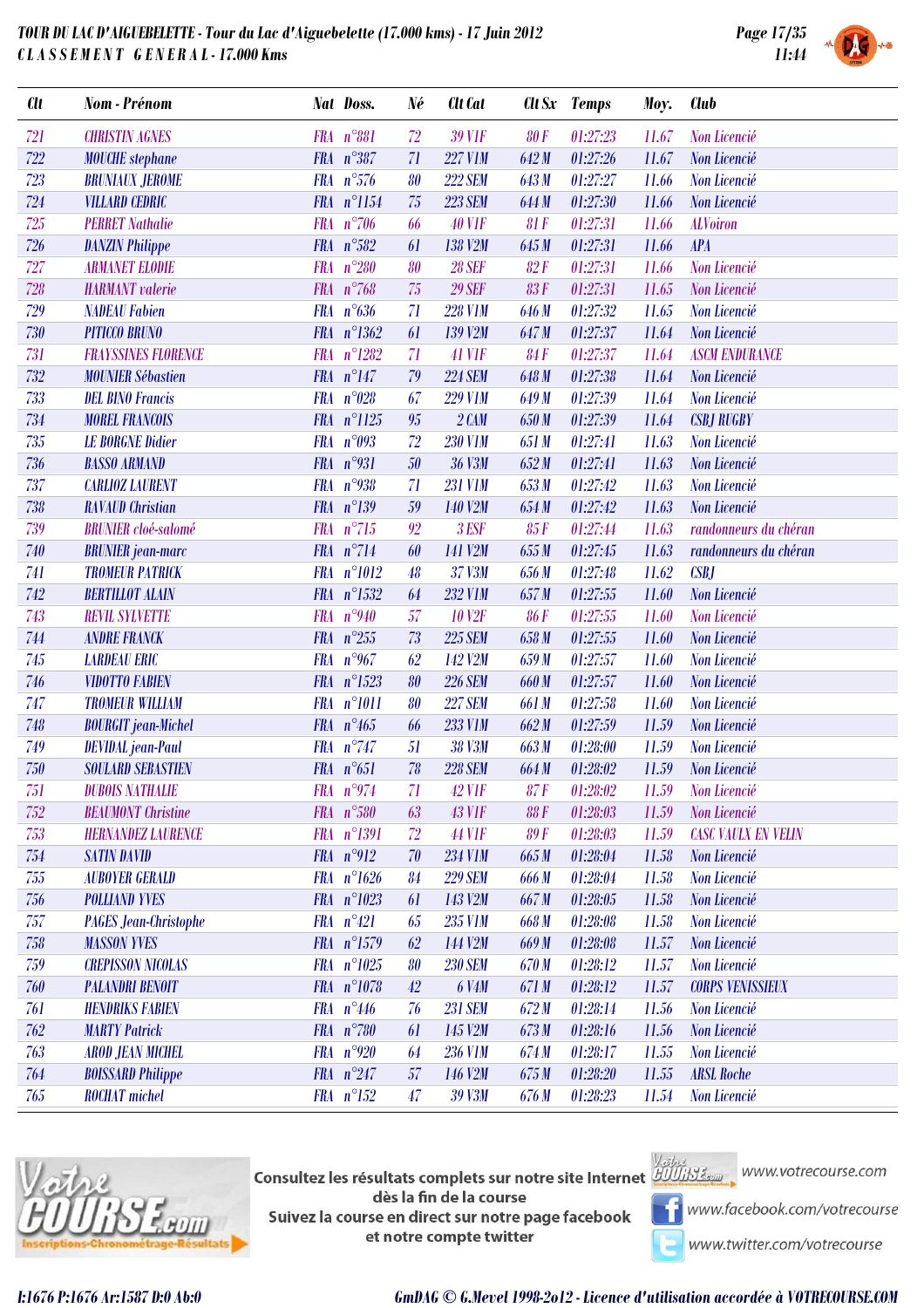

| <b>CU</b> | Nom - Prénom                    | Nat Doss.           |                        | Né     | Clt Cat              |              | Clt Sx Temps   | Moy.  | <b>Club</b>                |
|-----------|---------------------------------|---------------------|------------------------|--------|----------------------|--------------|----------------|-------|----------------------------|
| 766       | <b>HUBERT Didier</b>            |                     | FRA $n^{\circ}767$     | 71     | <b>237 V1M</b>       | 677M         | 01:28:23       | 11.54 | Non Licencié               |
| 767       | <b>WAGNON Bénédicte</b>         | FRA n°340           |                        | 72     | <b>45 V1F</b>        | 90 F         | 01:28:23       | 11.54 | COS-Ville de Grenoble      |
| 768       | <b>GIRARDI GILBERT</b>          |                     | FRA $n^{\circ}$ 966    | 65     | <b>238 V1M</b>       | 678 M        | 01:28:23       | 11.54 | Non Licencié               |
| 769       | <b>BUREL Guillaume</b>          |                     | FRA $n^{\circ}072$     | 73     | <b>232 SEM</b>       | 679 M        | 01:28:23       | 11.54 | <b>LRDC</b>                |
| 770       | <b>ROVASIO DAVID</b>            |                     | FRA n°1653             | 80     | <b>233 SEM</b>       | 680 M        | 01:28:24       | 11.54 | RAIDLIGHT                  |
| 771       | <b>MORA Pascal</b>              |                     | $FRA n^{\circ}115$     | 77     | <b>234 SEM</b>       | 681 M        | 01:28:26       | 11.54 | Non Licencié               |
| 772       | <b>PERRIN</b> Christian         |                     | FRA $n^{\circ}542$     | 60     | 147 V2M              | 682M         | 01:28:26       | 11.54 | Non Licencié               |
| 773       | <b>TIGROUDJA MICHEL</b>         |                     | FRA n°1092             | 66     | <b>239 V1M</b>       | 683M         | 01:28:27       | 11.53 | <b>AVOC</b>                |
| 774       | <b>PROTON ALAIN</b>             |                     | FRA n°849              | 52     | <b>40 V3M</b>        | 684 M        | 01:28:27       | 11.53 | Non Licencié               |
| 775       | <b>VIEILLE-MARCHISET Jérôme</b> |                     | $FRA n^{\circ}146$     | 72     | <b>240 V1M</b>       | 685M         | 01:28:29       | 11.53 | Non Licencié               |
| 776       | <b>LEVEQUE REMI</b>             |                     | FRA n°117              | 66     | <b>241 V1M</b>       | 686 M        | 01:28:29       | 11.53 | Non Licencié               |
| 777       | <b>AUGER MARIE</b>              | <b>FRA</b>          | $n^{\circ}1413$        | 93     | $2$ JUF              | 91F          | 01:28:31       | 11.52 | Non Licencié               |
| 778       | <b>BOINOT</b> Christophe        |                     | FRA n°309              | 60     | 148 V <sub>2M</sub>  | 687M         | 01:28:32       | 11.52 | Non Licencié               |
| 779       | <b>MONTMAIN PASCAL</b>          |                     | FRA n°1164             | 61     | 149 V2M              | 688 M        | 01:28:33       | 11.52 | Non Licencié               |
| 780       | <b>PERRIN Lilian</b>            | <b>FRA</b>          | $n^{\circ}023$         | 71     | <b>242 V1M</b>       | 689M         | 01:28:34       | 11.52 | <b>IKEA</b>                |
| 781       | <b>BELMONTE</b> geraldine       |                     | FRA n°134              | 79     | <b>30 SEF</b>        | 92F          | 01:28:35       | 11.52 | Non Licencié               |
| 782       | <b>D'ABRIGEON GILLES</b>        |                     | FRA n°1112             | 70     | <b>243 V1M</b>       | 690 M        | 01:28:35       | 11.52 | Non Licencié               |
| 783       | <b>FUSEAU</b> Céline            | <b>FRA</b>          | $n^{\circ}029$         | 80     | <b>31 SEF</b>        | 93F          | 01:28:36       | 11.51 | Non Licencié               |
| 784       | <b>FLICKER CHRISTOPHE</b>       |                     | FRA $n^{\circ}288$     | 76     | <b>235 SEM</b>       | 691M         | 01:28:37       | 11.51 | Non Licencié               |
| 785       | <b>VEROT DOMINIQUE</b>          |                     | FRA n°1470             | 61     | 150 V2M              | 692M         | 01:28:38       | 11.51 | Non Licencié               |
| 786       | <b>PADEY LIONEL</b>             | <b>FRA</b>          | $n^{\circ}883$         |        | <b>236 SEM</b>       | 693M         | 01:28:39       | 11.51 | Non Licencié               |
| 787       | <b>MAISTRELLO JEAN MICHEL</b>   | $FRA n^{\circ}853$  |                        | 60     | 151 V2M              | 694 M        | 01:28:40       | 11.51 | Non Licencié               |
| 788       | <b>MALLE PIERRE</b>             |                     | FRA n°1260             | 62     | 152 V <sub>2</sub> M | 695M         | 01:28:41       | 11.50 | <b>LEMAN ATHLETIC CLUB</b> |
| 789       | <b>ELIANE</b> olivier           | <b>FRA</b>          | $n^{\circ}159$         | 72     | <b>244 V1M</b>       | 696 M        | 01:28:41       | 11.50 | Non Licencié               |
| 790       | <b>PASCAL OLIVIER</b>           |                     | FRA n°1033             | 69     | <b>245 V1M</b>       | 697 M        | 01:28:42       | 11.50 | Non Licencié               |
| 791       | <b>CARCY Frédéric</b>           |                     | FRA n°384              | 75     | <b>237 SEM</b>       | 698 M        | 01:28:44       | 11.50 | Non Licencié               |
| 792       | <b>JALLIFFIER-TALMAT Myriam</b> | FRA $n^{\circ}$ 764 |                        | 69     | <b>46 VIF</b>        | 94F          | 01:28:46       | 11.49 | <b>No Lopette Team</b>     |
| 793       | <b>AURIERES MARIE LAURE</b>     | <b>FRA</b>          | $n^{\circ}877$         | 68     | <b>47 V1F</b>        | 95F          | 01:28:46       | 11.49 | <b>AVOC</b>                |
| 794       | <b>CHARNAY</b> Christine        |                     | FRA n°342              | 60     | 11 V <sub>2F</sub>   | 96F          | 01:28:47       | 11.49 | Non Licencié               |
| 795       | <b>BOVERO</b> Colette           |                     | FRA $n^{\circ}478$     | 49     | 3 V3F                | 97F          | 01:28:49       | 11.49 | decines meyzieu athle      |
| 796       | <b>GRENAT STEPHANE</b>          |                     | $FRA \t n^{\circ}1244$ | 81     | <b>238 SEM</b>       |              | 699 M 01:28:49 |       | 11.49 Non Licencié         |
| 797       | <b>BOSMORIN REMY</b>            |                     | FRA n°1644             | 73     | <b>239 SEM</b>       | 700 M        | 01:28:52       | 11.48 | Non Licencié               |
| 798       | <b>DE LA ROCQUE Anne</b>        |                     | $FRA n^{\circ}568$     | 67     | <b>48 VIF</b>        | 98 F         | 01:28:53       | 11.48 | Non Licencié               |
| 799       | <b>GUION JEAN PAUL</b>          | $FRA n^{\circ}241$  |                        | 51     | <b>41 V3M</b>        | 701 M        | 01:28:53       | 11.48 | Non Licencié               |
| 800       | <b>BRUYERE</b> raphael          |                     | FRA $n^{\circ}495$     | $73\,$ | <b>240 SEM</b>       | 702M         | 01:28:54       | 11.47 | Non Licencié               |
| 801       | <b>HILLION BERNARD</b>          |                     | FRA n°759              | 48     | <b>42 V3M</b>        | 703 M        | 01:28:56       | 11.47 | les galopins de guiyenne   |
| 802       | <b>MATHY Bruno</b>              | FRA n°641           |                        | 65     | <b>246 V1M</b>       | 704M         | 01:28:58       | 11.47 | Non Licencié               |
| 803       | <b>SECHIER MARTINE</b>          | FRA n°971           |                        | 60     | 12 V <sub>2F</sub>   | 99 F         | 01:29:00       | 11.46 | <b>AVCUN</b>               |
| 804       | <b>LUCARIN LYDIE</b>            |                     | FRA n°1261             | 56     | 13 V <sub>2F</sub>   | <b>100 F</b> | 01:29:02       | 11.46 | <b>LEMAN ATHLETIC CLUB</b> |
| 805       | <b>PROHET Murielle</b>          |                     | FRA n°680              | 74     | <b>32 SEF</b>        | 101 F        | 01:29:02       | 11.46 | Léo Lagrange VIENNE        |
| 806       | <b>CESCO Damien</b>             |                     | $FRA n^{\circ}613$     | 89     | <b>241 SEM</b>       | 705 M        | 01:29:04       | 11.45 | Non Licencié               |
| 807       | <b>BALULA Mathilde</b>          |                     | FRA $n^{\circ}$ 729    | 80     | <b>33 SEF</b>        | 102F         | 01:29:04       | 11.45 | <b>CHAMBERY TRIATHLON</b>  |
| 808       | <b>ALCAIDE OLIVIER</b>          |                     | FRA n°1679             | 76     | <b>242 SEM</b>       | 706 M        | 01:29:04       | 11.45 | Non Licencié               |
| 809       | <b>TRECANI Laurence</b>         |                     | $FRA n^{\circ}058$     | 70     | <b>49 VIF</b>        | 103F         | 01:29:06       | 11.45 | <b>LRDC</b>                |
| 810       | <b>PEPIN JEAN CLAUDE</b>        |                     | FRA n°1410             | 61     | 153 V <sub>2M</sub>  | 707M         | 01:29:06       | 11.45 | Non Licencié               |



**Consultez les résultats complets sur notre site Internet** Willis Esquise WWW.votrecourse.com dès la fin de la course Suivez la course en direct sur notre page facebook et notre compte twitter

**T** www.facebook.com/votrecourse

www.twitter.com/votrecourse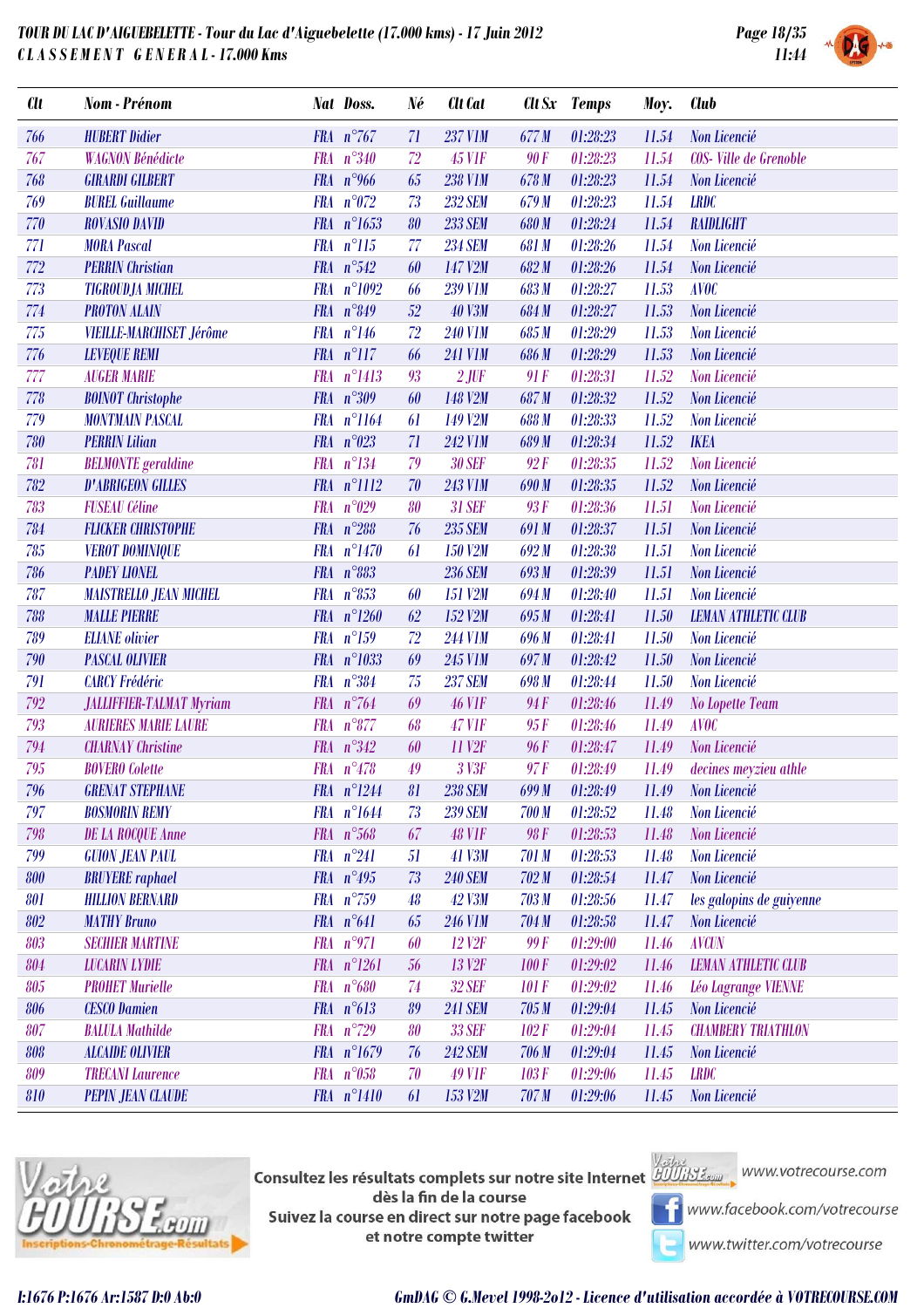

| <b>Clt</b> | Nom - Prénom                       |            | Nat Doss.             | Né     | <b>Clt</b> Cat     |       | Clt Sx Temps | Moy.  | <b>Club</b>                          |
|------------|------------------------------------|------------|-----------------------|--------|--------------------|-------|--------------|-------|--------------------------------------|
| 811        | <b>MARTIN DAVID</b>                |            | $FRA n^{\circ}711$    | 80     | <b>243 SEM</b>     | 708 M | 01:29:07     | 11.45 | <b>Non Licencié</b>                  |
| 812        | <b>MEYGRET CHRISTIAN</b>           |            | FRA $n^{\circ}653$    | 51     | <b>43 V3M</b>      | 709 M | 01:29:09     | 11.44 | <b>Amberieu Marathon</b>             |
| 813        | <b>BIEHLER</b> Jérôme              |            | FRA n°091             | 79     | <b>244 SEM</b>     | 710M  | 01:29:09     | 11.44 | Non Licencié                         |
| 814        | <b>VALTER ALAIN</b>                |            | FRA n°1054            | 48     | 44 V3M             | 711M  | 01:29:13     | 11.43 | Non Licencié                         |
| 815        | <b>TESSITORE</b> Cécile            | <b>FRA</b> | $n^{\circ}273$        | 71     | <b>50 VIF</b>      | 104F  | 01:29:15     | 11.43 | Non Licencié                         |
| 816        | <b>BOIRE PIERRE</b>                |            | FRA $n^{\circ}862$    | 79     | <b>245 SEM</b>     | 712M  | 01:29:17     | 11.42 | Non Licencié                         |
| 817        | <b>GADROY F XAVIER</b>             |            | FRA n°1118            | 78     | <b>246 SEM</b>     | 713M  | 01:29:19     | 11.42 | Non Licencié                         |
| 818        | <b>SULPICE PIERRE</b>              | <b>FRA</b> | $n^{\circ}1361$       | 62     | 154 V2M            | 714M  | 01:29:19     | 11.42 | Non Licencié                         |
| 819        | <b>DUCOURTIEUX MARIE CHRISTINE</b> |            | FRA n°970             | 59     | 14 V <sub>2F</sub> | 105F  | 01:29:19     | 11.42 | <b>CAP BUGEY</b>                     |
| 820        | <b>POTENCIER BENJAMIN</b>          |            | FRA n°1577            | 77     | <b>247 SEM</b>     | 715M  | 01:29:20     | 11.42 | Non Licencié                         |
| 821        | <b>BELLEMIN PATRICK</b>            | <b>FRA</b> | $n^{\circ}1328$       | 66     | <b>247 V1M</b>     | 716M  | 01:29:21     | 11.42 | Non Licencié                         |
| 822        | <b>JAME</b> Nathalie               |            | FRA n°544             | 79     | <b>34 SEF</b>      | 106F  | 01:29:24     | 11.41 | Non Licencié                         |
| 823        | <b>BUENO OTILIO</b>                |            | FRA n°886             |        | <b>248 SEM</b>     | 717M  | 01:29:25     | 11.41 | Non Licencié                         |
| 824        | <b>BIOU</b> samuel                 | <b>FRA</b> | $n^{\circ}579$        | 88     | <b>249 SEM</b>     | 718M  | 01:29:26     | 11.41 | Non Licencié                         |
| 825        | <b>BORDAT SARAH</b>                |            | FRA $n^{\circ}929$    | 71     | <b>51 VIF</b>      | 107F  | 01:29:28     | 11.40 | Non Licencié                         |
| 826        | <b>PEGOUD MICHEL</b>               |            | FRA $n^{\circ}949$    | 52     | <b>45 V3M</b>      | 719M  | 01:29:31     | 11.40 | Non Licencié                         |
| 827        | <b>CLAUSER PATRICIA</b>            | <b>FRA</b> | $n^{\circ}1272$       | 65     | <b>52 VIF</b>      | 108F  | 01:29:31     | 11.39 | <b><i>UA MAURIENNE</i></b>           |
| 828        | <b>BEJEANNIN JEROME</b>            |            | FRA n°1649            | 49     | <b>46 V3M</b>      | 720M  | 01:29:34     | 11.39 | Non Licencié                         |
| 829        | <b>COTTON Fabrice</b>              |            | FRA n°088             | 68     | <b>248 V1M</b>     | 721 M | 01:29:36     | 11.39 | Non Licencié                         |
| 830        | <b>PONSERO ANDRE</b>               | <b>FRA</b> | $n^{\circ}1371$       | 53     | 155 V2M            | 722M  | 01:29:39     | 11.38 | <b>CORPS</b>                         |
| 831        | <b>JUGIE FREDERIC</b>              |            | FRA n°1571            | 67     | <b>249 V1M</b>     | 723M  | 01:29:40     | 11.38 | Non Licencié                         |
| 832        | <b>SANCERNE PRALLET JEANNINE</b>   |            | FRA n°1013            | $54\,$ | 15 V <sub>2F</sub> | 109F  | 01:29:40     | 11.38 | Non Licencié                         |
| 833        | <b>DE COL RAYMOND</b>              | <b>FRA</b> | $n^{\circ}703$        | 58     | 156 V2M            | 724M  | 01:29:41     | 11.38 | Non Licencié                         |
| 834        | <b>MARTIN</b> Fabrice              | <b>FRA</b> | $n^{\circ}808$        | 85     | <b>250 SEM</b>     | 725M  | 01:29:43     | 11.37 | Non Licencié                         |
| 835        | <b>GUYETAND CHRISTOPHE</b>         |            | FRA $n^{\circ}848$    | 68     | <b>250 V1M</b>     | 726M  | 01:29:44     | 11.37 | Non Licencié                         |
| 836        | <b>NARDOT JEAN BAPTISTE</b>        | <b>FRA</b> | $n^{\circ}1051$       | 84     | <b>251 SEM</b>     | 727M  | 01:29:44     | 11.37 | Non Licencié                         |
| 837        | <b>GASTON Richard</b>              |            | FRA n°511             | 74     | <b>252 SEM</b>     | 728M  | 01:29:46     | 11.36 | Non Licencié                         |
| 838        | <b>ROSTAING HERVE</b>              |            | FRA n°644             | 68     | <b>251 V1M</b>     | 729M  | 01:29:48     | 11.36 | Non Licencié                         |
| 839        | <b>AMMANN Sophie</b>               | <b>FRA</b> | $n^{\circ}108$        | 75     | <b>35 SEF</b>      | 110F  | 01:29:49     | 11.36 | Non Licencié                         |
| 840        | <b>NOEL</b> Louis                  |            | FRA $n^{\circ}264$    | 74     | <b>253 SEM</b>     | 730 M | 01:29:49     | 11.36 | <b>MND</b>                           |
| 841        | <b>MARKOVSKY KIRE</b>              |            | $FRA$ $n^{\circ}1373$ | 54     | 157 V2M            | 731 M | 01:29:51     | 11.35 | <b>CORPS</b>                         |
| 842        | <b>PAYRE</b> Corinne               |            | FRA n°754             | 69     | <b>53 VIF</b>      | IIIF  | 01:29:55     | 11.35 | Non Licencié                         |
| 843        | <b>DIZIN Mickaël</b>               |            | $FRA n^{\circ}403$    | 91     | <b>12 ESM</b>      | 732M  | 01:29:55     | 11.34 | Non Licencié                         |
| 844        | <b>DALLA COSTA VIRGINIE</b>        |            | FRA n°1484            | $74\,$ | <b>36 SEF</b>      | 112F  | 01:30:04     | 11.33 | <b>CHAMBERY CYCLISME COMPETITION</b> |
| 845        | <b>COURTOIS</b> Christine          | <b>FRA</b> | $n^{\circ}061$        | 64     | <b>54 VIF</b>      | 113F  | 01:30:04     | 11.33 | Non Licencié                         |
| 846        | <b>GENOUX DANIEL</b>               |            | FRA n°1307            | 61     | 158 V2M            | 733M  | 01:30:06     | 11.32 | Non Licencié                         |
| 847        | <b>HERBOMEL</b> jean claude        |            | $FRA n^{\circ}302$    | 48     | <b>47 V3M</b>      | 734M  | 01:30:07     | 11.32 | <b>ASC Balan</b>                     |
| 848        | <b>TAUPIN Didier</b>               |            | FRA $n^{\circ}431$    | 68     | 252 V1M            | 735M  | 01:30:07     | 11.32 | Non Licencié                         |
| 849        | <b>CHAMBAZ</b> Laurent             |            | FRA n°031             | 68     | 253 V1M            | 736M  | 01:30:08     | 11.32 | Non Licencié                         |
| 850        | <b>SILVENT CHRISTOPHE</b>          |            | $FRA n^{\circ}878$    | 77     | <b>254 SEM</b>     | 737M  | 01:30:08     | 11.32 | Non Licencié                         |
| 851        | <b>TRAMMA ALBERT</b>               |            | $FRA n^{\circ}543$    | 65     | <b>254 V1M</b>     | 738 M | 01:30:09     | 11.31 | Non Licencié                         |
| 852        | <b>DUSSOLLIER</b> Christophe       |            | FRA n°710             | 73     | <b>255 SEM</b>     | 739 M | 01:30:11     | 11.31 | <b>LA BOUILLADISSE</b>               |
| 853        | <b>MARTIN Patrice</b>              |            | FRA $n^{\circ}824$    | 92     | <b>13 ESM</b>      | 740 M | 01:30:15     | 11.30 | Non Licencié                         |
| 854        | <b>BRUYERE</b> pascal              |            | FRA $n^{\circ}498$    | 69     | 255 V1M            | 741 M | 01:30:16     | 11.30 | Non Licencié                         |
| 855        | <b>DUCRUET Yann</b>                |            | FRA n°820             | 85     | <b>256 SEM</b>     | 742M  | 01:30:16     | 11.30 | Non Licencié                         |
|            |                                    |            |                       |        |                    |       |              |       |                                      |



Consultez les résultats complets sur notre site Internet **AUU is Legan provention du la complete** dès la fin de la course Suivez la course en direct sur notre page facebook et notre compte twitter



www.facebook.com/votrecourse

www.twitter.com/votrecourse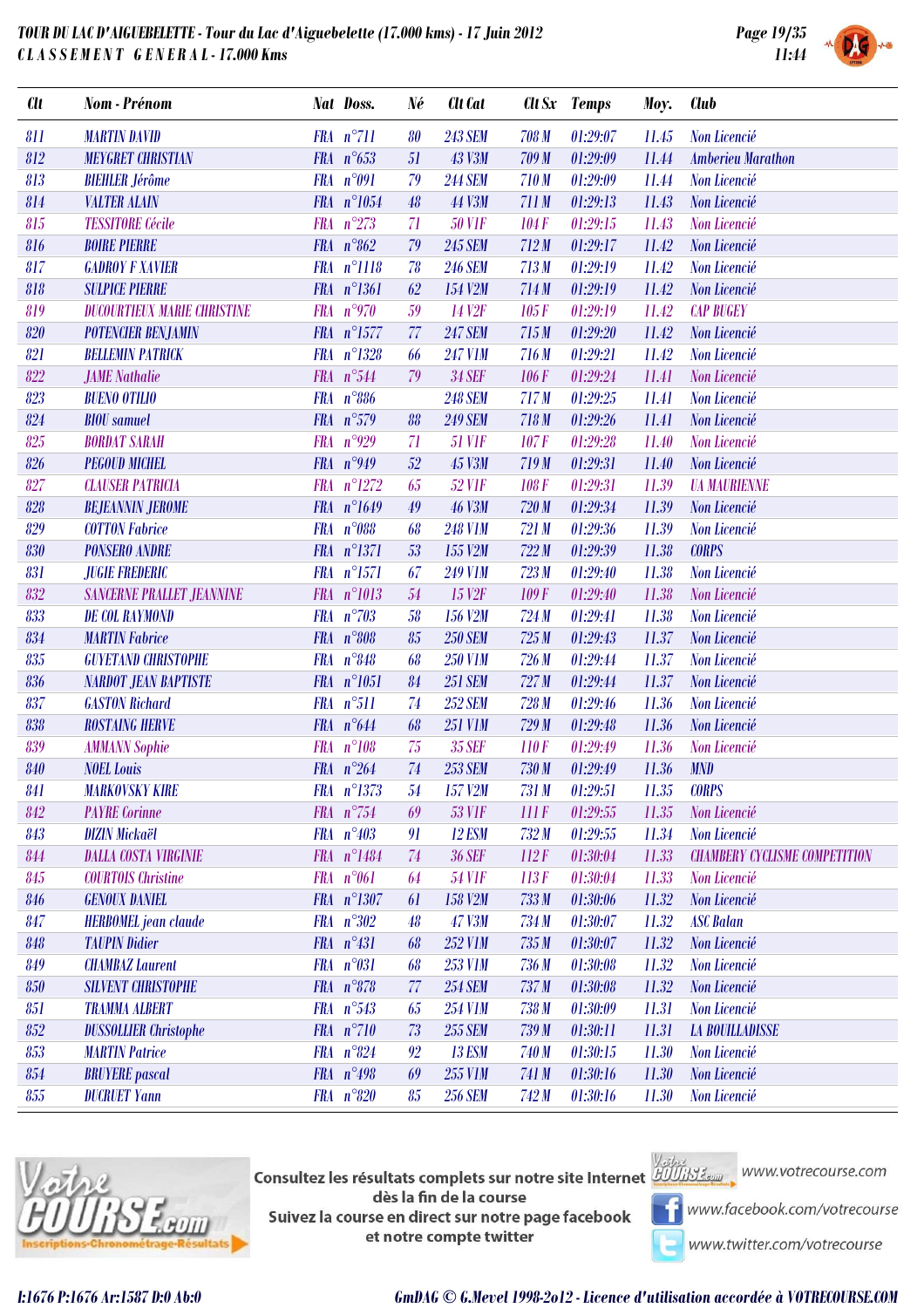

| <b>Clt</b> | Nom - Prénom                    | Nat Doss.                     | Né | Clt Cat            |       | Clt Sx Temps | Moy.  | <b>Club</b>                 |
|------------|---------------------------------|-------------------------------|----|--------------------|-------|--------------|-------|-----------------------------|
| 856        | <b>COSTER</b> catherine         | FRA $n^{\circ}228$            | 67 | <b>55 VIF</b>      | 114F  | 01:30:17     | 11.30 | <b>LRDC</b>                 |
| 857        | <b>WATTEL Thierry</b>           | FRA $n^{\circ}497$            | 66 | <b>256 V1M</b>     | 743 M | 01:30:19     | 11.29 | Non Licencié                |
| 858        | <b>BERNARD FRITZ sonia</b>      | FRA $n^{\circ}305$            | 68 | <b>56 V1F</b>      | 115F  | 01:30:19     | 11.29 | <b>EAG</b>                  |
| 859        | <b>IRIBARREN</b> daniel         | FRA n°213                     | 69 | <b>257 V1M</b>     | 744 M | 01:30:19     | 11.29 | Non Licencié                |
| 860        | <b>BOUILLOT FLORENCE</b>        | FRA n°1040                    | 84 | <b>37 SEF</b>      | 116F  | 01:30:20     | 11.29 | <b>ASCUL</b>                |
| 861        | <b>MOIROUD JEROME</b>           | FRA n°1672                    | 72 | <b>258 V1M</b>     | 745 M | 01:30:22     | 11.29 | Non Licencié                |
| 862        | <b>TISSOT DANIEL</b>            | FRA $n°941$                   | 65 | <b>259 V1M</b>     | 746 M | 01:30:22     | 11.29 | Non Licencié                |
| 863        | <b>PUSSET</b> sarah             | $n^{\circ}207$<br><b>FRA</b>  | 73 | <b>38 SEF</b>      | 117F  | 01:30:23     | 11.29 | Non Licencié                |
| 864        | <b>GIRAUD LOIC</b>              | FRA n°1132                    | 90 | <b>14 ESM</b>      | 747 M | 01:30:23     | 11.29 | Non Licencié                |
| 865        | <b>MARION STEPHANE</b>          | FRA n°1131                    | 74 | <b>257 SEM</b>     | 748 M | 01:30:23     | 11.29 | Non Licencié                |
| 866        | <b>BENDJABALLAH AZZEDINE</b>    | FRA n°1589                    | 66 | <b>260 V1M</b>     | 749 M | 01:30:25     | 11.28 | EAC                         |
| 867        | <b>MARREL Winona</b>            | FRA $n^{\circ}074$            | 72 | <b>57 VIF</b>      | 118F  | 01:30:26     | 11.28 | Non Licencié                |
| 868        | <b>LAURENT PIERRE</b>           | FRA n°1658                    | 67 | <b>261 V1M</b>     | 750 M | 01:30:27     | 11.28 | Non Licencié                |
| 869        | <b>PRUNIER BOURGEOIS CAROLE</b> | $n^{\circ}915$<br><b>FRA</b>  | 76 | <b>39 SEF</b>      | 119F  | 01:30:28     | 11.28 | Non Licencié                |
| 870        | <b>GAVARD LAURENT</b>           | FRA $n^{\circ}857$            | 71 | <b>262 V1M</b>     | 751 M | 01:30:28     | 11.28 | Non Licencié                |
| 871        | <b>GALLI</b> Sylvie             | FRA n°608                     | 62 | <b>16 V2F</b>      | 120F  | 01:30:29     | 11.27 | <b>ASVEL</b>                |
| 872        | <b>VACHON HUGUES</b>            | FRA $n^{\circ}654$            | 62 | 159 V2M            | 752M  | 01:30:30     | 11.27 | Non Licencié                |
| 873        | <b>MANSOZ</b> yann              | FRA $n^{\circ}275$            | 72 | <b>263 V1M</b>     | 753M  | 01:30:32     | 11.27 | Non Licencié                |
| 874        | <b>DEZANDRE DIDIER</b>          | FRA $n^{\circ}224$            | 70 | <b>264 V1M</b>     | 754M  | 01:30:39     | 11.25 | Amicale laïque St Marcellin |
| 875        | <b>MOULIN PHILIPPE</b>          | $n^{\circ}1389$<br><b>FRA</b> | 61 | <b>160 V2M</b>     | 755M  | 01:30:40     | 11.25 | <b>CASC VAULX EN VELIN</b>  |
| 876        | <b>ROUSSIER</b> patrick         | FRA n°581                     | 72 | 265 V1M            | 756 M | 01:30:41     | 11.25 | Non Licencié                |
| 877        | <b>CHAIX DOMINIQUE</b>          | FRA n°1274                    | 57 | 17 V <sub>2F</sub> | 121F  | 01:30:44     | 11.24 | <b><i>UA MAURIENNE</i></b>  |
| 878        | <b>MANU JEAN</b>                | FRA n°1107                    | 49 | <b>48 V3M</b>      | 757M  | 01:30:44     | 11.24 | <b>EJS</b>                  |
| 879        | <b>LAFAILLE STEPHANE</b>        | FRA n°550                     | 71 | <b>266 V1M</b>     | 758 M | 01:30:46     | 11.24 | Non Licencié                |
| 880        | <b>POIRIER SOLANGE</b>          | FRA n°1408                    | 58 | <b>18 V2F</b>      | 122F  | 01:30:46     | 11.24 | <b>EJS</b>                  |
| 881        | <b>BLANCHARD JOELLE</b>         | $n^{\circ}844$<br><b>FRA</b>  | 60 | 19 V <sub>2F</sub> | 123F  | 01:30:46     | 11.24 | <b>ASA</b>                  |
| 882        | <b>GEINOZ MARC</b>              | FRA n°395                     | 57 | 161 V2M            | 759 M | 01:30:46     | 11.24 | <b>COURIR-AVEC</b>          |
| 883        | <b>GIRARD LAURENT</b>           | FRA n°1016                    | 69 | <b>267 V1M</b>     | 760 M | 01:30:47     | 11.24 | Non Licencié                |
| 884        | <b>HAMONIEZ Georges</b>         | FRA $n^{\circ}468$            | 57 | 162 V2M            | 761 M | 01:30:49     | 11.23 | Entente Athlétisme Chambéry |
| 885        | <b>GAUVRY S*</b>                | FRA $n^{\circ}486$            | 83 | <b>258 SEM</b>     | 762M  | 01:30:50     | 11.23 | Non Licencié                |
| 886        | <b>BAURES ISABELLE</b>          | FRA n°1039                    | 79 | <b>40 SEF</b>      | 124F  | 01:30:51     | 11.23 | <b>ASCUL</b>                |
| 887        | <b>KOCH</b> hugues              | $FRA n^{\circ}386$            | 67 | <b>268 V1M</b>     | 763 M | 01:30:53     | 11.22 | Non Licencié                |
| 888        | <b>JANIN</b> jeremy             | FRA $n^{\circ}825$            | 87 | <b>259 SEM</b>     | 764 M | 01:30:53     | 11.22 | Non Licencié                |
| 889        | <b>DESCOMBES FREDERIC</b>       | $FRA n^{\circ}1151$           | 75 | <b>260 SEM</b>     | 765M  | 01:30:54     | 11.22 | Non Licencié                |
| 890        | <b>FRIZON GEORGES</b>           | FRA n°1602                    | 47 | 49 V3M             | 766 M | 01:30:57     | 11.22 | Non Licencié                |
| 891        | <b>MESTRALLET PHILIPPE</b>      | FRA n°1180                    | 70 | <b>269 V1M</b>     | 767M  | 01:30:58     | 11.21 | Non Licencié                |
| 892        | <b>DOUALLE RICHARD</b>          | FRA n°1235                    | 50 | <b>50 V3M</b>      | 768 M | 01:30:58     | 11.21 | Non Licencié                |
| 893        | <b>BRUYERE JORDAN</b>           | FRA $n^{\circ}655$            | 93 | 6 JUM              | 769 M | 01:30:58     | 11.21 | Non Licencié                |
| 894        | <b>BICHAT ERIC</b>              | FRA $n^{\circ}615$            | 73 | <b>261 SEM</b>     | 770 M | 01:31:04     | 11.20 | <b>Montbonnot Jogging</b>   |
| 895        | <b>BIGUET BERNARD</b>           | FRA $n^{\circ}942$            |    | <b>262 SEM</b>     | 771 M | 01:31:08     | 11.19 | Non Licencié                |
| 896        | <b>GRELIER BERTRAND</b>         | FRA n°1041                    | 64 | 270 V1M            | 772M  | 01:31:09     | 11.19 | <b>ASCUL</b>                |
| 897        | <b>CIPRELLI BERNARD</b>         | FRA n°195                     | 52 | 51 V3M             | 773M  | 01:31:10     | 11.19 | <b>AMICOURSE</b>            |
| 898        | <b>LEGRAND ADRIEN</b>           | $FRA n^{\circ}1241$           | 86 | <b>263 SEM</b>     | 774M  | 01:31:11     | 11.19 | Non Licencié                |
| 899        | <b>KOUDRI FARID</b>             | FRA n°1483                    | 68 | <b>271 V1M</b>     | 775M  | 01:31:14     | 11.18 | Non Licencié                |
| 900        | <b>PAILHEREY Philippe</b>       | FRA $n^{\circ}041$            | 59 | 163 V2M            | 776M  | 01:31:15     | 11.18 | Non Licencié                |
|            |                                 |                               |    |                    |       |              |       |                             |



**Consultez les résultats complets sur notre site Internet** Willis Esquise WWW.votrecourse.com dès la fin de la course Suivez la course en direct sur notre page facebook et notre compte twitter



**T** www.facebook.com/votrecourse

www.twitter.com/votrecourse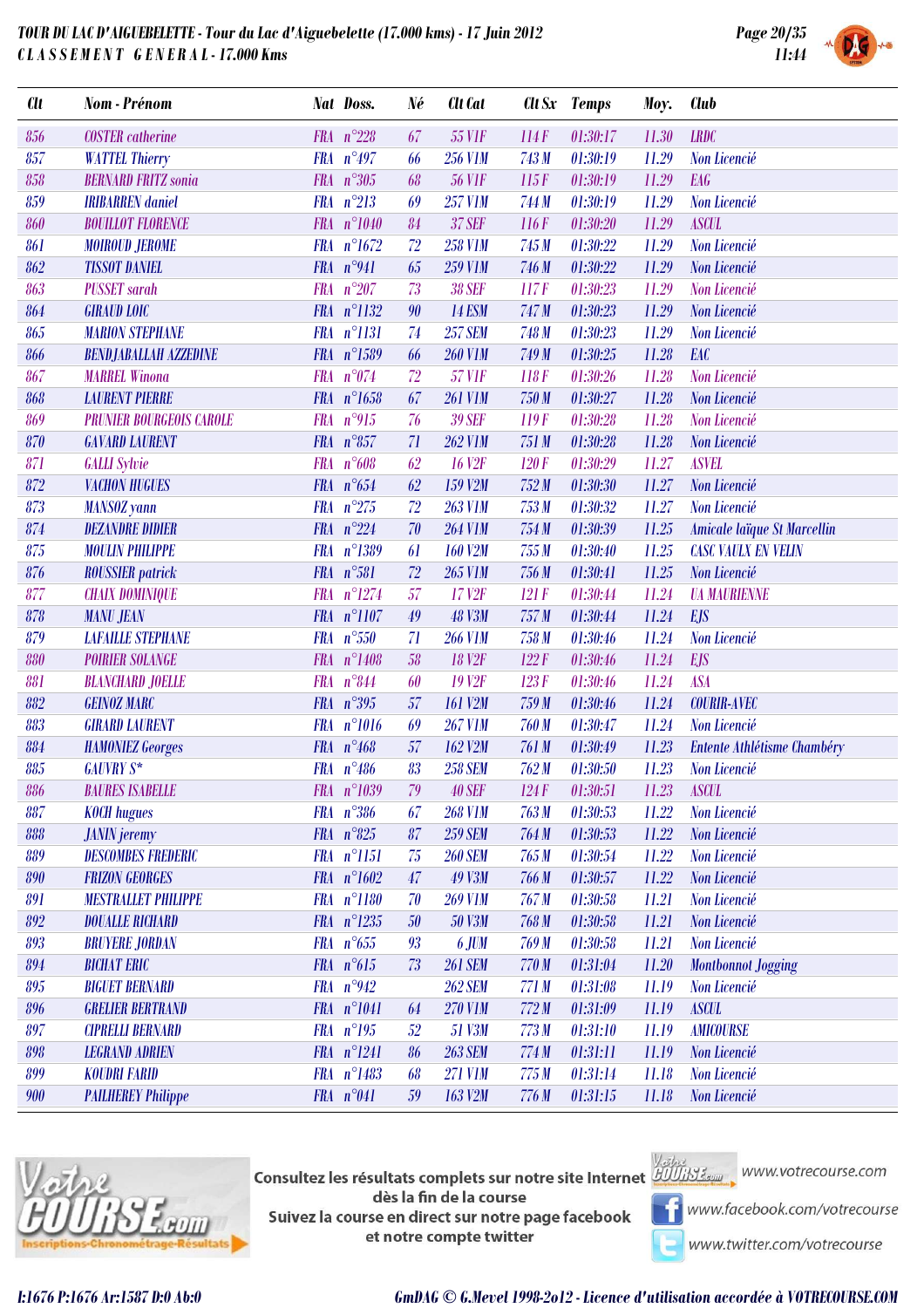

|  | <b>SYSTEM</b> |
|--|---------------|

| <b>Clt</b> | Nom - Prénom                   |            | Nat Doss.           | Né | Clt Cat            |       | Clt Sx Temps | Moy.  | <b>Club</b>                    |
|------------|--------------------------------|------------|---------------------|----|--------------------|-------|--------------|-------|--------------------------------|
| 901        | <b>CHARLET Benoit</b>          |            | FRA n°691           | 85 | <b>264 SEM</b>     | 777M  | 01:31:16     | 11.18 | <b>Aviron Lac Aiguebelette</b> |
| 902        | <b>GERACI OLIVIER</b>          |            | FRA n°1488          | 78 | <b>265 SEM</b>     | 778 M | 01:31:17     | 11.18 | Non Licencié                   |
| 903        | <b>BUFFET LAURENT</b>          |            | FRA n°1232          | 66 | 272 V1M            | 779 M | 01:31:20     | 11.17 | Non Licencié                   |
| 904        | <b>NAVARRO LOUIS</b>           |            | FRA n°1115          | 43 | 52 V3M             | 780 M | 01:31:22     | 11.16 | Non Licencié                   |
| 905        | <b>GOY CHRISTIAN</b>           |            | FRA n°1160          | 56 | 164 V2M            | 781 M | 01:31:27     | 11.15 | Non Licencié                   |
| 906        | <b>REDON Valéry-Jean</b>       |            | FRA $n^{\circ}617$  | 64 | 273 V1M            | 782M  | 01:31:32     | 11.14 | Non Licencié                   |
| 907        | <b>GERENTE MYRIAM</b>          | <b>FRA</b> | $n^{\circ}1028$     | 77 | 41 SEF             | 125F  | 01:31:32     | 11.14 | Non Licencié                   |
| 908        | <b>DAUPHINOT LAURENT</b>       |            | FRA n°1517          | 73 | <b>266 SEM</b>     | 783 M | 01:31:33     | 11.14 | Non Licencié                   |
| 909        | <b>NEMOS</b> stephanie         |            | FRA $n^{\circ}244$  | 77 | 42 SEF             | 126F  | 01:31:33     | 11.14 | Non Licencié                   |
| 910        | <b>CAYER BARRIOZ SANDRINE</b>  | <b>FRA</b> | $n^{\circ}1027$     | 71 | <b>58 V1F</b>      | 127F  | 01:31:34     | 11.14 | Non Licencié                   |
| 911        | <b>APPERE Jean Louis</b>       |            | FRA n°719           | 65 | 274 V1M            | 784 M | 01:31:34     | 11.14 | Non Licencié                   |
| 912        | <b>PEILAZ MICHEL</b>           |            | FRA n°1453          | 56 | 165 V2M            | 785 M | 01:31:35     | 11.14 | <b>CP TRESSERVE</b>            |
| 913        | <b>PARRA Patrik</b>            | <b>FRA</b> | $n^{\circ}036$      | 65 | 275 V1M            | 786 M | 01:31:35     | 11.14 | Non Licencié                   |
| 914        | <b>CASSAIGNE Pierre</b>        |            | FRA $n^{\circ}082$  | 66 | 276 V1M            | 787 M | 01:31:37     | 11.13 | Non Licencié                   |
| 915        | <b>GENOUX GILBERTE</b>         |            | FRA n°1333          | 54 | <b>20 V2F</b>      | 128F  | 01:31:39     | 11.13 | Non Licencié                   |
| 916        | <b>MICHAUT FREDERIQUE</b>      | <b>FRA</b> | $n^{\circ}1022$     | 71 | <b>59 V1F</b>      | 129F  | 01:31:40     | 11.13 | Non Licencié                   |
| 917        | <b>BOSCHER Aurore</b>          | <b>FRA</b> | $n^{\circ}132$      | 76 | <b>43 SEF</b>      | 130F  | 01:31:49     | 11.11 | AC Bourg-St-Andéol Pierrelatte |
| 918        | <b>RABUEL Danièle</b>          |            | FRA n°571           | 56 | 21 V2F             | 131F  | 01:31:50     | 11.11 | Non Licencié                   |
| 919        | <b>JAUMONET ROLAND</b>         | <b>FRA</b> | $n^{\circ}1326$     | 57 | <b>166 V2M</b>     | 788 M | 01:31:50     | 11.11 | Non Licencié                   |
| 920        | <b>BOULEMBERG</b> Christiane   | <b>FRA</b> | $n^{\circ}107$      | 58 | <b>22 V2F</b>      | 132F  | 01:31:52     | 11.10 | Non Licencié                   |
| 921        | <b>GOYET RENAUD</b>            |            | FRA n°1630          | 72 | 277 V1M            | 789 M | 01:31:55     | 11.10 | Non Licencié                   |
| 922        | <b>PEREZ VINCENT</b>           | <b>FRA</b> | $n^{\circ}963$      | 80 | <b>267 SEM</b>     | 790 M | 01:32:00     | 11.09 | Non Licencié                   |
| 923        | <b>BOSSON NADINE</b>           | <b>FRA</b> | $n^{\circ}194$      | 61 | 23 V <sub>2F</sub> | 133F  | 01:32:01     | 11.09 | <b>AMICOURSE</b>               |
| 924        | <b>HAAS</b> laura              |            | FRA n°548           | 91 | 4 ESF              | 134F  | 01:32:02     | 11.08 | Non Licencié                   |
| 925        | <b>GOJON ALAIN</b>             | <b>FRA</b> | $n^{\circ}1543$     | 69 | <b>278 V1M</b>     | 791 M | 01:32:03     | 11.08 | <b>CS VAL ROMEY</b>            |
| 926        | <b>ROUSSEAU FABRICE</b>        | <b>FRA</b> | $n^{\circ}1332$     | 67 | <b>279 V1M</b>     | 792M  | 01:32:03     | 11.08 | Non Licencié                   |
| 927        | <b>BRAVO</b> charly            |            | FRA n°547           | 81 | <b>268 SEM</b>     | 793 M | 01:32:04     | 11.08 | Non Licencié                   |
| 928        | <b>TRESORIER JEAN PHILIPPE</b> |            | FRA n°1294          | 60 | 167 V2M            | 794M  | 01:32:07     | 11.07 | <b>AS RANDONNEURS RUY</b>      |
| 929        | <b>GANTIN JEAN PAUL</b>        | <b>FRA</b> | $n^{\circ}1166$     | 56 | <b>168 V2M</b>     | 795M  | 01:32:10     | 11.07 | <b>EVIAN OFF COURSE</b>        |
| 930        | <b>BORNE Gilles</b>            |            | FRA $n^{\circ}057$  | 66 | <b>280 V1M</b>     | 796 M | 01:32:12     | 11.06 | Non Licencié                   |
| 931        | <b>SOTTA David</b>             |            | FRA $n°090$         | 74 | <b>269 SEM</b>     | 797M  | 01:32:14     | 11.06 | <b>Non Licencié</b>            |
| 932        | <b>ALONSO ROBERT</b>           |            | FRA $n^{\circ}595$  | 62 | 169 V2M            | 798 M | 01:32:17     | 11.05 | Non Licencié                   |
| 933        | <b>BLAY Anne</b>               |            | $FRA n^{\circ}438$  | 75 | <b>44 SEF</b>      | 135F  | 01:32:18     | 11.05 | <b>ASC BALAN</b>               |
| 934        | <b>COTTET GILBERT</b>          |            | FRA n°1668          | 57 | 170 V2M            | 799 M | 01:32:20     | 11.05 | Non Licencié                   |
| 935        | <b>SIMOES</b> jf               |            | FRA n°319           | 68 | <b>281 V1M</b>     | 800 M | 01:32:22     | 11.04 | Non Licencié                   |
| 936        | <b>LE ROUX</b> Cyriaque        |            | FRA n°086           | 64 | 282 V1M            | 801 M | 01:32:22     | 11.04 | <b>MESIGNY</b>                 |
| 937        | <b>LE ROUX Sylvie</b>          |            | FRA $n^{\circ}085$  | 66 | <b>60 V1F</b>      | 136F  | 01:32:23     | 11.04 | <b>MESIGNY</b>                 |
| 938        | <b>LEPERLIER Alexandre</b>     |            | FRA n°738           | 88 | <b>270 SEM</b>     | 802 M | 01:32:25     | 11.04 | <b>ASPMR</b>                   |
| 939        | <b>DARLES Dominique</b>        |            | FRA n°331           | 59 | 171 V2M            | 803 M | 01:32:26     | 11.04 | Non Licencié                   |
| 940        | <b>VILLARD REGINE</b>          |            | FRA $n^{\circ}$ 957 | 67 | 61 VIF             | 137F  | 01:32:27     | 11.03 | Non Licencié                   |
| 941        | <b>ARNAUD</b> adrien           |            | $FRA n^{\circ}616$  | 87 | <b>271 SEM</b>     | 804 M | 01:32:29     | 11.03 | Non Licencié                   |
| 942        | <b>PEREZ NAINA</b>             |            | FRA $n°964$         | 79 | <b>45 SEF</b>      | 138F  | 01:32:29     | 11.03 | Non Licencié                   |
| 943        | <b>HAMANG PHILIPPE</b>         |            | FRA n°1198          |    | <b>272 SEM</b>     | 805 M | 01:32:31     | 11.03 | Non Licencié                   |
| 944        | <b>PETIT-LEVET PHILIPPE</b>    |            | FRA n°540           | 65 | <b>283 V1M</b>     | 806 M | 01:32:33     | 11.02 | <b>Moliere</b>                 |
| 945        | <b>FOURNIER JEAN-LOUIS</b>     |            | FRA $n^{\circ}629$  | 61 | 172 V2M            | 807 M | 01:32:37     | 11.01 | <b>Montbonnot Jogging Club</b> |



**Consultez les résultats complets sur notre site Internet** Willis Esquise WWW.votrecourse.com dès la fin de la course Suivez la course en direct sur notre page facebook et notre compte twitter





**T** www.facebook.com/votrecourse

www.twitter.com/votrecourse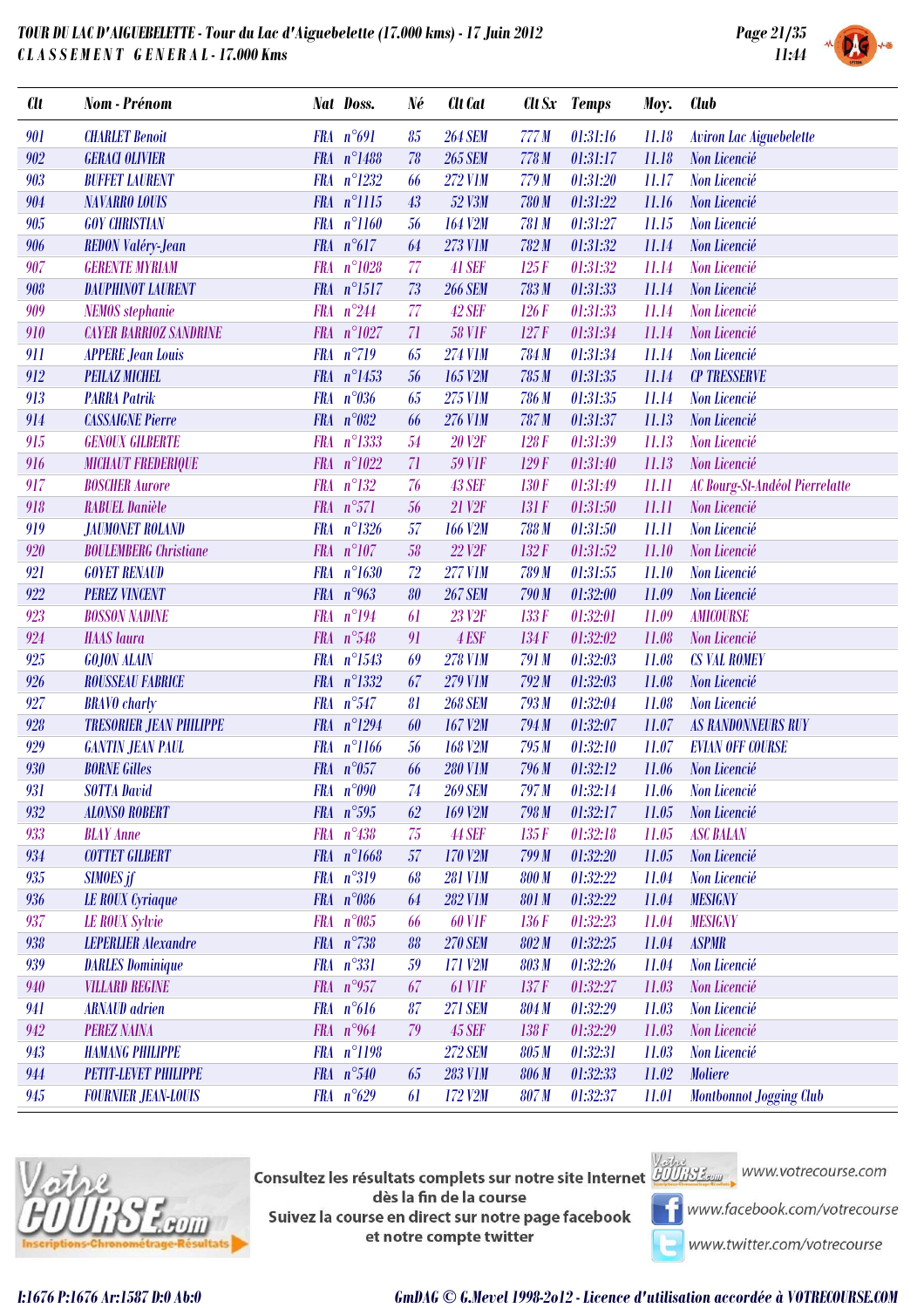

| <b>Clt</b> | Nom - Prénom                  | Nat Doss.                    | Né          | Clt Cat        |       | Clt Sx Temps       | Moy.  | <b>Club</b>                  |
|------------|-------------------------------|------------------------------|-------------|----------------|-------|--------------------|-------|------------------------------|
| 946        | <b>VIGOUROUX</b> florent      | FRA n°110                    | 68          | <b>284 V1M</b> | 808 M | 01:32:38           | 11.01 | Non Licencié                 |
| 947        | <b>BAUDIN MARIE HELENE</b>    | FRA n°1299                   | 66          | <b>62 VIF</b>  | 139F  | 01:32:38           | 11.01 | <b>ASUL BRON</b>             |
| 948        | <b>LANDES</b> pierre          | $FRA n^{\circ}417$           | 58          | 173 V2M        | 809 M | 01:32:42           | 11.01 | Non Licencié                 |
| 949        | <b>GERIN ISABELLE</b>         | FRA n°1297                   | 64          | <b>63 VIF</b>  | 140F  | 01:32:42           | 11.01 | <b>ASUL BRON</b>             |
| 950        | <b>PERRIN Nicolas</b>         | FRA n°492                    | 66          | 285 V1M        | 810M  | 01:32:46           | 11.00 | Non Licencié                 |
| 951        | <b>VIDAL ROSSET Agnes</b>     | FRA $n^{\circ}554$           | 65          | <b>64 VIF</b>  | 141 F | 01:32:48           | 10.99 | Caluire                      |
| 952        | <b>FAURE PASCAL</b>           | FRA n°814                    | 61          | 174 V2M        | 811M  | 01:32:49           | 10.99 | Non Licencié                 |
| 953        | <b>ESPOSTO GASPARE</b>        | FRA $n^{\circ}695$           | 59          | 175 V2M        | 812M  | 01:32:50           | 10.99 | Non Licencié                 |
| 954        | <b>THOMASSIN SEBASTIEN</b>    | FRA $n^{\circ}546$           | 72          | <b>286 V1M</b> | 813M  | 01:32:51           | 10.99 | Non Licencié                 |
| 955        | <b>MARION</b> corinne         | $n^{\circ}261$<br><b>FRA</b> | 73          | <b>46 SEF</b>  | 142F  | 01:32:52           | 10.99 | Non Licencié                 |
| 956        | <b>POMMEL GENTON FABRICE</b>  | FRA n°1673                   |             | <b>273 SEM</b> | 814M  | 01:32:53           | 10.98 | Non Licencié                 |
| 957        | <b>PAGEAULT LEILA</b>         | $n^{\circ}170$<br><b>FRA</b> | 89          | 47 SEF         | 143F  | 01:32:53           | 10.98 | Non Licencié                 |
| 958        | <b>LANDINI MARIE</b>          | $FRA n^{\circ}817$           | 76          | <b>48 SEF</b>  | 144F  | 01:33:02           | 10.96 | Non Licencié                 |
| 959        | <b>DAVY JEAN CHRISTOPHE</b>   | FRA $n^{\circ}553$           | $\sqrt{55}$ | 176 V2M        | 815M  | 01:33:03           | 10.96 | <b>COURIR A VOREPPE</b>      |
| 960        | <b>MEHENNEK Virginie</b>      | $n^{\circ}068$<br><b>FRA</b> | 71          | <b>65 VIF</b>  | 145F  | 01:33:04           | 10.96 | csbj athetisme               |
| 961        | <b>ROSCA Mariana</b>          | FRA $n°796$                  | 82          | <b>49 SEF</b>  | 146 F | 01:33:06           | 10.96 | Non Licencié                 |
| 962        | <b>BOUVET PHILIPPE</b>        | FRA n°1212                   | 59          | 177 V2M        | 816M  | 01:33:06           | 10.96 | VE02000                      |
| 963        | <b>BRUYAS WILLIAM</b>         | FRA $n^{\circ}277$           | 67          | <b>287 V1M</b> | 817M  | 01:33:06           | 10.96 | <b>LRDC</b>                  |
| 964        | <b>RECALCATI David</b>        | FRA $n^{\circ}593$           | 74          | <b>274 SEM</b> | 818 M | 01:33:07           | 10.96 | Non Licencié                 |
| 965        | <b>DE CHOUDENS Sophie</b>     | FRA $n^{\circ}444$           | 81          | <b>50 SEF</b>  | 147F  | 01:33:08           | 10.95 | Non Licencié                 |
| 966        | <b>FULCO SYLVIE</b>           | FRA n°614                    | 63          | <b>66 VIF</b>  | 148F  | 01:33:08           | 10.95 | Les Dahus du Rhône           |
| 967        | <b>CHAUMAZ DIDIER</b>         | FRA n°1275                   | 62          | 178 V2M        | 819M  | 01:33:09           | 10.95 | <b><i>UA MAURIENNE</i></b>   |
| 968        | <b>RONNOU MARIE</b>           | FRA n°1533                   | 72          | <b>67 V1F</b>  | 149F  | 01:33:10           | 10.95 | <b>AVOC</b>                  |
| 969        | <b>LAURENT</b> Claude         | $FRA n^{\circ}712$           | 69          | <b>288 V1M</b> | 820 M | 01:33:12           | 10.95 | Non Licencié                 |
| 970        | <b>FEYNEROL Nathalie</b>      | FRA n°398                    | 63          | <b>68 VIF</b>  | 150F  | 01:33:13           | 10.94 | <b>Amicourse</b>             |
| 971        | <b>TRIBUT JACKY</b>           | FRA $n^{\circ}1262$          | 47          | 53 V3M         | 821 M | 01:33:15           | 10.94 | <b>LEMAN ATHLETIC CLUB</b>   |
| 972        | <b>RABATEL MAURICE</b>        | FRA n°1324                   | 39          | <b>7 V4M</b>   | 822M  | 01:33:19           | 10.93 | Non Licencié                 |
| 973        | <b>GINET MIREILLE</b>         | FRA n°1293                   | 70          | <b>69 V1F</b>  | 151F  | 01:33:20           | 10.93 | Non Licencié                 |
| 974        | <b>LAMAS CATHERINE</b>        | FRA n°1493                   | 70          | <b>70 V1F</b>  | 152F  | 01:33:22           | 10.93 | Non Licencié                 |
| 975        | <b>DESCOMBES BEATRICE</b>     | FRA n°1152                   | 75          | <b>51 SEF</b>  | 153F  | 01:33:22           | 10.93 | Non Licencié                 |
| 976        | <b>PORET Michel</b>           | FRA $n^{\circ}$ 761          | 53          | $179$ V2M      |       | $823 M$ $01:33:22$ |       | 10.93 foulées chablaisiennes |
| 977        | <b>ALVES TOME IRENE</b>       | FRA n°1492                   | 69          | 71 VIF         | 154F  | 01:33:22           | 10.93 | Non Licencié                 |
| 978        | <b>EMPTOZ-LACOTE Baptiste</b> | FRA $n^{\circ}$ 728          | 80          | <b>275 SEM</b> | 824M  | 01:33:23           | 10.92 | <b>Sathinée</b>              |
| 979        | <b>IAFRATE ANNE MARIE</b>     | FRA n°389                    | 69          | <b>72 VIF</b>  | 155F  | 01:33:23           | 10.92 | <b>NON</b>                   |
| 980        | <b>POLLIER Vivien</b>         | FRA n°549                    | 79          | <b>276 SEM</b> | 825M  | 01:33:23           | 10.92 | Non Licencié                 |
| 981        | <b>BERTUCCHI Guillaume</b>    | FRA $n^{\circ}267$           | 81          | <b>277 SEM</b> | 826M  | 01:33:23           | 10.92 | <b>Sathinée</b>              |
| 982        | <b>CARRIOT Thierry</b>        | FRA $n^{\circ}052$           | 67          | <b>289 V1M</b> | 827M  | 01:33:27           | 10.92 | <b>RAID BULLES</b>           |
| 983        | <b>MIGLIACCIO Thierry</b>     | FRA n°067                    | 63          | <b>290 V1M</b> | 828 M | 01:33:30           | 10.91 | <b>LRDC</b>                  |
| 984        | <b>LOUELL BRYAN</b>           | FRA $n°903$                  | 49          | 54 V3M         | 829M  | 01:33:30           | 10.91 | <b>ENA</b>                   |
| 985        | <b>CROZE</b> Séverine         | FRA n°231                    | 79          | <b>52 SEF</b>  | 156F  | 01:33:31           | 10.91 | Non Licencié                 |
| 986        | <b>GAILLARDIN</b> nadine      | FRA n°749                    | 68          | <b>73 VIF</b>  | 157F  | 01:33:31           | 10.91 | Non Licencié                 |
| 987        | <b>VILLAINNE Philippe</b>     | FRA n°313                    | 65          | <b>291 V1M</b> | 830 M | 01:33:31           | 10.91 | Non Licencié                 |
| 988        | <b>LOVATO</b> Delphine        | FRA n°771                    | 76          | <b>53 SEF</b>  | 158F  | 01:33:33           | 10.90 | <b>AAA</b> Lyonnais          |
| 989        | <b>AUTRAND Magali</b>         | FRA n°042                    | 55          | <b>24 V2F</b>  | 159F  | 01:33:33           | 10.90 | Non Licencié                 |
| 990        | <b>BOULON JEROME</b>          | FRA n°896                    | $73\,$      | <b>278 SEM</b> | 831 M | 01:33:35           | 10.90 | Non Licencié                 |



**Consultez les résultats complets sur notre site Internet** Willis Esquise WWW.votrecourse.com dès la fin de la course Suivez la course en direct sur notre page facebook et notre compte twitter





**T** www.facebook.com/votrecourse

www.twitter.com/votrecourse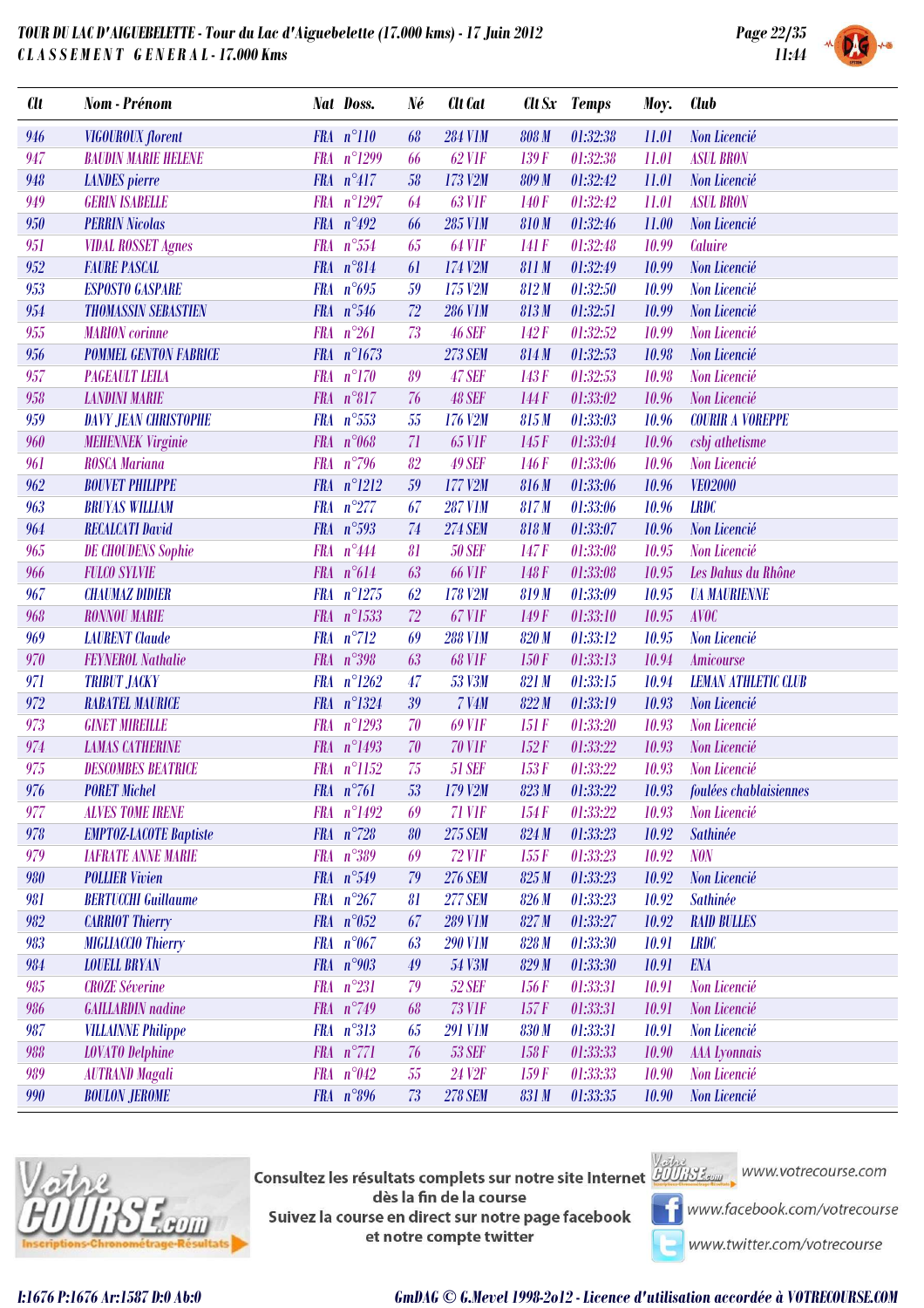

| <b>Clt</b> | Nom - Prénom                     |            | Nat Doss.           | Né     | Clt Cat              | <b>Clt</b> Sx | <b>Temps</b> | Moy.  | <b>Club</b>                    |
|------------|----------------------------------|------------|---------------------|--------|----------------------|---------------|--------------|-------|--------------------------------|
| 991        | <b>VOISIN BRUNO</b>              |            | FRA n°1130          |        | <b>279 SEM</b>       | 832M          | 01:33:37     | 10.90 | Non Licencié                   |
| 992        | <b>SAVAJOL Nicolas</b>           |            | FRA $n^{\circ}448$  | 72     | <b>292 V1M</b>       | 833M          | 01:33:39     | 10.89 | <b>US BOUCHAGE</b>             |
| 993        | <b>GUILLERMIN LILIAN</b>         |            | FRA n°1564          | 79     | <b>280 SEM</b>       | 834 M         | 01:33:40     | 10.89 | Non Licencié                   |
| 994        | <b>CLOCHER</b> emilien           |            | FRA n°451           | 95     | 3 CAM                | 835 M         | 01:33:43     | 10.89 | Non Licencié                   |
| 995        | <b>CLOCHER</b> vincent           |            | FRA $n^{\circ}450$  | 66     | <b>293 V1M</b>       | 836 M         | 01:33:43     | 10.88 | Non Licencié                   |
| 996        | <b>GIRARD Laëtitia</b>           | <b>FRA</b> | $n^{\circ}168$      | 78     | <b>54 SEF</b>        | 160F          | 01:33:48     | 10.87 | Non Licencié                   |
| 997        | <b>PUXEDDU FRANCOIS</b>          |            | FRA $n°907$         | 61     | <b>180 V2M</b>       | 837 M         | 01:33:49     | 10.87 | Non Licencié                   |
| 998        | <b>DARME</b> gilbert             |            | $FRA n^{\circ}140$  | 65     | <b>294 V1M</b>       | 838 M         | 01:33:50     | 10.87 | Non Licencié                   |
| 999        | <b>PASQUIER Patrice</b>          | <b>FRA</b> | $n^{\circ}060$      | 59     | <b>181 V2M</b>       | 839 M         | 01:33:50     | 10.87 | Non Licencié                   |
| 1000       | <b>ARPIN-BERTHIER EMMANUELLE</b> |            | FRA n°1072          | 68     | <b>74 V1F</b>        | 161 F         | 01:33:53     | 10.87 | Non Licencié                   |
| 1001       | <b>RENAULT PHILIPPE</b>          | <b>FRA</b> | $n^{\circ}870$      | 64     | 295 V1M              | 840 M         | 01:33:53     | 10.86 | Non Licencié                   |
| 1002       | <b>PLISSON Patrick</b>           |            | FRA n°751           | 80     | <b>281 SEM</b>       | 841 M         | 01:33:54     | 10.86 | Non Licencié                   |
| 1003       | <b>NAVARRO Patrick</b>           | <b>FRA</b> | $n^{\circ}066$      | 72     | <b>296 V1M</b>       | 842M          | 01:33:56     | 10.86 | <b>LRDC</b>                    |
| 1004       | <b>GENOUX PIERRE</b>             |            | FRA n°1306          | 88     | <b>282 SEM</b>       | 843 M         | 01:33:57     | 10.86 | Non Licencié                   |
| 1005       | <b>BOUOUCHMA BOUMENDIN</b>       |            | FRA n°1214          | 62     | 182 V <sub>2</sub> M | 844 M         | 01:33:58     | 10.86 | Non Licencié                   |
| 1006       | <b>ESCOFFIER STEPHANE</b>        |            | FRA n°1141          | 71     | <b>297 V1M</b>       | 845 M         | 01:33:59     | 10.85 | Non Licencié                   |
| 1007       | <b>LANFRAY CHARLOTTE</b>         | <b>FRA</b> | $n^{\circ}1411$     | 90     | 5 ESF                | 162F          | 01:34:00     | 10.85 | Non Licencié                   |
| 1008       | <b>DANTIN NATHALIE</b>           |            | FRA $n^{\circ}$ 750 | 83     | <b>55 SEF</b>        | 163F          | 01:34:03     | 10.85 | Non Licencié                   |
| 1009       | <b>MOUCHE</b> fabienne           | <b>FRA</b> | $n^{\circ}383$      | 70     | <b>75 VIF</b>        | 164F          | 01:34:03     | 10.85 | alsm                           |
| 1010       | <b>PERROTTON PIERRE</b>          |            | FRA n°1354          | 67     | <b>298 V1M</b>       | 846 M         | 01:34:06     | 10.84 | Non Licencié                   |
| 1011       | <b>CAHEZ FLORIMOND</b>           |            | FRA n°1225          | 86     | <b>283 SEM</b>       | 847 M         | 01:34:06     | 10.84 | <b>LES CHAMOIS DU NIVOLET</b>  |
| 1012       | <b>CAHEZ THIBAUD</b>             |            | FRA n°1224          | 61     | 183 V <sub>2</sub> M | 848 M         | 01:34:07     | 10.84 | <b>LES CHAMOIS DU NIVOLET</b>  |
| 1013       | <b>QUAY-THEVENON VALERIE</b>     | <b>FRA</b> | $n^{\circ}296$      | 80     | <b>56 SEF</b>        | 165F          | 01:34:10     | 10.83 | <b>LYON ATHLE</b>              |
| 1014       | <b>BERARD SYLVAIN</b>            |            | FRA $n^{\circ}406$  | 65     | <b>299 V1M</b>       | 849 M         | 01:34:11     | 10.83 | Non Licencié                   |
| 1015       | <b>RICHARD Vinca/corinne</b>     |            | FRA $n^{\circ}420$  | 64     | <b>76 VIF</b>        | 166F          | 01:34:12     | 10.83 | Non Licencié                   |
| 1016       | <b>LAMAMRA RICHARD</b>           | <b>FRA</b> | $n^{\circ}1367$     | 61     | 184 V2M              | 850 M         | 01:34:12     | 10.83 | <b>CORPS</b>                   |
| 1017       | <b>ZAT ALAIN</b>                 |            | FRA n°1083          | 53     | 185 V <sub>2</sub> M | 851 M         | 01:34:13     | 10.83 | Non Licencié                   |
| 1018       | <b>RICHARD Denis</b>             |            | $FRA n^{\circ}418$  | 64     | <b>300 V1M</b>       | 852M          | 01:34:14     | 10.83 | Non Licencié                   |
| 1019       | <b>ENSENLAZ</b> magali           | <b>FRA</b> | $n^{\circ}191$      | 71     | <b>77 VIF</b>        | 167F          | 01:34:14     | 10.83 | Non Licencié                   |
| 1020       | <b>MARTINOVIC DAVID</b>          |            | FRA n°1228          | 74     | <b>284 SEM</b>       | 853M          | 01:34:15     | 10.82 | Non Licencié                   |
| 1021       | <b>REY Sophie</b>                |            | FRA n°809           | 68     | <b>78 V1F</b>        | 168F          | 01:34:16     | 10.82 | Non Licencié                   |
| 1022       | <b>FLASSAYER Laurent</b>         |            | $FRA n^{\circ}315$  | 66     | <b>301 V1M</b>       | 854 M         | 01:34:18     | 10.82 | Non Licencié                   |
| 1023       | <b>DAMEVIN SANDRINE</b>          |            | $FRA n^{\circ}887$  | 71     | <b>79 V1F</b>        | 169F          | 01:34:19     | 10.82 | <b>EVIAN OFF COURSE</b>        |
| 1024       | <b>LAURENT JEAN MICHEL</b>       |            | FRA n°892           | $52\,$ | 55 V3M               | 855M          | 01:34:19     | 10.82 | Non Licencié                   |
| 1025       | <b>DOUSSET Thérèse</b>           |            | FRA n°054           | 60     | 25 V <sub>2F</sub>   | 170F          | 01:34:20     | 10.81 | Non Licencié                   |
| 1026       | <b>BARDEL VIRGINIE</b>           |            | FRA n°1485          | 73     | <b>57 SEF</b>        | 171 F         | 01:34:20     | 10.81 | Non Licencié                   |
| 1027       | <b>BOISSEAU Thomas</b>           |            | FRA $n^{\circ}766$  | 82     | <b>285 SEM</b>       | 856 M         | 01:34:26     | 10.80 | Non Licencié                   |
| 1028       | <b>QUINT ISABELLE</b>            |            | FRA n°1627          | 64     | <b>80 V1F</b>        | 172F          | 01:34:27     | 10.80 | Non Licencié                   |
| 1029       | <b>TERRIER EMMANUELLE</b>        |            | FRA n°1535          | 76     | <b>58 SEF</b>        | 173F          | 01:34:27     | 10.80 | <b>AVOC</b>                    |
| 1030       | <b>JOUTY ELISABETH</b>           |            | FRA n°1489          |        | <b>59 SEF</b>        | 174F          | 01:34:28     | 10.80 | <b>APA ST PIERRE D'ALBIGNY</b> |
| 1031       | <b>RICARD</b> Jerome             |            | $FRA n^{\circ}828$  | 73     | <b>286 SEM</b>       | 857M          | 01:34:34     | 10.79 | Non Licencié                   |
| 1032       | <b>GUYOT PATRICK</b>             |            | FRA n°839           | 64     | 302 V1M              | 858 M         | 01:34:38     | 10.78 | Non Licencié                   |
| 1033       | <b>GOYVANNIER</b> myriam         |            | $FRA n^9462$        | 59     | <b>26 V2F</b>        | 175F          | 01:34:39     | 10.78 | efs triathlon                  |
| 1034       | <b>MILLION BRODAZ NICOLE</b>     |            | FRA n°889           | 61     | 27 V2F               | 176F          | 01:34:41     | 10.77 | Non Licencié                   |
| 1035       | <b>TRICHON JULIEN</b>            |            | FRA n°084           | 84     | <b>287 SEM</b>       | 859 M         | 01:34:43     | 10.77 | <b>JSC</b>                     |



**Consultez les résultats complets sur notre site Internet** Willis Esquise WWW.votrecourse.com dès la fin de la course Suivez la course en direct sur notre page facebook

**T** www.facebook.com/votrecourse

www.twitter.com/votrecourse

et notre compte twitter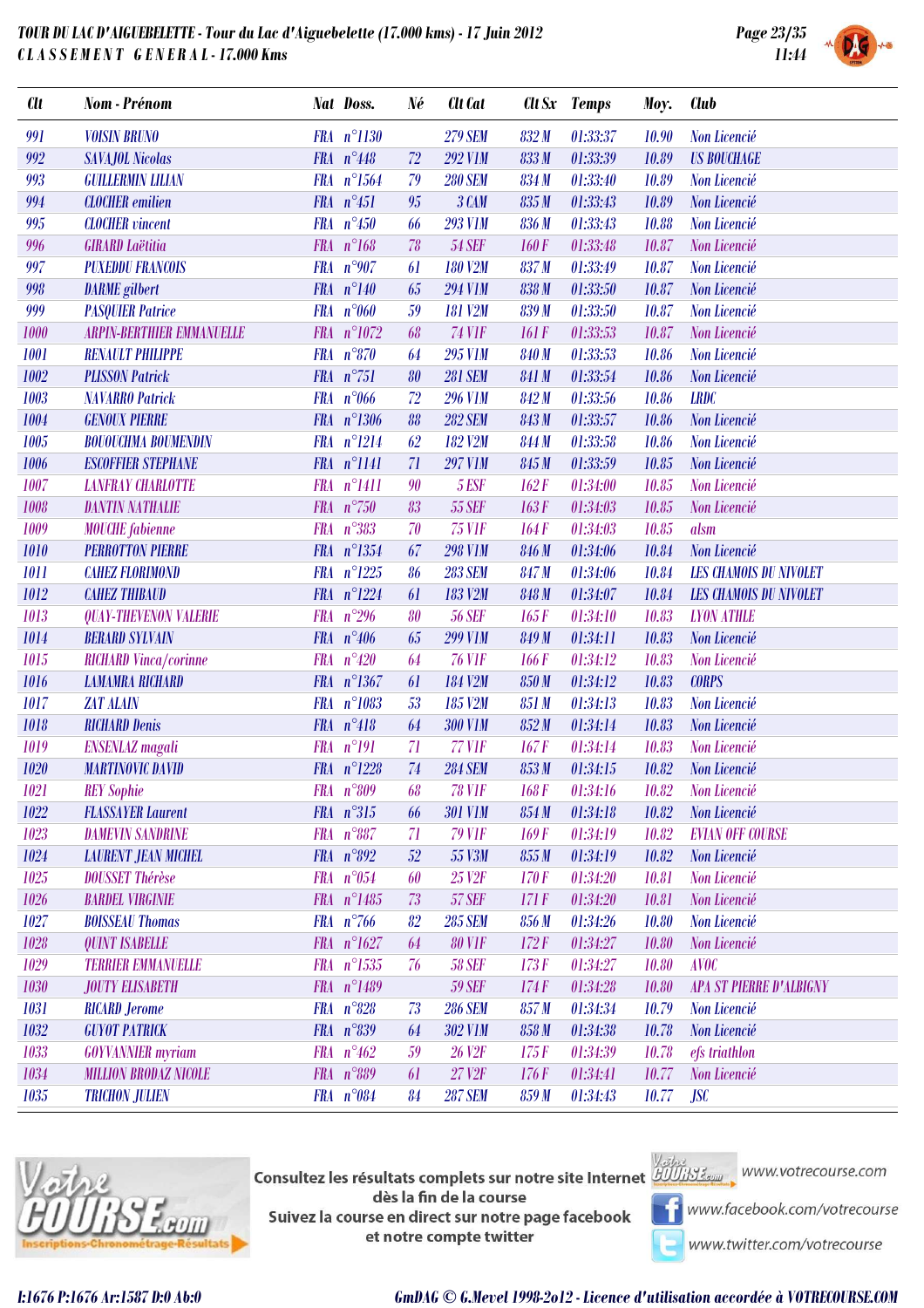

| <b>Clt</b> | Nom - Prénom                         |            | Nat Doss.             | Né | Clt Cat             |       | Clt Sx Temps | Moy.  | <b>Club</b>                       |
|------------|--------------------------------------|------------|-----------------------|----|---------------------|-------|--------------|-------|-----------------------------------|
| 1036       | <b>DESPLOTS DIDIER</b>               |            | FRA n°301             | 64 | <b>303 V1M</b>      | 860 M | 01:34:45     | 10.77 | Non Licencié                      |
| 1037       | <b>DENIS GANGIAH Marie Anne Suzy</b> | <b>FRA</b> | $n^{\circ}736$        | 66 | <b>81 VIF</b>       | 177F  | 01:34:45     | 10.77 | Non Licencié                      |
| 1038       | <b>VARCIN VIVIANE</b>                |            | FRA $n^{\circ}869$    | 67 | <b>82 V1F</b>       | 178F  | 01:34:52     | 10.75 | Non Licencié                      |
| 1039       | <b>BOURBONNAUX FABIENNE</b>          |            | FRA n°1539            | 80 | <b>288 SEM</b>      | 861 M | 01:34:53     | 10.75 | <b>AVOC</b>                       |
| 1040       | <b>GIRAUD</b> murielle               |            | FRA $n^{\circ}218$    | 65 | <b>83 V1F</b>       | 179F  | 01:34:54     | 10.75 | avoc                              |
| 1041       | <b>FAROUZ Thierry</b>                |            | FRA n°508             | 59 | 186 V <sub>2M</sub> | 862M  | 01:34:54     | 10.75 | Non Licencié                      |
| 1042       | <b>LEGROS Martial</b>                |            | FRA n°187             | 71 | <b>304 V1M</b>      | 863 M | 01:35:00     | 10.74 | <b>SPRINT 480</b>                 |
| 1043       | <b>IACOMETTI BEATRICE</b>            | <b>FRA</b> | $n^{\circ}948$        | 70 | <b>84 VIF</b>       | 180 F | 01:35:01     | 10.74 | <b>AVOC</b>                       |
| 1044       | <b>BARRASSON DENIS</b>               |            | FRA $n^{\circ}485$    | 66 | 305 V1M             | 864 M | 01:35:02     | 10.73 | Non Licencié                      |
| 1045       | <b>CHARRAS SERGE</b>                 |            | FRA n°1119            | 67 | <b>306 V1M</b>      | 865 M | 01:35:03     | 10.73 | Non Licencié                      |
| 1046       | <b>DESTENAY JACQUES</b>              |            | FRA n°1569            | 59 | 187 V2M             | 866 M | 01:35:04     | 10.73 | <b>ALLIGATOR SEYNOD TRIATHLON</b> |
| 1047       | <b>GROSPEILLET</b> eric              |            | FRA $n^{\circ}677$    | 64 | <b>307 V1M</b>      | 867 M | 01:35:10     | 10.72 | Non Licencié                      |
| 1048       | <b>CASTALDI</b> Gauthier             |            | FRA $n^{\circ}252$    | 83 | <b>289 SEM</b>      | 868 M | 01:35:11     | 10.72 | Non Licencié                      |
| 1049       | <b>ROUX CELINE</b>                   | <b>FRA</b> | $n^{\circ}293$        | 70 | <b>85 VIF</b>       | 181 F | 01:35:14     | 10.71 | <b>IKEA</b>                       |
| 1050       | <b>SYLVESTRE MICHAEL</b>             | <b>FRA</b> | $n^{\circ}1310$       | 73 | <b>290 SEM</b>      | 869 M | 01:35:15     | 10.71 | Non Licencié                      |
| 1051       | <b>BARBERET</b> peggy                |            | $FRA n^{\circ}529$    | 69 | <b>86 VIF</b>       | 182F  | 01:35:16     | 10.71 | COS Ville de Grenoble             |
| 1052       | <b>MARMONIER MARIE FRANCE</b>        |            | FRA n°1081            | 54 | <b>28 V2F</b>       | 183F  | 01:35:17     | 10.71 | Non Licencié                      |
| 1053       | <b>PAILLARD Elisabeth</b>            | <b>FRA</b> | $n^{\circ}328$        | 65 | <b>87 V1F</b>       | 184F  | 01:35:17     | 10.70 | COS Ville de Grenoble             |
| 1054       | <b>DURAND</b> sylvaine               |            | FRA n°489             | 68 | <b>88 VIF</b>       | 185F  | 01:35:18     | 10.70 | Non Licencié                      |
| 1055       | <b>VERRIER Michel</b>                |            | $FRA n^{\circ}515$    | 66 | <b>308 V1M</b>      | 870 M | 01:35:19     | 10.70 | Sprint 480                        |
| 1056       | <b>GUILLAUME NORBERT</b>             |            | FRA n°1019            | 62 | <b>188 V2M</b>      | 871 M | 01:35:22     | 10.70 | <b>BRONZ AMIS</b>                 |
| 1057       | <b>GUENE MORGAN</b>                  |            | $FRA n^{\circ}122$    | 72 | <b>309 V1M</b>      | 872M  | 01:35:22     | 10.70 | Non Licencié                      |
| 1058       | <b>VILETTE BERNARD</b>               |            | FRA n°1196            | 52 | <b>56 V3M</b>       | 873 M | 01:35:24     | 10.69 | Non Licencié                      |
| 1059       | <b>CUILLIERE FREDERIC</b>            | <b>FRA</b> | $n^{\circ}1631$       | 66 | <b>310 V1M</b>      | 874M  | 01:35:26     | 10.69 | Non Licencié                      |
| 1060       | <b>SEVOZ Hélène</b>                  |            | $FRA n^{\circ}130$    | 81 | <b>60 SEF</b>       | 186F  | 01:35:27     | 10.69 | Non Licencié                      |
| 1061       | <b>BELLET Gilles</b>                 | <b>FRA</b> | $n^{\circ}105$        | 66 | <b>311 V1M</b>      | 875 M | 01:35:27     | 10.69 | Non Licencié                      |
| 1062       | <b>BOUVIER FLORENT</b>               | <b>FRA</b> | $n^{\circ}620$        | 85 | <b>291 SEM</b>      | 876 M | 01:35:27     | 10.69 | Non Licencié                      |
| 1063       | <b>BEAUVILLE JEAN-MICHEL</b>         |            | FRA n°419             | 66 | 312 V1M             | 877 M | 01:35:28     | 10.68 | Non Licencié                      |
| 1064       | <b>OUDART LYDIE</b>                  |            | FRA n°1255            | 67 | <b>89 V1F</b>       | 187F  | 01:35:33     | 10.68 | <b>LEMAN ATHLETIC CLUB</b>        |
| 1065       | <b>OUDART JEAN LOUIS</b>             |            | FRA n°1254            | 67 | 313 V1M             | 878 M | 01:35:34     | 10.67 | <b>LEMAN ATHLETIC CLUB</b>        |
| 1066       | <b>PALIS</b> patrick                 |            | FRA $n^{\circ}024$    | 56 | 189 V2M             | 879 M | 01:35:36     | 10.67 | Non Licencié                      |
| 1067       | <b>CHARNAY Sarah</b>                 |            | FRA n°721             | 85 | 61 SEF              | 188 F | 01:35:36     | 10.67 | Non Licencié                      |
| 1068       | <b>JOUTANG</b> isabelle              |            | FRA $n^{\circ}210$    | 61 | 29 V <sub>2F</sub>  | 189 F | 01:35:38     | 10.67 | EAC                               |
| 1069       | <b>TRASSER FRANK</b>                 |            | $FRA$ $n^{\circ}1178$ | 54 | <b>190 V2M</b>      | 880 M | 01:35:39     | 10.67 | Non Licencié                      |
| 1070       | <b>MORIN</b> Delphine                |            | FRA $n^{\circ}805$    | 65 | <b>90 V1F</b>       | 190F  | 01:35:40     | 10.66 | Non Licencié                      |
| 1071       | <b>IAFRADE GERARD</b>                |            | FRA n°1369            | 46 | 57 V3M              | 881 M | 01:35:42     | 10.66 | <b>CORPS</b>                      |
| 1072       | <b>BOVAGNET FRANCOISE</b>            |            | FRA n°1193            | 57 | 30 V <sub>2F</sub>  | 191F  | 01:35:44     | 10.66 | Non Licencié                      |
| 1073       | <b>DAROCHA</b> Christian             |            | FRA $n^{\circ}045$    | 78 | <b>292 SEM</b>      | 882 M | 01:35:45     | 10.65 | <b>VSV</b>                        |
| 1074       | <b>ZDETOVETZKY CATHERINE</b>         |            | FRA n°1003            | 77 | 62 SEF              | 192F  | 01:35:46     | 10.65 | <b>COURIR LE MONDE</b>            |
| 1075       | <b>LEROY LYDIE</b>                   |            | FRA n°1618            | 52 | 4 V3F               | 193F  | 01:35:47     | 10.65 | Non Licencié                      |
| 1076       | <b>CARLIOZ ALEXANDRA</b>             |            | FRA $n°939$           | 75 | 63 SEF              | 194F  | 01:35:51     | 10.64 | Non Licencié                      |
| 1077       | <b>BOULANGER Fabrice</b>             |            | FRA n°535             | 65 | <b>314 V1M</b>      | 883 M | 01:35:53     | 10.64 | <b>Les Boulets</b>                |
| 1078       | G0I sylvie                           |            | $FRA n^{\circ}109$    | 69 | 91 VIF              | 195F  | 01:35:59     | 10.63 | <b>LRDC</b>                       |
| 1079       | <b>FRIBOURG KARINE</b>               |            | $FRA n^{\circ}412$    | 72 | 92 VIF              | 196F  | 01:35:59     | 10.63 | Non Licencié                      |



Consultez les résultats complets sur notre site Internet d'allis de Million Mundercourse.com dès la fin de la course Suivez la course en direct sur notre page facebook et notre compte twitter

*1080 BOBIN MICKAEL FRA n°745 83 293 SEM 884 M 01:35:59 10.63 ALLIANZ*



www.facebook.com/votrecourse

www.twitter.com/votrecourse

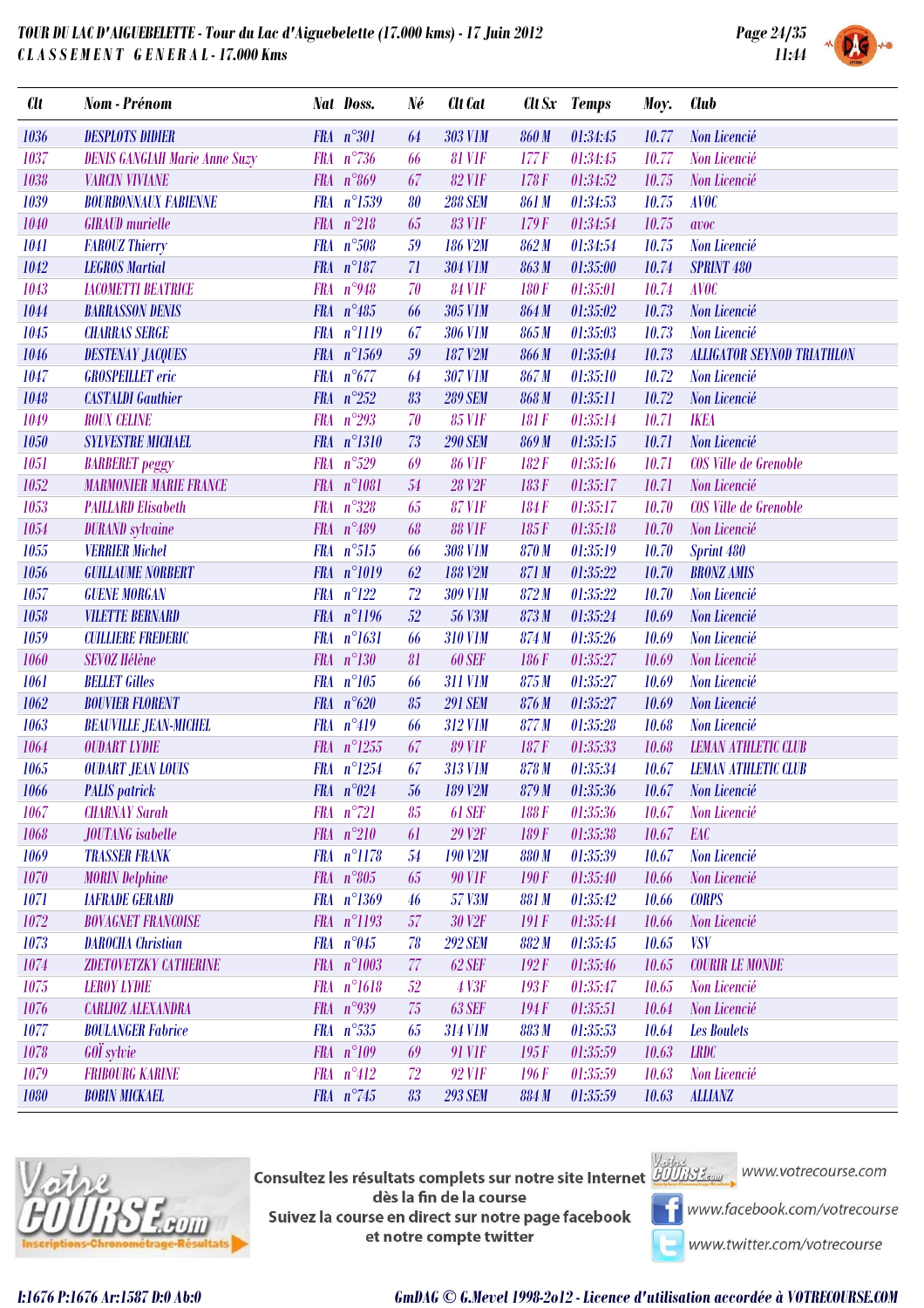

| <b>Clt</b> | Nom - Prénom                     |            | Nat Doss.            | Né | Clt Cat             |              | Clt Sx Temps | Moy.  | <b>Club</b>                         |
|------------|----------------------------------|------------|----------------------|----|---------------------|--------------|--------------|-------|-------------------------------------|
| 1081       | <b>ROQUART VERONIQUE</b>         |            | FRA n°951            | 72 | 93 V1F              | 197F         | 01:36:02     | 10.62 | Non Licencié                        |
| 1082       | <b>HELIER JOEL</b>               |            | FRA n°1340           | 51 | <b>58 V3M</b>       | 885 M        | 01:36:02     | 10.62 | Non Licencié                        |
| 1083       | <b>MONIN LUC</b>                 |            | FRA n°1396           | 70 | 315 V1M             | 886 M        | 01:36:02     | 10.62 | Non Licencié                        |
| 1084       | <b>BIESSY Laurence</b>           |            | FRA n°1507           | 68 | 94 V1F              | 198F         | 01:36:02     | 10.62 | Non Licencié                        |
| 1085       | <b>BERTHET</b> Gaël              |            | $FRA n^{\circ}121$   | 81 | <b>294 SEM</b>      | 887M         | 01:36:06     | 10.61 | Non Licencié                        |
| 1086       | <b>FAURE</b> Céline              |            | FRA n°1509           | 72 | 95 V1F              | 199F         | 01:36:07     | 10.61 | Corathônes                          |
| 1087       | <b>BILLARD MARIE</b>             |            | FRA n°1613           | 62 | 31 V <sub>2F</sub>  | <b>200 F</b> | 01:36:07     | 10.61 | <b>CORATHONES</b>                   |
| 1088       | <b>JOLY JULIETTE</b>             |            | FRA n°1052           | 84 | <b>64 SEF</b>       | 201 F        | 01:36:07     | 10.61 | Non Licencié                        |
| 1089       | <b>BOITEUX</b> gérard            |            | FRA $n^{\circ}454$   | 43 | 59 V3M              | 888 M        | 01:36:08     | 10.61 | endurance grignon                   |
| 1090       | <b>COURTOIS CATHERINE</b>        |            | FRA n°1480           | 68 | <b>96 VIF</b>       | 202F         | 01:36:10     | 10.61 | <b>ASA</b>                          |
| 1091       | <b>ALLAGNAT MARJORIE</b>         | <b>FRA</b> | $n^{\circ}638$       | 74 | <b>65 SEF</b>       | 203F         | 01:36:10     | 10.61 | <b>VALLONS DE LA TOUR TRIATHLON</b> |
| 1092       | <b>GODARD GEORGES</b>            |            | FRA n°1108           | 40 | <b>8 V4M</b>        | 889 M        | 01:36:10     | 10.61 | Non Licencié                        |
| 1093       | <b>DUPRAZ JEAN FRANCOIS</b>      |            | FRA n°1101           | 73 | <b>295 SEM</b>      | 890 M        | 01:36:13     | 10.60 | Non Licencié                        |
| 1094       | <b>TORCHIO CHRISTELE</b>         |            | FRA $n^{\circ}899$   | 69 | 97 V1F              | 204F         | 01:36:16     | 10.60 | Non Licencié                        |
| 1095       | <b>ORLANDO MARIE CLAIRE</b>      |            | FRA n°834            | 63 | <b>98 V1F</b>       | 205F         | 01:36:20     | 10.59 | Non Licencié                        |
| 1096       | <b>ORLANDO ROBERTO</b>           |            | FRA n°833            | 60 | <b>191 V2M</b>      | 891 M        | 01:36:21     | 10.59 | <b>TMT</b>                          |
| 1097       | <b>GUENOT PHILIPPE</b>           |            | FRA n°1676           | 68 | <b>316 V1M</b>      | 892M         | 01:36:22     | 10.59 | Non Licencié                        |
| 1098       | <b>BECEL SEVERINE</b>            |            | FRA n°1124           | 78 | <b>66 SEF</b>       | 206 F        | 01:36:24     | 10.58 | <b>ASPMR</b>                        |
| 1099       | <b>RUBAT ERIC</b>                |            | FRA $n^{\circ}604$   | 60 | 192 V <sub>2M</sub> | 893 M        | 01:36:25     | 10.58 | <b>ASPMR</b>                        |
| 1100       | <b>GIRAUDO Didier</b>            |            | FRA n°311            | 61 | 193 V2M             | 894 M        | 01:36:28     | 10.57 | Non Licencié                        |
| 1101       | <b>POTARD EDITH</b>              |            | FRA $n^{\circ}$ 976  | 65 | <b>99 V1F</b>       | 207F         | 01:36:29     | 10.57 | <b>AMICALE ST MARCELIN</b>          |
| 1102       | <b>PENNEQUIN MARIANNE</b>        |            | FRA n°1656           | 86 | <b>67 SEF</b>       | 208F         | 01:36:43     | 10.55 | Non Licencié                        |
| 1103       | <b>RIZO</b> Corinne              |            | $FRA n^{\circ}432$   | 63 | <b>100 V1F</b>      | 209F         | 01:36:44     | 10.55 | Non Licencié                        |
| 1104       | <b>MATHELIN NATHALIE</b>         |            | FRA n°1404           | 68 | <b>101 V1F</b>      | 210F         | 01:36:44     | 10.54 | Non Licencié                        |
| 1105       | <b>BESANCON-MATILE</b> sebastien |            | FRA $n^{\circ}632$   | 72 | 317 V1M             | 895 M        | 01:36:44     | 10.54 | Non Licencié                        |
| 1106       | <b>ALBERTINO THIERRY</b>         |            | FRA n°501            | 61 | 194 V2M             | 896 M        | 01:36:48     | 10.54 | Non Licencié                        |
| 1107       | <b>METENIER MAURICE</b>          |            | FRA n°1670           | 38 | 9 V <sub>4M</sub>   | 897 M        | 01:36:49     | 10.54 | Non Licencié                        |
| 1108       | <b>VIRICEL Pascaline</b>         |            | FRA $n^{\circ}476$   | 69 | <b>102 V1F</b>      | 211F         | 01:36:50     | 10.54 | Non Licencié                        |
| 1109       | <b>REZENDE STEPHANE</b>          |            | FRA n°1659           | 71 | <b>318 V1M</b>      | 898 M        | 01:36:51     | 10.53 | Non Licencié                        |
| 1110       | <b>LAVERGNE Véronique</b>        |            | FRA $n^{\circ}062$   | 68 | <b>103 V1F</b>      | 212F         | 01:36:52     | 10.53 | <b>LRDC</b>                         |
| Ш          | <b>COIGNÉ LAURENT</b>            |            | $FRA$ $n^{\circ}713$ | 80 | <b>296 SEM</b>      | 899 M        | 01:36:53     | 10.53 | Non Licencié                        |
| 1112       | <b>OLIVIERI ALEXANDRE</b>        |            | FRA n°1395           | 67 | <b>319 VIM</b>      | 900 M        | 01:36:55     | 10.53 | Non Licencié                        |
| 1113       | <b>BRIAND THIERRY</b>            |            | FRA n°1381           | 72 | <b>320 V1M</b>      | 901 M        | 01:36:56     | 10.52 | Non Licencié                        |
| 1114       | <b>FABRE-PERRIN Laurence</b>     |            | FRA $n^{\circ}623$   | 62 | 32 V <sub>2F</sub>  | 213F         | 01:36:58     | 10.52 | Non Licencié                        |
| 1115       | <b>TISON KARINE</b>              |            | FRA n°1359           | 70 | <b>104 V1F</b>      | 214F         | 01:36:58     | 10.52 | Non Licencié                        |
| 1116       | <b>JACQUEMIN</b> alexandra       |            | FRA n°560            | 78 | <b>68 SEF</b>       | 215F         | 01:36:58     | 10.52 | Non Licencié                        |
| 1117       | <b>GOHARD CAROLINE</b>           |            | $FRA n^{\circ}242$   | 78 | <b>69 SEF</b>       | 216F         | 01:37:00     | 10.52 | Non Licencié                        |
| 1118       | <b>ZAHOUR</b> messaoud           |            | FRA $n^{\circ}169$   | 53 | 195 V <sub>2M</sub> | 902M         | 01:37:01     | 10.52 | Non Licencié                        |
| 1119       | <b>MENDEZ CATHY</b>              |            | $FRA n^9472$         | 60 | 33 V <sub>2F</sub>  | 217F         | 01:37:04     | 10.51 | <b>AAA</b> Lyonnais                 |
| 1120       | <b>ROLDAN Anne Marie</b>         |            | FRA $n^{\circ}455$   | 61 | 34 V <sub>2F</sub>  | 218F         | 01:37:04     | 10.51 | les dahuts du rhone                 |
| 1121       | <b>HOUDART</b> Jean-Michel       |            | FRA n°314            | 73 | <b>297 SEM</b>      | 903 M        | 01:37:06     | 10.51 | <b>AVOC</b>                         |
| 1122       | <b>BENEDETTI Angel</b>           |            | FRA $n^{\circ}599$   | 70 | <b>321 V1M</b>      | 904 M        | 01:37:07     | 10.50 | Non Licencié                        |
| 1123       | <b>BLOCH EMILIEN</b>             |            | FRA $n^{\circ}1429$  | 84 | <b>298 SEM</b>      | 905 M        | 01:37:07     | 10.50 | Non Licencié                        |
| 1124       | <b>CURTET MARYSE</b>             |            | FRA n°1399           | 56 | 35 V <sub>2F</sub>  | 219F         | 01:37:07     | 10.50 | Non Licencié                        |
| 1125       | <b>BENEDETTI Laetitia</b>        |            | FRA n°601            | 70 | <b>105 V1F</b>      | 220F         | 01:37:08     | 10.50 | Non Licencié                        |
|            |                                  |            |                      |    |                     |              |              |       |                                     |



Consultez les résultats complets sur notre site Internet **AUU is Legan provention du la complete** dès la fin de la course Suivez la course en direct sur notre page facebook et notre compte twitter



www.facebook.com/votrecourse

www.twitter.com/votrecourse

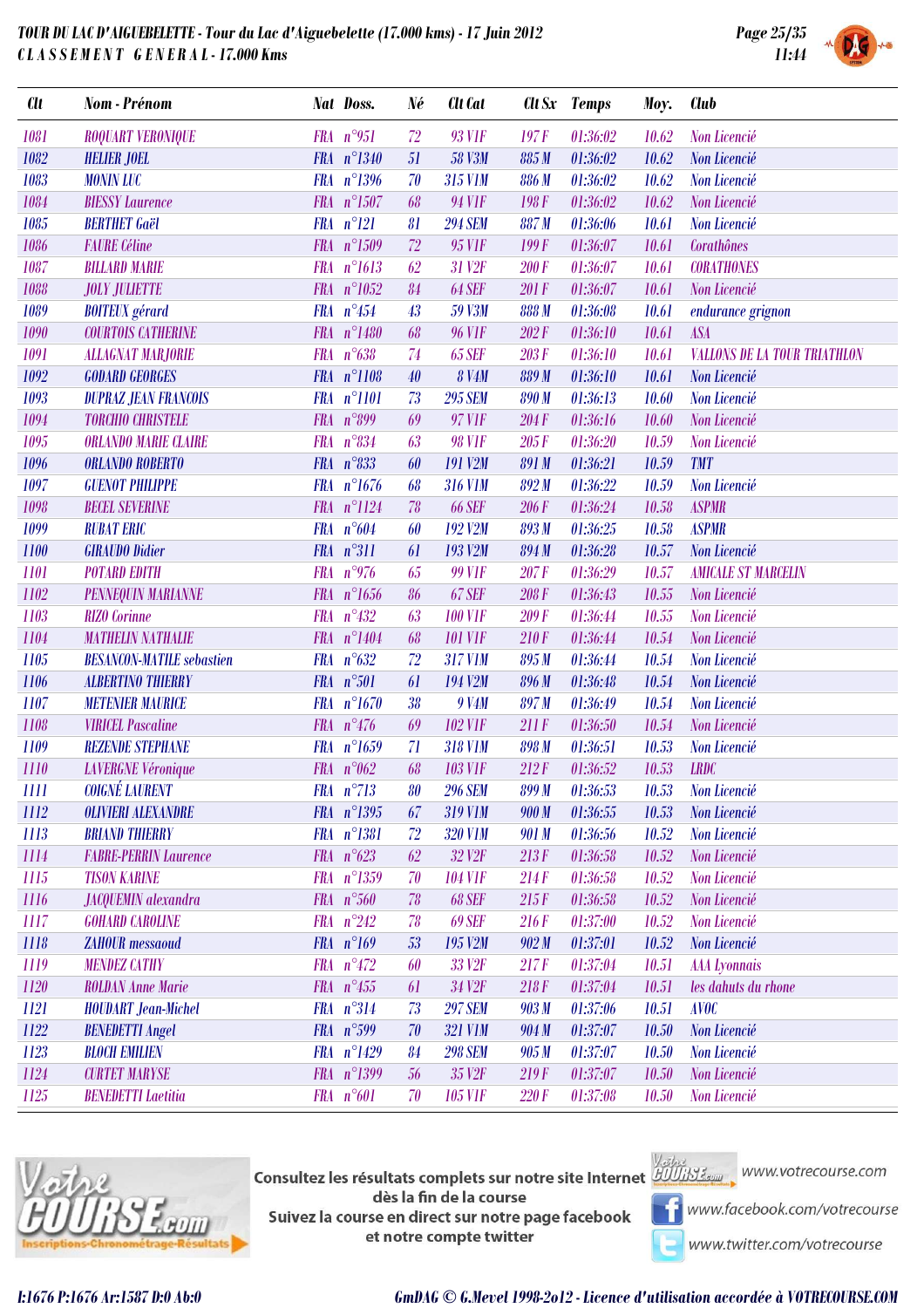

| <b>Clt</b> | Nom - Prénom                    |            | Nat Doss.           | Né | Clt Cat             | Clt Sx | <b>Temps</b> | Moy.  | <b>Club</b>                |
|------------|---------------------------------|------------|---------------------|----|---------------------|--------|--------------|-------|----------------------------|
| 1126       | <b>HUBERT</b> Sandrine          |            | FRA $n^{\circ}$ 765 | 77 | <b>70 SEF</b>       | 221F   | 01:37:10     | 10.50 | Non Licencié               |
| 1127       | <b>BARBET FLORENCE</b>          | <b>FRA</b> | $n^{\circ}339$      | 68 | <b>106 V1F</b>      | 222F   | 01:37:12     | 10.50 | Non Licencié               |
| 1128       | <b>FAROUZ Véronique</b>         |            | FRA n°509           | 63 | 322 V1M             | 906 M  | 01:37:12     | 10.49 | Non Licencié               |
| 1129       | <b>DARGENT MAGALI</b>           | <b>FRA</b> | $n^{\circ}1058$     | 66 | <b>107 V1F</b>      | 223F   | 01:37:14     | 10.49 | <b>ALV VOIRON</b>          |
| 1130       | <b>BARRAL AUDREY</b>            |            | FRA n°1498          | 75 | 71 SEF              | 224F   | 01:37:15     | 10.49 | Non Licencié               |
| 1131       | <b>GEX VERONIQUE</b>            |            | FRA n°1075          | 68 | <b>108 V1F</b>      | 225F   | 01:37:17     | 10.49 | Non Licencié               |
| 1132       | <b>COURTEAU Dominique</b>       |            | FRA $n^{\circ}075$  | 50 | 5 V3F               | 226F   | 01:37:19     | 10.48 | Amicourse                  |
| 1133       | <b>GIRARDIN Véronique</b>       | <b>FRA</b> | $n^{\circ}490$      | 80 | <b>72 SEF</b>       | 227F   | 01:37:21     | 10.48 | Non Licencié               |
| 1134       | <b>DUMOT</b> elsa               |            | FRA $n^{\circ}222$  | 85 | <b>73 SEF</b>       | 228F   | 01:37:22     | 10.48 | Non Licencié               |
| 1135       | <b>DERUELLES YOLANDE</b>        | <b>FRA</b> | $n^{\circ}1542$     | 68 | <b>109 V1F</b>      | 229F   | 01:37:25     | 10.47 | Non Licencié               |
| 1136       | <b>CHALENDAR Jean-Philippe</b>  | <b>FRA</b> | $n^{\circ}583$      | 60 | 196 V <sub>2M</sub> | 907 M  | 01:37:26     | 10.47 | Non Licencié               |
| 1137       | <b>BLONDEAU PATRICIA</b>        |            | $FRA n^{\circ}138$  | 65 | <b>110 V1F</b>      | 230 F  | 01:37:30     | 10.46 | Non Licencié               |
| 1138       | <b>BERNARD VINCENT</b>          |            | FRA n°1155          | 72 | <b>323 V1M</b>      | 908 M  | 01:37:33     | 10.46 | Non Licencié               |
| 1139       | <b>CHAFFIN François</b>         | <b>FRA</b> | $n^{\circ}263$      | 56 | 197 V2M             | 909 M  | 01:37:34     | 10.46 | Non Licencié               |
| 1140       | <b>SALERIO Alain</b>            |            | FRA $n^{\circ}128$  | 46 | <b>60 V3M</b>       | 910M   | 01:37:37     | 10.45 | Non Licencié               |
| 1141       | <b>TAVEL CLAUDINE</b>           | <b>FRA</b> | $n^{\circ}851$      | 67 | <b>111 VIF</b>      | 231 F  | 01:37:38     | 10.45 | Non Licencié               |
| 1142       | <b>CONAND PIERRE</b>            |            | FRA n°1563          | 88 | <b>299 SEM</b>      | 911 M  | 01:37:39     | 10.45 | Non Licencié               |
| 1143       | <b>MARIN CLAUDE</b>             |            | $FRA n^{\circ}1565$ | 59 | <b>198 V2M</b>      | 912M   | 01:37:39     | 10.45 | Non Licencié               |
| 1144       | <b>BOUTTE</b> Ludovic           |            | FRA $n^{\circ}422$  | 69 | <b>324 V1M</b>      | 913M   | 01:37:40     | 10.44 | <b>AVOC</b>                |
| 1145       | <b>SIMON VERONIQUE</b>          | <b>FRA</b> | $n^{\circ}830$      | 80 | <b>74 SEF</b>       | 232F   | 01:37:41     | 10.44 | <b>APDC</b>                |
| 1146       | <b>BOVAGNET VINCENT</b>         |            | FRA n°1194          | 82 | <b>300 SEM</b>      | 914M   | 01:37:42     | 10.44 | Non Licencié               |
| 1147       | <b>OTTONE Delphine</b>          | <b>FRA</b> | $n^{\circ}443$      | 72 | 112 V1F             | 233F   | 01:37:42     | 10.44 | <b>AVOC</b>                |
| 1148       | <b>TERRY Jocelyne</b>           |            | FRA $n^{\circ}106$  | 58 | 36 V <sub>2F</sub>  | 234F   | 01:37:42     | 10.44 | <b>LES PICARNUS</b>        |
| 1149       | <b>DIVRX VERONIQUE</b>          |            | FRA n°1434          | 66 | 113 VIF             | 235F   | 01:37:43     | 10.44 | <b>AFA FEYZIN</b>          |
| 1150       | <b>GUIGNIER ANNE</b>            |            | FRA n°1419          | 74 | <b>75 SEF</b>       | 236F   | 01:37:56     | 10.42 | Non Licencié               |
| 1151       | <b>GAUVRY Jean-Francois</b>     | <b>FRA</b> | $n^{\circ}791$      | 54 | 199 V <sub>2M</sub> | 915 M  | 01:37:59     | 10.41 | Non Licencié               |
| 1152       | <b>JARDINE Gina</b>             |            | FRA $n^{\circ}065$  | 67 | 114 V1F             | 237F   | 01:38:00     | 10.41 | Non Licencié               |
| 1153       | <b>BETTON MUGUETTE</b>          | <b>FRA</b> | $n^{\circ}1129$     | 66 | 115 V1F             | 238 F  | 01:38:04     | 10.40 | Non Licencié               |
| 1154       | <b>PERRIN CHANTAL</b>           |            | FRA n°1512          | 52 | 6 V3F               | 239F   | 01:38:06     | 10.40 | <b>AS RANDONNEUR RUY</b>   |
| 1155       | <b>MOUREY RENE</b>              | <b>FRA</b> | $n^{\circ}1353$     | 57 | <b>200 V2M</b>      | 916 M  | 01:38:10     | 10.39 | Non Licencié               |
| 1156       | <b>FAURE ERIC</b>               |            | FRA $n^{\circ}426$  | 71 | 325 V1M             | 917M   | 01:38:12     | 10.39 | <b>US BOUCHAGE</b>         |
| 1157       | <b>MOUREY VERONIQUE</b>         |            | FRA n°1352          | 59 | 37 V2F              | 240F   | 01:38:13     | 10.39 | Non Licencié               |
| 1158       | <b>PEYRE-LAROUTE Fabien</b>     |            | $FRA n^{\circ}163$  | 79 | <b>301 SEM</b>      | 918M   | 01:38:15     | 10.38 | Non Licencié               |
| 1159       | <b>EXCOFFON Nathalie</b>        |            | $FRA n^{\circ}686$  | 68 | <b>116 VIF</b>      | 241 F  | 01:38:16     | 10.38 | Non Licencié               |
| 1160       | <b>EXCOFFON Gilles</b>          |            | FRA $n^{\circ}684$  | 68 | 326 V1M             | 919 M  | 01:38:16     | 10.38 | Non Licencié               |
| 1161       | <b>MERLIN</b> gérard            |            | $FRA n^{\circ}752$  | 56 | <b>201 V2M</b>      | 920M   | 01:38:16     | 10.38 | Non Licencié               |
| 1162       | <b>BRUNIER COLLET JULIEN</b>    |            | FRA $n^{\circ}1642$ | 84 | <b>302 SEM</b>      | 921 M  | 01:38:18     | 10.38 | Non Licencié               |
| 1163       | <b>MOREAU-PONCEAU Françoise</b> |            | FRA $n^{\circ}770$  | 72 | 117 V1F             | 242F   | 01:38:24     | 10.37 | Non Licencié               |
| 1164       | <b>CAYOT LAURENCE</b>           |            | FRA n°1529          | 77 | <b>76 SEF</b>       | 243F   | 01:38:25     | 10.37 | Non Licencié               |
| 1165       | <b>GABRIEL BENOIT</b>           |            | FRA n°1530          | 75 | <b>303 SEM</b>      | 922M   | 01:38:25     | 10.36 | Non Licencié               |
| 1166       | <b>ALLEMAND Jean-Michel</b>     |            | $FRA n^{\circ}112$  | 60 | <b>202 V2M</b>      | 923M   | 01:38:25     | 10.36 | Non Licencié               |
| 1167       | <b>PAUGER Samantha</b>          |            | FRA n°590           | 91 | 6 ESF               | 244F   | 01:38:26     | 10.36 | CS La Féclaz               |
| 1168       | <b>CHAMBAZ</b> valérie          |            | FRA $n^{\circ}032$  | 74 | 77 SEF              | 245F   | 01:38:27     | 10.36 | Non Licencié               |
| 1169       | <b>FRACHET PATRICK</b>          |            | FRA n°1443          | 53 | <b>203 V2M</b>      | 924M   | 01:38:27     | 10.36 | Non Licencié               |
| 1170       | <b>GONNET ODILE</b>             |            | FRA $n^{\circ}1266$ | 54 | 38 V <sub>2F</sub>  | 246 F  | 01:38:30     | 10.36 | <b>LEMAN ATHLETIC CLUB</b> |
|            |                                 |            |                     |    |                     |        |              |       |                            |



**Consultez les résultats complets sur notre site Internet** Willis Esquise WWW.votrecourse.com dès la fin de la course Suivez la course en direct sur notre page facebook et notre compte twitter





**T** www.facebook.com/votrecourse

www.twitter.com/votrecourse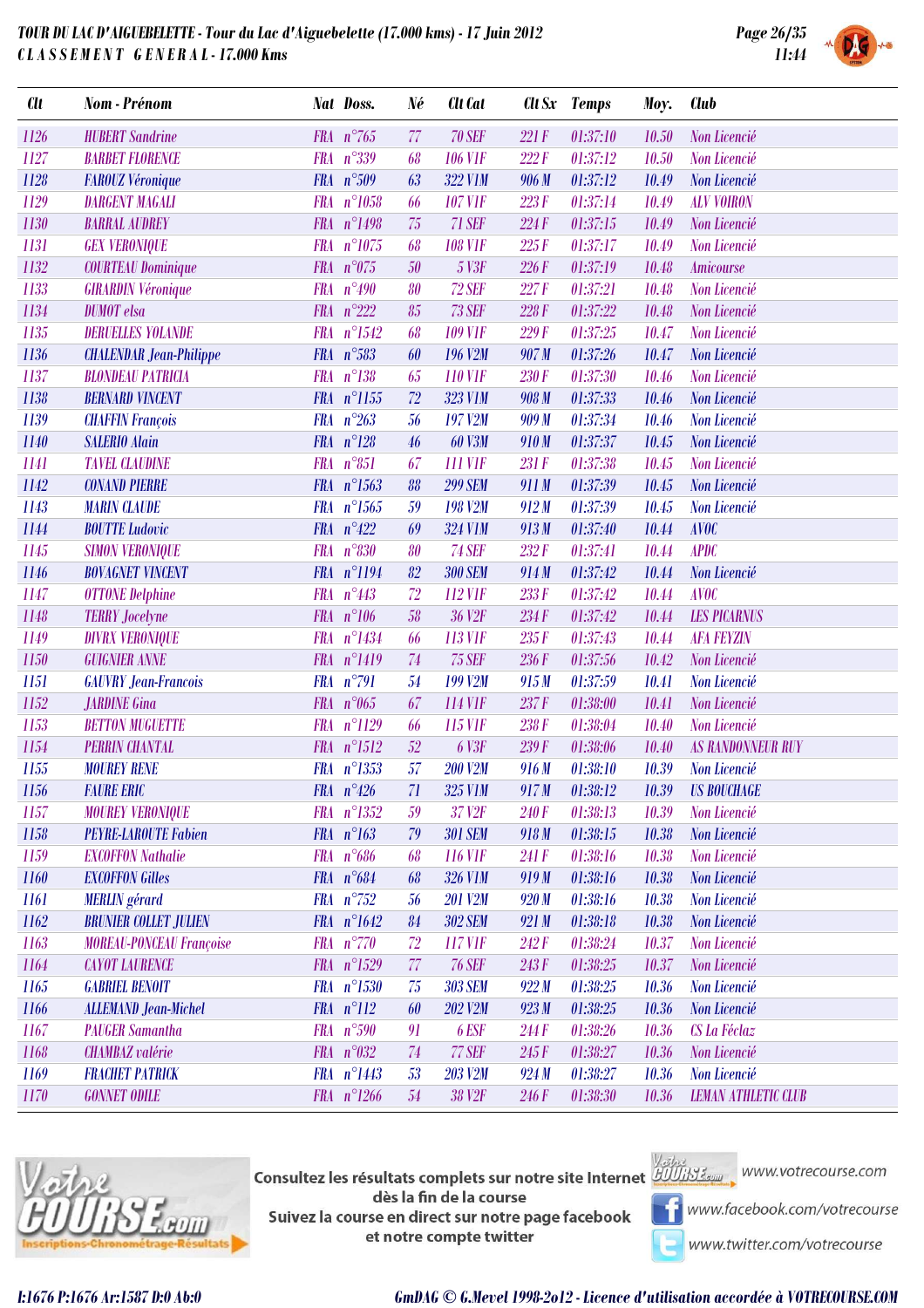

| <b>Clt</b> | Nom - Prénom                    | Nat Doss.  |                       | Né | Clt Cat            |       | Clt Sx Temps | Moy.  | <b>Club</b>           |
|------------|---------------------------------|------------|-----------------------|----|--------------------|-------|--------------|-------|-----------------------|
| 1171       | <b>BRUYAS SYLVIE</b>            |            | FRA $n^{\circ}276$    | 67 | <b>118 VIF</b>     | 247 F | 01:38:30     | 10.36 | <b>LRDC</b>           |
| 1172       | <b>DE MITA VALERIE</b>          |            | FRA $n^{\circ}1067$   | 70 | 119 VIF            | 248F  | 01:38:30     | 10.36 | Non Licencié          |
| 1173       | <b>SIMEON JACKY</b>             |            | FRA n°1032            |    | <b>304 SEM</b>     | 925 M | 01:38:32     | 10.35 | Non Licencié          |
| 1174       | <b>LORE SYLVIE</b>              |            | $FRA n^{\circ}1286$   | 68 | <b>120 V1F</b>     | 249F  | 01:38:35     | 10.35 | <b>ASCM ENDURANCE</b> |
| 1175       | <b>CHAZELLE MARYSE</b>          |            | FRA n°1185            | 55 | 39 V <sub>2F</sub> | 250F  | 01:38:38     | 10.34 | Non Licencié          |
| 1176       | <b>REVERDY MELANIE</b>          |            | FRA n°1230            | 72 | <b>121 VIF</b>     | 251F  | 01:38:38     | 10.34 | Non Licencié          |
| 1177       | <b>SOTO GERARD</b>              | <b>FRA</b> | $n^{\circ}1384$       | 63 | <b>327 V1M</b>     | 926 M | 01:38:43     | 10.33 | Non Licencié          |
| 1178       | <b>RUIZ</b> dominique           |            | FRA $n^{\circ}633$    | 54 | <b>204 V2M</b>     | 927 M | 01:38:44     | 10.33 | Non Licencié          |
| 1179       | <b>SAPEDE CECILE</b>            |            | $FRA n^{\circ}172$    | 69 | <b>122 VIF</b>     | 252F  | 01:38:45     | 10.33 | Non Licencié          |
| 1180       | <b>MAOI ZAKARIE</b>             |            | FRA n°1544            | 87 | <b>305 SEM</b>     | 928 M | 01:38:45     | 10.33 | Non Licencié          |
| 1181       | <b>ANTOINE-BERJOAN ISABELLE</b> |            | FRA n°1510            | 67 | <b>123 V1F</b>     | 253F  | 01:38:47     | 10.33 | Non Licencié          |
| 1182       | <b>LEBRET PHILIPPE</b>          |            | FRA n°1069            | 69 | <b>328 V1M</b>     | 929 M | 01:38:47     | 10.33 | Non Licencié          |
| 1183       | <b>BERLIOUX MARTIN</b>          | <b>FRA</b> | $n^{\circ}1475$       | 92 | <b>15 ESM</b>      | 930 M | 01:38:47     | 10.33 | Non Licencié          |
| 1184       | <b>PROVOT</b> Evelyne           |            | FRA n°521             | 67 | <b>124 V1F</b>     | 254F  | 01:38:52     | 10.32 | Non Licencié          |
| 1185       | <b>COSTA ROSA</b>               | <b>FRA</b> | $n^{\circ}891$        | 65 | <b>125 V1F</b>     | 255F  | 01:38:53     | 10.32 | <b>LE PERRON</b>      |
| 1186       | <b>GALLAND Louise</b>           |            | FRA $n^{\circ}370$    | 69 | <b>126 VIF</b>     | 256 F | 01:38:54     | 10.31 | <b>AAA</b> Lyonnais   |
| 1187       | <b>BROUSSE Gérard</b>           |            | FRA n°532             | 52 | <b>61 V3M</b>      | 931 M | 01:38:56     | 10.31 | <b>AVOC</b>           |
| 1188       | <b>LE GALL Jean-Patrick</b>     |            | FRA $n^{\circ}414$    | 79 | <b>306 SEM</b>     | 932M  | 01:38:56     | 10.31 | Non Licencié          |
| 1189       | <b>SAGANEITI PHILIPPE</b>       |            | FRA $n^{\circ}$ 997   | 68 | <b>329 V1M</b>     | 933 M | 01:38:56     | 10.31 | Non Licencié          |
| 1190       | <b>ROUX-MICHOLLET Yves</b>      |            | FRA $n^{\circ}327$    | 51 | 62 V3M             | 934 M | 01:38:58     | 10.31 | Non Licencié          |
| 1191       | <b>COLLET BILLON Michel</b>     | <b>FRA</b> | $n^{\circ}394$        | 49 | 63 V3M             | 935 M | 01:38:59     | 10.31 | Non Licencié          |
| 1192       | <b>BURELLIER PHILIPPE</b>       |            | FRA $n^{\circ}378$    | 64 | <b>330 V1M</b>     | 936 M | 01:39:05     | 10.30 | Non Licencié          |
| 1193       | <b>BOUTHEON GERMAINE</b>        |            | FRA n°1245            | 50 | <b>7 V3F</b>       | 257F  | 01:39:06     | 10.29 | <b>CP TRESSERVE</b>   |
| 1194       | <b>MASSE Robert</b>             |            | FRA n°510             | 47 | <b>64 V3M</b>      | 937 M | 01:39:08     | 10.29 | Non Licencié          |
| 1195       | <b>COMTE Paula</b>              |            | FRA $n^{\circ}740$    | 75 | <b>78 SEF</b>      | 258F  | 01:39:10     | 10.29 | Non Licencié          |
| 1196       | <b>PRIETO</b> Celina            |            | FRA $n^{\circ}602$    | 66 | <b>127 V1F</b>     | 259F  | 01:39:15     | 10.28 | Non Licencié          |
| 1197       | <b>SOBEZAK CHRISTOPHE</b>       | <b>FRA</b> | $n^{\circ}841$        | 61 | 205 V2M            | 938 M | 01:39:16     | 10.28 | <b>OXYGENE</b>        |
| 1198       | <b>QUESTEL CHRISTINE</b>        |            | FRA n°516             | 59 | <b>40 V2F</b>      | 260F  | 01:39:18     | 10.27 | Non Licencié          |
| 1199       | <b>HIRIART PATRICK</b>          |            | FRA $n^{\circ}842$    | 62 | <b>206 V2M</b>     | 939 M | 01:39:18     | 10.27 | <b>OXYGENE</b>        |
| 1200       | <b>GARCIN</b> Éric              |            | $FRA$ $n^{\circ}017$  | 72 | <b>331 V1M</b>     | 940 M | 01:39:19     | 10.27 | Non Licencié          |
| 1201       | <b>PETIT HUGO</b>               |            | $FRA$ $n^{\circ}1477$ | 92 | <b>16 ESM</b>      | 941 M | 01:39:20     | 10.27 | Non Licencié          |
| 1202       | <b>ROUSSIERE Sylvie</b>         |            | $FRA n^{\circ}186$    | 66 | <b>128 VIF</b>     | 261 F | 01:39:20     | 10.27 | Non Licencié          |
| 1203       | <b>ROLLOT</b> marielle          |            | $FRA n^{\circ}217$    | 62 | <b>41 V2F</b>      | 262F  | 01:39:20     | 10.27 | <b>AVOC</b>           |
| 1204       | <b>JACQUET Pascal</b>           |            | FRA $n^{\circ}298$    | 59 | 207 V2M            | 942 M | 01:39:21     | 10.27 | <b>AVOC</b>           |
| 1205       | <b>GUILLOT AMANDINE</b>         |            | FRA n°1038            | 82 | <b>79 SEF</b>      | 263F  | 01:39:23     | 10.26 | <b>ASCUL</b>          |
| 1206       | <b>CELERIER</b> colette         |            | $FRA n^{\circ}144$    | 70 | <b>129 VIF</b>     | 264F  | 01:39:23     | 10.26 | Non Licencié          |
| 1207       | <b>GUILLOT PASCALE</b>          |            | FRA n°1525            | 66 | <b>130 V1F</b>     | 265F  | 01:39:24     | 10.26 | Non Licencié          |
| 1208       | <b>JACOB</b> Muriel             |            | $FRA n^{\circ}536$    | 65 | <b>131 VIF</b>     | 266 F | 01:39:24     | 10.26 | <b>Les Boulets</b>    |
| 1209       | <b>GRANGER JOELLE</b>           |            | $FRA n^{\circ}1211$   | 57 | 42 V <sub>2F</sub> | 267F  | 01:39:25     | 10.26 | <b>ASUL</b>           |
| 1210       | <b>SICOT NICOLAS</b>            |            | $FRA n^{\circ}859$    | 79 | <b>307 SEM</b>     | 943 M | 01:39:29     | 10.25 | Non Licencié          |
| 1211       | <b>BOTTI JEAN LUC</b>           |            | $FRA n^{\circ}683$    | 61 | <b>208 V2M</b>     | 944 M | 01:39:32     | 10.25 | <b>EA CHAMBERY</b>    |
| 1212       | <b>BRET FLORENT</b>             |            | $FRA n^{\circ}1126$   | 86 | <b>308 SEM</b>     | 945 M | 01:39:37     | 10.24 | Non Licencié          |
| 1213       | <b>CUAS GILLES</b>              |            | $FRA n^{\circ}1252$   | 71 | 332 V1M            | 946 M | 01:39:40     | 10.24 | <b>CP TRESSERVE</b>   |
| 1214       | <b>MUGNIER</b> laetitia         |            | FRA $n^{\circ}494$    | 77 | <b>309 SEM</b>     | 947 M | 01:39:42     | 10.23 | Non Licencié          |
| 1215       | <b>THIBERT</b> thomas           |            | FRA $n^{\circ}753$    | 81 | <b>310 SEM</b>     | 948 M | 01:39:42     | 10.23 | Non Licencié          |



**Consultez les résultats complets sur notre site Internet** Willis Esquise WWW.votrecourse.com dès la fin de la course Suivez la course en direct sur notre page facebook et notre compte twitter



**T** www.facebook.com/votrecourse

www.twitter.com/votrecourse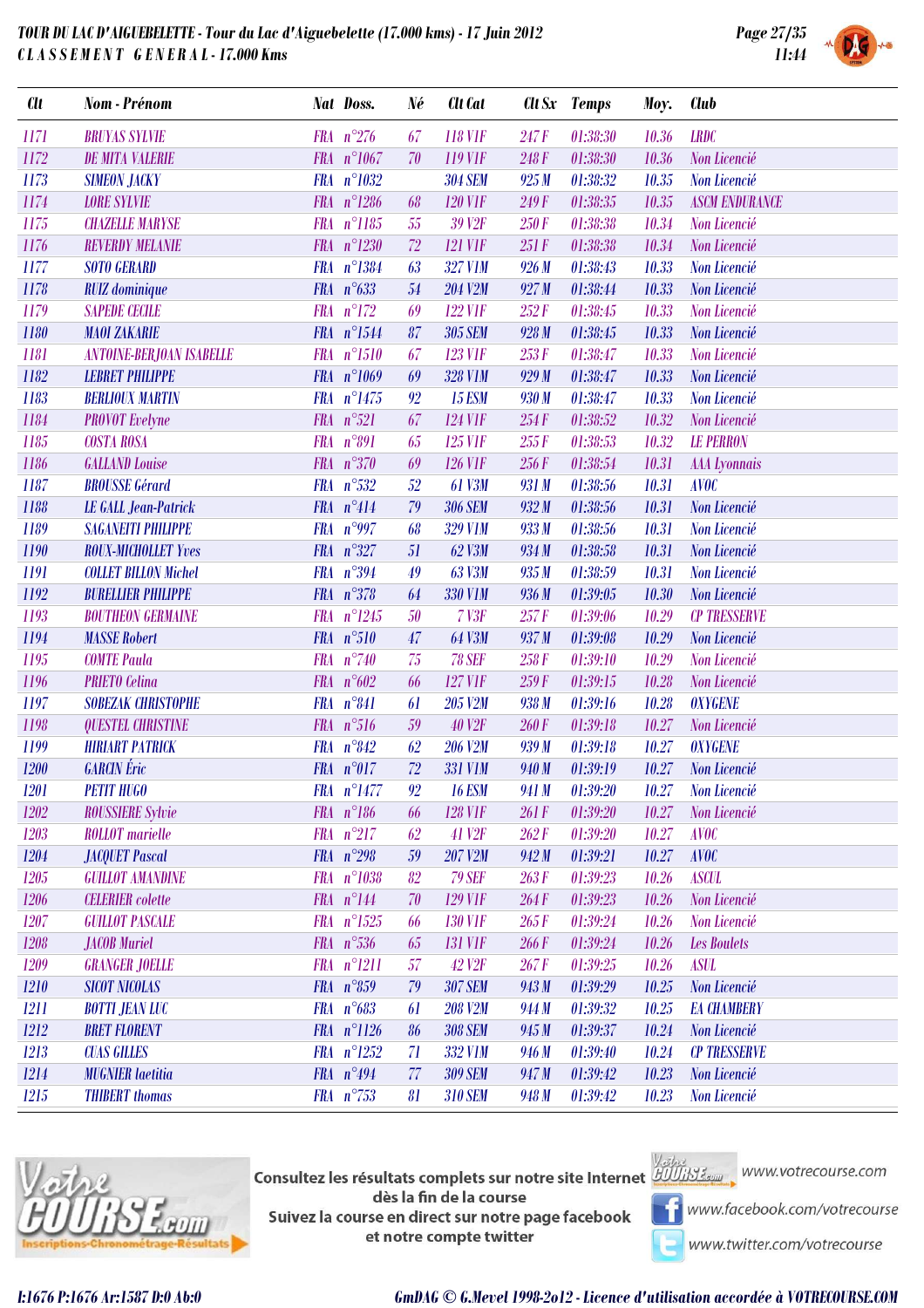

| <b>Clt</b> | <b>Nom - Prénom</b>             |            | Nat Doss.              | Né     | Clt Cat        |       | Clt Sx Temps | Moy.  | <b>Club</b>                       |
|------------|---------------------------------|------------|------------------------|--------|----------------|-------|--------------|-------|-----------------------------------|
| 1216       | <b>MONCEL ADELINE</b>           |            | FRA n°1010             | 77     | <b>80 SEF</b>  | 268F  | 01:39:43     | 10.23 | Non Licencié                      |
| 1217       | <b>NICAISE Michel</b>           |            | FRA $n^{\circ}496$     | 58     | <b>209 V2M</b> | 949 M | 01:39:45     | 10.23 | Non Licencié                      |
| 1218       | <b>PELUSSO EMMANUELLE</b>       |            | FRA n°1258             | 71     | <b>132 V1F</b> | 269F  | 01:39:48     | 10.22 | <b>LEMAN ATHLETIC CLUB</b>        |
| 1219       | <b>DUVERNAY FREDERIC</b>        |            | FRA n°1111             | 72     | 333 V1M        | 950 M | 01:39:50     | 10.22 | Non Licencié                      |
| 1220       | <b>LEBLANC JEAN CHARLES</b>     |            | FRA n°1663             | 69     | 334 V1M        | 951 M | 01:39:51     | 10.22 | Non Licencié                      |
| 1221       | <b>BERIL</b> amaury             | <b>FRA</b> | $n^{\circ}248$         | 91     | <b>17 ESM</b>  | 952M  | 01:39:51     | 10.22 | Non Licencié                      |
| 1222       | <b>DECHOUDENS PHILIPPE</b>      |            | FRA n°1006             | 60     | 210 V2M        | 953 M | 01:39:52     | 10.21 | Non Licencié                      |
| 1223       | <b>FRESARD Benjamin</b>         |            | FRA n°810              | 80     | <b>311 SEM</b> | 954 M | 01:40:00     | 10.20 | Non Licencié                      |
| 1224       | <b>PASSINGE Audrey</b>          |            | FRA $n°801$            | 88     | <b>81 SEF</b>  | 270F  | 01:40:01     | 10.20 | Non Licencié                      |
| 1225       | <b>ROLLAND</b> Christophe       |            | FRA n°015              | 67     | 335 V1M        | 955 M | 01:40:02     | 10.20 | Non Licencié                      |
| 1226       | <b>BRAND MAGALI</b>             |            | FRA n°1420             | 79     | <b>82 SEF</b>  | 271 F | 01:40:03     | 10.20 | Non Licencié                      |
| 1227       | <b>GORRY JEAN CLAUDE</b>        | <b>FRA</b> | $n^{\circ}1463$        | 47     | 65 V3M         | 956 M | 01:40:05     | 10.19 | Non Licencié                      |
| 1228       | <b>BIRCK CELINE</b>             |            | FRA $n^{\circ}850$     | 72     | <b>133 V1F</b> | 272F  | 01:40:06     | 10.19 | Non Licencié                      |
| 1229       | <b>CHARDON JEAN YVES</b>        |            | FRA n°1455             | 52     | <b>66 V3M</b>  | 957M  | 01:40:06     | 10.19 | Non Licencié                      |
| 1230       | <b>POLIS WILLIAM</b>            |            | FRA n°1240             | 62     | 211 V2M        | 958 M | 01:40:07     | 10.19 | Non Licencié                      |
| 1231       | <b>RABUEL Patrick</b>           |            | FRA $n^{\circ}792$     | 60     | 212 V2M        | 959 M | 01:40:14     | 10.18 | Non Licencié                      |
| 1232       | <b>BESSON PIERRE LOUIS</b>      |            | FRA n°1231             | 54     | 213 V2M        | 960 M | 01:40:17     | 10.17 | Non Licencié                      |
| 1233       | <b>MARTINS DOS SANTOS maria</b> | <b>FRA</b> | $n^{\circ}150$         | 69     | <b>134 V1F</b> | 273F  | 01:40:18     | 10.17 | Non Licencié                      |
| 1234       | <b>GAUCHER Viviane</b>          |            | FRA $n^{\circ}215$     | 64     | 135 V1F        | 274F  | 01:40:18     | 10.17 | Rando nature                      |
| 1235       | <b>DAVIER Daniel</b>            |            | FRA $n^{\circ}804$     | 54     | 214 V2M        | 961 M | 01:40:20     | 10.17 | Non Licencié                      |
| 1236       | <b>FANTIN PAUL</b>              |            | FRA n°1587             | $50\,$ | 67 V3M         | 962M  | 01:40:21     | 10.17 | Non Licencié                      |
| 1237       | <b>DURAND</b> Loïc              |            | FRA n°572              | 80     | <b>312 SEM</b> | 963 M | 01:40:22     | 10.16 | Non Licencié                      |
| 1238       | <b>BALZAN Jean Louis</b>        |            | FRA $n^{\circ}415$     | 59     | 215 V2M        | 964 M | 01:40:23     | 10.16 | <b>Non Licencié</b>               |
| 1239       | <b>HOUDRY GILLES</b>            | <b>FRA</b> | $n^{\circ}935$         | 62     | 216 V2M        | 965 M | 01:40:26     | 10.16 | Non Licencié                      |
| 1240       | <b>HOUDRY LYNDA</b>             |            | FRA $n°936$            | 63     | <b>136 V1F</b> | 275F  | 01:40:26     | 10.16 | Non Licencié                      |
| 1241       | <b>CROZE</b> Elodie             | <b>FRA</b> | $n^{\circ}232$         | 82     | <b>83 SEF</b>  | 276F  | 01:40:28     | 10.15 | Non Licencié                      |
| 1242       | <b>DEVILLIERS SABINE</b>        |            | FRA n°1495             | 72     | <b>137 V1F</b> | 277F  | 01:40:42     | 10.13 | Non Licencié                      |
| 1243       | <b>LAFFIN</b> Chrystèle         |            | FRA n°189              | 70     | <b>138 V1F</b> | 278F  | 01:40:44     | 10.13 | Non Licencié                      |
| 1244       | <b>AUJOUX Thierry</b>           |            | FRA n°784              | 75     | 313 SEM        | 966 M | 01:40:44     | 10.13 | Non Licencié                      |
| 1245       | <b>BELLEMIN CAROLINE</b>        |            | FRA $n^{\circ}192$     | 69     | <b>139 V1F</b> | 279F  | 01:40:46     | 10.12 | Non Licencié                      |
| 1246       | <b>GRAND ANNIE</b>              |            | $FRA \t n^{\circ}1098$ |        | 59 43 V2F      |       |              |       | 280 F 01:40:46 10.12 Non Licencié |
| 1247       | <b>TILLIE NICOLAS</b>           |            | $FRA n^{\circ}539$     | 66     | <b>336 V1M</b> | 967M  | 01:40:48     | 10.12 | <b>RAMUS</b>                      |
| 1248       | <b>BERTINO AUDREY</b>           |            | FRA $n^{\circ}400$     | 90     | 7 ESF          | 281F  | 01:40:51     | 10.11 | <b>SPORT 2000</b>                 |
| 1249       | <b>GALLIFET CAROLINE</b>        |            | FRA n°1100             | 70     | <b>140 V1F</b> | 282F  | 01:40:52     | 10.11 | <b>SPORT 2000</b>                 |
| 1250       | PIGATO Emmanuelle               |            | $FRA$ $n^{\circ}577$   | 63     | <b>141 V1F</b> | 283F  | 01:40:53     | 10.11 | Non Licencié                      |
| 1251       | <b>RENOTON LAURIE</b>           |            | FRA n°1538             | 92     | 8 ESF          | 284F  | 01:40:53     | 10.11 | Non Licencié                      |
| 1252       | <b>RENOTON PATRICIA</b>         |            | FRA n°1537             | 64     | <b>142 V1F</b> | 285F  | 01:40:53     | 10.11 | <b>CAF AIX LES BAINS</b>          |
| 1253       | <b>DUPEUBLE Emmanuelle</b>      |            | FRA n°393              | 69     | <b>143 V1F</b> | 286 F | 01:40:54     | 10.11 | Non Licencié                      |
| 1254       | <b>MENARD</b> marie             |            | FRA $n^{\circ}246$     | 67     | <b>144 V1F</b> | 287F  | 01:41:01     | 10.10 | Non Licencié                      |
| 1255       | <b>ALIX JEAN PAUL</b>           |            | $FRA n^{\circ}835$     |        | <b>314 SEM</b> | 968 M | 01:41:04     | 10.09 | Non Licencié                      |
| 1256       | <b>BAL</b> Gaelle               |            | FRA $n^{\circ}069$     | 82     | <b>84 SEF</b>  | 288F  | 01:41:05     | 10.09 | Non Licencié                      |
| 1257       | <b>BUREI PATRICK</b>            |            | $FRA n^{\circ}488$     | 64     | 337 V1M        | 969 M | 01:41:05     | 10.09 | Non Licencié                      |
| 1258       | <b>RENZI VIRGINIE</b>           |            | FRA n°1243             | 83     | <b>85 SEF</b>  | 289 F | 01:41:05     | 10.09 | Non Licencié                      |
| 1259       | <b>CHRISTIN</b> erika           |            | $FRA n^{\circ}718$     | 75     | <b>86 SEF</b>  | 290 F | 01:41:07     | 10.09 | Non Licencié                      |
| 1260       | <b>MULLER Ann</b>               |            | FRA n°332              | 66     | 145 V1F        | 291 F | 01:41:10     | 10.08 | Non Licencié                      |



**Consultez les résultats complets sur notre site Internet** Willis Esquise WWW.votrecourse.com dès la fin de la course Suivez la course en direct sur notre page facebook et notre compte twitter



**T** www.facebook.com/votrecourse

www.twitter.com/votrecourse

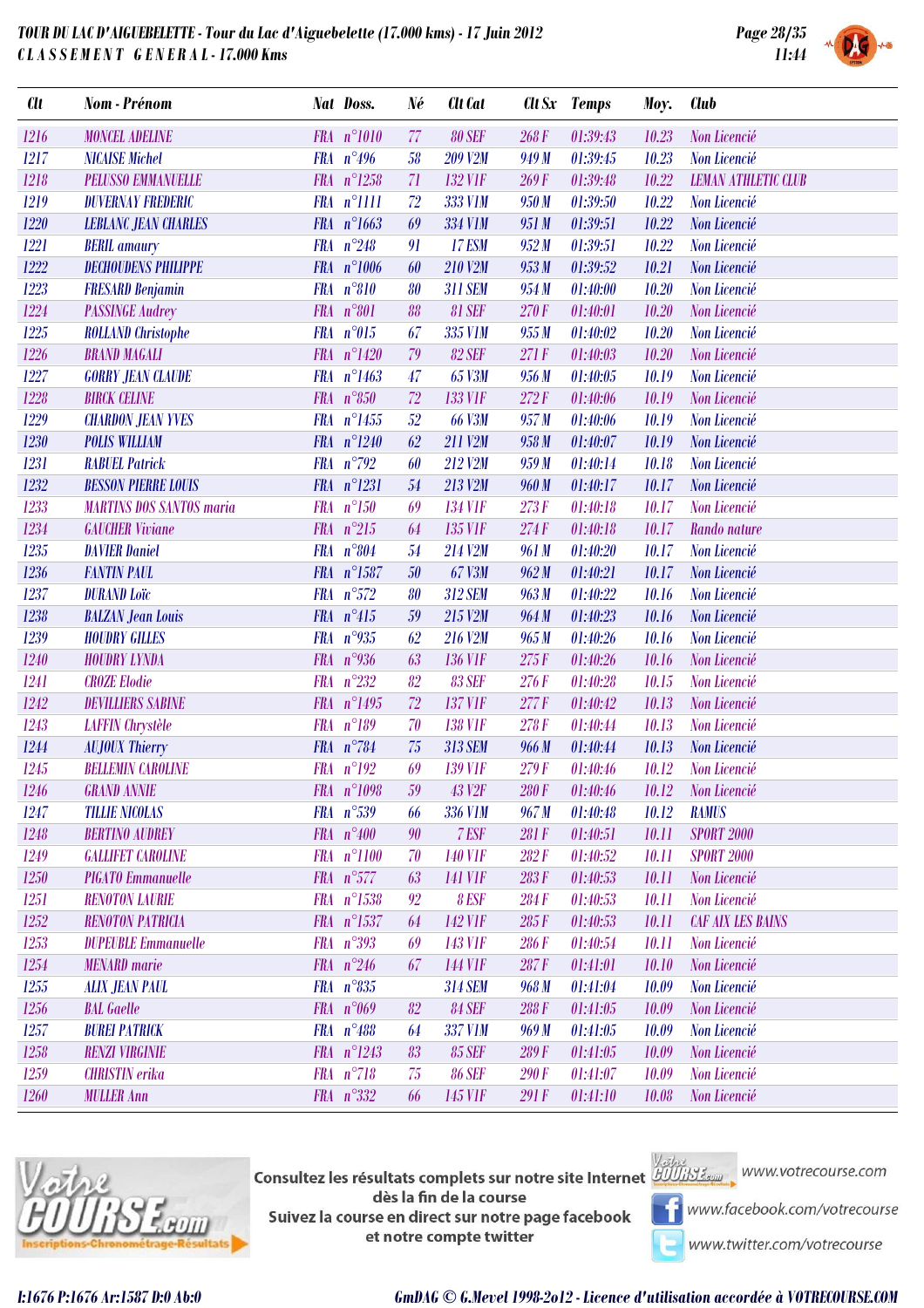

| <b>Clt</b> | Nom - Prénom                   | Nat Doss.            | Né     | Clt Cat            |       | Clt Sx Temps | Moy.  | <b>Club</b>               |
|------------|--------------------------------|----------------------|--------|--------------------|-------|--------------|-------|---------------------------|
| 1261       | <b>DURET Sylvain</b>           | $FRA n^{\circ}786$   | 73     | 315 SEM            | 970 M | 01:41:11     | 10.08 | Non Licencié              |
| 1262       | <b>BONNET JEAN MICHEL</b>      | FRA $n°999$          | 65     | <b>338 V1M</b>     | 971 M | 01:41:12     | 10.08 | Non Licencié              |
| 1263       | <b>MARCOT VINCENT</b>          | $FRA$ $n^{\circ}199$ | 55     | 217 V2M            | 972 M | 01:41:14     | 10.08 | Non Licencié              |
| 1264       | <b>MATHIS Aline</b>            | FRA n°357            | 76     | <b>87 SEF</b>      | 292F  | 01:41:20     | 10.07 | Non Licencié              |
| 1265       | <b>CRAPET MARINE</b>           | FRA n°898            | 73     | <b>88 SEF</b>      | 293F  | 01:41:26     | 10.06 | Non Licencié              |
| 1266       | <b>CHAMOUX BRUNO</b>           | FRA n°897            | 63     | 339 V1M            | 973 M | 01:41:26     | 10.06 | Non Licencié              |
| 1267       | <b>GARDENT AMANDA</b>          | FRA n°1227           | 61     | 44 V <sub>2F</sub> | 294F  | 01:41:36     | 10.04 | <b>CAPR</b>               |
| 1268       | <b>GANGLOFF</b> françois       | FRA $n^{\circ}487$   | 67     | <b>340 V1M</b>     | 974 M | 01:41:36     | 10.04 | Non Licencié              |
| 1269       | <b>BERGES SYLVIE</b>           | FRA n°1314           | 65     | <b>146 V1F</b>     | 295F  | 01:41:37     | 10.04 | Non Licencié              |
| 1270       | <b>TIXIER ANNE</b>             | FRA n°137            | 61     | 45 V <sub>2F</sub> | 296F  | 01:41:38     | 10.04 | Non Licencié              |
| 1271       | <b>CHALANSONNET MICHEL</b>     | FRA n°1401           | 75     | <b>316 SEM</b>     | 975 M | 01:41:40     | 10.03 | Non Licencié              |
| 1272       | ZEGZULA CAROLINE               | FRA n°1469           | 75     | <b>89 SEF</b>      | 297F  | 01:41:43     | 10.03 | Non Licencié              |
| 1273       | <b>DEL PUPPO Carole</b>        | $FRA$ $n^{\circ}160$ | 72     | <b>147 V1F</b>     | 298F  | 01:41:44     | 10.03 | Non Licencié              |
| 1274       | <b>CHANDELIER JEAN MARC</b>    | FRA $n°961$          | 62     | 218 V2M            | 976 M | 01:41:47     | 10.02 | Non Licencié              |
| 1275       | <b>BLOSSE</b> tony             | $FRA n^9427$         | 66     | <b>341 V1M</b>     | 977 M | 01:41:52     | 10.01 | Non Licencié              |
| $1276\,$   | <b>BLANCHARD CHARLOTTE</b>     | FRA n°585            | 78     | <b>90 SEF</b>      | 299F  | 01:41:53     | 10.01 | Non Licencié              |
| 1277       | <b>MARJOLLET ANABEL</b>        | FRA n°1074           | 65     | <b>148 V1F</b>     | 300 F | 01:41:54     | 10.01 | Non Licencié              |
| 1278       | <b>RAILLARD NATHALIE</b>       | FRA n°404            | 68     | <b>149 V1F</b>     | 301 F | 01:41:55     | 10.01 | Non Licencié              |
| 1279       | <b>VILETTE ANNE MARIE</b>      | FRA n°1195           | 53     | <b>46 V2F</b>      | 302F  | 01:41:57     | 10.01 | Non Licencié              |
| 1280       | <b>GALLAND Jérome</b>          | FRA n°411            | 73     | <b>317 SEM</b>     | 978 M | 01:41:57     | 10.01 | Non Licencié              |
| 1281       | RAJAONARIVONY RIJA             | FRA $n^{\circ}845$   | 73     | <b>318 SEM</b>     | 979 M | 01:41:58     | 10.00 | Non Licencié              |
| 1282       | <b>BUTTARD MARIE LAURE</b>     | FRA n°1288           | 62     | 47 V2F             | 303F  | 01:41:59     | 10.00 | <b>ASCM ENDURANCE</b>     |
| 1283       | <b>RECALCATI Aude</b>          | FRA n°591            | 77     | 91 SEF             | 304F  | 01:42:01     | 10.00 | Non Licencié              |
| 1284       | <b>BEZ</b> Laurent             | FRA $n^{\circ}274$   | 72     | 342 V1M            | 980 M | 01:42:07     | 9.99  | Non Licencié              |
| 1285       | <b>BRANTUS Marie</b>           | $FRA n^{\circ}173$   | 75     | 92 SEF             | 305F  | 01:42:11     | 9.98  | Non Licencié              |
| 1286       | <b>OLIERO AUGUSTA</b>          | FRA n°1545           | $54\,$ | <b>48 V2F</b>      | 306F  | 01:42:13     | 9.98  | Non Licencié              |
| 1287       | <b>BARBELON</b> jean françois  | $FRA n^{\circ}437$   | 77     | 319 SEM            | 981 M | 01:42:16     | 9.97  | Non Licencié              |
| 1288       | <b>AKNIN</b> Valerie           | FRA n°344            | 66     | <b>150 V1F</b>     | 307F  | 01:42:17     | 9.97  | <b>ASPMR</b>              |
| 1289       | <b>COMBEROUSSE ISABELLE</b>    | FRA n°1290           | 65     | <b>151 VIF</b>     | 308F  | 01:42:17     | 9.97  | <b>AS RANDONNEURS RUY</b> |
| 1290       | <b>GAY NADINE</b>              | $FRA n^{\circ}360$   | 59     | 49 V <sub>2F</sub> | 309F  | 01:42:19     | 9.97  | <b>AVOC</b>               |
| 1291       | <b>ROBLOT COULANGES MURIEL</b> | FRA n°1555           | 68     | 152 VIF            | 310F  | 01:42:20     | 9.97  | Non Licencié              |
| 1292       | <b>BARBE MATHIEU</b>           | FRA n°1615           | 81     | <b>320 SEM</b>     | 982 M | 01:42:22     | 9.97  | Non Licencié              |
| 1293       | <b>LEROY MARIE MARTINE</b>     | FRA n°1481           | 51     | <b>8 V3F</b>       | 311F  | 01:42:26     | 9.96  | <b>CORATHONES</b>         |
| 1294       | <b>MARION</b> armand           | FRA $n^{\circ}257$   | $44\,$ | <b>68 V3M</b>      | 983 M | 01:42:27     | 9.96  | Non Licencié              |
| 1295       | <b>MARQUEZ NATALY</b>          | FRA $n°983$          | 71     | <b>153 V1F</b>     | 312F  | 01:42:27     | 9.96  | Non Licencié              |
| 1296       | <b>SADIN NATHALIE</b>          | FRA n°1594           | 73     | 93 SEF             | 313F  | 01:42:27     | 9.96  | <b>CAMNV ASVEL</b>        |
| 1297       | <b>NANUS SEBASTIEN</b>         | FRA n°1490           | 69     | 343 V1M            | 984 M | 01:42:27     | 9.96  | Non Licencié              |
| 1298       | <b>MARTINET Alain</b>          | FRA $n^{\circ}642$   | 57     | 219 V2M            | 985 M | 01:42:28     | 9.96  | <b>CP</b> Tresserve       |
| 1299       | <b>SUPKA MARIE</b>             | FRA $n^{\circ}924$   | 69     | <b>154 V1F</b>     | 314F  | 01:42:29     | 9.95  | <b>AMICOURSE</b>          |
| 1300       | <b>MICHEL Jean-Jacques</b>     | FRA $n^{\circ}220$   | 60     | 220 V2M            | 986 M | 01:42:36     | 9.94  | Non Licencié              |
| 1301       | <b>BOLOGNA FREDERICK</b>       | FRA n°1385           | 74     | <b>321 SEM</b>     | 987 M | 01:42:36     | 9.94  | Non Licencié              |
| 1302       | <b>BEY</b> dominique           | $FRA n^{\circ}323$   | 57     | 221 V2M            | 988 M | 01:42:37     | 9.94  | astb besançon             |
| 1303       | <b>THEDY Sylvie</b>            | $FRA n^{\circ}522$   | 62     | 50 V <sub>2F</sub> | 315F  | 01:42:48     | 9.92  | Non Licencié              |
| 1304       | <b>POTHIER</b> stephanie       | FRA $n^{\circ}445$   | 73     | 94 SEF             | 316F  | 01:42:52     | 9.92  | <b>AVOC</b>               |
| 1305       | <b>HUDRY PATRICK</b>           | FRA $n°998$          | 60     | 222 V2M            | 989 M | 01:42:55     | 9.91  | Non Licencié              |
|            |                                |                      |        |                    |       |              |       |                           |



Consultez les résultats complets sur notre site Internet **AUU is Legan provention du la complete** dès la fin de la course Suivez la course en direct sur notre page facebook et notre compte twitter



www.facebook.com/votrecourse

www.twitter.com/votrecourse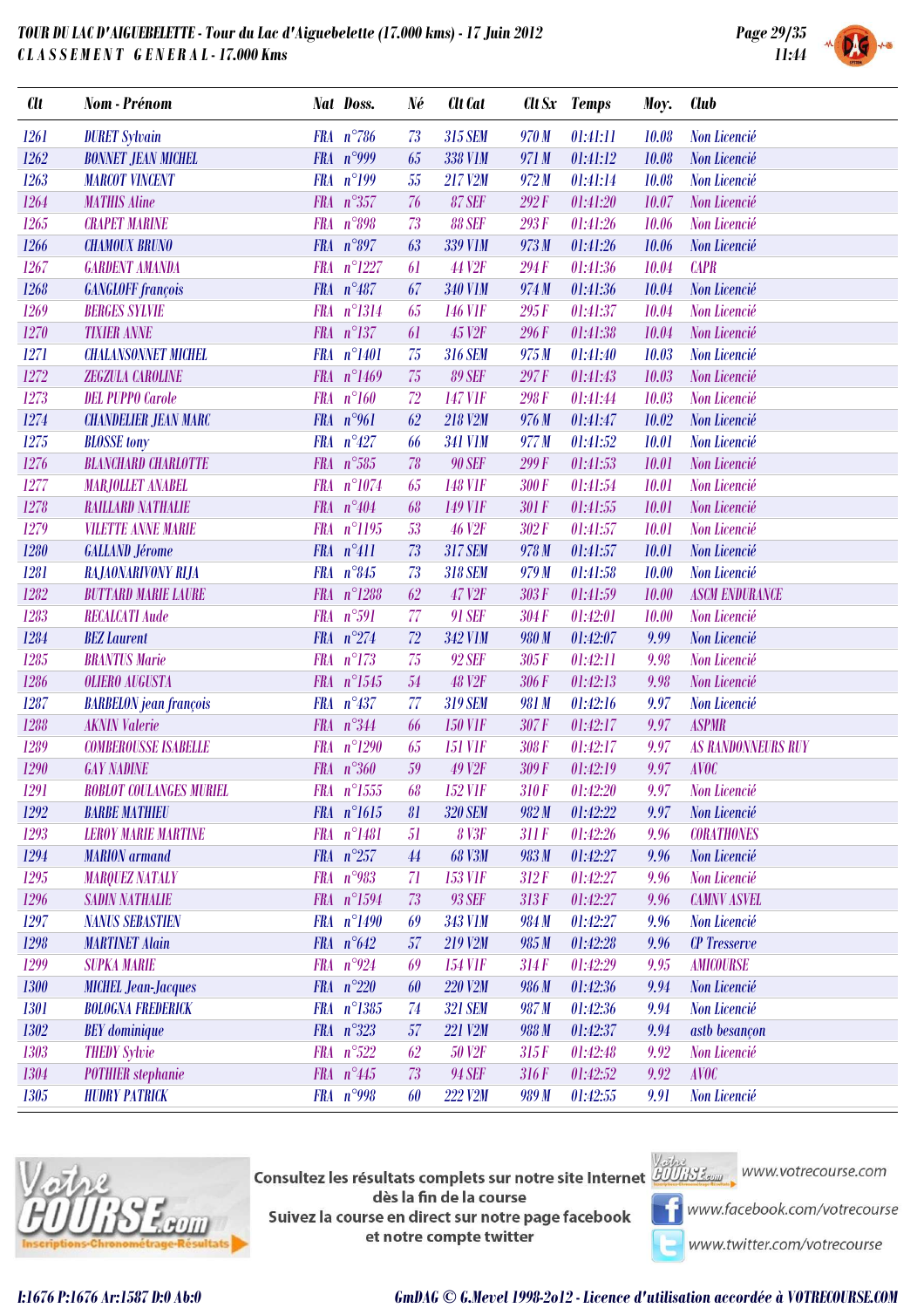

| <b>Clt</b> | Nom - Prénom                         |            | Nat Doss.            | Né          | <b>Clt</b> Cat     | Clt Sx            | Temps    | Moy. | <b>Club</b>                |
|------------|--------------------------------------|------------|----------------------|-------------|--------------------|-------------------|----------|------|----------------------------|
| 1306       | <b>NEGRE LAURIANE</b>                |            | FRA $n°906$          | 84          | 95 SEF             | 317F              | 01:42:55 | 9.91 | <b>ALSM CROSS</b>          |
| 1307       | <b>ARNAUD Cathy</b>                  | <b>FRA</b> | $n^{\circ}089$       | 64          | <b>155 VIF</b>     | 318F              | 01:42:56 | 9.91 | <b>LRDC</b>                |
| 1308       | <b>NALLET Alice</b>                  |            | FRA n°739            | 68          | <b>156 VIF</b>     | 319F              | 01:42:56 | 9.91 | Non Licencié               |
| 1309       | <b>LINA</b> Irène                    | <b>FRA</b> | $n^{\circ}356$       | 67          | <b>157 VIF</b>     | 320F              | 01:43:00 | 9.90 | <b>ASPMR</b>               |
| 1310       | <b>HENOU JEAN FRANCOIS</b>           |            | FRA n°1109           | 65          | <b>344 V1M</b>     | 990 M             | 01:43:01 | 9.90 | Non Licencié               |
| 1311       | <b>CHIARELLO PHILIPPE</b>            |            | FRA n°1084           | 54          | 223 V2M            | 991 M             | 01:43:02 | 9.90 | Non Licencié               |
| 1312       | <b>LAPEROUSE CLEMENTINE</b>          |            | FRA $n^{\circ}1520$  | 95          | $1$ $CAF$          | 321 F             | 01:43:02 | 9.90 | Non Licencié               |
| 1313       | <b>CONSTANT MICHEL</b>               |            | FRA n°503            | 53          | 224 V2M            | 992M              | 01:43:02 | 9.90 | <b>ASPMR</b>               |
| 1314       | VACCHIANI PATRICK                    |            | FRA $n^{\circ}669$   | 69          | 345 V1M            | 993 M             | 01:43:04 | 9.90 | Non Licencié               |
| 1315       | <b>BRULAS Georges</b>                |            | FRA n°183            | 47          | 69 V3M             | 994 M             | 01:43:05 | 9.90 | <b>SPODE</b>               |
| 1316       | <b>JOURNAL PATRICE</b>               |            | FRA n°1127           |             | <b>322 SEM</b>     | 995 M             | 01:43:07 | 9.89 | Non Licencié               |
| 1317       | <b>VICENTE MURIEL</b>                | <b>FRA</b> | $n^{\circ}1292$      | 63          | <b>158 V1F</b>     | 322F              | 01:43:14 | 9.88 | <b>AS RANDONNEURS RUY</b>  |
| 1318       | <b>BOURLARD Odile</b>                |            | $FRA n^{\circ}135$   | 61          | 51 V <sub>2F</sub> | 323F              | 01:43:15 | 9.88 | Non Licencié               |
| 1319       | <b>MARTIN Philippe</b>               |            | FRA $n^{\circ}627$   | 61          | 225 V2M            | 996 M             | 01:43:15 | 9.88 | Non Licencié               |
| 1320       | <b>MARTIN</b> Axelle                 | <b>FRA</b> | $n^{\circ}209$       | 62          | 52 V <sub>2F</sub> | 324F              | 01:43:16 | 9.88 | Non Licencié               |
| 1321       | <b>ALGOUD LAURENT</b>                |            | FRA n°918            | 71          | <b>346 V1M</b>     | 997 M             | 01:43:16 | 9.88 | <b>Non Licencié</b>        |
| 1322       | <b>SAGE CHRISTEL</b>                 |            | FRA $n^{\circ}917$   | 67          | <b>159 VIF</b>     | 325F              | 01:43:16 | 9.88 | Non Licencié               |
| 1323       | <b>DULAC ALAIN</b>                   |            | FRA n°371            | 59          | 226 V2M            | 998 M             | 01:43:23 | 9.87 | <b>ASCBalan</b>            |
| 1324       | <b>CHAMBELLAND LUC</b>               |            | FRA $n^{\circ}375$   | 46          | <b>70 V3M</b>      | 999 M             | 01:43:24 | 9.87 | <b>ASCBalan</b>            |
| 1325       | <b>BERLIOZ FREDERIC</b>              |            | FRA $n^{\circ}362$   | 65          | 347 V1M            | 1000 M            | 01:43:24 | 9.87 | <b>ASCBalan</b>            |
| 1326       | <b>SALMON</b> lionel                 |            | FRA n°408            | 69          | <b>348 V1M</b>     | 1001 M            | 01:43:25 | 9.86 | <b>ASCBalan</b>            |
| 1327       | <b>BERRARD "J;JACQUES"</b>           |            | FRA n°380            | 52          | <b>71 V3M</b>      | 1002M             | 01:43:25 | 9.86 | <b>ASCBalan</b>            |
| 1328       | <b>ZIMERLI PAUL</b>                  |            | FRA n°348            | 48          | <b>72 V3M</b>      | 1003M             | 01:43:25 | 9.86 | <b>ASCBalan</b>            |
| 1329       | <b>PERDRIX CHRISTINE</b>             | <b>FRA</b> | $n^{\circ}409$       | 59          | 53 V <sub>2F</sub> | 326F              | 01:43:26 | 9.86 | <b>ASCBalan</b>            |
| 1330       | <b>VILLEGAS Ernesto</b>              |            | FRA $n^{\circ}526$   | 54          | 227 V2M            | 1004 M            | 01:43:27 | 9.86 | Asnières Sports Athletisme |
| 1331       | <b>PEDRETTI ELODIE</b>               |            | $FRA n^{\circ}1210$  | 78          | <b>96 SEF</b>      | 327F              | 01:43:27 | 9.86 | Non Licencié               |
| 1332       | <b>PERDRIX JEAN-LOUIS</b>            |            | FRA n°410            | 62          | 228 V2M            | 1005M             | 01:43:28 | 9.86 | <b>ASCBalan</b>            |
| 1333       | <b>MERDY Olivier</b>                 |            | FRA $n^{\circ}$ 790  | 79          | <b>323 SEM</b>     | 1006 M            | 01:43:31 | 9.85 | Non Licencié               |
| 1334       | <b>COUZEREAU MARJORIE</b>            |            | FRA $n^{\circ}858$   | 87          | 97 SEF             | 328F              | 01:43:31 | 9.85 | Non Licencié               |
| 1335       | <b>GERBERT MARIE JO</b>              |            | FRA n°1080           | 52          | 9 V3F              | 329F              | 01:43:35 | 9.85 | Non Licencié               |
| 1336       | <b>FERRI Serge</b>                   |            | FRA $n^{\circ}326$   | 51          | 73 V3M             | $1007 M$ 01:43:37 |          |      | 9.84 Non Licencié          |
| 1337       | <b>MEUNIER RIVIERE EMMANUEL</b>      |            | $FRA n^{\circ}483$   | 82          | <b>324 SEM</b>     | 1008 M            | 01:43:37 | 9.84 | <b>VSV</b>                 |
| 1338       | <b>ROLLAND STEPHANE</b>              |            | FRA n°479            | $\sqrt{72}$ | 349 V1M            | 1009M             | 01:43:37 | 9.84 | <b>VSV</b>                 |
| 1339       | <b>BERGES WILLIAM</b>                |            | FRA n°1313           | 60          | 229 V2M            | 1010M             | 01:43:37 | 9.84 | Non Licencié               |
| 1340       | <b>VOLLE ALAIN</b>                   |            | FRA n°1625           | 62          | 230 V2M            | 1011 M            | 01:43:39 | 9.84 | Non Licencié               |
| 1341       | <b>CHERY Roland</b>                  |            | $FRA n^{\circ}155$   | 80          | <b>325 SEM</b>     | 1012M             | 01:43:41 | 9.84 | Non Licencié               |
| 1342       | <b>BEAUVAIS</b> veronique            |            | $FRA n^{\circ}666$   | 76          | <b>98 SEF</b>      | 330F              | 01:43:42 | 9.84 | Non Licencié               |
| 1343       | <b>MARCON Hervé</b>                  |            | FRA n°070            | 65          | <b>350 V1M</b>     | 1013 M            | 01:43:45 | 9.83 | Non Licencié               |
| 1344       | <b>ROQUES AURELIE</b>                |            | FRA n°1438           | 83          | <b>99 SEF</b>      | 331F              | 01:43:46 | 9.83 | <b>AFA FEYZIN</b>          |
| 1345       | <b>PARAT</b> detlef                  |            | $FRA n^{\circ}114$   | 86          | <b>326 SEM</b>     | 1014 M            | 01:43:49 | 9.83 | Non Licencié               |
| 1346       | <b>DARME CLAIRE</b>                  |            | FRA $n^{\circ}910$   | 88          | <b>100 SEF</b>     | 332F              | 01:43:49 | 9.83 | Non Licencié               |
| 1347       | <b>AUMONIER Céline</b>               |            | $FRA n^{\circ}156$   | 71          | <b>160 V1F</b>     | 333F              | 01:43:53 | 9.82 | Non Licencié               |
| 1348       | <b>CANO MARIE</b>                    |            | FRA n°1417           | 77          | <b>101 SEF</b>     | 334F              | 01:43:55 | 9.82 | Non Licencié               |
| 1349       | <b>RISSER MICHEL</b>                 |            | FRA n°902            | 61          | 231 V2M            | 1015M             | 01:43:58 | 9.81 | Non Licencié               |
| 1350       | <b>BOUVERAT MARTINEAU JACQUELINE</b> |            | $FRA$ $n^{\circ}126$ | 65          | <b>161 VIF</b>     | 335F              | 01:43:59 | 9.81 | <b>LRDC</b>                |



**Consultez les résultats complets sur notre site Internet** Willis Esquise WWW.votrecourse.com dès la fin de la course Suivez la course en direct sur notre page facebook et notre compte twitter



**T** www.facebook.com/votrecourse

www.twitter.com/votrecourse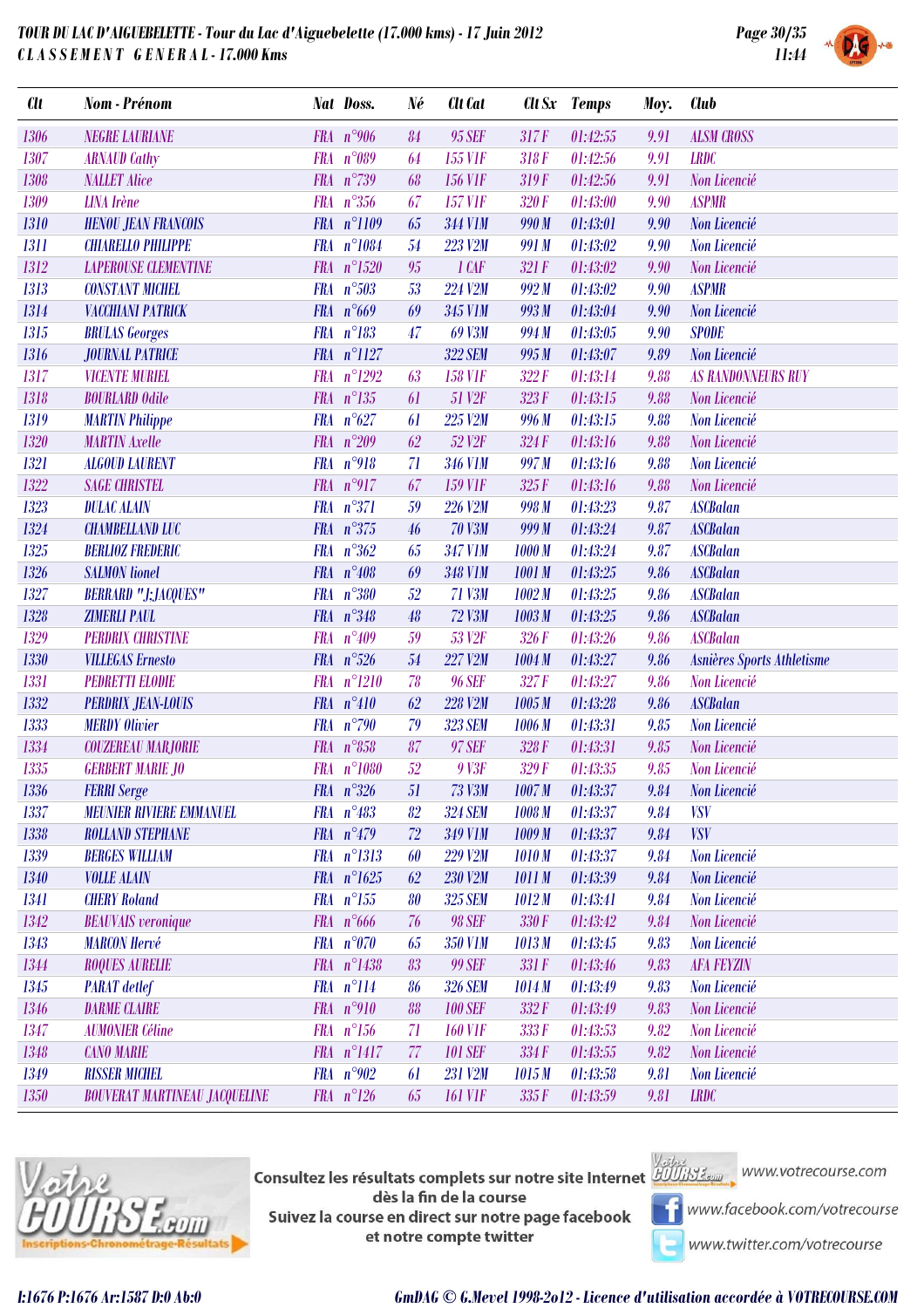

| <b>Clt</b> | Nom - Prénom                   |            | Nat Doss.            | Né          | <b>Clt</b> Cat     |        | Clt Sx Temps | Moy. | <b>Club</b>                   |
|------------|--------------------------------|------------|----------------------|-------------|--------------------|--------|--------------|------|-------------------------------|
| 1351       | <b>BARNEZET</b> sylvie         | <b>FRA</b> | $n^{\circ}229$       | 63          | <b>162 V1F</b>     | 336F   | 01:44:01     | 9.81 | Non Licencié                  |
| 1352       | <b>TUILLIER EMMANUELLE</b>     | <b>FRA</b> | $n^{\circ}1277$      | 70          | <b>163 V1F</b>     | 337F   | 01:44:08     | 9.80 | <b><i>UA MAURIENNE</i></b>    |
| 1353       | <b>MERAFINA SEBASTIEN</b>      |            | FRA n°1053           | 73          | <b>327 SEM</b>     | 1016M  | 01:44:11     | 9.79 | Non Licencié                  |
| 1354       | <b>VILAPLANA LAURENT</b>       |            | FRA $n^{\circ}477$   | 71          | <b>351 V1M</b>     | 1017M  | 01:44:14     | 9.79 | <b>VSV</b>                    |
| 1355       | <b>LE SOSSE Marcelle</b>       |            | FRA $n^{\circ}034$   | 55          | 54 V <sub>2F</sub> | 338 F  | 01:44:19     | 9.78 | <b>Amicourse</b>              |
| 1356       | <b>GAILLARDIN Fernanda</b>     |            | FRA n°518            | 71          | <b>164 V1F</b>     | 339F   | 01:44:29     | 9.76 | <b>Novotech</b>               |
| 1357       | <b>RIBOTTA Sandrine</b>        | <b>FRA</b> | $n^{\circ}064$       | 70          | <b>165 VIF</b>     | 340F   | 01:44:30     | 9.76 | Non Licencié                  |
| 1358       | <b>PROUX ARNAUD</b>            | <b>FRA</b> | $n^{\circ}1430$      | 74          | <b>328 SEM</b>     | 1018 M | 01:44:32     | 9.76 | Non Licencié                  |
| 1359       | <b>BARICHELLO NATHALIE</b>     |            | FRA n°1397           | 69          | <b>166 VIF</b>     | 341 F  | 01:44:34     | 9.75 | Non Licencié                  |
| 1360       | <b>TORRES Gerard</b>           |            | FRA n°772            | 55          | 232 V2M            | 1019M  | 01:44:35     | 9.75 | Non Licencié                  |
| 1361       | <b>BURETTE MARIE NOELLE</b>    | <b>FRA</b> | $n^{\circ}1309$      | 64          | <b>167 VIF</b>     | 342F   | 01:44:36     | 9.75 | Non Licencié                  |
| 1362       | <b>PERRIN Antoine</b>          |            | FRA $n^{\circ}624$   | 63          | 352 V1M            | 1020M  | 01:44:38     | 9.75 | Non Licencié                  |
| 1363       | <b>RIZZO SABINE</b>            | <b>FRA</b> | $n^{\circ}875$       | 69          | <b>168 VIF</b>     | 343F   | 01:44:43     | 9.74 | Non Licencié                  |
| 1364       | <b>DERRIDA Jean-Christophe</b> | <b>FRA</b> | $n^{\circ}227$       | 65          | 353 V1M            | 1021M  | 01:44:43     | 9.74 | Non Licencié                  |
| 1365       | <b>MAISONNEUVE</b> nathalie    | <b>FRA</b> | $n^{\circ}807$       | 68          | <b>169 V1F</b>     | 344F   | 01:44:46     | 9.74 | Non Licencié                  |
| 1366       | <b>SIMOES Wilfried</b>         |            | FRA $n^{\circ}671$   | 79          | <b>329 SEM</b>     | 1022M  | 01:44:50     | 9.73 | Non Licencié                  |
| 1367       | <b>DARDIER NATHALIE</b>        | <b>FRA</b> | $n^{\circ}1192$      | 71          | <b>170 V1F</b>     | 345F   | 01:44:50     | 9.73 | Non Licencié                  |
| 1368       | <b>BESLAY</b> valerie          | <b>FRA</b> | $n^{\circ}177$       | 65          | <b>171 VIF</b>     | 346 F  | 01:44:51     | 9.73 | Non Licencié                  |
| 1369       | <b>SAUBIN Sylvia</b>           | <b>FRA</b> | $n^{\circ}658$       | 77          | <b>102 SEF</b>     | 347 F  | 01:44:53     | 9.73 | Non Licencié                  |
| 1370       | <b>BESCH PASCALE</b>           | <b>FRA</b> | $n^{\circ}407$       | 71          | <b>172 VIF</b>     | 348F   | 01:45:03     | 9.71 | Non Licencié                  |
| 1371       | <b>LE MOIGNE Maxime</b>        | <b>FRA</b> | $n^{\circ}664$       | 87          | <b>330 SEM</b>     | 1023M  | 01:45:04     | 9.71 | Non Licencié                  |
| 1372       | <b>AFFANE DRISS</b>            |            | FRA n°1491           | 69          | 354 V1M            | 1024M  | 01:45:12     | 9.70 | Non Licencié                  |
| 1373       | <b>DALPONT Stéphane</b>        |            | FRA n°597            | 73          | <b>331 SEM</b>     | 1025M  | 01:45:13     | 9.70 | Non Licencié                  |
| 1374       | <b>SCALA VALERIE</b>           | <b>FRA</b> | $n^{\circ}985$       | 68          | 173 V1F            | 349F   | 01:45:14     | 9.69 | Non Licencié                  |
| 1375       | <b>VERNIERES EMILIE</b>        | <b>FRA</b> | $n^{\circ}1645$      | 80          | <b>103 SEF</b>     | 350 F  | 01:45:15     | 9.69 | Non Licencié                  |
| 1376       | <b>BELLEVILLE JEAN MARC</b>    |            | FRA $n^{\circ}295$   | 48          | <b>74 V3M</b>      | 1026M  | 01:45:17     | 9.69 | <b>SANS</b>                   |
| 1377       | <b>BRET EVELYNE</b>            | <b>FRA</b> | $n^{\circ}1628$      | 57          | 55 V <sub>2F</sub> | 351F   | 01:45:21     | 9.68 | Non Licencié                  |
| 1378       | <b>RADIDEAU</b> Christian      |            | FRA $n^{\circ}646$   | $74\,$      | 332 SEM            | 1027M  | 01:45:26     | 9.67 | <b>Faucigny Athletic Club</b> |
| 1379       | <b>GENTIL LAURENT</b>          |            | FRA $n^{\circ}645$   | 84          | 333 SEM            | 1028M  | 01:45:30     | 9.67 | Non Licencié                  |
| 1380       | <b>MEUNIER RIVIERE LAURENT</b> |            | FRA n°480            | 75          | <b>334 SEM</b>     | 1029M  | 01:45:34     | 9.66 | <b>VSV</b>                    |
| 1381       | <b>CHAPPAT ANDRE</b>           |            | FRA n°1617           | 42          | <b>10 V4M</b>      | 1030 M | 01:45:39     | 9.66 | Non Licencié                  |
| 1382       | <b>DESPRES</b> renaud          |            | $FRA n^{\circ}434$   | 61          | 233 V2M            | 1031M  | 01:45:46     | 9.64 | Non Licencié                  |
| 1383       | <b>NOYER SEVERINE</b>          |            | $FRA n^{\circ}158$   | $\sqrt{72}$ | 174 V1F            | 352F   | 01:45:46     | 9.64 | Non Licencié                  |
| 1384       | <b>RAUD Didier</b>             |            | FRA $n^{\circ}020$   | 56          | 234 V2M            | 1032M  | 01:45:50     | 9.64 | Non Licencié                  |
| 1385       | <b>DEKKER Mikkie</b>           |            | FRA n°019            | 63          | 175 V1F            | 353F   | 01:45:51     | 9.64 | Non Licencié                  |
| 1386       | <b>LECOUTURIER Fabienne</b>    |            | FRA n°307            | 74          | <b>104 SEF</b>     | 354F   | 01:45:53     | 9.63 | Non Licencié                  |
| 1387       | <b>MONACO CLAUDE</b>           |            | FRA n°916            | 65          | 355 V1M            | 1033 M | 01:45:53     | 9.63 | Non Licencié                  |
| 1388       | <b>HARRI</b> magali            |            | $FRA n^{\circ}823$   | 65          | <b>176 VIF</b>     | 355F   | 01:45:56     | 9.63 | <b>EACHAMBERY</b>             |
| 1389       | <b>MOIGNE ALAIN</b>            |            | FRA n°1077           | $\sqrt{55}$ | 235 V2M            | 1034M  | 01:45:57     | 9.63 | Non Licencié                  |
| 1390       | <b>PIOGER PATRICK</b>          |            | $FRA n^{\circ}416$   | 58          | 236 V2M            | 1035 M | 01:45:58     | 9.63 | Non Licencié                  |
| 1391       | <b>MHUN DANIELE</b>            |            | FRA n°1468           | 60          | 56 V <sub>2F</sub> | 356F   | 01:46:00     | 9.62 | <b>LES BECASSES</b>           |
| 1392       | <b>BERUZON CHRYSTELLE</b>      |            | FRA n°1436           | 69          | 177 V1F            | 357F   | 01:46:03     | 9.62 | <b>AFA FEYZIN</b>             |
| 1393       | <b>GAILLARDIN Jean Claude</b>  |            | $FRA$ $n^{\circ}762$ | 72          | <b>356 V1M</b>     | 1036M  | 01:46:10     | 9.61 | <b>Novotech</b>               |
| 1394       | <b>VANTHUYNE RENE</b>          |            | FRA n°1664           | $54\,$      | 237 V2M            | 1037 M | 01:46:11     | 9.61 | Non Licencié                  |
| 1395       | <b>DELAS NADINE</b>            |            | FRA n°981            | 74          | <b>105 SEF</b>     | 358F   | 01:46:12     | 9.61 | Non Licencié                  |
|            |                                |            |                      |             |                    |        |              |      |                               |



**Consultez les résultats complets sur notre site Internet** Willis Esquise WWW.votrecourse.com dès la fin de la course Suivez la course en direct sur notre page facebook et notre compte twitter



**T** www.facebook.com/votrecourse

www.twitter.com/votrecourse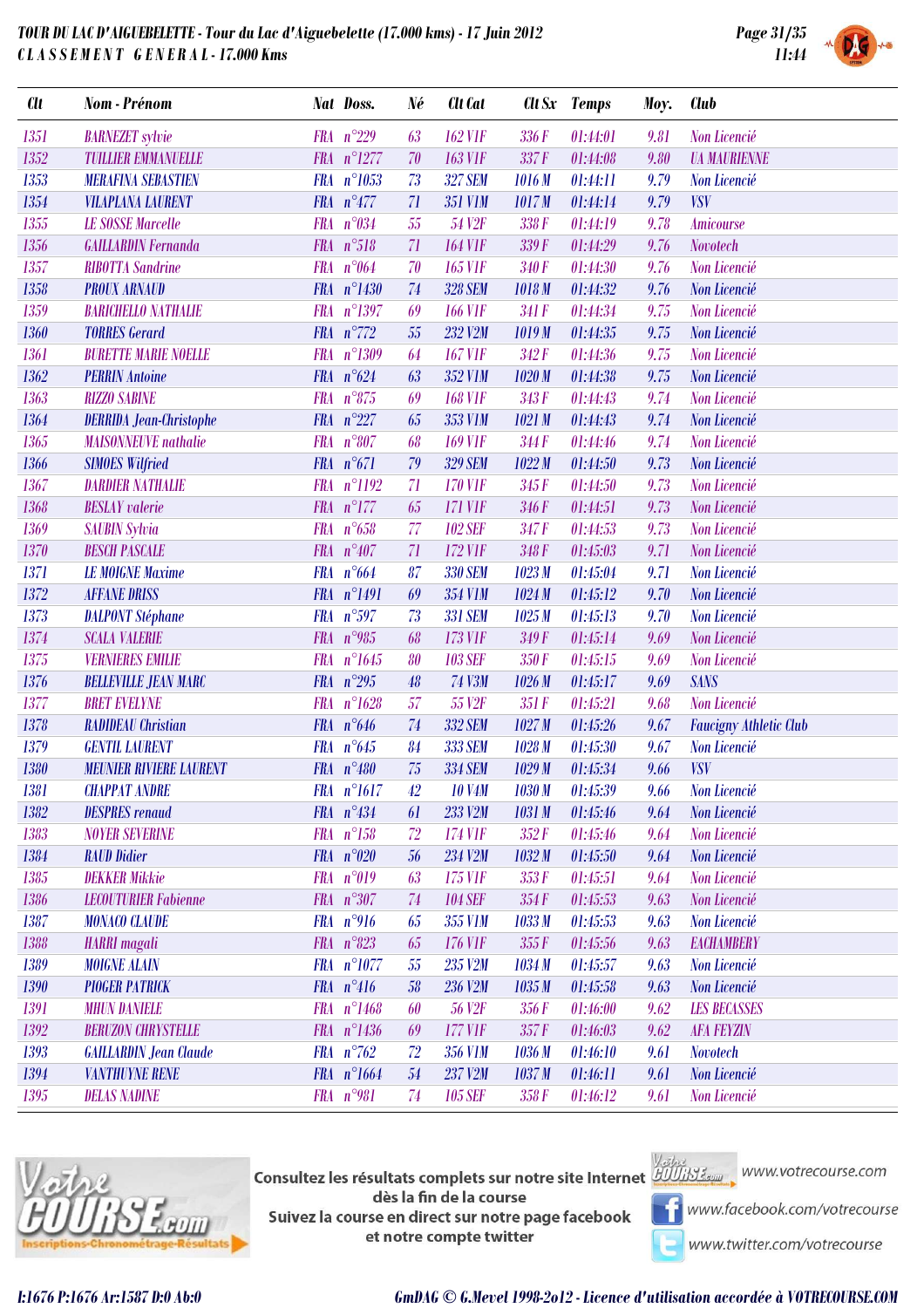

| FRA $n^{\circ}214$<br>1396<br>238 V2M<br><b>PEYSSON</b> marc<br>61<br>1038 M<br>01:46:16<br>Non Licencié<br>9.60<br>FRA n°233<br>1397<br>72<br>357 V1M<br>01:46:21<br>Non Licencié<br><b>JUGE Hervé</b><br>1039 M<br>9.59<br>FRA $n^{\circ}$ 968<br><b>178 VIF</b><br>1398<br><b>MOLLARD CORINNE</b><br>68<br>359F<br>01:46:26<br>9.58<br>Non Licencié<br>FRA n°1409<br>45<br>9.58<br>1399<br><b>MOIGNE MICHEL</b><br><b>75 V3M</b><br>1040M<br>01:46:28<br>Non Licencié<br>FRA n°1473<br>94<br>1400<br><b>BRIENS ANTOINE</b><br>7 JUM<br>1041 M<br>01:46:32<br>Non Licencié<br>9.58<br>$n^{\circ}735$<br>1401<br><b>FRA</b><br>62<br>57 V <sub>2F</sub><br>360F<br>9.57<br><b>LE COLLETER Anne</b><br>01:46:35<br>Non Licencié<br>FRA n°1181<br>1402<br>71<br>179 VIF<br>361F<br>01:46:38<br>9.57<br><b>DAVID ISABELLE</b><br><b>AP ARCLUSAZ</b><br>FRA n°1351<br>1403<br><b>CURTAUD DANIEL</b><br>01:46:39<br>Non Licencié<br>60<br>239 V2M<br>1042M<br>9.57<br>FRA n°1136<br>47<br><b>10 V3F</b><br>1404<br><b>BOISSIERE MARIE JEANNE</b><br>362F<br>01:46:48<br>9.55<br>Non Licencié<br>FRA $n^{\circ}625$<br>1405<br><b>OTTONE Gilles</b><br>59<br>240 V2M<br>1043M<br>01:46:49<br>9.55<br>Non Licencié<br>FRA n°1678<br>71<br>1406<br><b>NICOUD DAVID</b><br>358 V1M<br>1044 M<br>01:46:54<br>9.54<br>Non Licencié<br>$n^{\circ}1128$<br>1407<br><b>FRA</b><br>71<br>359 V1M<br>1045 M<br>9.54<br><b>LOCATELLI OLIVIER</b><br>01:46:55<br>Non Licencié<br>FRA n°1365<br><b>180 V1F</b><br>363F<br>01:46:56<br><b>CORPS</b><br>1408<br><b>ARNAUD CATHY</b><br>69<br>9.54<br>FRA $n^{\circ}635$<br>1409<br>Non Licencié<br><b>LIGER</b> Isabelle<br>69<br><b>181 V1F</b><br>364F<br>01:46:57<br>9.54<br>$n^{\circ}700$<br>1410<br><b>FRA</b><br>$1$ V <sub>4</sub> $F$<br>365F<br><b>SPORT 2000</b><br><b>MUNIER PRISCILLE</b><br>05<br>01:46:59<br>9.54<br>$n^{\circ}923$<br>1411<br><b>CHAIX SABINE</b><br><b>FRA</b><br>58<br>58 V <sub>2F</sub><br>366F<br>01:47:00<br>9.53<br><b>ASCM</b><br>FRA $n^{\circ}675$<br>75<br>1412<br>01:47:01<br><b>LEFRANC LUDIVINE</b><br><b>106 SEF</b><br>367F<br>9.53<br>Non Licencié<br>$n^{\circ}463$<br>1413<br><b>ROTH CORINNE</b><br><b>FRA</b><br><b>360 V1M</b><br>01:47:32<br><b>ARSL ROCHE</b><br>64<br>1046 M<br>9.49<br>$n^{\circ}352$<br>01:47:36<br>1414<br><b>FRA</b><br><b>107 SEF</b><br><b>LYONNAZ-PERROUX Mariane</b><br>76<br>368F<br>9.48<br>Non Licencié<br>FRA n°354<br>1415<br>58<br><b>RAUSSIN PATRICK</b><br>241 V2M<br>1047 M<br>01:47:37<br>9.48<br>Non Licencié<br>FRA n°1076<br>77<br>1416<br><b>108 SEF</b><br>01:47:43<br>9.47<br><b>EAG</b><br><b>CHENEAU ALINE</b><br>369F<br>FRA n°1055<br>Non Licencié<br>1417<br><b>KLEIN STEPHAN</b><br>75<br>335 SEM<br>1048 M<br>01:47:43<br>9.47<br>FRA n°1256<br>1418<br><b>OUDART BAPTISTE</b><br>94<br>8 JUM<br>1049 M<br>01:47:45<br>9.47<br><b>LEMAN ATHLETIC CLUB</b><br>$n^{\circ}838$<br>Non Licencié<br>1419<br><b>SEGUELA VALERIE</b><br><b>FRA</b><br><b>182 V1F</b><br>370F<br>01:47:56<br>65<br>9.45<br>$n^{\circ}610$<br><b>183 V1F</b><br>01:47:58<br>1420<br><b>MOSSER-JOGUET Sylvie</b><br><b>FRA</b><br>371F<br>9.45<br>Non Licencié<br>65<br>FRA n°1190<br>1421<br>58<br><b>CHANEY GILLES</b><br>242 V2M<br>1050M<br>01:48:05<br>9.44<br>Non Licencié<br>FRA n°1347<br>1422<br>9.42<br><b>BATTAGLIA OLIVIER</b><br>70<br><b>361 V1M</b><br>1051M<br>01:48:16<br>Non Licencié<br>$n^{\circ}1567$<br>1423<br><b>CASTEJON ERIC</b><br><b>FRA</b><br>59<br>243 V2M<br>1052M<br>01:48:22<br>9.41<br>Non Licencié<br>FRA n°984<br>1424<br><b>MAREINE JEROME</b><br><b>336 SEM</b><br>1053M<br>01:48:23<br>9.41<br><b>Non Licencié</b><br>$FRA n^{\circ}151$<br>1425<br><b>LEYRIS</b> francois<br>56<br>244 V2M<br>1054M<br>01:48:28<br>9.40<br>Non Licencié<br>PIERRE ELIAS NELLY<br>1426<br>FRA n°1549 68 184 V1F<br>372 F 01:48:29 9.40 Non Licencié<br>FRA n°1622<br>1427<br><b>PEREYRON OLIVIER</b><br><b>337 SEM</b><br>Non Licencié<br>1055M<br>01:48:32<br>9.40<br>$FRA n^{\circ}239$<br>$\sqrt{72}$<br>1428<br><b>MIGNOT</b> Cyril<br><b>362 V1M</b><br>1056M<br>01:48:33<br>9.40<br><b>MESIGNY</b><br>FRA n°021<br>1429<br><b>LEPROVOST Serge</b><br>245 V2M<br>1057M<br>01:48:34<br>Non Licencié<br>53<br>9.40<br>FRA $n^{\circ}240$<br>1430<br><b>MIGNOT</b> Laurence<br><b>185 VIF</b><br>373F<br>01:48:35<br>9.39<br><b>MESIGNY</b><br>66<br>FRA $n^{\circ}631$<br>1431<br><b>HEMMER Nina</b><br>90<br>9 ESF<br>374F<br>01:48:35<br>9.39<br>Avoc<br>FRA $n^{\circ}365$<br>1432<br>D 'YVOIRE Gabriel<br><b>338 SEM</b><br>01:48:37<br>Non Licencié<br>81<br>1058 M<br>9.39<br>$FRA n^{\circ}167$<br>70<br><b>363 V1M</b><br>Non Licencié<br>1433<br><b>MOTHE</b> peggy<br>1059M<br>01:48:41<br>9.39<br>$FRA$ $n^{\circ}178$<br>1434<br><b>CONSO</b> karine<br>71<br><b>186 VIF</b><br>375F<br>01:48:41<br>9.39<br>Non Licencié<br>$FRA n^{\circ}076$<br>1435<br><b>BURGAT</b> Catherine<br>59 V <sub>2F</sub><br>01:48:52<br>9.37<br>Non Licencié<br>59<br>376F<br>FRA $n^{\circ}040$<br><b>60 V2F</b><br>1436<br><b>PAILHEREY Nicole</b><br>377F<br>01:48:52<br>9.37<br><b>AC TASSIN</b><br>60<br>FRA n°077<br>1437<br><b>BURGAT Jean-Paul</b><br>59<br>246 V2M<br>01:48:53<br>9.37<br>Non Licencié<br>1060M<br>FRA n°1462<br>1438<br>48<br><b>76 V3M</b><br>01:48:53<br>Non Licencié<br><b>MONOD CHARLES</b><br>1061M<br>9.37<br>FRA n°1661<br>1439<br><b>BLANCHIN STEPHANIE</b><br><b>109 SEF</b><br>378F<br>9.35<br>Non Licencié<br>84<br>01:49:04<br>FRA $n^{\circ}1662$ | <b>Clt</b> | Nom - Prénom            | Nat Doss. | Né     | Clt Cat        |      | Clt Sx Temps | Moy. | <b>Club</b>  |
|--------------------------------------------------------------------------------------------------------------------------------------------------------------------------------------------------------------------------------------------------------------------------------------------------------------------------------------------------------------------------------------------------------------------------------------------------------------------------------------------------------------------------------------------------------------------------------------------------------------------------------------------------------------------------------------------------------------------------------------------------------------------------------------------------------------------------------------------------------------------------------------------------------------------------------------------------------------------------------------------------------------------------------------------------------------------------------------------------------------------------------------------------------------------------------------------------------------------------------------------------------------------------------------------------------------------------------------------------------------------------------------------------------------------------------------------------------------------------------------------------------------------------------------------------------------------------------------------------------------------------------------------------------------------------------------------------------------------------------------------------------------------------------------------------------------------------------------------------------------------------------------------------------------------------------------------------------------------------------------------------------------------------------------------------------------------------------------------------------------------------------------------------------------------------------------------------------------------------------------------------------------------------------------------------------------------------------------------------------------------------------------------------------------------------------------------------------------------------------------------------------------------------------------------------------------------------------------------------------------------------------------------------------------------------------------------------------------------------------------------------------------------------------------------------------------------------------------------------------------------------------------------------------------------------------------------------------------------------------------------------------------------------------------------------------------------------------------------------------------------------------------------------------------------------------------------------------------------------------------------------------------------------------------------------------------------------------------------------------------------------------------------------------------------------------------------------------------------------------------------------------------------------------------------------------------------------------------------------------------------------------------------------------------------------------------------------------------------------------------------------------------------------------------------------------------------------------------------------------------------------------------------------------------------------------------------------------------------------------------------------------------------------------------------------------------------------------------------------------------------------------------------------------------------------------------------------------------------------------------------------------------------------------------------------------------------------------------------------------------------------------------------------------------------------------------------------------------------------------------------------------------------------------------------------------------------------------------------------------------------------------------------------------------------------------------------------------------------------------------------------------------------------------------------------------------------------------------------------------------------------------------------------------------------------------------------------------------------------------------------------------------------------------------------------------------------------------------------------------------------------------------------------------------------------------------------------------------------------------------------------------------------------------------------------------------------------------------------------------------------------------------------------------------------------------------------------------------------------------------------------------------------------|------------|-------------------------|-----------|--------|----------------|------|--------------|------|--------------|
|                                                                                                                                                                                                                                                                                                                                                                                                                                                                                                                                                                                                                                                                                                                                                                                                                                                                                                                                                                                                                                                                                                                                                                                                                                                                                                                                                                                                                                                                                                                                                                                                                                                                                                                                                                                                                                                                                                                                                                                                                                                                                                                                                                                                                                                                                                                                                                                                                                                                                                                                                                                                                                                                                                                                                                                                                                                                                                                                                                                                                                                                                                                                                                                                                                                                                                                                                                                                                                                                                                                                                                                                                                                                                                                                                                                                                                                                                                                                                                                                                                                                                                                                                                                                                                                                                                                                                                                                                                                                                                                                                                                                                                                                                                                                                                                                                                                                                                                                                                                                                                                                                                                                                                                                                                                                                                                                                                                                                                                                                                                          |            |                         |           |        |                |      |              |      |              |
|                                                                                                                                                                                                                                                                                                                                                                                                                                                                                                                                                                                                                                                                                                                                                                                                                                                                                                                                                                                                                                                                                                                                                                                                                                                                                                                                                                                                                                                                                                                                                                                                                                                                                                                                                                                                                                                                                                                                                                                                                                                                                                                                                                                                                                                                                                                                                                                                                                                                                                                                                                                                                                                                                                                                                                                                                                                                                                                                                                                                                                                                                                                                                                                                                                                                                                                                                                                                                                                                                                                                                                                                                                                                                                                                                                                                                                                                                                                                                                                                                                                                                                                                                                                                                                                                                                                                                                                                                                                                                                                                                                                                                                                                                                                                                                                                                                                                                                                                                                                                                                                                                                                                                                                                                                                                                                                                                                                                                                                                                                                          |            |                         |           |        |                |      |              |      |              |
|                                                                                                                                                                                                                                                                                                                                                                                                                                                                                                                                                                                                                                                                                                                                                                                                                                                                                                                                                                                                                                                                                                                                                                                                                                                                                                                                                                                                                                                                                                                                                                                                                                                                                                                                                                                                                                                                                                                                                                                                                                                                                                                                                                                                                                                                                                                                                                                                                                                                                                                                                                                                                                                                                                                                                                                                                                                                                                                                                                                                                                                                                                                                                                                                                                                                                                                                                                                                                                                                                                                                                                                                                                                                                                                                                                                                                                                                                                                                                                                                                                                                                                                                                                                                                                                                                                                                                                                                                                                                                                                                                                                                                                                                                                                                                                                                                                                                                                                                                                                                                                                                                                                                                                                                                                                                                                                                                                                                                                                                                                                          |            |                         |           |        |                |      |              |      |              |
|                                                                                                                                                                                                                                                                                                                                                                                                                                                                                                                                                                                                                                                                                                                                                                                                                                                                                                                                                                                                                                                                                                                                                                                                                                                                                                                                                                                                                                                                                                                                                                                                                                                                                                                                                                                                                                                                                                                                                                                                                                                                                                                                                                                                                                                                                                                                                                                                                                                                                                                                                                                                                                                                                                                                                                                                                                                                                                                                                                                                                                                                                                                                                                                                                                                                                                                                                                                                                                                                                                                                                                                                                                                                                                                                                                                                                                                                                                                                                                                                                                                                                                                                                                                                                                                                                                                                                                                                                                                                                                                                                                                                                                                                                                                                                                                                                                                                                                                                                                                                                                                                                                                                                                                                                                                                                                                                                                                                                                                                                                                          |            |                         |           |        |                |      |              |      |              |
|                                                                                                                                                                                                                                                                                                                                                                                                                                                                                                                                                                                                                                                                                                                                                                                                                                                                                                                                                                                                                                                                                                                                                                                                                                                                                                                                                                                                                                                                                                                                                                                                                                                                                                                                                                                                                                                                                                                                                                                                                                                                                                                                                                                                                                                                                                                                                                                                                                                                                                                                                                                                                                                                                                                                                                                                                                                                                                                                                                                                                                                                                                                                                                                                                                                                                                                                                                                                                                                                                                                                                                                                                                                                                                                                                                                                                                                                                                                                                                                                                                                                                                                                                                                                                                                                                                                                                                                                                                                                                                                                                                                                                                                                                                                                                                                                                                                                                                                                                                                                                                                                                                                                                                                                                                                                                                                                                                                                                                                                                                                          |            |                         |           |        |                |      |              |      |              |
|                                                                                                                                                                                                                                                                                                                                                                                                                                                                                                                                                                                                                                                                                                                                                                                                                                                                                                                                                                                                                                                                                                                                                                                                                                                                                                                                                                                                                                                                                                                                                                                                                                                                                                                                                                                                                                                                                                                                                                                                                                                                                                                                                                                                                                                                                                                                                                                                                                                                                                                                                                                                                                                                                                                                                                                                                                                                                                                                                                                                                                                                                                                                                                                                                                                                                                                                                                                                                                                                                                                                                                                                                                                                                                                                                                                                                                                                                                                                                                                                                                                                                                                                                                                                                                                                                                                                                                                                                                                                                                                                                                                                                                                                                                                                                                                                                                                                                                                                                                                                                                                                                                                                                                                                                                                                                                                                                                                                                                                                                                                          |            |                         |           |        |                |      |              |      |              |
|                                                                                                                                                                                                                                                                                                                                                                                                                                                                                                                                                                                                                                                                                                                                                                                                                                                                                                                                                                                                                                                                                                                                                                                                                                                                                                                                                                                                                                                                                                                                                                                                                                                                                                                                                                                                                                                                                                                                                                                                                                                                                                                                                                                                                                                                                                                                                                                                                                                                                                                                                                                                                                                                                                                                                                                                                                                                                                                                                                                                                                                                                                                                                                                                                                                                                                                                                                                                                                                                                                                                                                                                                                                                                                                                                                                                                                                                                                                                                                                                                                                                                                                                                                                                                                                                                                                                                                                                                                                                                                                                                                                                                                                                                                                                                                                                                                                                                                                                                                                                                                                                                                                                                                                                                                                                                                                                                                                                                                                                                                                          |            |                         |           |        |                |      |              |      |              |
|                                                                                                                                                                                                                                                                                                                                                                                                                                                                                                                                                                                                                                                                                                                                                                                                                                                                                                                                                                                                                                                                                                                                                                                                                                                                                                                                                                                                                                                                                                                                                                                                                                                                                                                                                                                                                                                                                                                                                                                                                                                                                                                                                                                                                                                                                                                                                                                                                                                                                                                                                                                                                                                                                                                                                                                                                                                                                                                                                                                                                                                                                                                                                                                                                                                                                                                                                                                                                                                                                                                                                                                                                                                                                                                                                                                                                                                                                                                                                                                                                                                                                                                                                                                                                                                                                                                                                                                                                                                                                                                                                                                                                                                                                                                                                                                                                                                                                                                                                                                                                                                                                                                                                                                                                                                                                                                                                                                                                                                                                                                          |            |                         |           |        |                |      |              |      |              |
|                                                                                                                                                                                                                                                                                                                                                                                                                                                                                                                                                                                                                                                                                                                                                                                                                                                                                                                                                                                                                                                                                                                                                                                                                                                                                                                                                                                                                                                                                                                                                                                                                                                                                                                                                                                                                                                                                                                                                                                                                                                                                                                                                                                                                                                                                                                                                                                                                                                                                                                                                                                                                                                                                                                                                                                                                                                                                                                                                                                                                                                                                                                                                                                                                                                                                                                                                                                                                                                                                                                                                                                                                                                                                                                                                                                                                                                                                                                                                                                                                                                                                                                                                                                                                                                                                                                                                                                                                                                                                                                                                                                                                                                                                                                                                                                                                                                                                                                                                                                                                                                                                                                                                                                                                                                                                                                                                                                                                                                                                                                          |            |                         |           |        |                |      |              |      |              |
|                                                                                                                                                                                                                                                                                                                                                                                                                                                                                                                                                                                                                                                                                                                                                                                                                                                                                                                                                                                                                                                                                                                                                                                                                                                                                                                                                                                                                                                                                                                                                                                                                                                                                                                                                                                                                                                                                                                                                                                                                                                                                                                                                                                                                                                                                                                                                                                                                                                                                                                                                                                                                                                                                                                                                                                                                                                                                                                                                                                                                                                                                                                                                                                                                                                                                                                                                                                                                                                                                                                                                                                                                                                                                                                                                                                                                                                                                                                                                                                                                                                                                                                                                                                                                                                                                                                                                                                                                                                                                                                                                                                                                                                                                                                                                                                                                                                                                                                                                                                                                                                                                                                                                                                                                                                                                                                                                                                                                                                                                                                          |            |                         |           |        |                |      |              |      |              |
|                                                                                                                                                                                                                                                                                                                                                                                                                                                                                                                                                                                                                                                                                                                                                                                                                                                                                                                                                                                                                                                                                                                                                                                                                                                                                                                                                                                                                                                                                                                                                                                                                                                                                                                                                                                                                                                                                                                                                                                                                                                                                                                                                                                                                                                                                                                                                                                                                                                                                                                                                                                                                                                                                                                                                                                                                                                                                                                                                                                                                                                                                                                                                                                                                                                                                                                                                                                                                                                                                                                                                                                                                                                                                                                                                                                                                                                                                                                                                                                                                                                                                                                                                                                                                                                                                                                                                                                                                                                                                                                                                                                                                                                                                                                                                                                                                                                                                                                                                                                                                                                                                                                                                                                                                                                                                                                                                                                                                                                                                                                          |            |                         |           |        |                |      |              |      |              |
|                                                                                                                                                                                                                                                                                                                                                                                                                                                                                                                                                                                                                                                                                                                                                                                                                                                                                                                                                                                                                                                                                                                                                                                                                                                                                                                                                                                                                                                                                                                                                                                                                                                                                                                                                                                                                                                                                                                                                                                                                                                                                                                                                                                                                                                                                                                                                                                                                                                                                                                                                                                                                                                                                                                                                                                                                                                                                                                                                                                                                                                                                                                                                                                                                                                                                                                                                                                                                                                                                                                                                                                                                                                                                                                                                                                                                                                                                                                                                                                                                                                                                                                                                                                                                                                                                                                                                                                                                                                                                                                                                                                                                                                                                                                                                                                                                                                                                                                                                                                                                                                                                                                                                                                                                                                                                                                                                                                                                                                                                                                          |            |                         |           |        |                |      |              |      |              |
|                                                                                                                                                                                                                                                                                                                                                                                                                                                                                                                                                                                                                                                                                                                                                                                                                                                                                                                                                                                                                                                                                                                                                                                                                                                                                                                                                                                                                                                                                                                                                                                                                                                                                                                                                                                                                                                                                                                                                                                                                                                                                                                                                                                                                                                                                                                                                                                                                                                                                                                                                                                                                                                                                                                                                                                                                                                                                                                                                                                                                                                                                                                                                                                                                                                                                                                                                                                                                                                                                                                                                                                                                                                                                                                                                                                                                                                                                                                                                                                                                                                                                                                                                                                                                                                                                                                                                                                                                                                                                                                                                                                                                                                                                                                                                                                                                                                                                                                                                                                                                                                                                                                                                                                                                                                                                                                                                                                                                                                                                                                          |            |                         |           |        |                |      |              |      |              |
|                                                                                                                                                                                                                                                                                                                                                                                                                                                                                                                                                                                                                                                                                                                                                                                                                                                                                                                                                                                                                                                                                                                                                                                                                                                                                                                                                                                                                                                                                                                                                                                                                                                                                                                                                                                                                                                                                                                                                                                                                                                                                                                                                                                                                                                                                                                                                                                                                                                                                                                                                                                                                                                                                                                                                                                                                                                                                                                                                                                                                                                                                                                                                                                                                                                                                                                                                                                                                                                                                                                                                                                                                                                                                                                                                                                                                                                                                                                                                                                                                                                                                                                                                                                                                                                                                                                                                                                                                                                                                                                                                                                                                                                                                                                                                                                                                                                                                                                                                                                                                                                                                                                                                                                                                                                                                                                                                                                                                                                                                                                          |            |                         |           |        |                |      |              |      |              |
|                                                                                                                                                                                                                                                                                                                                                                                                                                                                                                                                                                                                                                                                                                                                                                                                                                                                                                                                                                                                                                                                                                                                                                                                                                                                                                                                                                                                                                                                                                                                                                                                                                                                                                                                                                                                                                                                                                                                                                                                                                                                                                                                                                                                                                                                                                                                                                                                                                                                                                                                                                                                                                                                                                                                                                                                                                                                                                                                                                                                                                                                                                                                                                                                                                                                                                                                                                                                                                                                                                                                                                                                                                                                                                                                                                                                                                                                                                                                                                                                                                                                                                                                                                                                                                                                                                                                                                                                                                                                                                                                                                                                                                                                                                                                                                                                                                                                                                                                                                                                                                                                                                                                                                                                                                                                                                                                                                                                                                                                                                                          |            |                         |           |        |                |      |              |      |              |
|                                                                                                                                                                                                                                                                                                                                                                                                                                                                                                                                                                                                                                                                                                                                                                                                                                                                                                                                                                                                                                                                                                                                                                                                                                                                                                                                                                                                                                                                                                                                                                                                                                                                                                                                                                                                                                                                                                                                                                                                                                                                                                                                                                                                                                                                                                                                                                                                                                                                                                                                                                                                                                                                                                                                                                                                                                                                                                                                                                                                                                                                                                                                                                                                                                                                                                                                                                                                                                                                                                                                                                                                                                                                                                                                                                                                                                                                                                                                                                                                                                                                                                                                                                                                                                                                                                                                                                                                                                                                                                                                                                                                                                                                                                                                                                                                                                                                                                                                                                                                                                                                                                                                                                                                                                                                                                                                                                                                                                                                                                                          |            |                         |           |        |                |      |              |      |              |
|                                                                                                                                                                                                                                                                                                                                                                                                                                                                                                                                                                                                                                                                                                                                                                                                                                                                                                                                                                                                                                                                                                                                                                                                                                                                                                                                                                                                                                                                                                                                                                                                                                                                                                                                                                                                                                                                                                                                                                                                                                                                                                                                                                                                                                                                                                                                                                                                                                                                                                                                                                                                                                                                                                                                                                                                                                                                                                                                                                                                                                                                                                                                                                                                                                                                                                                                                                                                                                                                                                                                                                                                                                                                                                                                                                                                                                                                                                                                                                                                                                                                                                                                                                                                                                                                                                                                                                                                                                                                                                                                                                                                                                                                                                                                                                                                                                                                                                                                                                                                                                                                                                                                                                                                                                                                                                                                                                                                                                                                                                                          |            |                         |           |        |                |      |              |      |              |
|                                                                                                                                                                                                                                                                                                                                                                                                                                                                                                                                                                                                                                                                                                                                                                                                                                                                                                                                                                                                                                                                                                                                                                                                                                                                                                                                                                                                                                                                                                                                                                                                                                                                                                                                                                                                                                                                                                                                                                                                                                                                                                                                                                                                                                                                                                                                                                                                                                                                                                                                                                                                                                                                                                                                                                                                                                                                                                                                                                                                                                                                                                                                                                                                                                                                                                                                                                                                                                                                                                                                                                                                                                                                                                                                                                                                                                                                                                                                                                                                                                                                                                                                                                                                                                                                                                                                                                                                                                                                                                                                                                                                                                                                                                                                                                                                                                                                                                                                                                                                                                                                                                                                                                                                                                                                                                                                                                                                                                                                                                                          |            |                         |           |        |                |      |              |      |              |
|                                                                                                                                                                                                                                                                                                                                                                                                                                                                                                                                                                                                                                                                                                                                                                                                                                                                                                                                                                                                                                                                                                                                                                                                                                                                                                                                                                                                                                                                                                                                                                                                                                                                                                                                                                                                                                                                                                                                                                                                                                                                                                                                                                                                                                                                                                                                                                                                                                                                                                                                                                                                                                                                                                                                                                                                                                                                                                                                                                                                                                                                                                                                                                                                                                                                                                                                                                                                                                                                                                                                                                                                                                                                                                                                                                                                                                                                                                                                                                                                                                                                                                                                                                                                                                                                                                                                                                                                                                                                                                                                                                                                                                                                                                                                                                                                                                                                                                                                                                                                                                                                                                                                                                                                                                                                                                                                                                                                                                                                                                                          |            |                         |           |        |                |      |              |      |              |
|                                                                                                                                                                                                                                                                                                                                                                                                                                                                                                                                                                                                                                                                                                                                                                                                                                                                                                                                                                                                                                                                                                                                                                                                                                                                                                                                                                                                                                                                                                                                                                                                                                                                                                                                                                                                                                                                                                                                                                                                                                                                                                                                                                                                                                                                                                                                                                                                                                                                                                                                                                                                                                                                                                                                                                                                                                                                                                                                                                                                                                                                                                                                                                                                                                                                                                                                                                                                                                                                                                                                                                                                                                                                                                                                                                                                                                                                                                                                                                                                                                                                                                                                                                                                                                                                                                                                                                                                                                                                                                                                                                                                                                                                                                                                                                                                                                                                                                                                                                                                                                                                                                                                                                                                                                                                                                                                                                                                                                                                                                                          |            |                         |           |        |                |      |              |      |              |
|                                                                                                                                                                                                                                                                                                                                                                                                                                                                                                                                                                                                                                                                                                                                                                                                                                                                                                                                                                                                                                                                                                                                                                                                                                                                                                                                                                                                                                                                                                                                                                                                                                                                                                                                                                                                                                                                                                                                                                                                                                                                                                                                                                                                                                                                                                                                                                                                                                                                                                                                                                                                                                                                                                                                                                                                                                                                                                                                                                                                                                                                                                                                                                                                                                                                                                                                                                                                                                                                                                                                                                                                                                                                                                                                                                                                                                                                                                                                                                                                                                                                                                                                                                                                                                                                                                                                                                                                                                                                                                                                                                                                                                                                                                                                                                                                                                                                                                                                                                                                                                                                                                                                                                                                                                                                                                                                                                                                                                                                                                                          |            |                         |           |        |                |      |              |      |              |
|                                                                                                                                                                                                                                                                                                                                                                                                                                                                                                                                                                                                                                                                                                                                                                                                                                                                                                                                                                                                                                                                                                                                                                                                                                                                                                                                                                                                                                                                                                                                                                                                                                                                                                                                                                                                                                                                                                                                                                                                                                                                                                                                                                                                                                                                                                                                                                                                                                                                                                                                                                                                                                                                                                                                                                                                                                                                                                                                                                                                                                                                                                                                                                                                                                                                                                                                                                                                                                                                                                                                                                                                                                                                                                                                                                                                                                                                                                                                                                                                                                                                                                                                                                                                                                                                                                                                                                                                                                                                                                                                                                                                                                                                                                                                                                                                                                                                                                                                                                                                                                                                                                                                                                                                                                                                                                                                                                                                                                                                                                                          |            |                         |           |        |                |      |              |      |              |
|                                                                                                                                                                                                                                                                                                                                                                                                                                                                                                                                                                                                                                                                                                                                                                                                                                                                                                                                                                                                                                                                                                                                                                                                                                                                                                                                                                                                                                                                                                                                                                                                                                                                                                                                                                                                                                                                                                                                                                                                                                                                                                                                                                                                                                                                                                                                                                                                                                                                                                                                                                                                                                                                                                                                                                                                                                                                                                                                                                                                                                                                                                                                                                                                                                                                                                                                                                                                                                                                                                                                                                                                                                                                                                                                                                                                                                                                                                                                                                                                                                                                                                                                                                                                                                                                                                                                                                                                                                                                                                                                                                                                                                                                                                                                                                                                                                                                                                                                                                                                                                                                                                                                                                                                                                                                                                                                                                                                                                                                                                                          |            |                         |           |        |                |      |              |      |              |
|                                                                                                                                                                                                                                                                                                                                                                                                                                                                                                                                                                                                                                                                                                                                                                                                                                                                                                                                                                                                                                                                                                                                                                                                                                                                                                                                                                                                                                                                                                                                                                                                                                                                                                                                                                                                                                                                                                                                                                                                                                                                                                                                                                                                                                                                                                                                                                                                                                                                                                                                                                                                                                                                                                                                                                                                                                                                                                                                                                                                                                                                                                                                                                                                                                                                                                                                                                                                                                                                                                                                                                                                                                                                                                                                                                                                                                                                                                                                                                                                                                                                                                                                                                                                                                                                                                                                                                                                                                                                                                                                                                                                                                                                                                                                                                                                                                                                                                                                                                                                                                                                                                                                                                                                                                                                                                                                                                                                                                                                                                                          |            |                         |           |        |                |      |              |      |              |
|                                                                                                                                                                                                                                                                                                                                                                                                                                                                                                                                                                                                                                                                                                                                                                                                                                                                                                                                                                                                                                                                                                                                                                                                                                                                                                                                                                                                                                                                                                                                                                                                                                                                                                                                                                                                                                                                                                                                                                                                                                                                                                                                                                                                                                                                                                                                                                                                                                                                                                                                                                                                                                                                                                                                                                                                                                                                                                                                                                                                                                                                                                                                                                                                                                                                                                                                                                                                                                                                                                                                                                                                                                                                                                                                                                                                                                                                                                                                                                                                                                                                                                                                                                                                                                                                                                                                                                                                                                                                                                                                                                                                                                                                                                                                                                                                                                                                                                                                                                                                                                                                                                                                                                                                                                                                                                                                                                                                                                                                                                                          |            |                         |           |        |                |      |              |      |              |
|                                                                                                                                                                                                                                                                                                                                                                                                                                                                                                                                                                                                                                                                                                                                                                                                                                                                                                                                                                                                                                                                                                                                                                                                                                                                                                                                                                                                                                                                                                                                                                                                                                                                                                                                                                                                                                                                                                                                                                                                                                                                                                                                                                                                                                                                                                                                                                                                                                                                                                                                                                                                                                                                                                                                                                                                                                                                                                                                                                                                                                                                                                                                                                                                                                                                                                                                                                                                                                                                                                                                                                                                                                                                                                                                                                                                                                                                                                                                                                                                                                                                                                                                                                                                                                                                                                                                                                                                                                                                                                                                                                                                                                                                                                                                                                                                                                                                                                                                                                                                                                                                                                                                                                                                                                                                                                                                                                                                                                                                                                                          |            |                         |           |        |                |      |              |      |              |
|                                                                                                                                                                                                                                                                                                                                                                                                                                                                                                                                                                                                                                                                                                                                                                                                                                                                                                                                                                                                                                                                                                                                                                                                                                                                                                                                                                                                                                                                                                                                                                                                                                                                                                                                                                                                                                                                                                                                                                                                                                                                                                                                                                                                                                                                                                                                                                                                                                                                                                                                                                                                                                                                                                                                                                                                                                                                                                                                                                                                                                                                                                                                                                                                                                                                                                                                                                                                                                                                                                                                                                                                                                                                                                                                                                                                                                                                                                                                                                                                                                                                                                                                                                                                                                                                                                                                                                                                                                                                                                                                                                                                                                                                                                                                                                                                                                                                                                                                                                                                                                                                                                                                                                                                                                                                                                                                                                                                                                                                                                                          |            |                         |           |        |                |      |              |      |              |
|                                                                                                                                                                                                                                                                                                                                                                                                                                                                                                                                                                                                                                                                                                                                                                                                                                                                                                                                                                                                                                                                                                                                                                                                                                                                                                                                                                                                                                                                                                                                                                                                                                                                                                                                                                                                                                                                                                                                                                                                                                                                                                                                                                                                                                                                                                                                                                                                                                                                                                                                                                                                                                                                                                                                                                                                                                                                                                                                                                                                                                                                                                                                                                                                                                                                                                                                                                                                                                                                                                                                                                                                                                                                                                                                                                                                                                                                                                                                                                                                                                                                                                                                                                                                                                                                                                                                                                                                                                                                                                                                                                                                                                                                                                                                                                                                                                                                                                                                                                                                                                                                                                                                                                                                                                                                                                                                                                                                                                                                                                                          |            |                         |           |        |                |      |              |      |              |
|                                                                                                                                                                                                                                                                                                                                                                                                                                                                                                                                                                                                                                                                                                                                                                                                                                                                                                                                                                                                                                                                                                                                                                                                                                                                                                                                                                                                                                                                                                                                                                                                                                                                                                                                                                                                                                                                                                                                                                                                                                                                                                                                                                                                                                                                                                                                                                                                                                                                                                                                                                                                                                                                                                                                                                                                                                                                                                                                                                                                                                                                                                                                                                                                                                                                                                                                                                                                                                                                                                                                                                                                                                                                                                                                                                                                                                                                                                                                                                                                                                                                                                                                                                                                                                                                                                                                                                                                                                                                                                                                                                                                                                                                                                                                                                                                                                                                                                                                                                                                                                                                                                                                                                                                                                                                                                                                                                                                                                                                                                                          |            |                         |           |        |                |      |              |      |              |
|                                                                                                                                                                                                                                                                                                                                                                                                                                                                                                                                                                                                                                                                                                                                                                                                                                                                                                                                                                                                                                                                                                                                                                                                                                                                                                                                                                                                                                                                                                                                                                                                                                                                                                                                                                                                                                                                                                                                                                                                                                                                                                                                                                                                                                                                                                                                                                                                                                                                                                                                                                                                                                                                                                                                                                                                                                                                                                                                                                                                                                                                                                                                                                                                                                                                                                                                                                                                                                                                                                                                                                                                                                                                                                                                                                                                                                                                                                                                                                                                                                                                                                                                                                                                                                                                                                                                                                                                                                                                                                                                                                                                                                                                                                                                                                                                                                                                                                                                                                                                                                                                                                                                                                                                                                                                                                                                                                                                                                                                                                                          |            |                         |           |        |                |      |              |      |              |
|                                                                                                                                                                                                                                                                                                                                                                                                                                                                                                                                                                                                                                                                                                                                                                                                                                                                                                                                                                                                                                                                                                                                                                                                                                                                                                                                                                                                                                                                                                                                                                                                                                                                                                                                                                                                                                                                                                                                                                                                                                                                                                                                                                                                                                                                                                                                                                                                                                                                                                                                                                                                                                                                                                                                                                                                                                                                                                                                                                                                                                                                                                                                                                                                                                                                                                                                                                                                                                                                                                                                                                                                                                                                                                                                                                                                                                                                                                                                                                                                                                                                                                                                                                                                                                                                                                                                                                                                                                                                                                                                                                                                                                                                                                                                                                                                                                                                                                                                                                                                                                                                                                                                                                                                                                                                                                                                                                                                                                                                                                                          |            |                         |           |        |                |      |              |      |              |
|                                                                                                                                                                                                                                                                                                                                                                                                                                                                                                                                                                                                                                                                                                                                                                                                                                                                                                                                                                                                                                                                                                                                                                                                                                                                                                                                                                                                                                                                                                                                                                                                                                                                                                                                                                                                                                                                                                                                                                                                                                                                                                                                                                                                                                                                                                                                                                                                                                                                                                                                                                                                                                                                                                                                                                                                                                                                                                                                                                                                                                                                                                                                                                                                                                                                                                                                                                                                                                                                                                                                                                                                                                                                                                                                                                                                                                                                                                                                                                                                                                                                                                                                                                                                                                                                                                                                                                                                                                                                                                                                                                                                                                                                                                                                                                                                                                                                                                                                                                                                                                                                                                                                                                                                                                                                                                                                                                                                                                                                                                                          |            |                         |           |        |                |      |              |      |              |
|                                                                                                                                                                                                                                                                                                                                                                                                                                                                                                                                                                                                                                                                                                                                                                                                                                                                                                                                                                                                                                                                                                                                                                                                                                                                                                                                                                                                                                                                                                                                                                                                                                                                                                                                                                                                                                                                                                                                                                                                                                                                                                                                                                                                                                                                                                                                                                                                                                                                                                                                                                                                                                                                                                                                                                                                                                                                                                                                                                                                                                                                                                                                                                                                                                                                                                                                                                                                                                                                                                                                                                                                                                                                                                                                                                                                                                                                                                                                                                                                                                                                                                                                                                                                                                                                                                                                                                                                                                                                                                                                                                                                                                                                                                                                                                                                                                                                                                                                                                                                                                                                                                                                                                                                                                                                                                                                                                                                                                                                                                                          |            |                         |           |        |                |      |              |      |              |
|                                                                                                                                                                                                                                                                                                                                                                                                                                                                                                                                                                                                                                                                                                                                                                                                                                                                                                                                                                                                                                                                                                                                                                                                                                                                                                                                                                                                                                                                                                                                                                                                                                                                                                                                                                                                                                                                                                                                                                                                                                                                                                                                                                                                                                                                                                                                                                                                                                                                                                                                                                                                                                                                                                                                                                                                                                                                                                                                                                                                                                                                                                                                                                                                                                                                                                                                                                                                                                                                                                                                                                                                                                                                                                                                                                                                                                                                                                                                                                                                                                                                                                                                                                                                                                                                                                                                                                                                                                                                                                                                                                                                                                                                                                                                                                                                                                                                                                                                                                                                                                                                                                                                                                                                                                                                                                                                                                                                                                                                                                                          |            |                         |           |        |                |      |              |      |              |
|                                                                                                                                                                                                                                                                                                                                                                                                                                                                                                                                                                                                                                                                                                                                                                                                                                                                                                                                                                                                                                                                                                                                                                                                                                                                                                                                                                                                                                                                                                                                                                                                                                                                                                                                                                                                                                                                                                                                                                                                                                                                                                                                                                                                                                                                                                                                                                                                                                                                                                                                                                                                                                                                                                                                                                                                                                                                                                                                                                                                                                                                                                                                                                                                                                                                                                                                                                                                                                                                                                                                                                                                                                                                                                                                                                                                                                                                                                                                                                                                                                                                                                                                                                                                                                                                                                                                                                                                                                                                                                                                                                                                                                                                                                                                                                                                                                                                                                                                                                                                                                                                                                                                                                                                                                                                                                                                                                                                                                                                                                                          |            |                         |           |        |                |      |              |      |              |
|                                                                                                                                                                                                                                                                                                                                                                                                                                                                                                                                                                                                                                                                                                                                                                                                                                                                                                                                                                                                                                                                                                                                                                                                                                                                                                                                                                                                                                                                                                                                                                                                                                                                                                                                                                                                                                                                                                                                                                                                                                                                                                                                                                                                                                                                                                                                                                                                                                                                                                                                                                                                                                                                                                                                                                                                                                                                                                                                                                                                                                                                                                                                                                                                                                                                                                                                                                                                                                                                                                                                                                                                                                                                                                                                                                                                                                                                                                                                                                                                                                                                                                                                                                                                                                                                                                                                                                                                                                                                                                                                                                                                                                                                                                                                                                                                                                                                                                                                                                                                                                                                                                                                                                                                                                                                                                                                                                                                                                                                                                                          |            |                         |           |        |                |      |              |      |              |
|                                                                                                                                                                                                                                                                                                                                                                                                                                                                                                                                                                                                                                                                                                                                                                                                                                                                                                                                                                                                                                                                                                                                                                                                                                                                                                                                                                                                                                                                                                                                                                                                                                                                                                                                                                                                                                                                                                                                                                                                                                                                                                                                                                                                                                                                                                                                                                                                                                                                                                                                                                                                                                                                                                                                                                                                                                                                                                                                                                                                                                                                                                                                                                                                                                                                                                                                                                                                                                                                                                                                                                                                                                                                                                                                                                                                                                                                                                                                                                                                                                                                                                                                                                                                                                                                                                                                                                                                                                                                                                                                                                                                                                                                                                                                                                                                                                                                                                                                                                                                                                                                                                                                                                                                                                                                                                                                                                                                                                                                                                                          |            |                         |           |        |                |      |              |      |              |
|                                                                                                                                                                                                                                                                                                                                                                                                                                                                                                                                                                                                                                                                                                                                                                                                                                                                                                                                                                                                                                                                                                                                                                                                                                                                                                                                                                                                                                                                                                                                                                                                                                                                                                                                                                                                                                                                                                                                                                                                                                                                                                                                                                                                                                                                                                                                                                                                                                                                                                                                                                                                                                                                                                                                                                                                                                                                                                                                                                                                                                                                                                                                                                                                                                                                                                                                                                                                                                                                                                                                                                                                                                                                                                                                                                                                                                                                                                                                                                                                                                                                                                                                                                                                                                                                                                                                                                                                                                                                                                                                                                                                                                                                                                                                                                                                                                                                                                                                                                                                                                                                                                                                                                                                                                                                                                                                                                                                                                                                                                                          |            |                         |           |        |                |      |              |      |              |
|                                                                                                                                                                                                                                                                                                                                                                                                                                                                                                                                                                                                                                                                                                                                                                                                                                                                                                                                                                                                                                                                                                                                                                                                                                                                                                                                                                                                                                                                                                                                                                                                                                                                                                                                                                                                                                                                                                                                                                                                                                                                                                                                                                                                                                                                                                                                                                                                                                                                                                                                                                                                                                                                                                                                                                                                                                                                                                                                                                                                                                                                                                                                                                                                                                                                                                                                                                                                                                                                                                                                                                                                                                                                                                                                                                                                                                                                                                                                                                                                                                                                                                                                                                                                                                                                                                                                                                                                                                                                                                                                                                                                                                                                                                                                                                                                                                                                                                                                                                                                                                                                                                                                                                                                                                                                                                                                                                                                                                                                                                                          |            |                         |           |        |                |      |              |      |              |
|                                                                                                                                                                                                                                                                                                                                                                                                                                                                                                                                                                                                                                                                                                                                                                                                                                                                                                                                                                                                                                                                                                                                                                                                                                                                                                                                                                                                                                                                                                                                                                                                                                                                                                                                                                                                                                                                                                                                                                                                                                                                                                                                                                                                                                                                                                                                                                                                                                                                                                                                                                                                                                                                                                                                                                                                                                                                                                                                                                                                                                                                                                                                                                                                                                                                                                                                                                                                                                                                                                                                                                                                                                                                                                                                                                                                                                                                                                                                                                                                                                                                                                                                                                                                                                                                                                                                                                                                                                                                                                                                                                                                                                                                                                                                                                                                                                                                                                                                                                                                                                                                                                                                                                                                                                                                                                                                                                                                                                                                                                                          |            |                         |           |        |                |      |              |      |              |
|                                                                                                                                                                                                                                                                                                                                                                                                                                                                                                                                                                                                                                                                                                                                                                                                                                                                                                                                                                                                                                                                                                                                                                                                                                                                                                                                                                                                                                                                                                                                                                                                                                                                                                                                                                                                                                                                                                                                                                                                                                                                                                                                                                                                                                                                                                                                                                                                                                                                                                                                                                                                                                                                                                                                                                                                                                                                                                                                                                                                                                                                                                                                                                                                                                                                                                                                                                                                                                                                                                                                                                                                                                                                                                                                                                                                                                                                                                                                                                                                                                                                                                                                                                                                                                                                                                                                                                                                                                                                                                                                                                                                                                                                                                                                                                                                                                                                                                                                                                                                                                                                                                                                                                                                                                                                                                                                                                                                                                                                                                                          |            |                         |           |        |                |      |              |      |              |
|                                                                                                                                                                                                                                                                                                                                                                                                                                                                                                                                                                                                                                                                                                                                                                                                                                                                                                                                                                                                                                                                                                                                                                                                                                                                                                                                                                                                                                                                                                                                                                                                                                                                                                                                                                                                                                                                                                                                                                                                                                                                                                                                                                                                                                                                                                                                                                                                                                                                                                                                                                                                                                                                                                                                                                                                                                                                                                                                                                                                                                                                                                                                                                                                                                                                                                                                                                                                                                                                                                                                                                                                                                                                                                                                                                                                                                                                                                                                                                                                                                                                                                                                                                                                                                                                                                                                                                                                                                                                                                                                                                                                                                                                                                                                                                                                                                                                                                                                                                                                                                                                                                                                                                                                                                                                                                                                                                                                                                                                                                                          |            |                         |           |        |                |      |              |      |              |
|                                                                                                                                                                                                                                                                                                                                                                                                                                                                                                                                                                                                                                                                                                                                                                                                                                                                                                                                                                                                                                                                                                                                                                                                                                                                                                                                                                                                                                                                                                                                                                                                                                                                                                                                                                                                                                                                                                                                                                                                                                                                                                                                                                                                                                                                                                                                                                                                                                                                                                                                                                                                                                                                                                                                                                                                                                                                                                                                                                                                                                                                                                                                                                                                                                                                                                                                                                                                                                                                                                                                                                                                                                                                                                                                                                                                                                                                                                                                                                                                                                                                                                                                                                                                                                                                                                                                                                                                                                                                                                                                                                                                                                                                                                                                                                                                                                                                                                                                                                                                                                                                                                                                                                                                                                                                                                                                                                                                                                                                                                                          |            |                         |           |        |                |      |              |      |              |
|                                                                                                                                                                                                                                                                                                                                                                                                                                                                                                                                                                                                                                                                                                                                                                                                                                                                                                                                                                                                                                                                                                                                                                                                                                                                                                                                                                                                                                                                                                                                                                                                                                                                                                                                                                                                                                                                                                                                                                                                                                                                                                                                                                                                                                                                                                                                                                                                                                                                                                                                                                                                                                                                                                                                                                                                                                                                                                                                                                                                                                                                                                                                                                                                                                                                                                                                                                                                                                                                                                                                                                                                                                                                                                                                                                                                                                                                                                                                                                                                                                                                                                                                                                                                                                                                                                                                                                                                                                                                                                                                                                                                                                                                                                                                                                                                                                                                                                                                                                                                                                                                                                                                                                                                                                                                                                                                                                                                                                                                                                                          |            |                         |           |        |                |      |              |      |              |
|                                                                                                                                                                                                                                                                                                                                                                                                                                                                                                                                                                                                                                                                                                                                                                                                                                                                                                                                                                                                                                                                                                                                                                                                                                                                                                                                                                                                                                                                                                                                                                                                                                                                                                                                                                                                                                                                                                                                                                                                                                                                                                                                                                                                                                                                                                                                                                                                                                                                                                                                                                                                                                                                                                                                                                                                                                                                                                                                                                                                                                                                                                                                                                                                                                                                                                                                                                                                                                                                                                                                                                                                                                                                                                                                                                                                                                                                                                                                                                                                                                                                                                                                                                                                                                                                                                                                                                                                                                                                                                                                                                                                                                                                                                                                                                                                                                                                                                                                                                                                                                                                                                                                                                                                                                                                                                                                                                                                                                                                                                                          | 1440       | <b>TRIPIER MARIANNE</b> |           | $74\,$ | <b>110 SEF</b> | 379F | 01:49:04     | 9.35 | Non Licencié |



**Consultez les résultats complets sur notre site Internet** Willis Esquise WWW.votrecourse.com dès la fin de la course Suivez la course en direct sur notre page facebook et notre compte twitter



**T** www.facebook.com/votrecourse

www.twitter.com/votrecourse

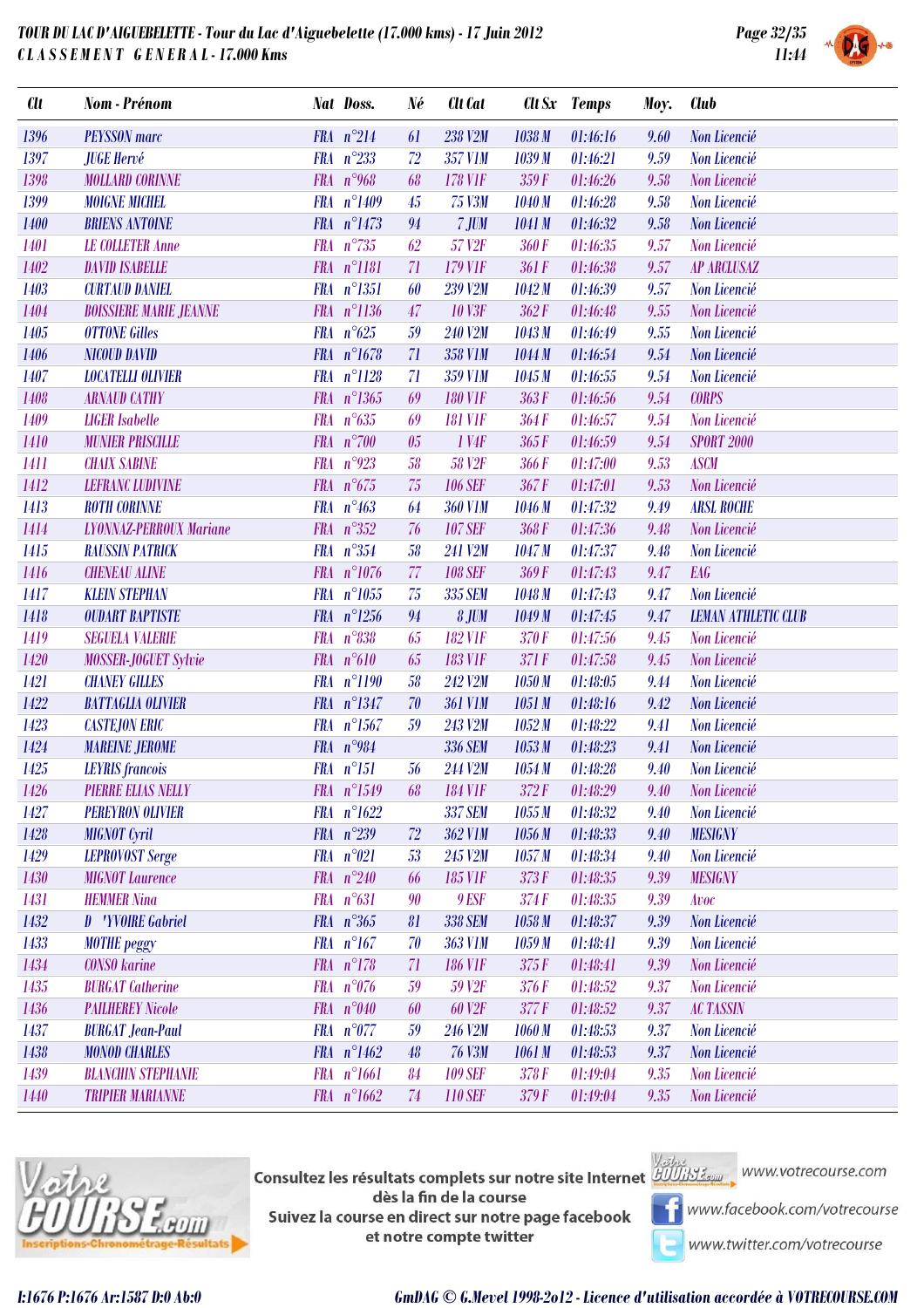

| <b>CU</b> | Nom - Prénom                        |            | Nat Doss.           | Né     | Clt Cat            |        | Clt Sx Temps | Moy. | <b>Club</b>                |
|-----------|-------------------------------------|------------|---------------------|--------|--------------------|--------|--------------|------|----------------------------|
| 1441      | <b>CHABOUD LAURE ANNE</b>           |            | $FRA n^{\circ}708$  | 75     | 111 SEF            | 380F   | 01:49:15     | 9.34 | Non Licencié               |
| 1442      | <b>PIRON HUBERT</b>                 |            | FRA n°1635          | 61     | 247 V2M            | 1062M  | 01:49:16     | 9.34 | Non Licencié               |
| 1443      | <b>DAVID PIERRE YVES</b>            |            | FRA n°1516          | 57     | 248 V2M            | 1063M  | 01:49:17     | 9.33 | Non Licencié               |
| 1444      | <b>BRAYE FABIENNE</b>               |            | FRA n°1585          | 65     | <b>187 V1F</b>     | 381F   | 01:49:22     | 9.33 | Non Licencié               |
| 1445      | <b>TRINH ALINE</b>                  |            | FRA n°1188          | 84     | 112 SEF            | 382F   | 01:49:22     | 9.33 | Non Licencié               |
| 1446      | <b>TERRIER CLAUDE PIERRE</b>        |            | FRA $n^{\circ}482$  | $54\,$ | 249 V2M            | 1064M  | 01:49:25     | 9.32 | <b>LE MEE SPORT</b>        |
| 1447      | <b>GANGLOFF</b> claire nicole lucie | <b>FRA</b> | $n^{\circ}291$      | 69     | <b>188 V1F</b>     | 383F   | 01:49:36     | 9.31 | Non Licencié               |
| 1448      | <b>ALCADE JOSEPH</b>                |            | FRA n°1640          | $50\,$ | <b>77 V3M</b>      | 1065M  | 01:49:37     | 9.31 | Non Licencié               |
| 1449      | <b>BAILLON Franck</b>               |            | FRA n°701           | 76     | 339 SEM            | 1066M  | 01:49:37     | 9.31 | Non Licencié               |
| 1450      | <b>TERPEND MARC</b>                 |            | FRA n°1521          | 57     | 250 V2M            | 1067M  | 01:49:50     | 9.29 | <b>SNCF</b>                |
| 1451      | <b>BEAU</b> florence                |            | FRA n°341           | 69     | <b>189 V1F</b>     | 384F   | 01:49:51     | 9.29 | Non Licencié               |
| 1452      | <b>PENA ISABELLE</b>                |            | FRA $n^{\circ}$ 965 | 67     | <b>190 V1F</b>     | 385F   | 01:49:59     | 9.27 | Non Licencié               |
| 1453      | <b>DEROT JEAN-LUC</b>               | <b>FRA</b> | $n^{\circ}204$      | 62     | 251 V2M            | 1068 M | 01:50:04     | 9.27 | Non Licencié               |
| 1454      | <b>FAIVRE FLORENCE</b>              |            | FRA n°1026          | 71     | <b>191 VIF</b>     | 386F   | 01:50:07     | 9.26 | Non Licencié               |
| 1455      | <b>MILLET MARCEL</b>                |            | FRA n°1641          |        | <b>340 SEM</b>     | 1069M  | 01:50:07     | 9.26 | Non Licencié               |
| 1456      | <b>MORTBONTEMPS THIERRY</b>         |            | FRA $n^{\circ}373$  | 57     | 252 V2M            | 1070M  | 01:50:12     | 9.26 | Non Licencié               |
| 1457      | <b>TOURNIER Jean michel</b>         |            | $FRA n^{\circ}372$  | 71     | <b>364 V1M</b>     | 1071 M | 01:50:13     | 9.25 | Non Licencié               |
| 1458      | <b>PENAUD KARINE</b>                |            | $FRA n^{\circ}181$  | 65     | <b>192 V1F</b>     | 387F   | 01:50:14     | 9.25 | EAC                        |
| 1459      | <b>HINGRAY Nathalie</b>             | <b>FRA</b> | $n^{\circ}268$      | 64     | <b>193 VIF</b>     | 388F   | 01:50:15     | 9.25 | Non Licencié               |
| 1460      | <b>DETRAZ EVELYNE</b>               |            | FRA n°1048          | 44     | 11 V3F             | 389F   | 01:50:16     | 9.25 | <b>EJS</b>                 |
| 1461      | <b>PHILIPPE MONIQUE</b>             |            | FRA n°1250          | 58     | 253 V2M            | 1072M  | 01:50:16     | 9.25 | <b>CP TRESSERVE</b>        |
| 1462      | <b>CHRISTMANN Carine</b>            |            | $FRA n^{\circ}318$  | 78     | 113 SEF            | 390 F  | 01:50:16     | 9.25 | <b>AMI COURSE</b>          |
| 1463      | <b>GUIR THIERRY</b>                 |            | FRA $n^{\circ}934$  | 57     | 254 V2M            | 1073M  | 01:50:18     | 9.25 | Non Licencié               |
| 1464      | <b>EPINAT PHILIPPE</b>              |            | FRA $n^{\circ}202$  | 55     | 255 V2M            | 1074M  | 01:50:19     | 9.25 | Non Licencié               |
| 1465      | COTTAZ carole                       |            | $FRA n^{\circ}430$  | 68     | <b>194 VIF</b>     | 391 F  | 01:50:21     | 9.24 | Non Licencié               |
| 1466      | <b>BOIS DAMIEN</b>                  |            | FRA n°1329          | 72     | 365 V1M            | 1075M  | 01:50:24     | 9.24 | Non Licencié               |
| 1467      | <b>VERANT Bernard</b>               |            | FRA $n^{\circ}097$  | 58     | 256 V2M            | 1076M  | 01:50:30     | 9.23 | Non Licencié               |
| 1468      | <b>BARRENECHE</b> arantxa           |            | FRA n°619           | 67     | <b>195 V1F</b>     | 392F   | 01:50:40     | 9.22 | Non Licencié               |
| 1469      | <b>FOURNIER Yohan</b>               |            | $FRA n^{\circ}815$  | 89     | <b>341 SEM</b>     | 1077M  | 01:50:41     | 9.22 | Non Licencié               |
| 1470      | <b>NORMAND Gilles</b>               |            | FRA $n^{\circ}026$  | 56     | 257 V2M            | 1078 M | 01:50:44     | 9.21 | Non Licencié               |
| 1471      | <b>GABBANA FABIENNE</b>             |            | FRA n°1148          | 65     | <b>196 VIF</b>     | 393F   | 01:50:56     | 9.20 | Non Licencié               |
| 1472      | <b>LAURENS</b> josiane              |            | FRA $n^{\circ}456$  | 46     | 12 V3F             | 394F   | 01:50:57     | 9.19 | endurance grignon          |
| 1473      | <b>VUILLERMET CHANTAL</b>           |            | $FRA n^{\circ}856$  | 58     | 61 V <sub>2F</sub> | 395F   | 01:51:00     | 9.19 | <b>Non Licencié</b>        |
| 1474      | <b>FERBER Florence</b>              |            | FRA $n^{\circ}673$  | 60     | 62 V <sub>2F</sub> | 396F   | 01:51:02     | 9.19 | Non Licencié               |
| 1475      | <b>PEILAZ ANNIE</b>                 |            | FRA n°1452          | 59     | 63 V <sub>2F</sub> | 397F   | 01:51:09     | 9.18 | <b>CP TRESSERVE</b>        |
| 1476      | <b>MARIE JEAN MICHEL</b>            |            | $FRA n^{\circ}847$  | 46     | <b>78 V3M</b>      | 1079M  | 01:51:09     | 9.18 | Non Licencié               |
| 1477      | <b>DUMET DAVID</b>                  |            | $FRA n^{\circ}424$  | 75     | <b>342 SEM</b>     | 1080 M | 01:51:21     | 9.16 | <b>ATSCAF des SAVOIE</b>   |
| 1478      | <b>BARD Philippe</b>                |            | $FRA n^{\circ}435$  | 56     | 258 V2M            | 1081 M | 01:51:21     | 9.16 | Non Licencié               |
| 1479      | <b>DAUTIEE SANDRINE</b>             |            | FRA n°1280          | 74     | <b>114 SEF</b>     | 398F   | 01:51:25     | 9.16 | <b><i>UA MAURIENNE</i></b> |
| 1480      | <b>BERG CHRISTELLE</b>              |            | $FRA n^{\circ}1268$ | 69     | <b>197 V1F</b>     | 399F   | 01:51:28     | 9.15 | <b><i>UA MAURIENNE</i></b> |
| 1481      | <b>GINGAUD FLORENCE</b>             | <b>FRA</b> | $n^{\circ}1187$     | 67     | <b>198 V1F</b>     | 400F   | 01:51:30     | 9.15 | Non Licencié               |
| 1482      | <b>PONCET JOEL</b>                  |            | FRA $n^{\circ}973$  | 70     | <b>366 V1M</b>     | 1082M  | 01:51:40     | 9.13 | <b>SPAC</b>                |
| 1483      | <b>RIGAUX Marion</b>                |            | FRA n°397           | 79     | 115 SEF            | 401 F  | 01:51:42     | 9.13 | Non Licencié               |
| 1484      | ZANCANARO BERNADETTE                |            | FRA n°1591          | 65     | <b>199 VIF</b>     | 402F   | 01:51:51     | 9.12 | Non Licencié               |
| 1485      | <b>BOCQUET Roland</b>               |            | FRA n°441           | 54     | 259 V2M            | 1083 M | 01:51:51     | 9.12 | Non Licencié               |
|           |                                     |            |                     |        |                    |        |              |      |                            |



**Consultez les résultats complets sur notre site Internet** Willis Esquise WWW.votrecourse.com dès la fin de la course Suivez la course en direct sur notre page facebook et notre compte twitter

**T** www.facebook.com/votrecourse

www.twitter.com/votrecourse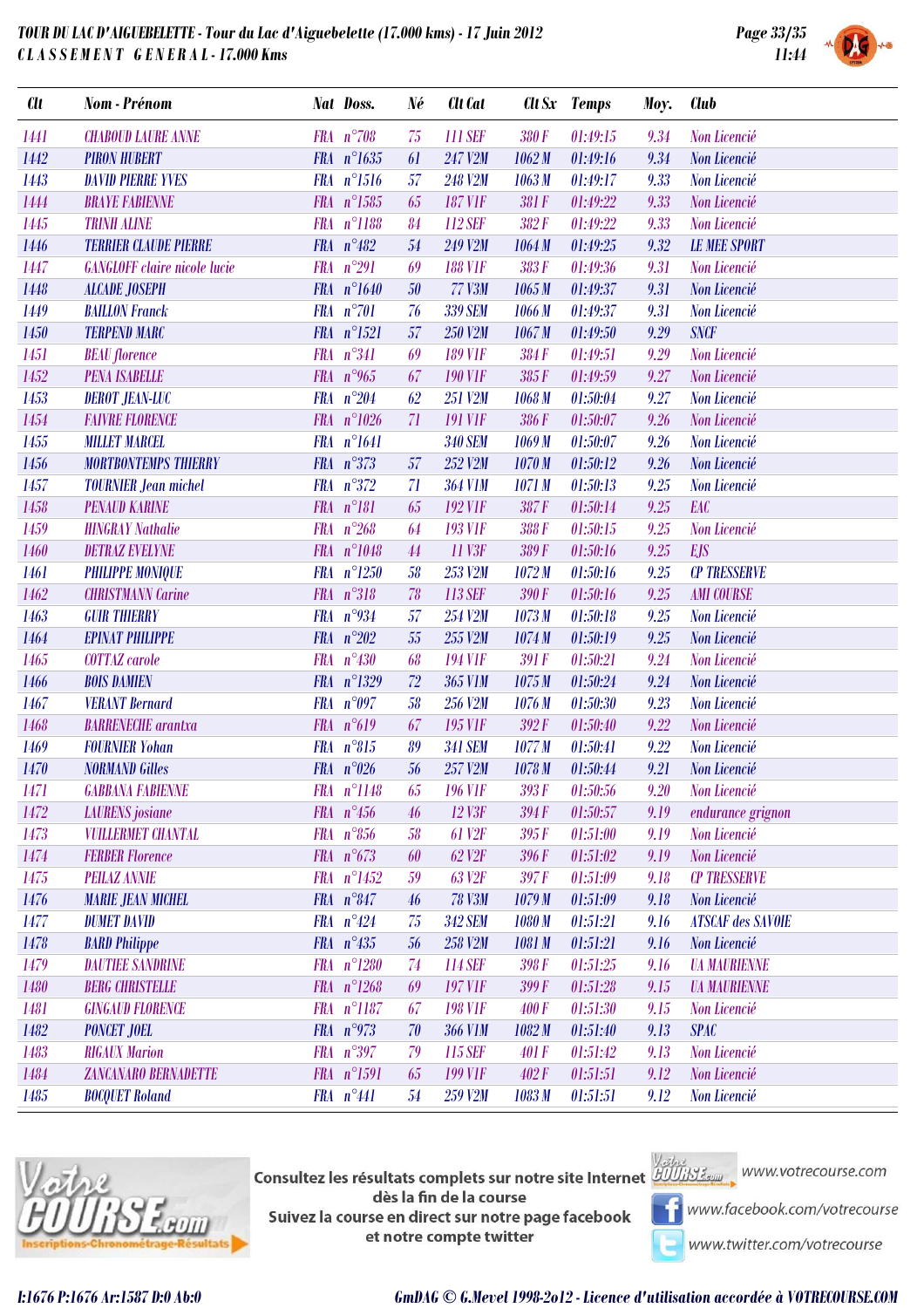

| <b>Clt</b> | Nom - Prénom                   |            | Nat Doss.           | Né | <b>Clt</b> Cat       |                   | Clt Sx Temps | Moy. | <b>Club</b>               |
|------------|--------------------------------|------------|---------------------|----|----------------------|-------------------|--------------|------|---------------------------|
| 1486       | <b>LEFÈVRE</b> Isabelle        |            | FRA n°439           | 76 | <b>116 SEF</b>       | 403F              | 01:51:53     | 9.12 | James Club                |
| 1487       | <b>HUGUES YVAN</b>             |            | FRA n°1319          | 35 | 11 V4M               | 1084 M            | 01:51:55     | 9.11 | <b>CAF CHAMBERY</b>       |
| 1488       | <b>HUGUES DANIEL</b>           |            | FRA $n^{\circ}377$  | 65 | <b>367 V1M</b>       | 1085 M            | 01:51:55     | 9.11 | Non Licencié              |
| 1489       | <b>GANDON CAROLE</b>           | <b>FRA</b> | $n^{\circ}1138$     | 72 | <b>200 V1F</b>       | 404F              | 01:51:56     | 9.11 | Non Licencié              |
| 1490       | <b>BASIN CATHERINE</b>         |            | FRA $n^{\circ}694$  | 63 | <b>201 V1F</b>       | 405F              | 01:52:14     | 9.09 | <b>FFPTC</b>              |
| 1491       | <b>PAVIS Corinne</b>           | <b>FRA</b> | $n^{\circ}647$      | 71 | <b>202 V1F</b>       | 406F              | 01:52:21     | 9.08 | Non Licencié              |
| 1492       | <b>NOVEL CATIN ISABELLE</b>    | <b>FRA</b> | $n^{\circ}1238$     | 70 | <b>203 VIF</b>       | 407F              | 01:52:22     | 9.08 | Non Licencié              |
| 1493       | <b>DUROT GILLES</b>            |            | FRA n°588           | 72 | <b>368 V1M</b>       | 1086 M            | 01:52:23     | 9.08 | Non Licencié              |
| 1494       | <b>BARNOUD Marie-Françoise</b> |            | FRA $n^{\circ}196$  | 63 | <b>204 V1F</b>       | 408F              | 01:52:43     | 9.05 | Non Licencié              |
| 1495       | <b>MATHY Marianne</b>          | <b>FRA</b> | $n^{\circ}640$      | 65 | <b>205 V1F</b>       | 409F              | 01:52:47     | 9.04 | Non Licencié              |
| 1496       | <b>FERRARI MARIE LAURE</b>     |            | FRA n°1093          | 71 | <b>206 V1F</b>       | 410F              | 01:53:02     | 9.03 | Non Licencié              |
| 1497       | <b>BOREL</b> philippe          | <b>FRA</b> | $n^{\circ}697$      | 67 | <b>369 V1M</b>       | 1087 M            | 01:53:02     | 9.02 | Non Licencié              |
| 1498       | <b>JAYET CECILE</b>            |            | FRA n°1094          | 68 | <b>207 V1F</b>       | 411F              | 01:53:02     | 9.02 | Non Licencié              |
| 1499       | <b>PHILIBERT NATHALIE</b>      |            | $FRA n^{\circ}670$  | 67 | <b>208 VIF</b>       | 412F              | 01:53:06     | 9.02 | Non Licencié              |
| 1500       | QUERLIOZ Christèle             | <b>FRA</b> | $n^{\circ}452$      | 77 | 117 SEF              | 413F              | 01:53:06     | 9.02 | Non Licencié              |
| 1501       | <b>FOURNIER Véronique</b>      | <b>FRA</b> | $n^{\circ}813$      | 64 | <b>209 VIF</b>       | 414F              | 01:53:08     | 9.02 | <b>ARSL Roche</b>         |
| 1502       | <b>ROPITAL</b> pierre          |            | FRA n°381           | 73 | <b>343 SEM</b>       | 1088 M            | 01:53:19     | 9.00 | Non Licencié              |
| 1503       | <b>HEYER</b> Claudia           | <b>FRA</b> | $n^{\circ}779$      | 63 | <b>210 VIF</b>       | 415F              | 01:53:28     | 8.99 | Non Licencié              |
| 1504       | <b>RIEUVERNET</b> Catherine    |            | FRA $n^{\circ}785$  | 64 | <b>211 VIF</b>       | 416F              | 01:53:29     | 8.99 | <b>Montbonnot Jogging</b> |
| 1505       | <b>LE SOSSE Gilbert</b>        | <b>FRA</b> | $n^{\circ}035$      | 49 | <b>79 V3M</b>        | 1089 M            | 01:53:34     | 8.98 | <b>Amicourse</b>          |
| 1506       | SOTTA iroda                    | <b>FRA</b> | $n^{\circ}230$      | 74 | <b>118 SEF</b>       | 417F              | 01:53:53     | 8.96 | Non Licencié              |
| 1507       | <b>LEVASSART CAROLE</b>        | <b>FRA</b> | $n^{\circ}908$      | 69 | <b>212 VIF</b>       | 418F              | 01:54:10     | 8.93 | Non Licencié              |
| 1508       | <b>SARDA LARSSON Marie</b>     |            | FRA $n^{\circ}436$  | 67 | <b>213 VIF</b>       | 419F              | 01:54:16     | 8.93 | Non Licencié              |
| 1509       | <b>BOITON</b> sandrine         | <b>FRA</b> | $n^{\circ}557$      | 87 | 119 SEF              | 420 F             | 01:54:18     | 8.92 | Non Licencié              |
| 1510       | <b>GRAMMATICO ISABELLE</b>     |            | FRA n°1460          | 74 | <b>120 SEF</b>       | 421F              | 01:54:22     | 8.92 | Non Licencié              |
| 1511       | <b>MONTHELIER Georgette</b>    |            | FRA $n^{\circ}743$  | 43 | 13 V3F               | 422F              | 01:54:40     | 8.90 | Non Licencié              |
| 1512       | <b>BONJEAN ANNIE</b>           |            | FRA n°1486          | 68 | <b>214 V1F</b>       | 423F              | 01:54:40     | 8.90 | Non Licencié              |
| 1513       | <b>BURGUET Michel</b>          |            | FRA $n^{\circ}$ 742 | 46 | <b>80 V3M</b>        | 1090 M            | 01:54:42     | 8.89 | Non Licencié              |
| 1514       | <b>PERROT FREDERIC</b>         |            | FRA n°1330          | 68 | <b>370 V1M</b>       | 1091 M            | 01:54:45     | 8.89 | Non Licencié              |
| 1515       | <b>THEVENON Séverine</b>       |            | FRA n°1502          | 74 | <b>121 SEF</b>       | 424F              | 01:54:53     | 8.88 | Non Licencié              |
| 1516       | <b>CHAPUY CHRISTELLE</b>       |            | $FRA n^{\circ}481$  |    | 80 122 SEF           | $425\,\mathrm{F}$ | 01:54:56     |      | 8.88 Non Licencié         |
| 1517       | <b>BERTHELOT VALERIE</b>       | <b>FRA</b> | $n^{\circ}1298$     | 67 | <b>215 VIF</b>       | 426F              | 01:55:24     | 8.84 | <b>ASUL BRON</b>          |
| 1518       | <b>NHEM SANITH</b>             |            | FRA $n^{\circ}266$  | 79 | <b>123 SEF</b>       | 427F              | 01:55:29     | 8.83 | Sathinée                  |
| 1519       | <b>GIRAUD ANNE</b>             |            | FRA $n^{\circ}730$  | 73 | <b>124 SEF</b>       | 428F              | 01:55:33     | 8.83 | Non Licencié              |
| 1520       | <b>DEJARDIN</b> Carine         |            | FRA $n^{\circ}663$  | 73 | <b>125 SEF</b>       | 429F              | 01:55:34     | 8.83 | Non Licencié              |
| 1521       | <b>BOURGEY Jean-Marie</b>      |            | FRA $n^{\circ}596$  | 71 | <b>371 V1M</b>       | 1092M             | 01:55:35     | 8.82 | <b>Non Licencié</b>       |
| 1522       | <b>MICHOT</b> Alexis           |            | $FRA n^{\circ}816$  | 86 | <b>344 SEM</b>       | 1093M             | 01:55:44     | 8.81 | Non Licencié              |
| 1523       | <b>BOULANGER Francois</b>      |            | $FRA n^{\circ}566$  | 66 | 372 V1M              | 1094M             | 01:55:55     | 8.80 | Non Licencié              |
| 1524       | <b>DECHOUDENS MANON</b>        |            | FRA n°1005          | 93 | $3$ JUF              | 430 F             | 01:56:21     | 8.77 | Non Licencié              |
| 1525       | <b>MARION</b> denise           |            | FRA $n^{\circ}259$  | 41 | $2$ V <sub>4</sub> F | 431 F             | 01:56:23     | 8.76 | Non Licencié              |
| 1526       | <b>LALLIER Myriam</b>          |            | FRA $n^{\circ}648$  | 58 | 64 V <sub>2F</sub>   | 432F              | 01:56:36     | 8.75 | Non Licencié              |
| 1527       | <b>BIANZANI</b> sylvie         |            | FRA n°587           | 65 | <b>216 VIF</b>       | 433F              | 01:56:52     | 8.73 | Non Licencié              |
| 1528       | <b>BIANZANI</b> pascal         |            | FRA $n^{\circ}589$  | 62 | <b>260 V2M</b>       | 1095M             | 01:56:52     | 8.73 | <b>Team Raidlight</b>     |
| 1529       | <b>BASTERI Jean Francois</b>   | <b>FRA</b> | $n^{\circ}022$      | 67 | 373 V1M              | 1096 M            | 01:57:18     | 8.70 | taekwondo 73              |
| 1530       | <b>MARTINEZ PIERRE</b>         |            | $FRA n^{\circ}1592$ | 68 | 374 V1M              | 1097M             | 01:57:23     | 8.69 | Non Licencié              |



**Consultez les résultats complets sur notre site Internet** Willis Esquise WWW.votrecourse.com dès la fin de la course Suivez la course en direct sur notre page facebook et notre compte twitter



**T** www.facebook.com/votrecourse

www.twitter.com/votrecourse